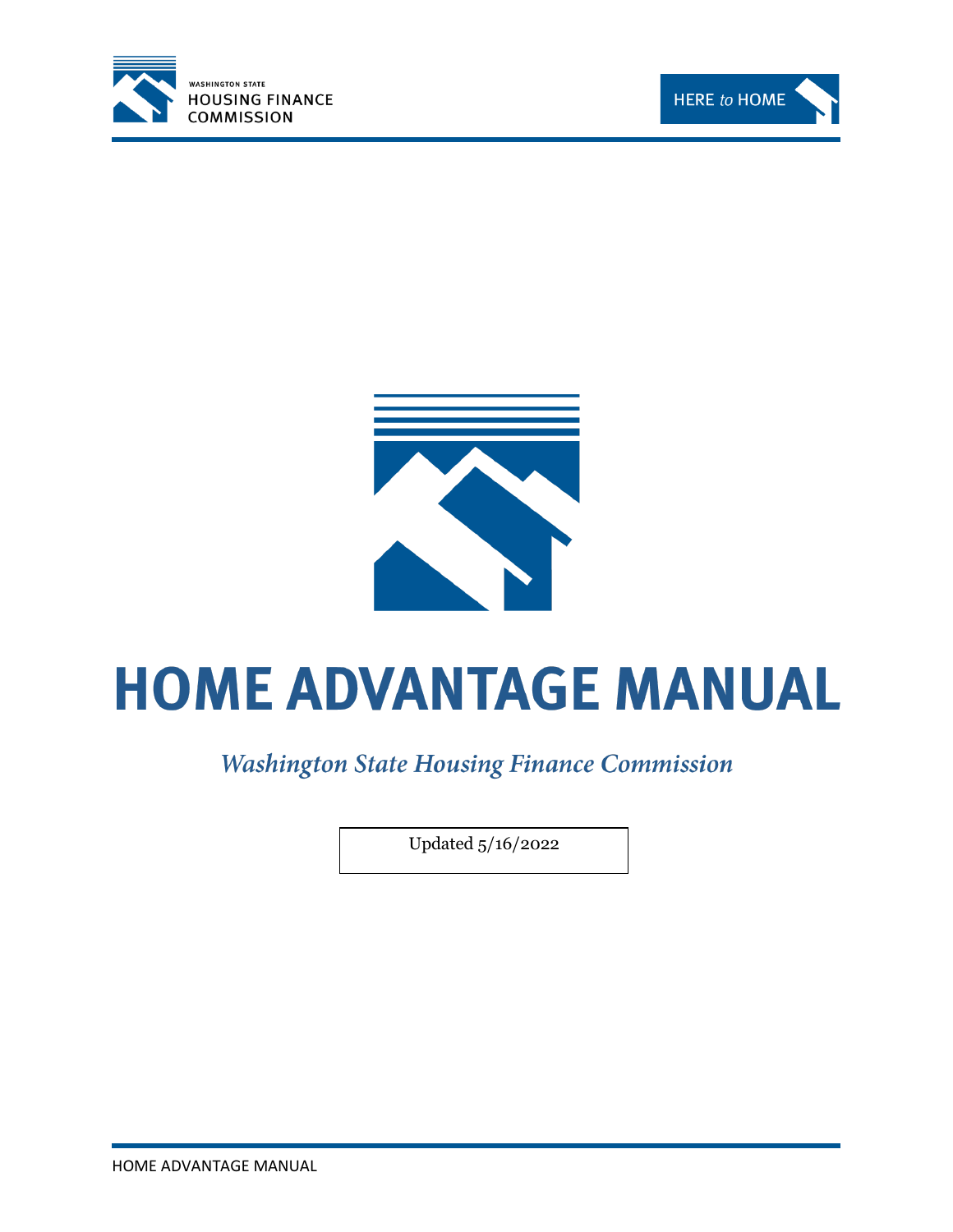



#### **TABLE OF CONTENTS**

# Click below to jump to a section or page. To search for specific terms, press CTRL+F.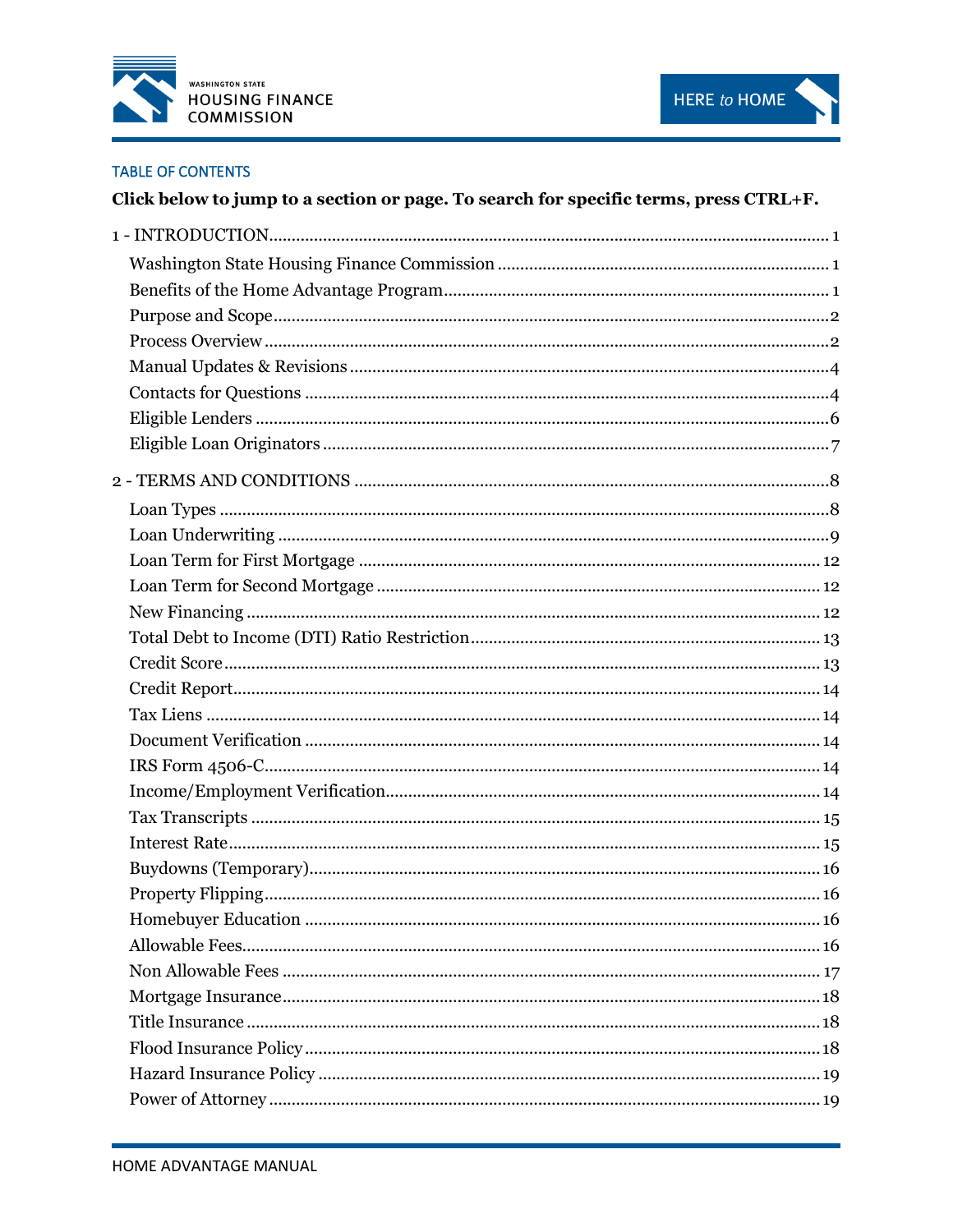

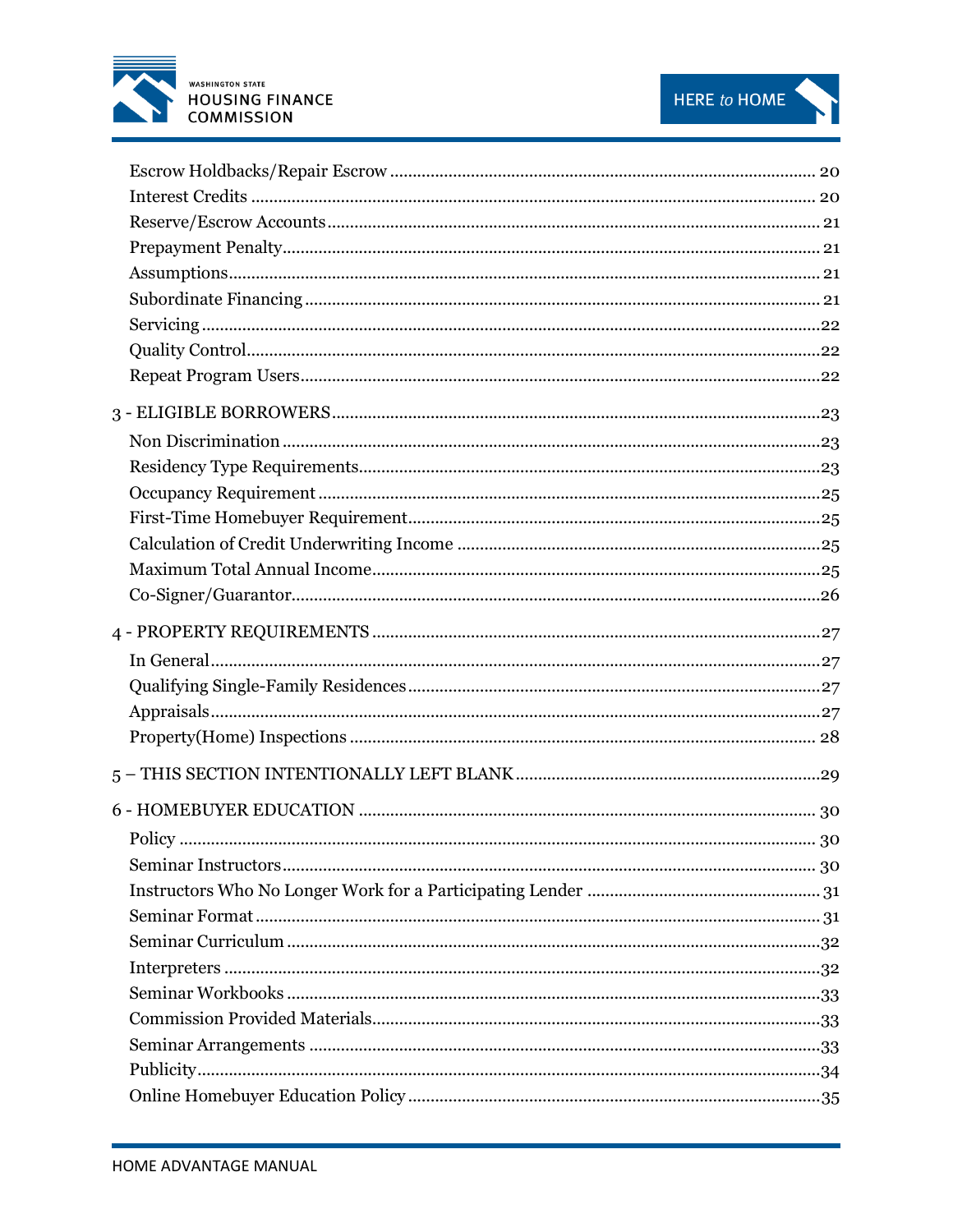

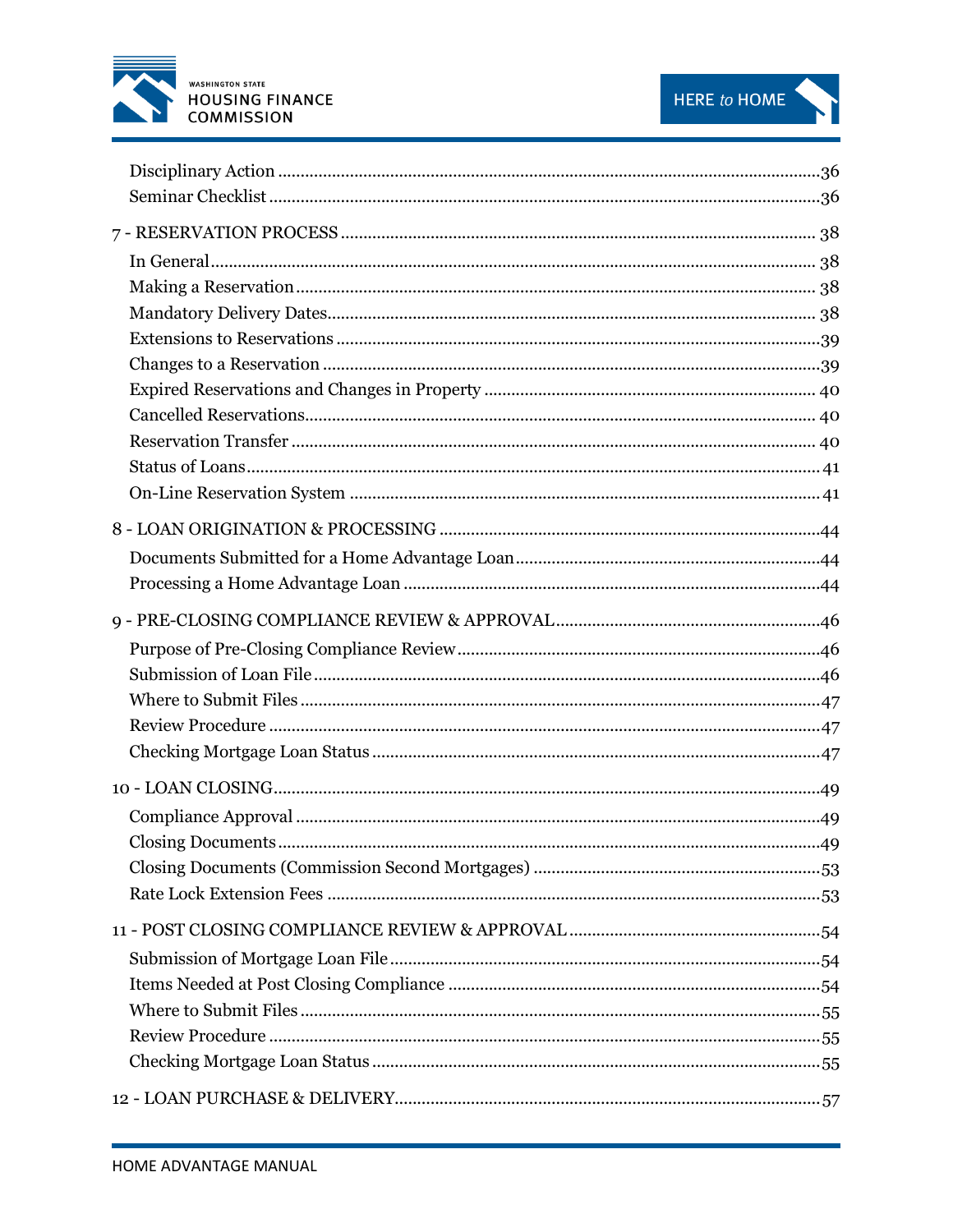



| Post-Closing Details of Origination Charges: Items Payable in Connection with Loan  63 |  |
|----------------------------------------------------------------------------------------|--|
|                                                                                        |  |
|                                                                                        |  |
|                                                                                        |  |
|                                                                                        |  |
|                                                                                        |  |
|                                                                                        |  |
|                                                                                        |  |
|                                                                                        |  |
| Reserves (Not Applicable to the Home Advantage DPA Program at 0% Interest) 66          |  |
|                                                                                        |  |
|                                                                                        |  |
|                                                                                        |  |
|                                                                                        |  |
| Needs Assessment Form (Not Applicable to Home Advantage Downpayment Assistance         |  |
|                                                                                        |  |
|                                                                                        |  |
|                                                                                        |  |
|                                                                                        |  |
|                                                                                        |  |
|                                                                                        |  |
|                                                                                        |  |
|                                                                                        |  |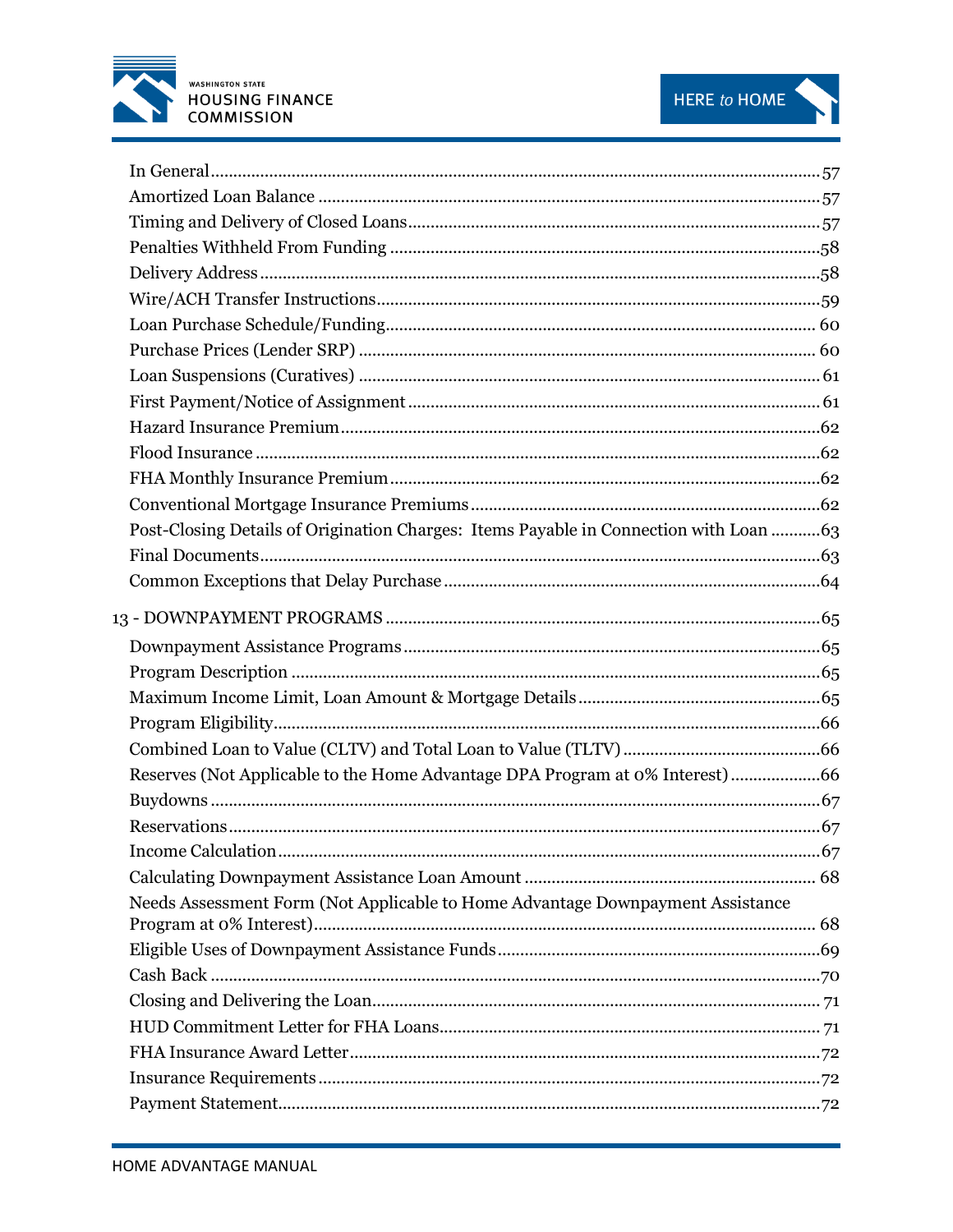

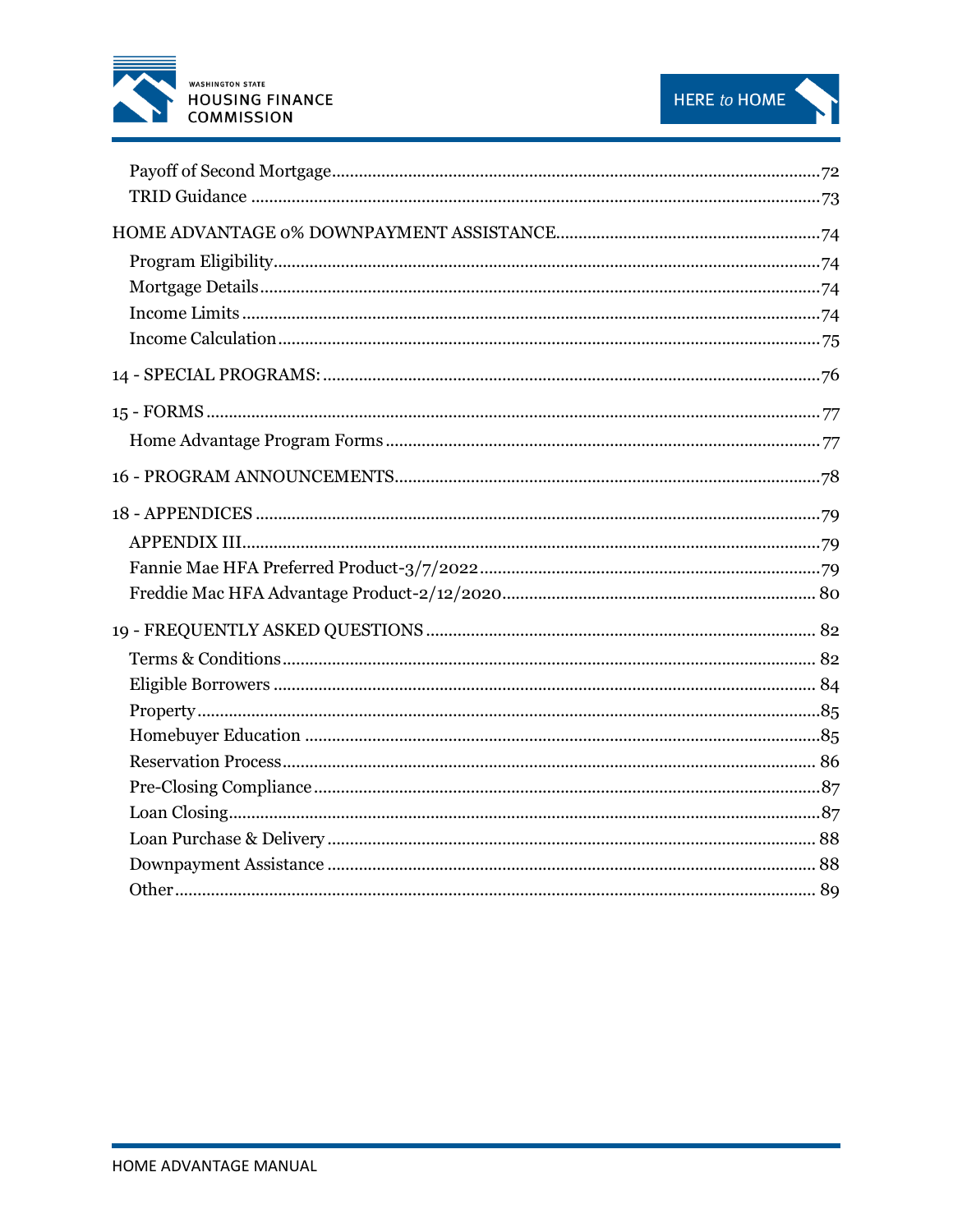



# <span id="page-6-0"></span>1 - INTRODUCTION

*Edited 4/11/2022*

# <span id="page-6-1"></span>*Washington State Housing Finance Commission*

The Washington State Housing Finance Commission (Commission), established in 1983, is a publicly accountable, self-supporting team dedicated to increasing housing access and affordability and to expanding the availability of quality community services for the people of Washington.

At the Commission, we feel good about what we do. We stabilize families; we ensure that the elderly maintain their dignity; we finance opportunities for people with disabilities; we provide affordable housing and facilities for community and we foster economic development – all at no cost to the citizens of Washington. As a self-supporting agency, everything we do at the Commission is without taxpayer money.

The Commission provides homeownership opportunities for eligible borrowers purchasing homes in the state of Washington through a statewide network of participating lenders.

The Commission performs program administration tasks and has contracted with Lakeview Loan Servicing and Idaho Housing and Finance Association (IHFA) to serve in the capacity of Master Servicers.

# <span id="page-6-2"></span>*Benefits of the Home Advantage Program*

The Home Advantage program is designed for low and moderate-income households. Advantages include:

- Program *advantages for Borrower*:
	- Qualifies for a larger mortgage.
	- Flexible underwriting criteria.
	- Upfront Mortgage Insurance program available.
	- Up to 97% LTV on Fannie Mae HFA Preferred or Freddie Mac HFA Advantage Conventional Products
- Program *advantages for Loan Originator*:
	- Builds customer loyalty.
	- Stops the rate shoppers.
	- Promotes community awareness and involvement.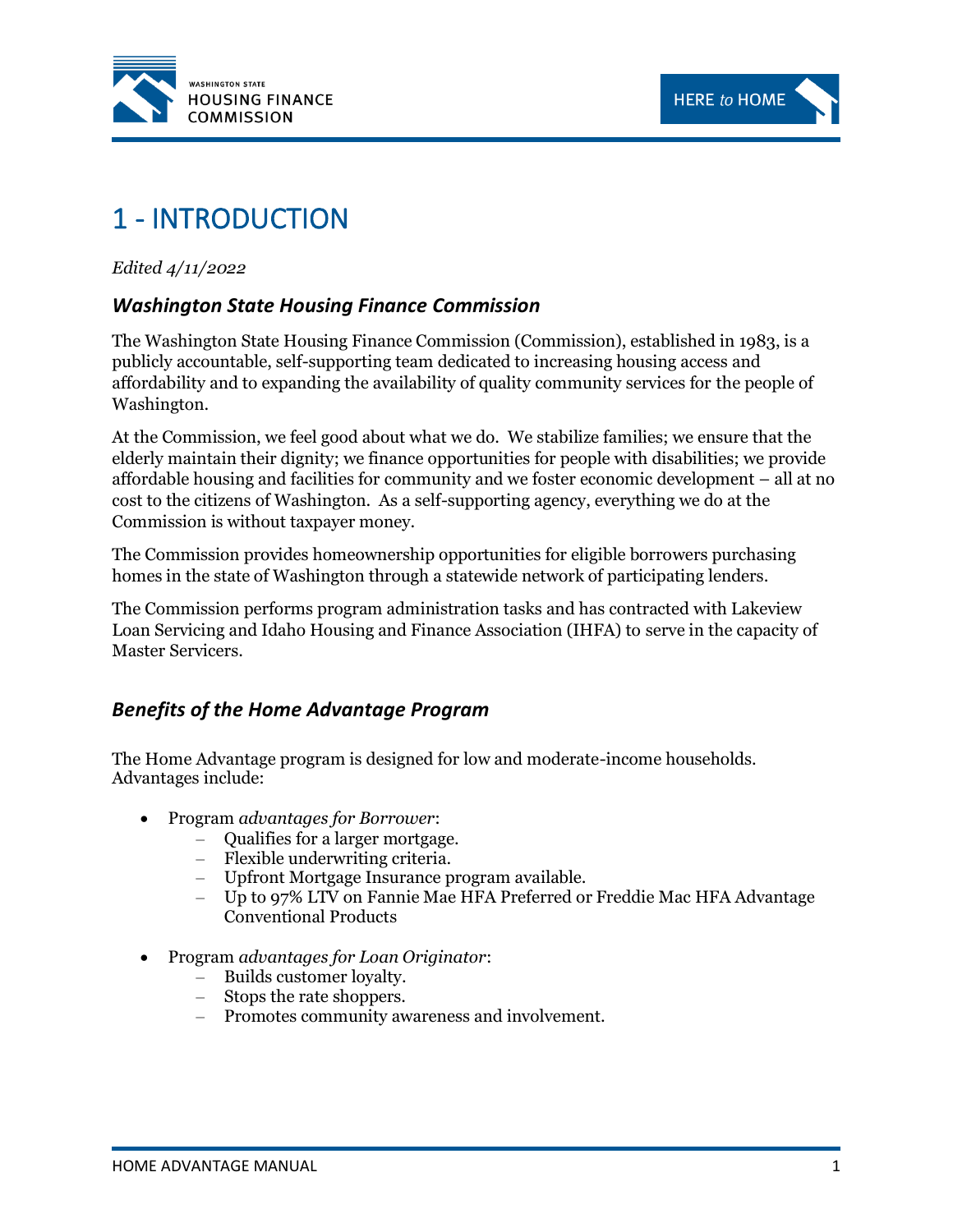



- Downpayment assistance programs for downpayment and closing costs:
	- Wraps closing costs into the loan.
	- Combines with other community downpayment assistance programs.
	- Allows higher Combined Loan-to-Value.
	- Serves special populations.

#### <span id="page-7-0"></span>*Purpose and Scope*

This Program Manual establishes the operating procedures for Mortgage Lenders and provides detailed instructions for the performance of the written agreements between the Commission and the Mortgage Lenders.

#### <span id="page-7-1"></span>*Process Overview*

Home Advantage Loans are underwritten by Mortgage Lenders according to the first mortgage product guidelines. The Commission and our Master Servicers do not re-underwrite the loan for credit or property. The Mortgage Lender will also submit a Pre-Closing Compliance Package to the Commission for approval prior to Loan Closing.

After the loan closes, the Mortgage Lender sends a Post-Closing File to the Commission for approval to purchase. The Mortgage Lender also sends a purchase file as follows:

- Send Home Advantage FHA/VA/USDA purchase files with DTI ratios of 45% or less with 620 or better credit scores to **Lakeview Loan Servicing.**
- Send Home Advantage FHA/VA/USDA purchase files with DTI ratios of 45.01% -50% with credit scores at 620 or better to **Idaho Housing and Finance Association (IHFA)**
- Send Home Advantage Fannie Mae and Freddie Mac Conventional purchase files to **Idaho Housing and Finance Association (IHFA).**

Once all suspension conditions are cleared and files are complete, the loan servicer purchases loans and funds are sent via Wire or ACH transfer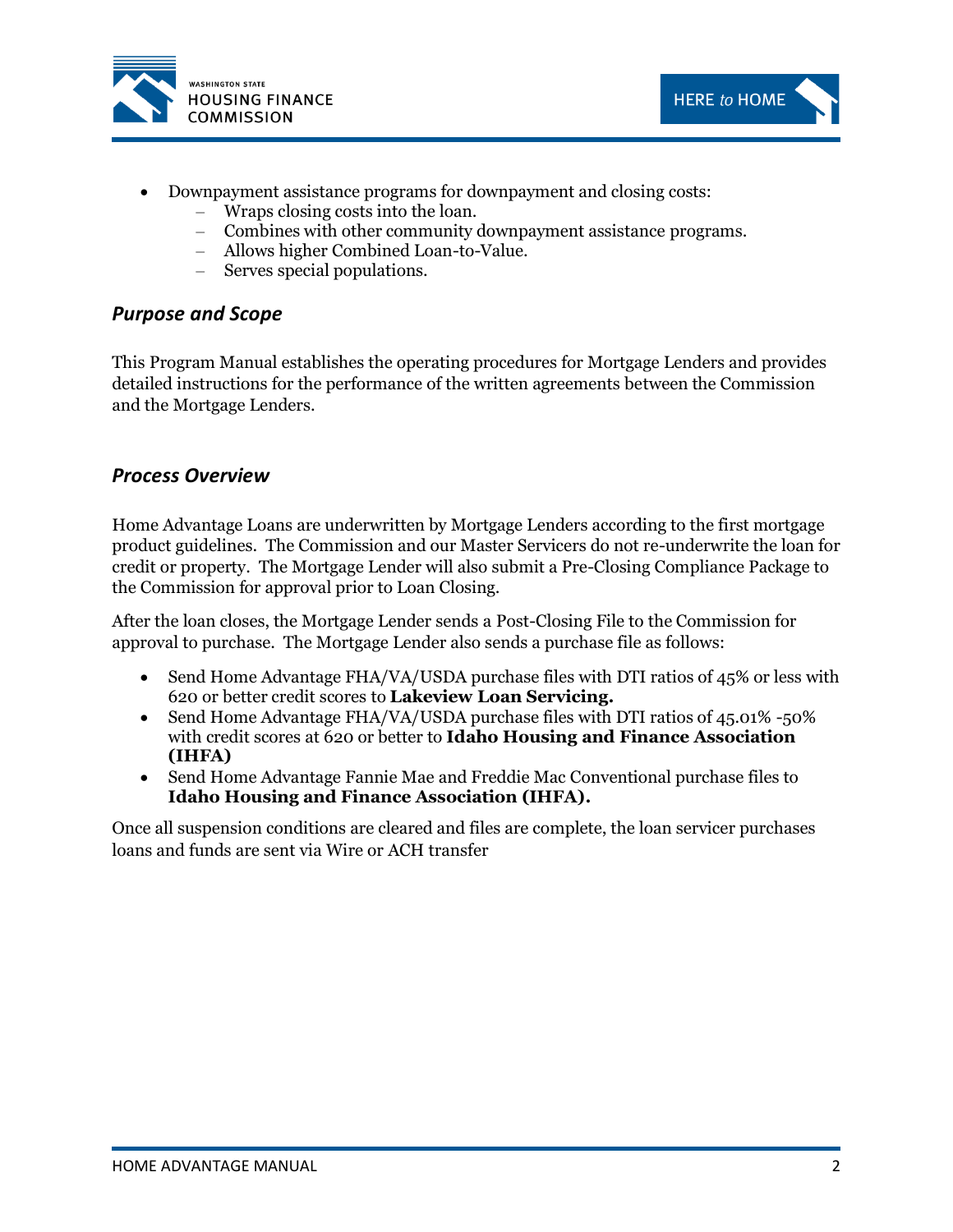



#### **Home Advantage Loans: From Origination to Closing to Purchasing by MASTER SERVICER**

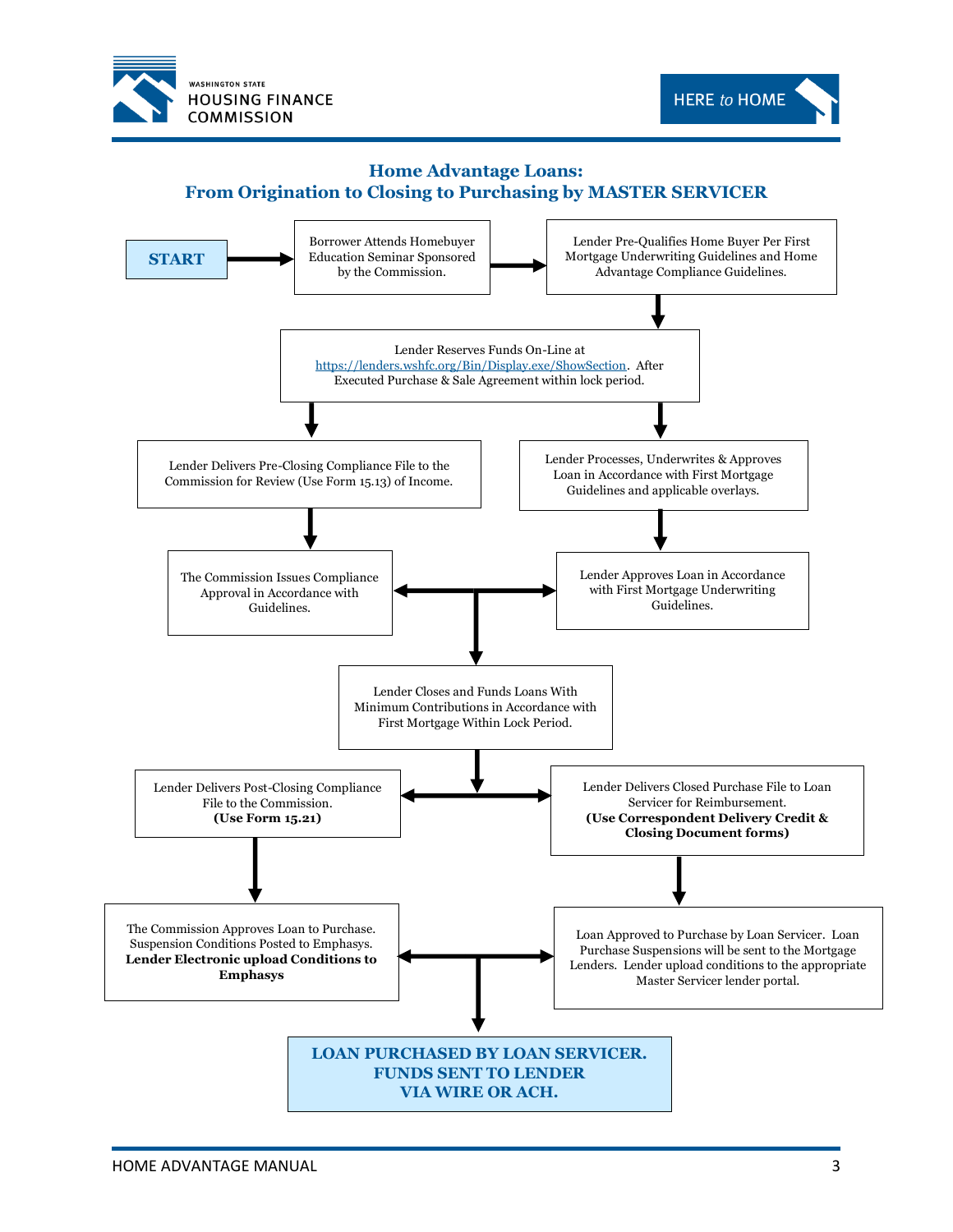



# <span id="page-9-0"></span>*Manual Updates & Revisions*

Revisions of, or supplements to, this Program Manual may be made from time to time. The Commission will update the Home Advantage manual on the Commission's website. Information contained in the Home Advantage Manual is subject to change. All program updates will be posted on the Commission's Website. It is the Mortgage Lender's responsibility to monitor the Website on an ongoing basis for current information.

# <span id="page-9-1"></span>*Contacts for Questions*

#### 03/07/2022

#### **Commission Homeownership Division**

| Toll Free: 1-800-767-4663 | www.heretohome.org |
|---------------------------|--------------------|
| Fax: $206 - 587 - 5113$   | homedocs@wshfc.org |

| Lisa DeBrock           | Director                            | 206-287-4461 | Lisa.DeBrock@wshfc.org     |
|------------------------|-------------------------------------|--------------|----------------------------|
| Corinna Obar           | Manager                             | 206-287-4414 | Corinna.Obar@wshfc.org     |
| Dietrich Schmitz       | DPA Program Administrator           | 206-287-4459 | Dietrich.Schmitz@wshfc.org |
| Krystina Gillen        | Program Compliance<br>Administrator | 206-254-5358 | Krystina.Gillen@wshfc.org  |
| <b>Christian Hayes</b> | Program Compliance<br>Administrator | 206-254-5360 | Christian.Hayes@wshfc.org  |
| Jenni Davidson         | Program Compliance<br>Administrator | 206-254-5377 | Jenni.Davidson@wshfc.org   |
| Robin Denning          | Program Compliance<br>Administrator | 206-254-5365 | Robin.Denning@wshfc.org    |
| Martina Maleski        | Program Compliance<br>Administrator | 206-287-4431 | Martina.Maleski@wshfc.org  |
| Joe Jen                | Program Compliance<br>Administrator | 206-287-4468 | Joe.Jen@wshfc.org          |
| Sarah Bruington        | Program Compliance<br>Administrator | 206-287-4446 | Sarah.bruington@wshfc.org  |
| Makena Ogata           | Program Compliance<br>Administrator | 206-287-4413 | Makena.Ogata@wshfc.org     |
| Carla Vanderpool       | Program Compliance<br>Administrator | 206-287-4457 | carla.vanderpool@wshfc.org |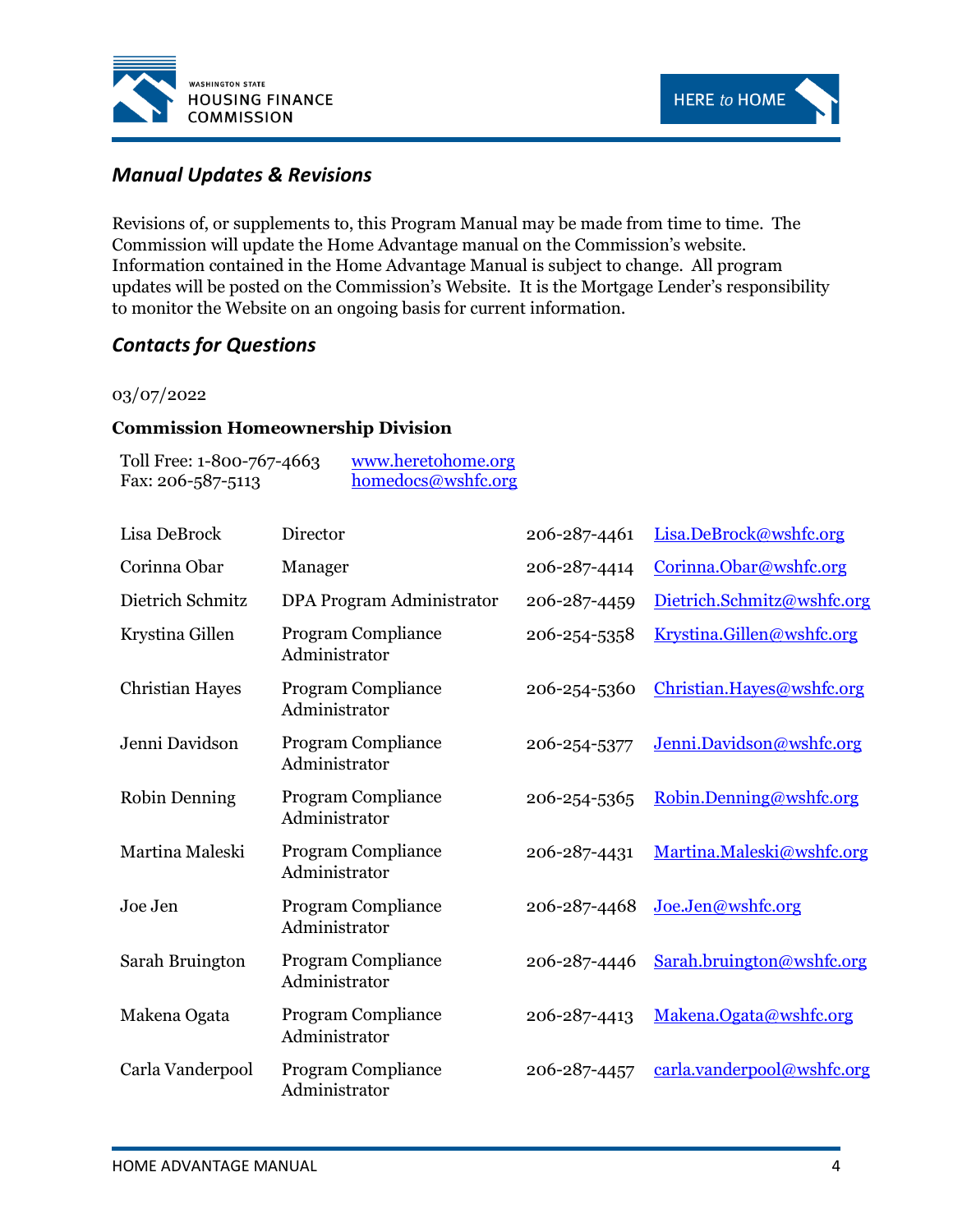



| Heidi McMahon         | <b>Program Compliance</b><br>Administrator       | 206-287-4401 | Heidi.McMahon@wshfc.org         |
|-----------------------|--------------------------------------------------|--------------|---------------------------------|
| Anna Porkalob         | Homebuyer Ed Assistant                           | 206-254-5369 | Anna.Porkalob@wshfc.org         |
| <b>Randy Mentele</b>  | Homeownership Division<br>Admin Assistant        | 206-287-4412 | Randy.mentele@wshfc.org         |
| Sarah Lyon            | <b>Homeownership Division</b><br>Admin Assistant | 206-287-4452 | Sarah.lyon@wshfc.org            |
| Rich Zwicker          | <b>Grant Program Administrator</b>               | 206-287-4480 | <u>Rich.Zwicker@wshfc.org</u>   |
| <b>Emily Northrup</b> | Grant Program Administrator                      | 206-287-4486 | Emily.northrup@wshfc.org        |
| Kathleen Komin        | <b>Homeownership Marketing</b><br>Coordinator    | 206-287-4449 | <u>Kathleen.komin@wshfc.org</u> |

#### **Commission Address:**

The Washington State Housing Finance Commission 1000 Second Avenue, Suite 2700 Seattle, WA 98104-1046

**Commission EIN #**: 91-1874730

#### **5/18/2020**

**Master Servicer for Home Advantage FHA/VA/USDA Loans-45.00% or less DTI with 620 minimum credit score:**

**Lakeview Loan Servicing 2/3/2020**

Client Services: [ClientServices@bayviewloanservicing.com](mailto:ClientServices@bayviewloanservicing.com) 855-253-8439, Option 3

Underwriting Questions for 1st Mortgage Only [UnderwritingQuestions@bayviewloanservicing.com](mailto:UnderwritingQuestions@bayviewloanservicing.com)

Physical Address: LoanCare,LLC 3637 Sentara Way Virginia Beach, VA 23452

LoanCare, LLC PO Box 60509 City of Industry, CA 91716-0509

General Borrower Correspondence: LoanCare, LLC

Payment Address: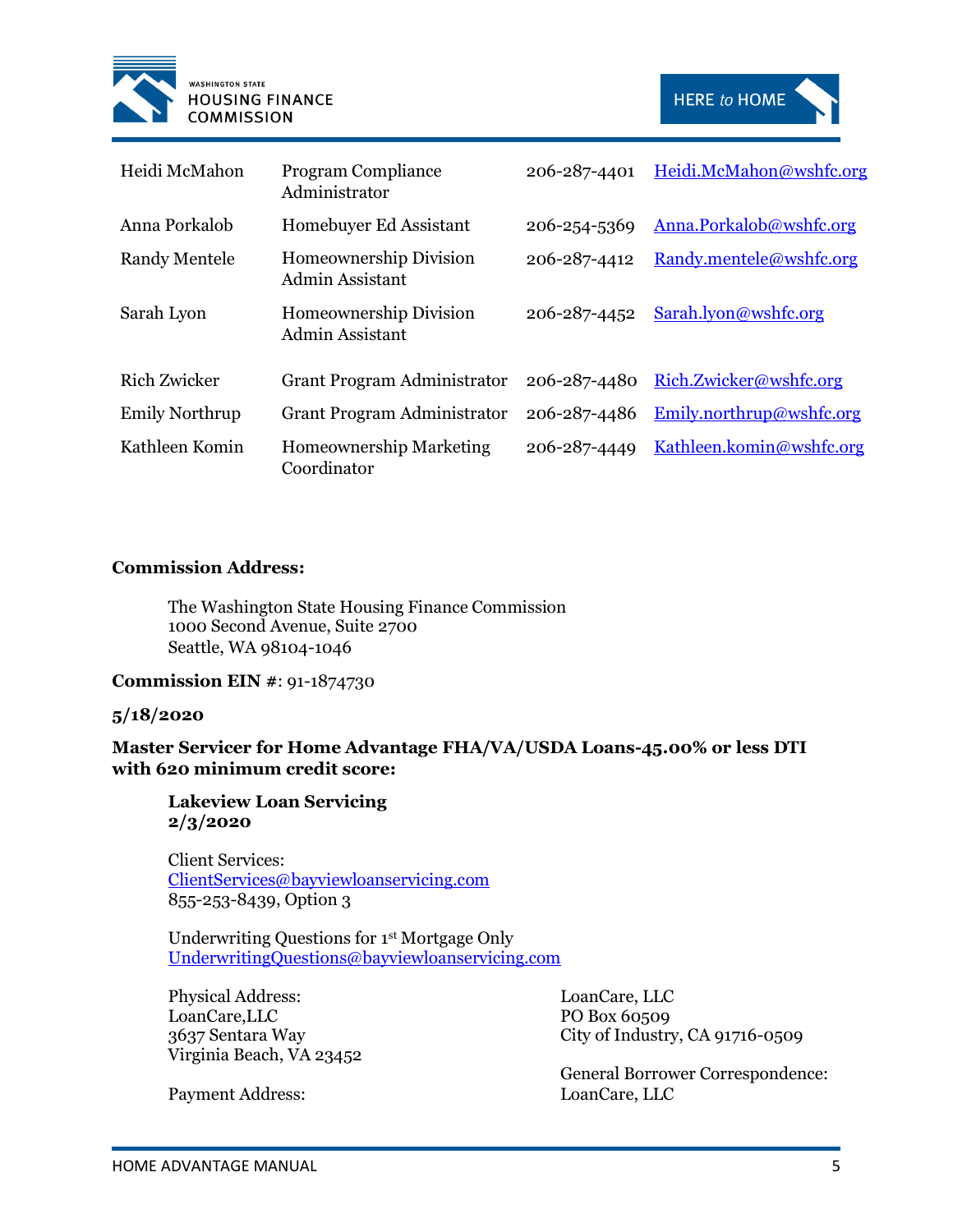



PO Box 8068 Virginia Beach, VA 23450 Attn: Consumer Solutions Dep 1-800-509-0183 Website: [www.loancareservicing.com](http://www.loancareservicing.com/)

Customer Service:

#### **4/11/2022**

**Master Servicer for Home Advantage Fannie Mae and Freddie Mac Conventional Loans AND Home Advantage FHA/VA/USDA Loans at 45.01-50.00% DTI with 620 minimum credit score:**

#### **Idaho Housing and Finance Association (IHFA)**

Suspension Questions: Bond Suspense Phone: 208-331-4870 Upload conditions to [www.lenderwa.com](http://www.lenderwa.com/) Leslie Asin, Loan Acquisition Supervisor, 208-331-4840 [lesliea@ihfa.org](mailto:lesliea@ihfa.org) Rita Aafedt, Loan Acquisition Manager 208-424-7048 [ritaa@ihfa.org](mailto:ritaa@ihfa.org)

Idaho Housing and Finance Association 565 W Myrtle St. Boise, ID 83702

Borrower Payments: HomeLoanServ P.O. Box 7541 Boise, ID 83707

Correspondence: HomeLoanServ PO Box 7899 Boise, ID 83707

Overnight Address: Idaho Housing and Finance Association Attn: Document Center 565 W Myrtle St. Boise, ID 83702

Servicing Web site: [www.homeloanserv.com](http://www.homeloanserv.com/) Customer Service Telephone Number: (800) 526-7145 Customer Service email[: mortgageserv@ihfa.org](mailto:mortgageserv@ihfa.org)

#### <span id="page-11-0"></span>*Eligible Lenders*

Lending Institutions may become participating lenders by completing the required documentation and submitting it to the Commission.

Only lenders who close a minimum of five Program Loans during a calendar year will be eligible to appear on our Website, brochures and other marketing materials from the Commission.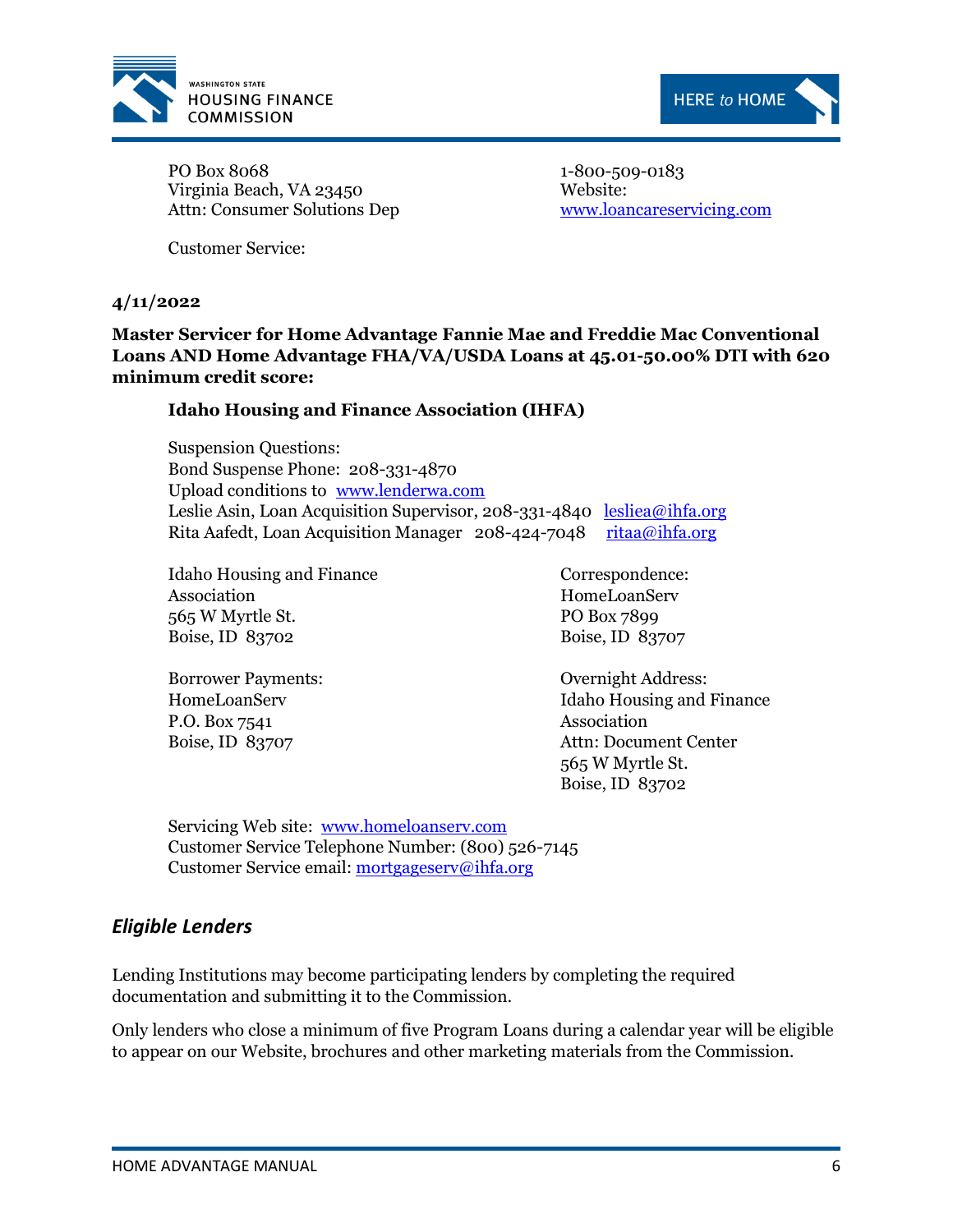



# <span id="page-12-0"></span>*Eligible Loan Originators*

Lending originating staff employed by a participating Mortgage Lender who have completed the applicable training are eligible to originate Program Loans. To remain eligible to instruct homebuyer education seminars sponsored by the Commission, loan originators must close and have purchased by the Commission one Program Loan during a one-year period.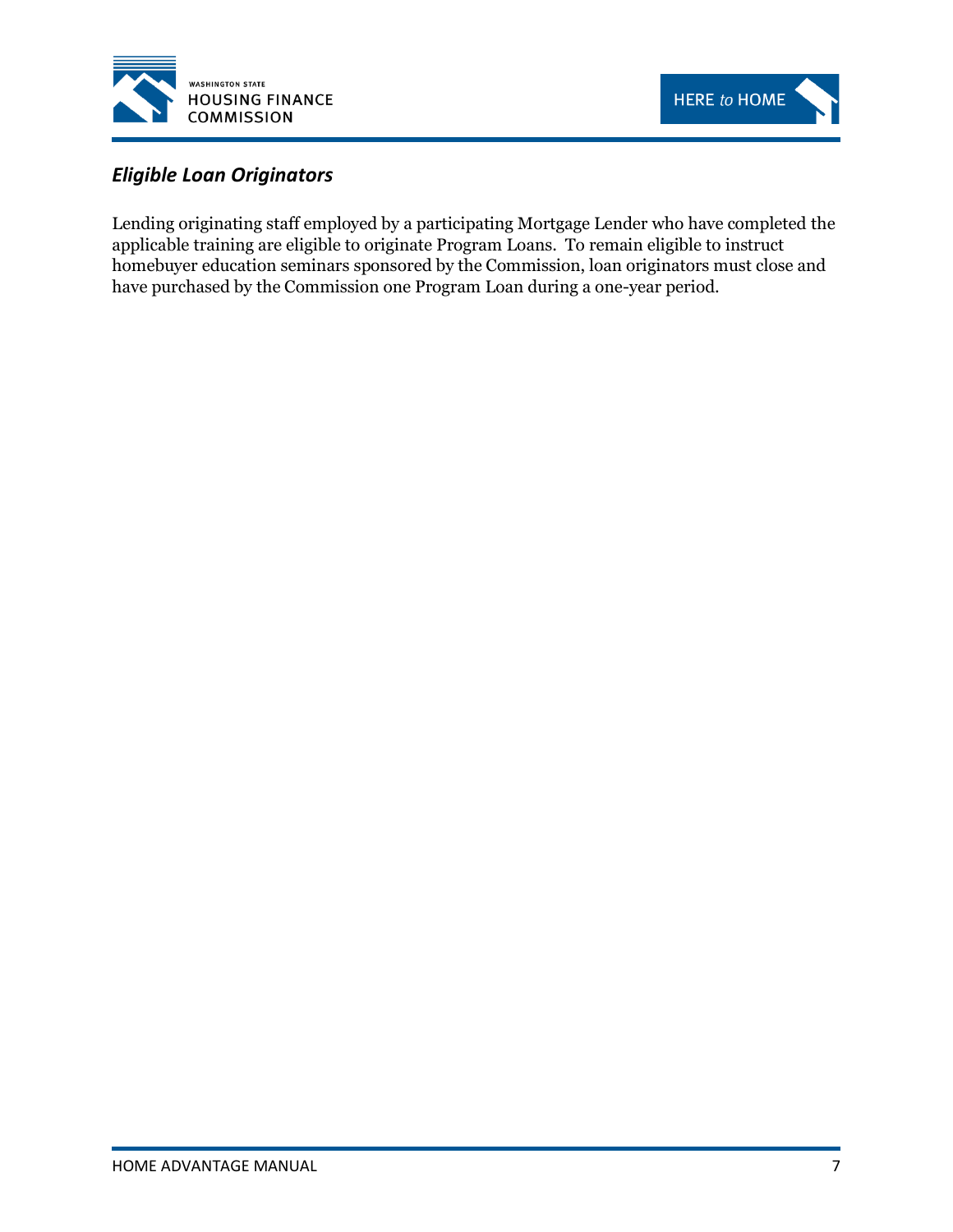



# <span id="page-13-0"></span>2 - TERMS AND CONDITIONS

#### *Edited 04/11/2022*

*Relevant Search Terms: first time homebuyer, FICO, overlay, underwriting guidelines, DTI*

**Home Advantage FHA/VA/USDA loans with 45.00% or less DTI and credit scores of 620 or higher must be delivered to Lakeview Loan Servicing.**

**Home Advantage FHA/VA/USDA loans with 45.01% - 50.00% DTI minimum 620 or higher credit score must be delivered to Idaho Housing and Finance Association.**

**Home Advantage Fannie Mae or Freddie Mac Conventional Loans must be delivered to Idaho Housing and Finance Association.** 

**Each Loan must be eligible for a Ginnie Mae, Fannie Mae or Freddie Mac pool and satisfy the following terms and conditions:**

#### <span id="page-13-1"></span>*Loan Types*

#### *Edited 4/09/2020*

Fixed rate FHA 203(b), 234 (c), HUD 184, FHA Limited 203(k), VA, USDA Rural Development, and Conventional loans listed below may be originated under the Program. Qualifying Mortgage Loans must be FHA Insured, or VA or USDA Rural Development and eligible for securitization by Ginnie Mae **or** Conventional Mortgage Loans eligible for purchase by Fannie Mae or Freddie Mac.

| <b>Fannie Mae Products</b>              | <b>Special Feature Code(SFC)</b> |
|-----------------------------------------|----------------------------------|
| <b>HFA</b> Preferred                    | 782                              |
| DU Loan                                 | 127                              |
| <b>Community Land Trust</b>             | 054                              |
| <b>Community Seconds</b>                | 118                              |
| <b>Manufactured Home</b>                | 235                              |
| <b>MH</b> Advantage (manufactured home) | 859                              |
| Jumbo Conforming Loans                  | 808                              |
|                                         |                                  |
|                                         |                                  |

**Freddie Mac Product** HFA Advantage Mortgage

**Offering Identifier** HFA Advantage or Home Possible Advantage for HFA's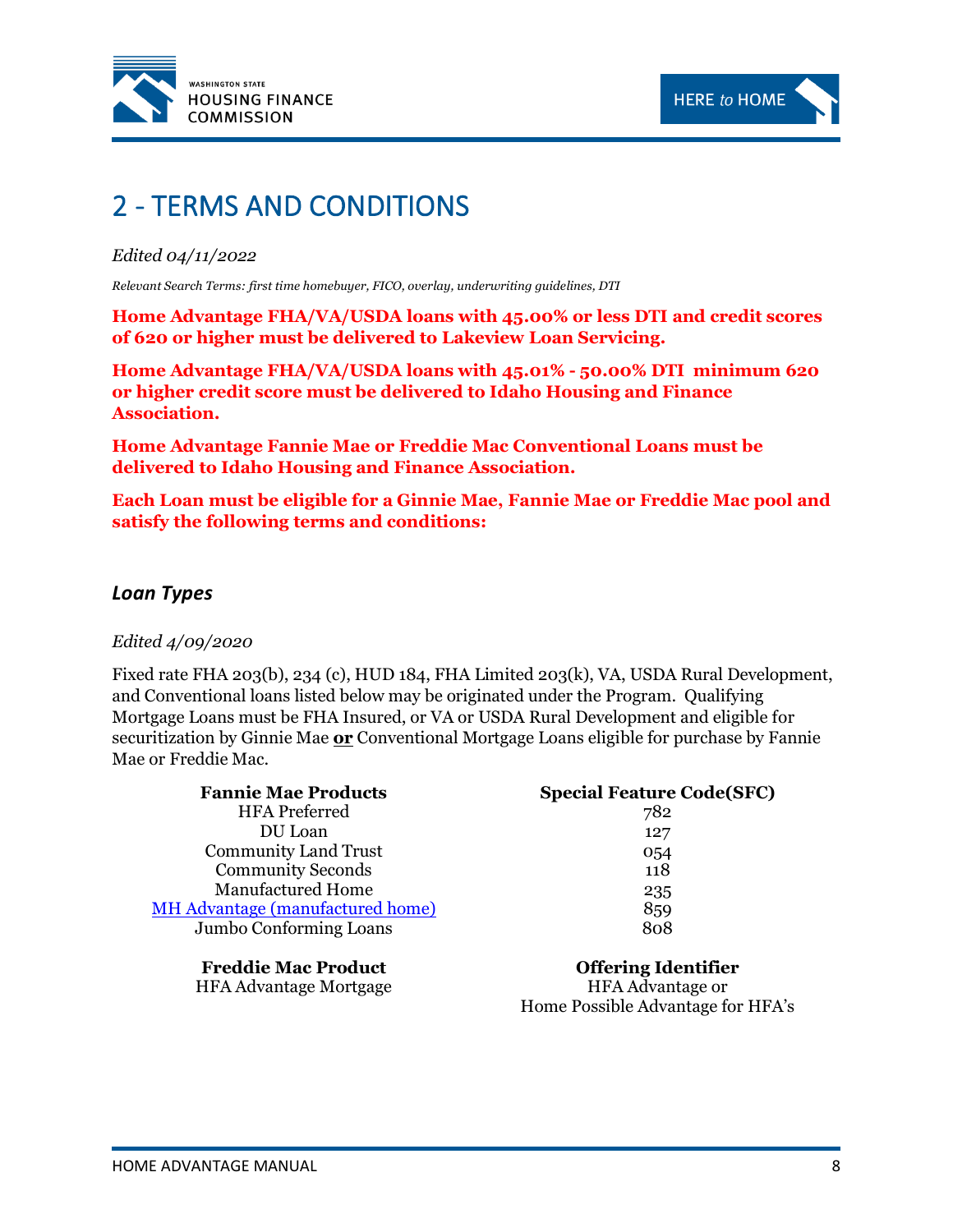



#### **For Fannie Mae HFA Preferred or Freddie Mac HFA Advantage:**

#### *Borrowers with incomes at or below 80% AMI:*

Fannie Mae's conventional and [MH Advantage](https://www.fanniemae.com/singlefamily/manufactured-homes#!) HFA Preferred loans are eligible up to 97% LTV with 18% MI coverage. For Fannie Mae's conventional manufactured home, other than MH Advantage, max 95% LTV with 16% MI coverage. No loan level pricing adjustments.

Freddie Mac's HFA Advantage conforming loans are eligible up to 97% LTV with 18% MI coverage, with credit fee in yield specific to the HFA community and elimination of credit fees in price.

#### *Borrowers with incomes greater than 80% AMI, up to Home Advantage program income limit of \$160,000:*

Higher interest rates apply, see current [rate sheet.](http://www.wshfc.org/buyers/HomeAdvantage.htm) Standard MI coverage of 35% will apply to 97% LTV/105%CLTV.

See [Appendix III](#page-84-1) for more information on Fannie Mae's HFA Preferred or Freddie Mac's HFA Advantage loans.

#### **High Balance Loans:**

FHA/VA/USDA High Balance Loans or Fannie Mae Jumbo Conforming Loans are allowed in high cost areas. Please see current [Home Advantage rate sheet](http://www.wshfc.org/buyers/HomeAdvantage.htm) for high-balance loan add-on fee. High balance add-on fee is based on the **total** loan amount of the first mortgage. The highbalance add-on fee will need to be sent directly to the Commission via [ACH](#page-21-3) at time of loan closing. Follow agency guidelines for LTV/CLTV. Please see **Appendix III** on Fannie Mae HFA Preferred. Freddie Mac Super Conforming loan amounts for high cost areas are not allowed under the program.

Non-conforming loans are not permitted under the program.

#### <span id="page-14-0"></span>*Loan Underwriting*

#### *Edited 10/21/2020*

#### **Idaho Housing and Finance Association:**

For Fannie Mae conventional loans Desktop Underwriter (DU) findings will be allowed showing Approve/Eligible findings or

Manual underwriting is permitted with Fannie Mae Conventional loans in the following cases:

• The loan received an Approve/Eligible findings but requires a downgrade **OR** Refer w/ Caution findings,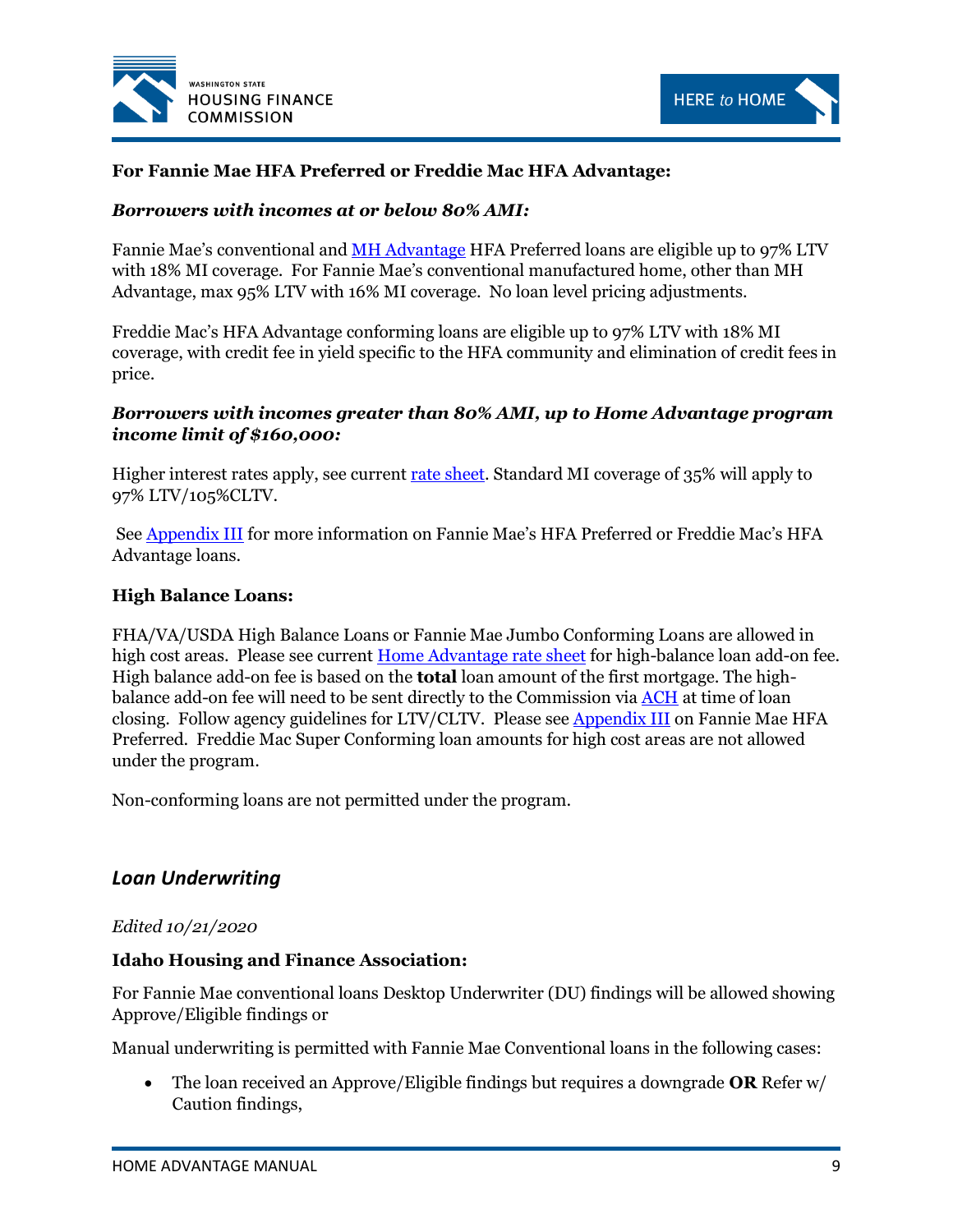



- Subject to the following requirements:
	- o Using Desktop Underwriter (DU) only. Follow agency guidelines.

Manufactured homes are permitted with Fannie Mae Conventional loans and must be underwritten by DU as required in Fannie Mae's selling guide. Per Fannie Mae, an MH Advantage sticker will be affixed to homes that are designed to meet MH Advantage eligibility criteria. Per agency guidelines, manual underwrite for conventional manufactured homes are not permitted.

LPA findings for Fannie Mae loans is not allowed under the program.

For Freddie Mac HFA Advantage loans, Loan Product Advisor (LPA) with Accept recommendations are allowed. LPA findings will need to show "HFA Advantage" or "Home Possible Advantage for HFA's, as offering identifiers.

Manual underwrite for Freddie Mac HFA Advantage is not permitted under the program.

DU findings for Freddie Mac loans is not allowed under the program.

Manufactured homes and homes in Community Land Trusts (CLTs) are not eligible under the Freddie Mac HFA Advantage conventional product.

#### **Lakeview Loan Servicing & Idaho Housing and Finance Association (IHFA):**

#### *Edited 04/01/2021*

For government loans, Fannie Mae Desktop Underwriter (DU) with Approve/Eligible or Freddie Mac Loan Prospector (LPA) with Accept recommendation or GUS with Accept/Eligible findings is required. Other customized automated underwriting systems are not permitted.

For USDA loans, borrowers in Consumer Credit Counseling, Chapter 12 or Chapter 13 bankruptcies:

• The applicant **must** obtain written permission from the credit agency or bankruptcy court/trustee, as applicable, to enter into the mortgage transaction. If permission is not obtained, the loan is ineligible for purchase.

Manual underwriting is permitted for FHA in the following cases:

- The loan received an 'Approve/Eligible' finding but requires a downgrade due to additional information not considered in the AUS decision that affects the overall insurability or eligibility of the loan, **or** Refer/Eligible findings,
- **All** downgrades and manual underwrites must meet the following requirements: – Minimum 660 FICO for all borrowers who have a FICO score and maximum 43.00% DTI.

VA and USDA loans manual underwriting is not permitted.

FHA manufactured homes are permitted in the following cases:

- Double-wide or larger.
- Minimum 640 FICO for all borrowers.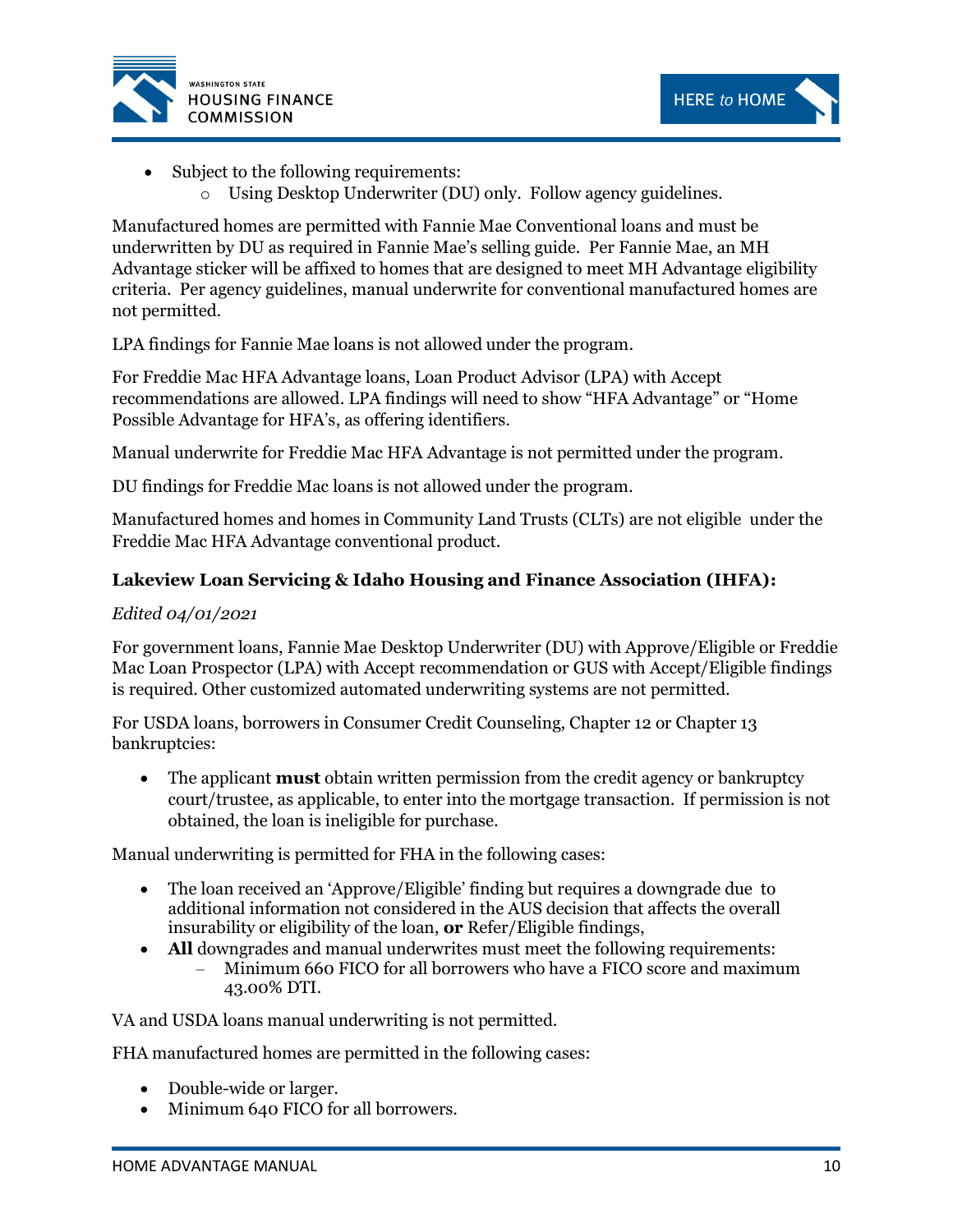



• Approve/Eligible findings only.

A copy of the appraisal for the manufactured home must be in the loan Pre-closing Compliance file.

Single-wide, manual underwrite, Leaseholds and Community Land Trusts are not eligible under the program.

USDA Manufactured Homes are permitted in the following cases:

- Loans must meet Lakeview and USDA manufactured home guidelines.
- Purchase only.
- Minimum FICO 640 for all borrowers.
- Double-wide or larger.
- Unit must not have had ANY alterations or additions since construction in the factory.
- Leaseholds and Community Land Trusts are not eligible.
	- If New manufactured unit, follow USDA 7 CFR 3555.208 for full program guidelines. Must have AUS Approve/Eligible findings.
	- If Existing manufactured home pilot and in order to qualify as a "pilot" manufactured home the following guidelines apply:
		- Manufactured home must have been constructed on or after January 1, 2006 in conformance with the Federal Manufactured Home Construction and Safety Standards.
		- Manual underwrite required for this program only. Must utilize USDA stacking order checklist for Manual Underwrite and follow all USDA Manual Underwriting guidelines.
		- No Credit exceptions permitted.
		- Debt ratio waivers permitted per USDA guidelines.
		- Unit must have an additional inspection per pilot guidelines.
		- Refer to USDA Existing Manufactured Homes Pilot program at [https://www.rd.usda.gov/sites/default/files/RDUL-Sec502-Pilot\\_0.pdf](https://www.rd.usda.gov/sites/default/files/RDUL-Sec502-Pilot_0.pdf) for more details.

A copy of the appraisal for the manufactured home must be in the loan Pre-Closing Compliance file.

FHA Limited 203K loans will be purchased by Lakeview Loan Servicing or IHFA prior to the completion of repairs with the following parameters:

- May only be used for minor remodeling and non-structural repairs.
- The total rehabilitation cost must not exceed \$35,000. There is no minimum rehabilitation cost.
- All improvements to existing structures must comply with HUD's Minimum Property Requirements and meet or exceed local building codes.
- Time frame for completion of repairs not to exceed six months.
- Work completed must be on the 203K Limited Eligible Improvement/Repairs list.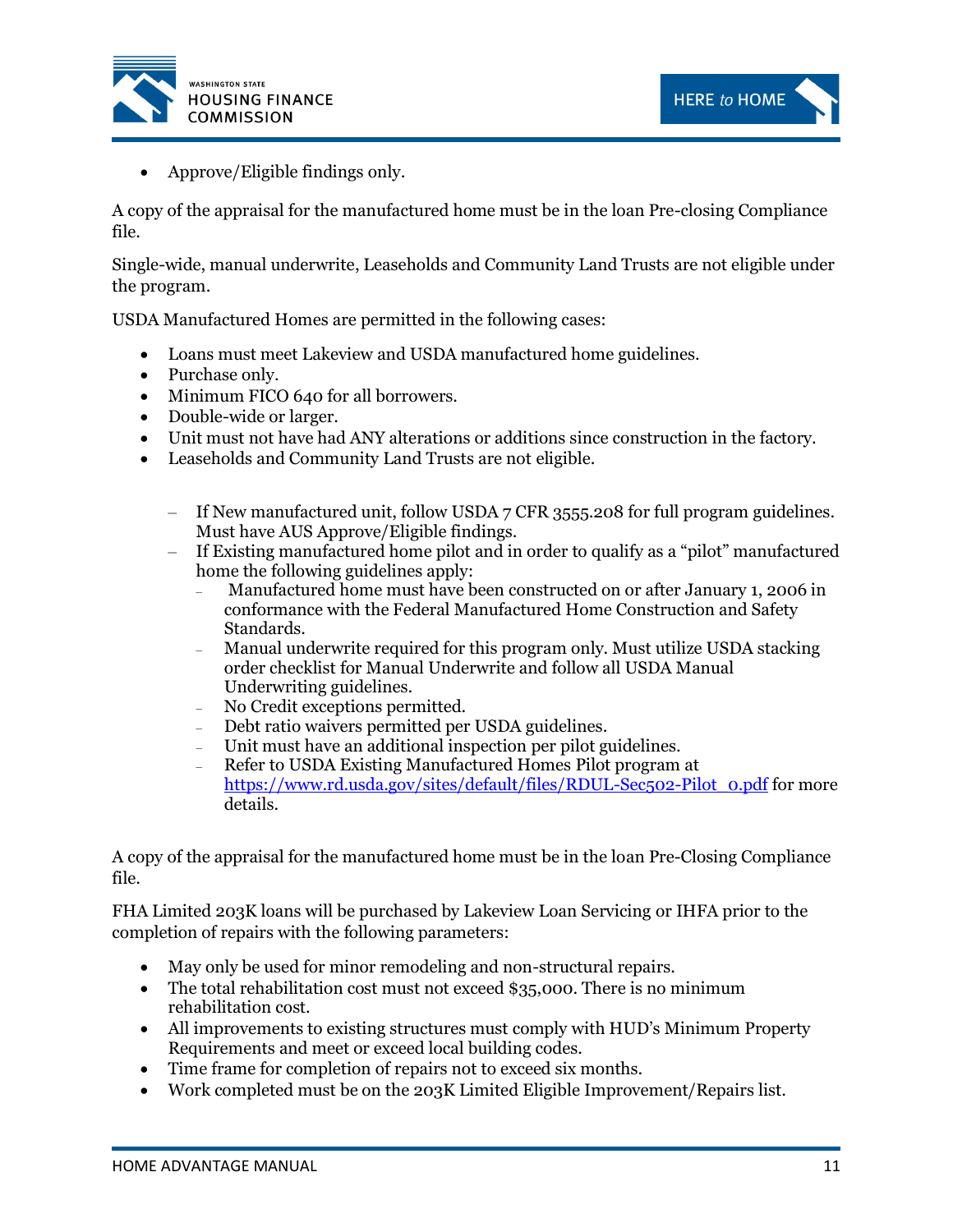



- Follow FHA Handbook 4000.1, 203K Limited guidelines regarding reason, type of improvements, time to complete, quality, and post-closing documentation.
- *For Lakeview*: Lenders must handle all disbursements and are responsible for release of escrow and closing out the loans in FHA Connection.
- *For IHFA*: IHFA must handle all disbursements still owing post-purchase.
- Manufactured Homes are not eligible under the program.

# <span id="page-17-0"></span>*Loan Term for First Mortgage*

#### *Edited 3/1/2018*

30 years/360 months, with amortizing payments.

# <span id="page-17-1"></span>*Loan Term for Second Mortgage*

#### *Edited 5/61/2022*

Interest Rate – 0% simple interest, payment deferred

Loan Term  $-30$  years

Maximum Loan Amount – up to 3%, 4% or 5% (conventional or FHA loan only) of 1<sup>st</sup> mortgage total gross loan amount, rounded down to the nearest dollar.

Repayment – Due at the time of sale, transfer, refinance, no longer occupy the home as primary residence, early payoff of the first mortgage or 30 years, whichever comes first.

#### **-OR-**

Borrowers may use other downpayment assistance programs offered at the Commission instead of the Home Advantage Downpayment Assistance Program. Check the manuals on the Website for program availability. Further restrictions apply.

#### <span id="page-17-2"></span>*New Financing*

#### *Edited 3/1/2018*

Home Advantage Loans must be new loans. Payment of costs other than the initial acquisition cost of the property and related closing costs is prohibited. Debt and/or collection payoffs required by the underwriter must take place outside of escrow or be clearly identified in the closing disclosure or settlement statement as coming from funds provided by the Borrower for that specific purpose.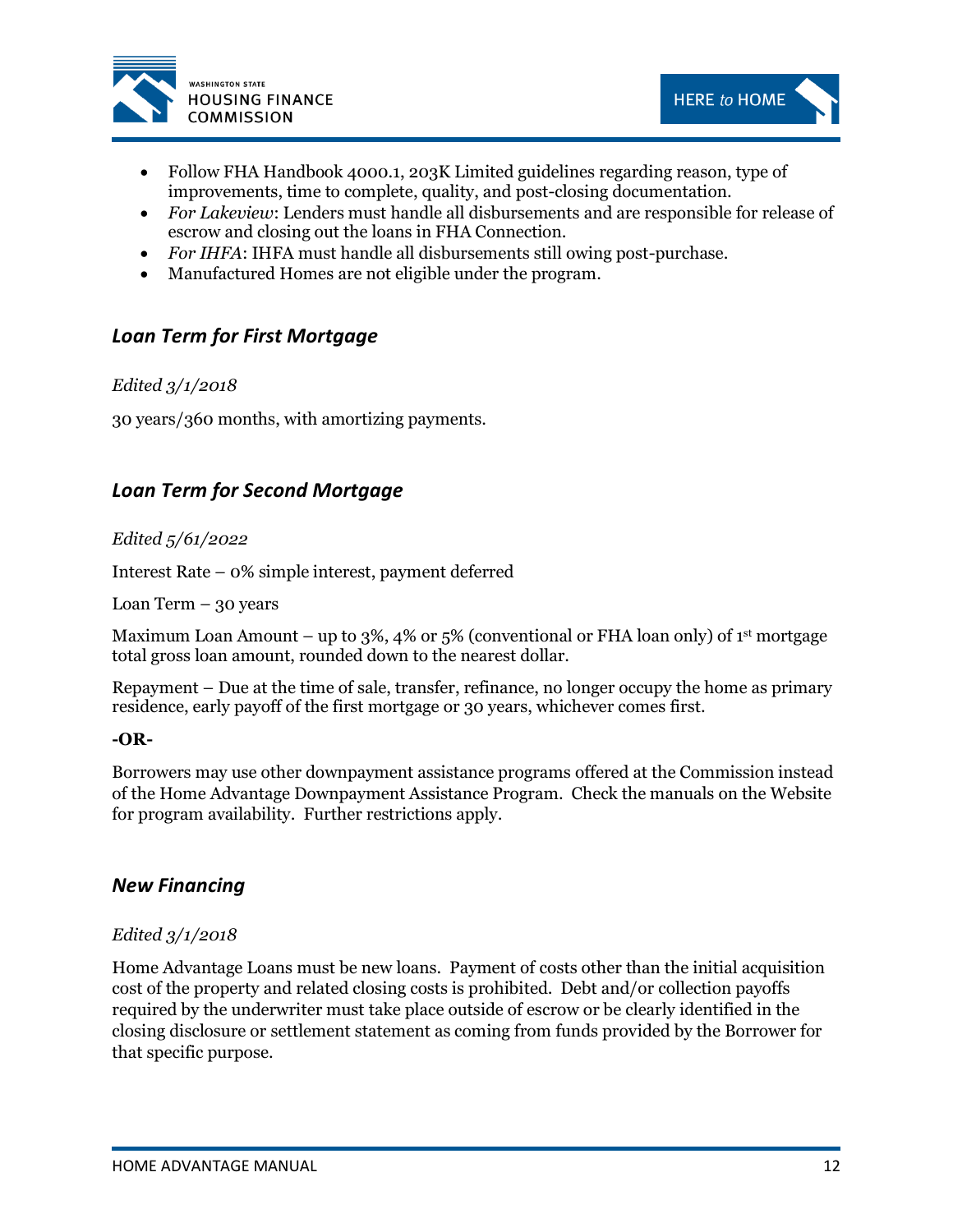



# <span id="page-18-0"></span>*Total Debt to Income (DTI) Ratio Restriction*

#### *Edited 5/18/2020*

For Home Advantage FHA/VA/USDA serviced by Lakeview Loan Servicing, the total debt to income (DTI) ratio cannot exceed 45.00% (no exception), unless further restrictions apply.

For Home Advantage FHA/VA/USDA loans with total DTI ratio between 45.01%-50.00%, (no exception) unless further restrictions apply, will be serviced by IHFA.

Conventional Home Advantage loans, the total debt to income (DTI) ratio cannot exceed 50.00% (no exception), unless further restrictions apply.

# <span id="page-18-1"></span>*Credit Score*

#### *Edited 4/11/2022*

All borrowers with a credit score must meet the minimum representative credit score as indicated below, unless further restrictions apply.

-Minimum 620 credit score with 45.00% maximum DTI, for Home Advantage FHA/VA/USDA loans serviced by Lakeview Loan Servicing.

-Minimum 620 credit score required if DTI is 45.01%-50.00%, for Home Advantage FHA/VA/USDA loans serviced by IHFA.

-Minimum 620 credit score for Home Advantage conventional loans.

-Minimum 640 credit score for Home Advantage FHA/USDA manufactured homes.

For Fannie Mae conventional, a borrower with no credit score may be eligible, subject to AUS and Mortgage Insurance approval, follow agency guidelines. Use of non-traditional credit is permitted, if borrower meets agency guidelines.

For Freddie Mac conventional loans, if a borrower(s) lack credit scores, the loan can be submitted to Loan Product Advisor (LPA) for a decision subject to the following:

- Max LTV 95%
- Findings must show "Accept". Manual underwrite is not allowed.

For FHA Only: Use of non-traditional credit is permitted if any or all borrowers do not have a credit score or meet minimum credit guidelines, subject to the following:

- 43.00% maximum DTI.
- All borrowers with a credit score must meet minimum 660 FICO.
- Manufactured homes are not permitted.

VA and USDA use of non-traditional credit is not permitted.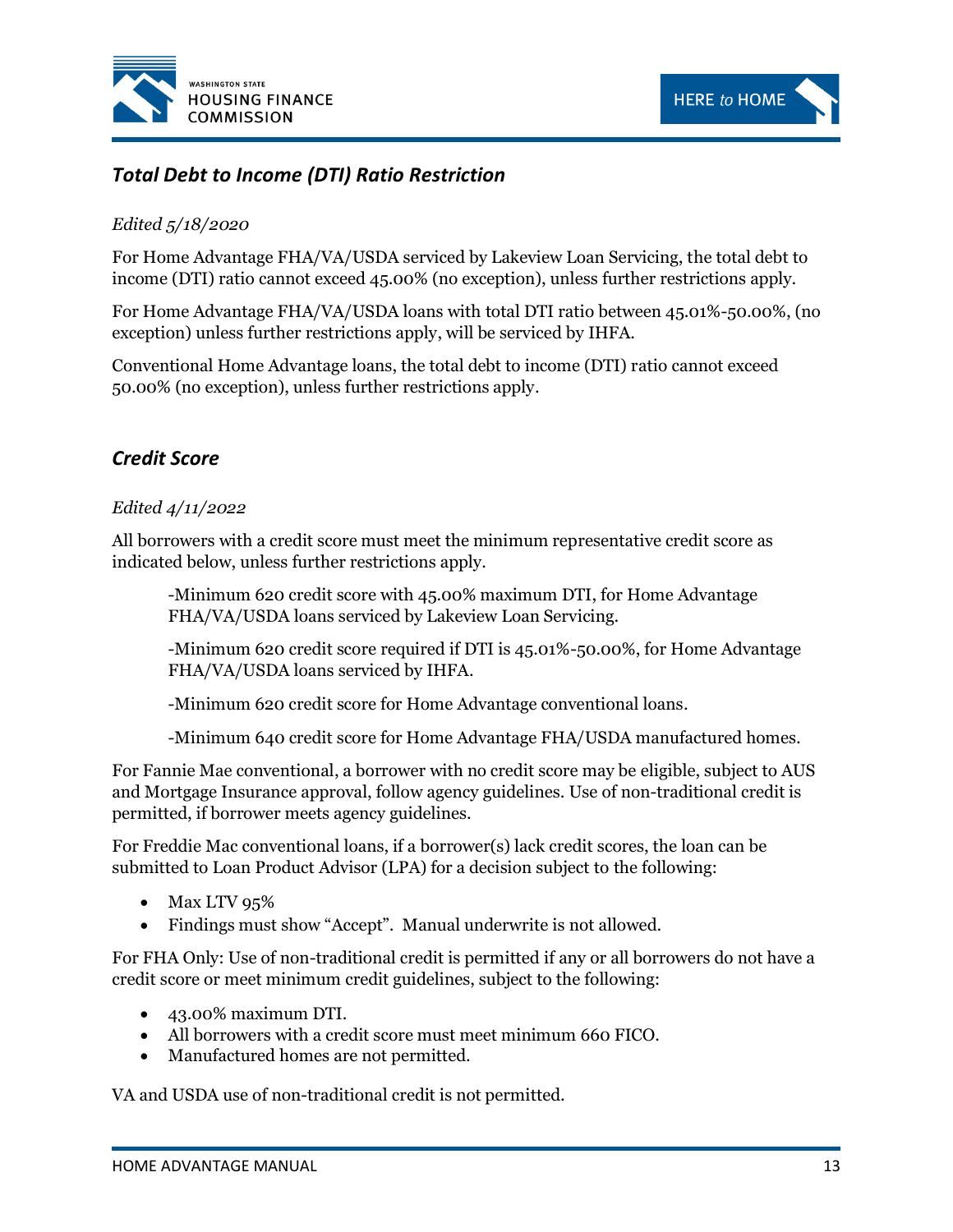



# <span id="page-19-0"></span>*Credit Report*

*Edited 12/19/2018*

Credit reports for all borrowers are required, if using Home Advantage 1st Mortgage with any of the following downpayment assistance programs:

HomeChoice, ARCH, Bellingham, Pierce County, Seattle, Tacoma or Veterans.

# <span id="page-19-1"></span>*Tax Liens*

#### *Edited 6/17/2019*

Follow specific investor guidelines (Fannie Mae or Freddie Mac Conventional, FHA, VA or USDA).

# <span id="page-19-2"></span>*Document Verification*

*Edited 3/1/2018* Follow AUS requirements.

# <span id="page-19-3"></span>*IRS Form 4506-C*

Edited 02/04/2021

Completed, signed and dated IRS Form 4506-C is required. Follow agency guidelines.

# <span id="page-19-4"></span>*Income/Employment Verification*

#### *Edited 05/18/2020*

Follow AUS and agency guidelines, additional requirements below:

• All sources of qualifying income must be legal in accordance with all applicable federal, state and local laws, rules and regulations, without conflict.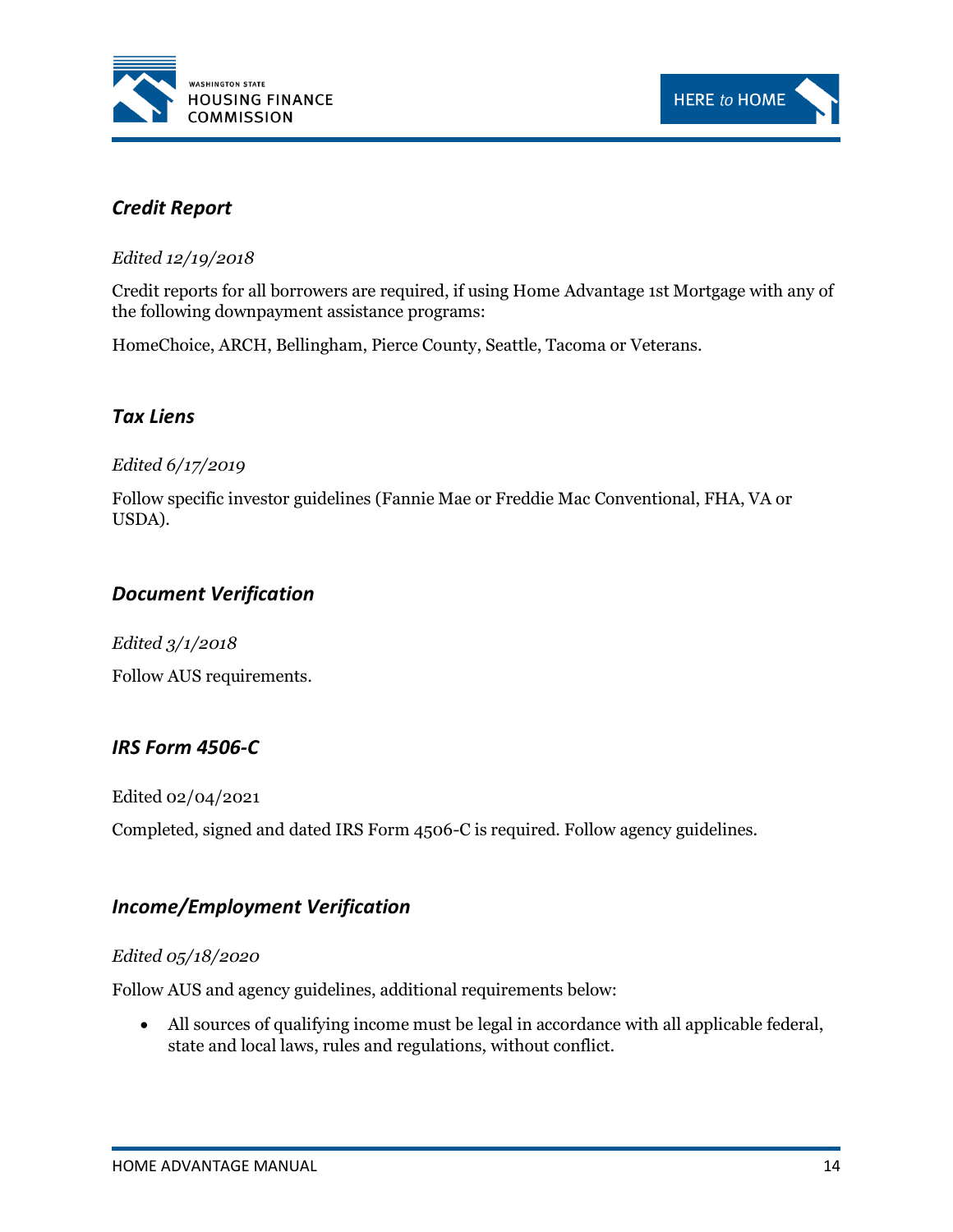



# <span id="page-20-0"></span>*Tax Transcripts*

#### *Edited 5/18/2020*

#### **Idaho Housing and Finance Association:**

Follow applicable Fannie Mae or Freddie Mac agency guidelines for Home Advantage Conventional loans.

#### **Lakeview Loan Servicing and IHFA:**

For FHA and VA, W2/W9 transcripts will not be required for a borrower when all income for that borrower is derived from W-2 wage earner and/or 1099 fixed income sources. *(Specialty Downpayment Assistance programs still require tax returns or 1040 tax transcripts).*

Tax transcripts **are** required in the following circumstances:

- When tax returns are used to qualify a borrower. The number of years provided must be based on the AUS findings. Income verified via tax returns includes, but is not limited to:
	- Self-employment income
	- Rental Income
	- Employment by Family Members
	- Other Income Sources (i.e. Dividend, Interest, Capital Gains, Alimony etc.)
- When a written VOE form 1005 is used as stand-alone income verification.
- When amended tax returns have been filed, tax transcripts are required and must support the amended income.

For USDA, the previous two years of IRS 1040 tax transcripts are required for each borrower and adult household members (with the exception of full time students if they are not the applicant, the spouse of the applicant or the head of household).

# <span id="page-20-1"></span>*Interest Rate*

#### *Edited 06/17/2019*

The Commission announces the [Mortgage Interest Rate](http://www.wshfc.org/buyers/homeadvantage.htm) on the Commission's Web site. The Interest Rates may vary and are subject to daily changes. Conventional loans may have higher interest rates than loans with an FHA, VA, or USDA Rural Development underlying first mortgage. FHA/VA/ High Balance Loans or Fannie Mae Jumbo Conforming Loans in high cost areas are subject to different pricing. Please see [rate sheet](http://www.wshfc.org/buyers/HomeAdvantage.htm) for pricing an[d here](#page-21-3) for delivery of high-balance add-on fee. Super conforming loan amounts not allowed with Freddie Mac HFA Advantage.

Non-conforming loans are not permitted under the program.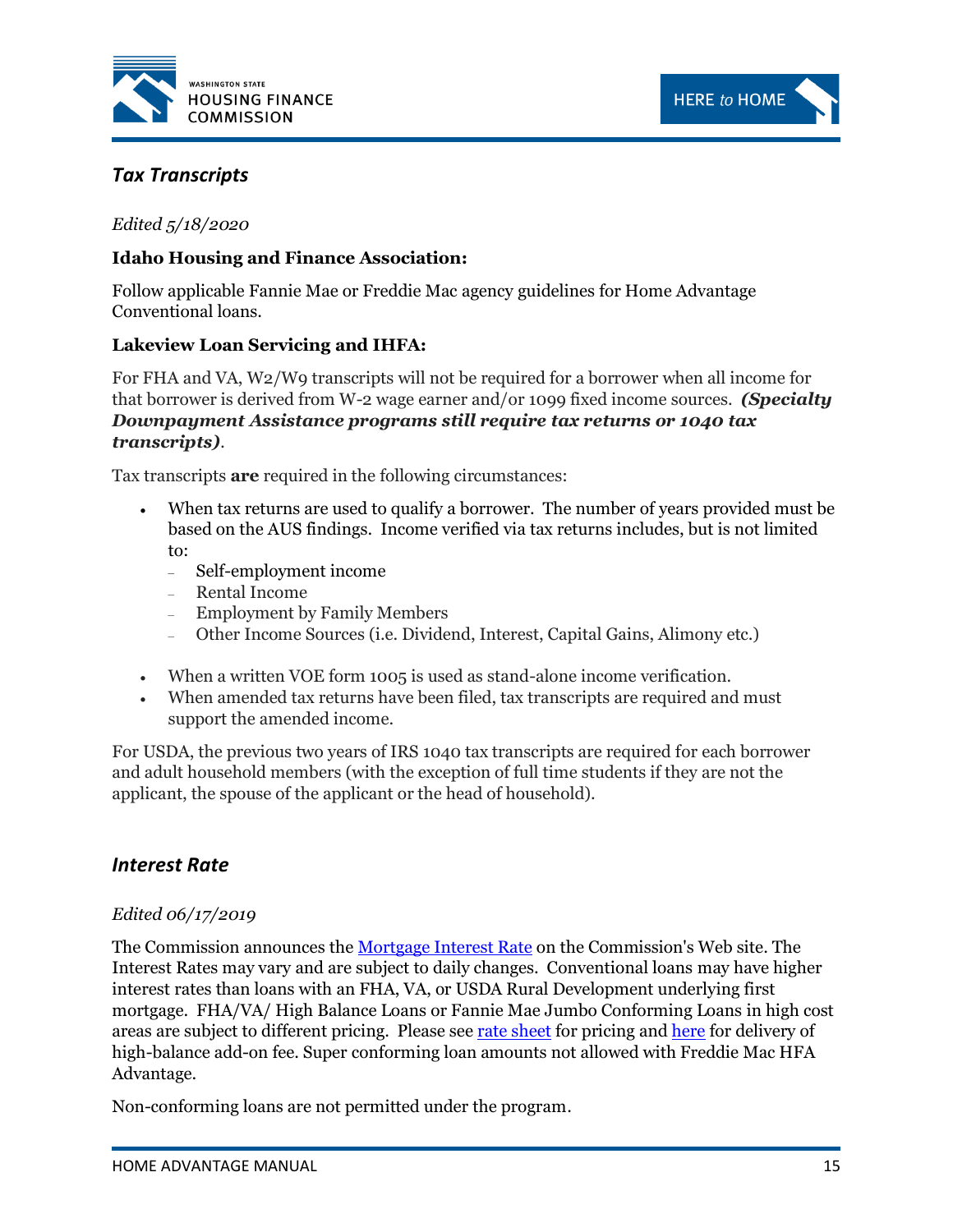



# <span id="page-21-0"></span>*Buydowns (Temporary)*

*Edited 3/1/2018*

Temporary buydowns are not permitted under the Program.

# <span id="page-21-1"></span>*Property Flipping*

#### *Edited 6/17/2019*

Follow specific investor guidelines (Fannie Mae, Freddie Mac, FHA, VA or USDA).

# <span id="page-21-2"></span>*Homebuyer Education*

#### *Edited 3/1/2018*

All Borrowers to be listed on the Note and Deed of Trust must attend a Homebuyer Education seminar that has been registered through the Commission and meets standards as set in the Homebuyer Education Section of this Program Manual.

# <span id="page-21-3"></span>*Allowable Fees*

#### *Edited 7/16/2019*

#### **Origination and Discount Fees:**

The Borrower may pay the total origination and discount fee permitted by the Program as listed on the Website. The loan fee and discount points together cannot exceed the amount shown on our Website except when using conventional mortgages with loan level pricing adjustments or single premium MI programs. The seller is not obligated by Program guidelines to pay any fees typically charged to the Borrower on any other loan program.

#### **Other Allowable Fees:**

The fees charged by the lender for loan processing, underwriting, document preparation, etc. may not exceed **\$1,500**. Any fees charged exceeding this amount will need to be refunded to the appropriate party prior to purchase of the loan. Financing costs and other fees allowable by FHA, VA, USDA Rural Development, Fannie Mae or Freddie Mac may be charged if such fees are usual and customary settlement costs.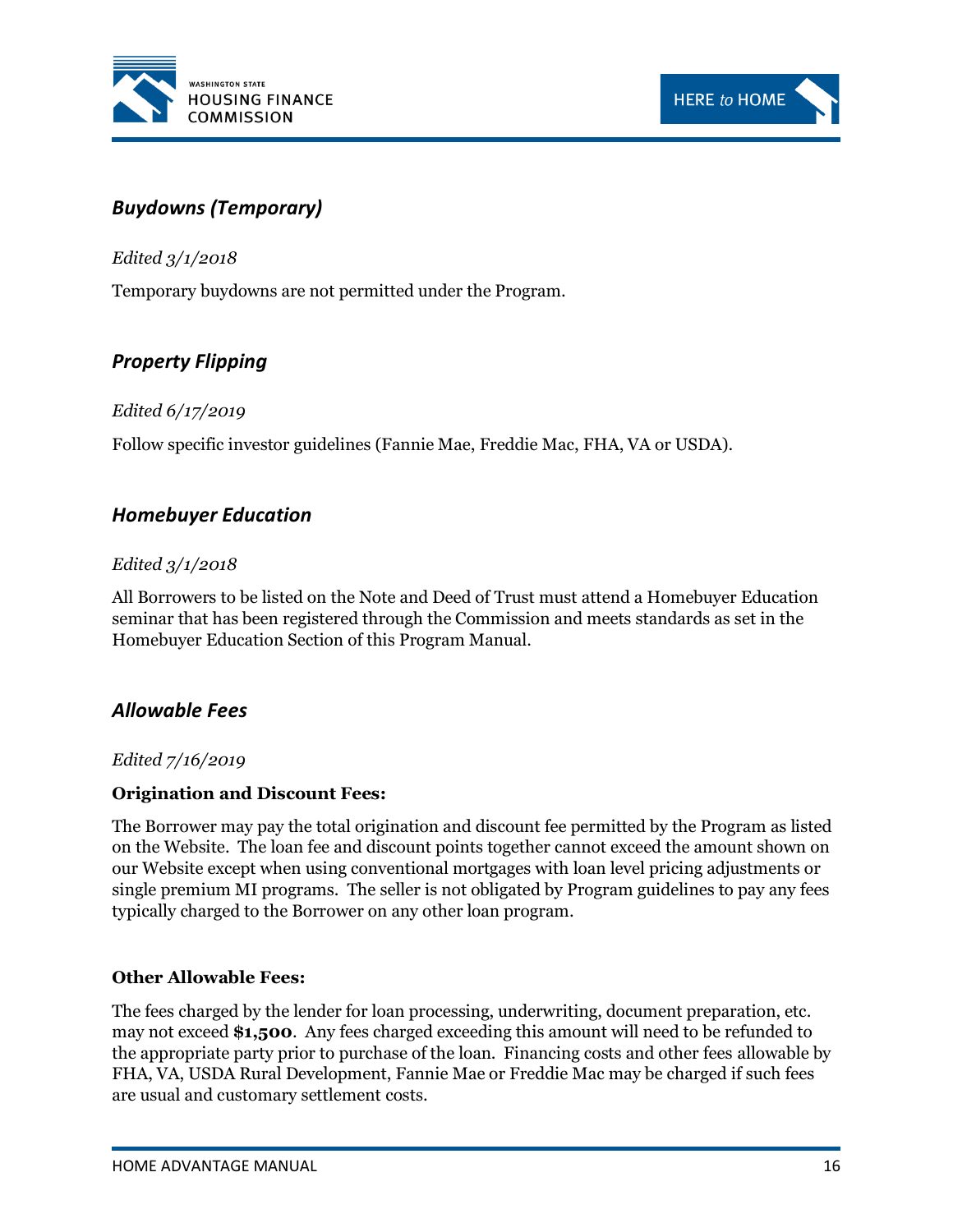



#### **High Balance Loan Add-On Fee:**

As applicable, the borrower may be charged the high balance loan add-on fee for high cost areas. The high balance add-on fee is based on the **total** loan amount of the first mortgage. The high balance add-on fee will need to be ACH Transfer at loan closing to the Commission, this fee will **not** be netted out at time of loan purchase:

#### ACH Transfer Instructions:

| $ABA$ #:   | 325070760                                                  |
|------------|------------------------------------------------------------|
| Bank:      | JP Morgan Chase – Washington State                         |
|            | For credit to: Washington State Housing Finance Commission |
| Account #: | 298792612                                                  |
| Reference: | [Borrowers first and last name and reservation #]          |
| Note:      | High balance Add-on Fee                                    |

#### **Fees**

The appropriate Master Loan Servicer will collect the following fees upon loan purchase:

Tax Service Fee \$85.00

Flood Certification Transfer Fee \$10.00

Electronic Upload Fee \$40.00

Program Application fee for downpayment assistance (if applicable) \$40.00

These fees will be netted out upon loan purchase.

#### <span id="page-22-0"></span>*Non Allowable Fees*

#### *Edited 3/1/2018*

The following fee is not allowable:

Amortization Schedule –available for free. If charged, the Mortgage Lender will be required to provide evidence of a refund for the amount prior to loan purchase. Furthermore, Mortgage Lenders cannot charge additional lender fees on any down payment assistance program offered through the Commission.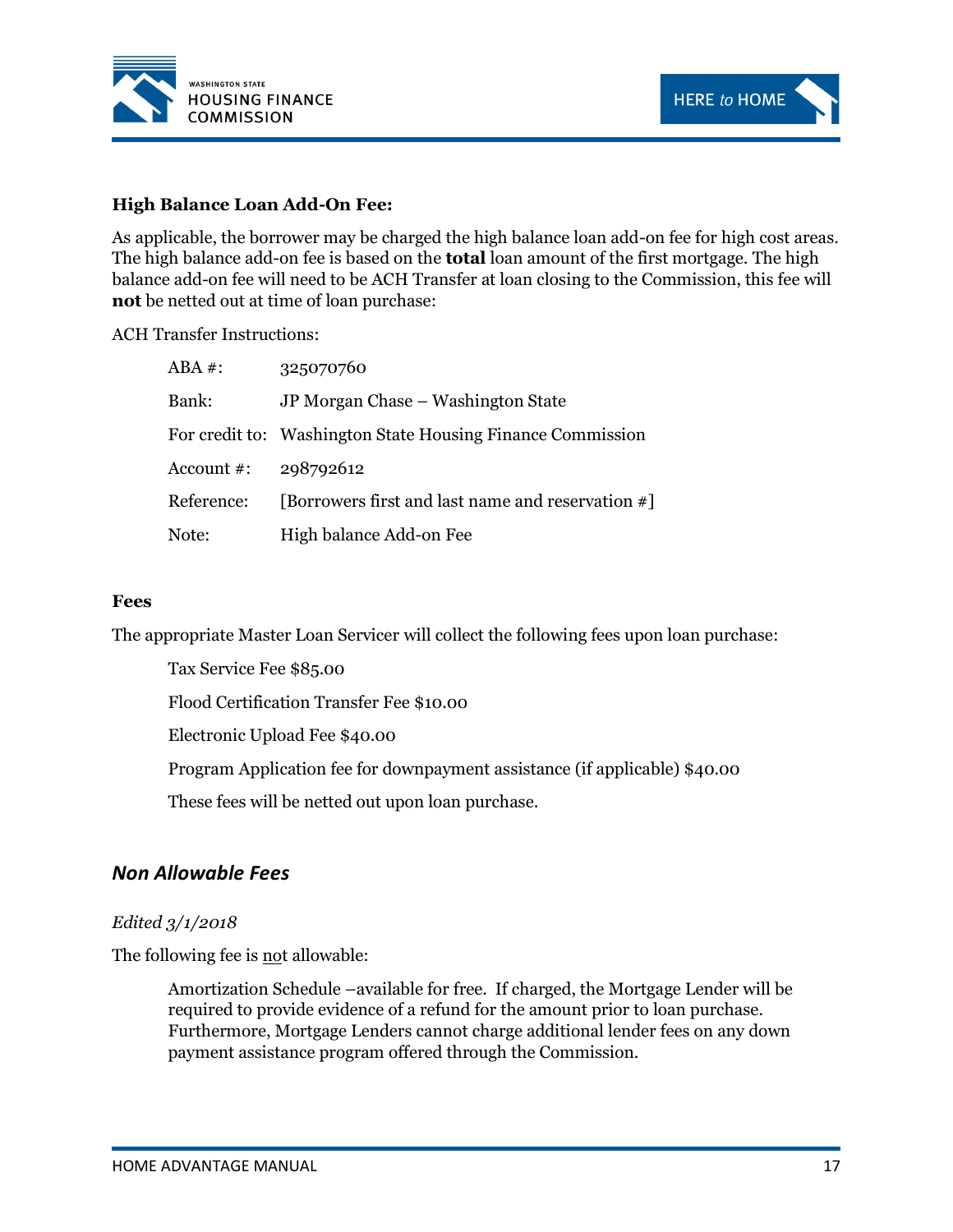



### <span id="page-23-0"></span>*Mortgage Insurance*

#### *Edited 6/17/2019*

All conventional Mortgage Loans with a loan-to-value exceeding 80% must have private mortgage insurance coverage provided a Fannie Mae or Freddie Mac approved mortgage insurer.

Eligible plans include Monthly MI, Financed MI, Split Premium MI or Single Premium MI.

Lender Paid MI not permitted under the program.

The required percentage of MI coverage is determined by the type, term, and LTV of the loan. All loans require standard MI Coverage according to loan type.

Single premium MI programs are acceptable under the Home Advantage Program using the Fannie Mae or Freddie Mac products listed on page 7. The Lender must also verify that the loan meets all of the mortgage insurance companies' underwriting requirements prior to closing. All single premiums must be disclosed on the Closing Disclosure and not reflected as an increase to the rate. When using this option, the lender will pay the Single Premium MI to the mortgage insurance company at closing and obtain the Mortgage Insurance Certificate for inclusion in the loan purchase file to be submitted to the Master Loan Servicer.

#### <span id="page-23-1"></span>*Title Insurance*

#### *Edited 6/17/2019*

The title policy must follow all guidelines for the underlying FHA, VA, Fannie Mae, Freddie Mac HUD, or USDA Rural Development mortgage.

#### <span id="page-23-2"></span>*Flood Insurance Policy*

#### *Edited 9/23/2019*

A flood determination must be completed prior to each loan closing. Flood insurance is required on all properties in a designated flood zone. If flood insurance is required on a loan, the Mortgagor shall obtain the flood insurance. The Mortgagor's property or portion of the property may be located in a designated flood zone; however, the improvements (physical dwelling/home) may be on an elevated site making flooding unlikely. In such cases, the Mortgagor may request a Letter of Map Amendment (LOMA). If Federal Emergency Management Agency (FEMA) issues the requested LOMA, the Mortgagor may terminate its flood insurance. All Hazard and Flood Insurance policies must follow guidelines in accordance with the underlying first mortgage underwriting guidelines.

A \$10 transfer fee will be required.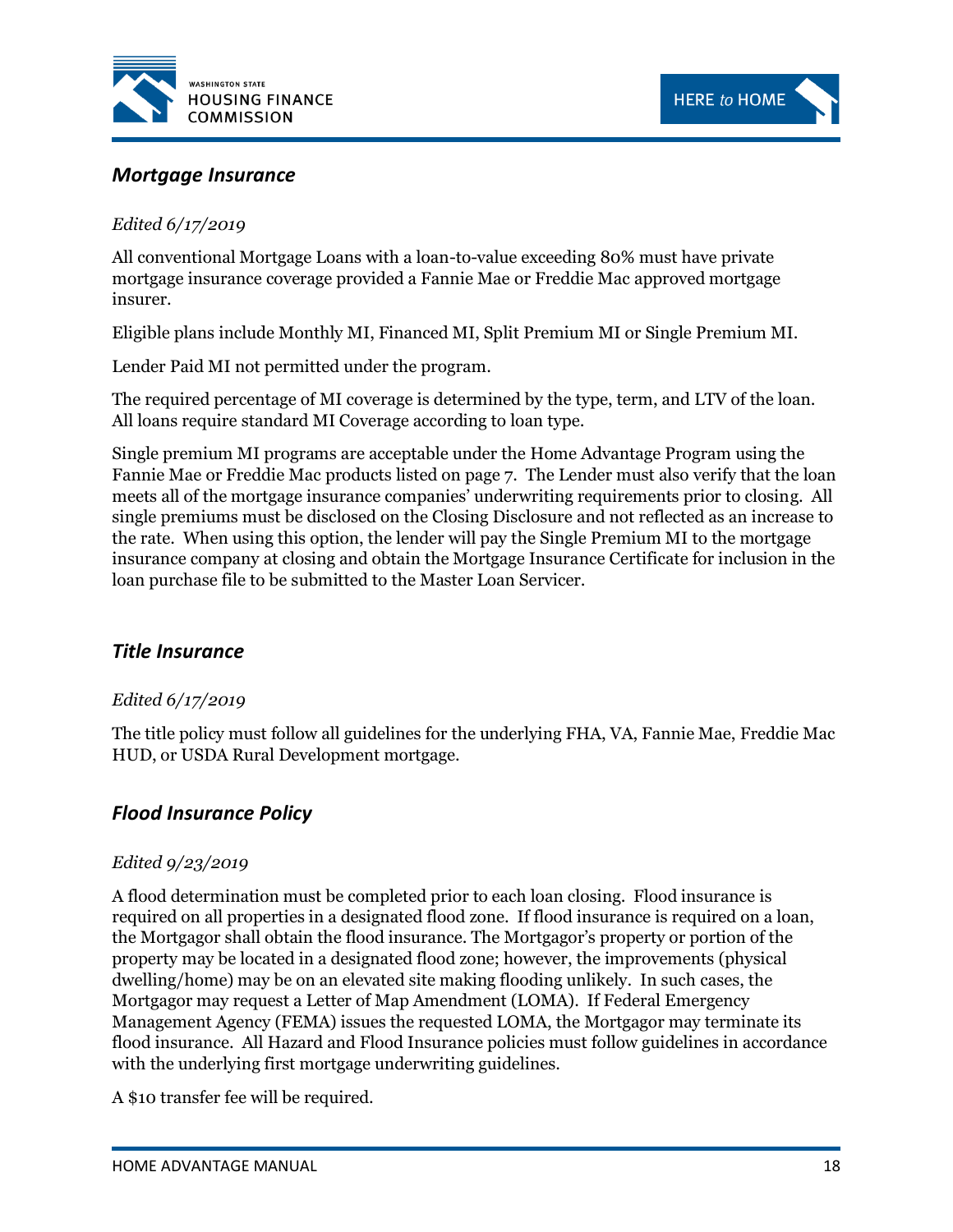



# <span id="page-24-0"></span>*Hazard Insurance Policy*

#### *Edited 04/11/2022*

Hazard insurance coverage must equal the lesser of 100% of the insurable value of the improvements as established by the property insurer or the unpaid principal balance of the first and second (if applicable) mortgage loan amount, as long as it equals the minimum amount— 80% of the insurable value of the improvements—required to compensate for damage or loss on a replacement cost basis.

The mortgagee clause on **Home Advantage FHA/VA/USDA at 45.00% or less DTI**, mortgage policies, binders, and certificates of insurance, serviced my Lakeview, must show:

Lakeview Loan Servicing, LLC c/o LoanCare, LLC ISAOA/ATIMA PO Box 202049 Florence, SC 29502-2049

The mortgagee clause on **Home Advantage FHA/VA/USDA at 45.01%-50.00% DTI and Fannie Mae or Freddie Mac Conventional** mortgage policies, binders, and certificates of insurance, serviced my IHFA, must show:

HomeLoanServ, ISAOA/ATIMA

PO Box 818007

Cleveland, OH 44181

Fax: 888-218-9257

Email: [insdocs8263@oscis.com](mailto:insdocs8263@oscis.com)

#### **Deductibles**

The maximum hazard insurance deductible allowed is 5% of the face amount of the policy. For Flood insurance the maximum allowable deductible is the maximum deductible available from the NFIP (currently \$10,000).

#### <span id="page-24-1"></span>*Power of Attorney*

#### *Edited 3/1/2018*

A Specific Power of Attorney is acceptable for the Borrower if the Specific Power of Attorney references the property, and authorizes the attorney-in-fact to enter into a real estate transaction and to mortgage the property.

The Power of Attorney must:

- indicate clearly that the mortgagor is appointing an attorney-in-fact;
- precisely identify who is being appointed;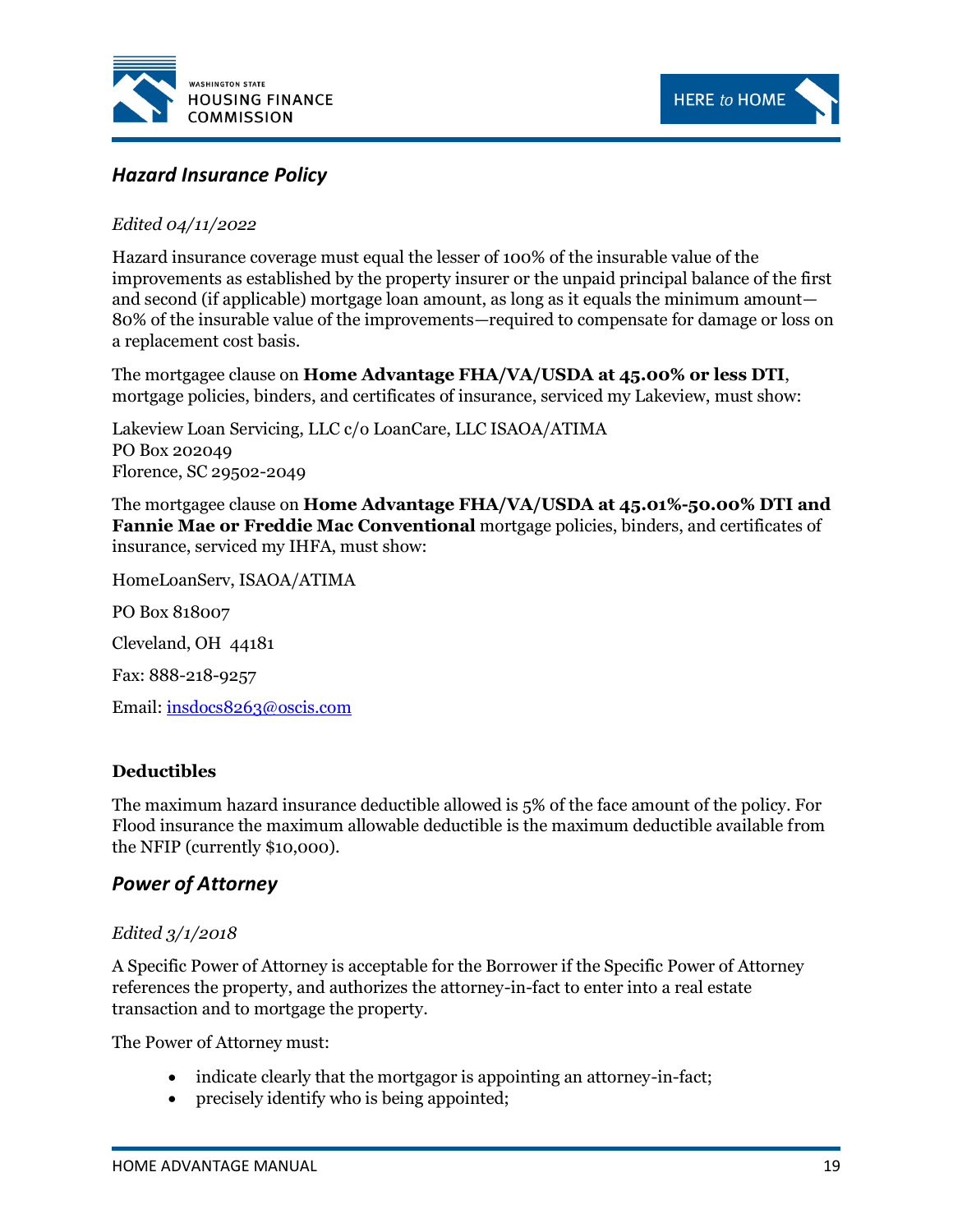



- be signed and dated by the borrower;
- be notarized; and
- be recorded prior to, or concurrent with, the security instrument.

A complete legible copy of the Specific Power of Attorney must accompany the Post Closing Compliance Review Mortgage Loan file.

# <span id="page-25-0"></span>*Escrow Holdbacks/Repair Escrow*

#### *Edited 05/18/2020*

Escrow repairs are permitted in accordance with all Commission loan program guidelines.

With the exception of VA loans, Escrow holdbacks will be allowed for outstanding minor repairs for incomplete construction or for alterations and repairs that cannot be completed prior to loan closing provided the subject property is habitable and safe for occupancy at the time of closing.

The Master Servicer has no overlays with respect to the timeframe for completion of repairs for weather related non-critical repairs.

"Approve/Eligible" or "Accept" findings are required for a repair escrow.

Follow investor guidelines regarding reason, type of improvements, time to complete, quality, disbursements, and post-closing documentation. The Master Servicer will purchase the loans prior to completion of repairs. Loans with outstanding escrow repairs must not impact the Master Servicer's ability to deliver/sell the loan to Ginnie Mae, Fannie Mae or Freddie Mac.

The lender or designated escrow company will be responsible for managing and disbursing the escrow funds. The lender shall deliver loans that were originated in accordance with the first mortgage investor guidelines. The lender or designated escrow company will retain the escrow funds until all improvements have been completed.

Lender to provide the Master Servicer confirmation of all work completed and that escrow funds have been released.

#### <span id="page-25-1"></span>*Interest Credits*

#### *Edited05/18/2020*

#### **Lakeview Loan Servicing:**

Follow specific investor guidelines (FHA, VA or USDA).

#### **IHFA:**

Interest Credits are not permitted.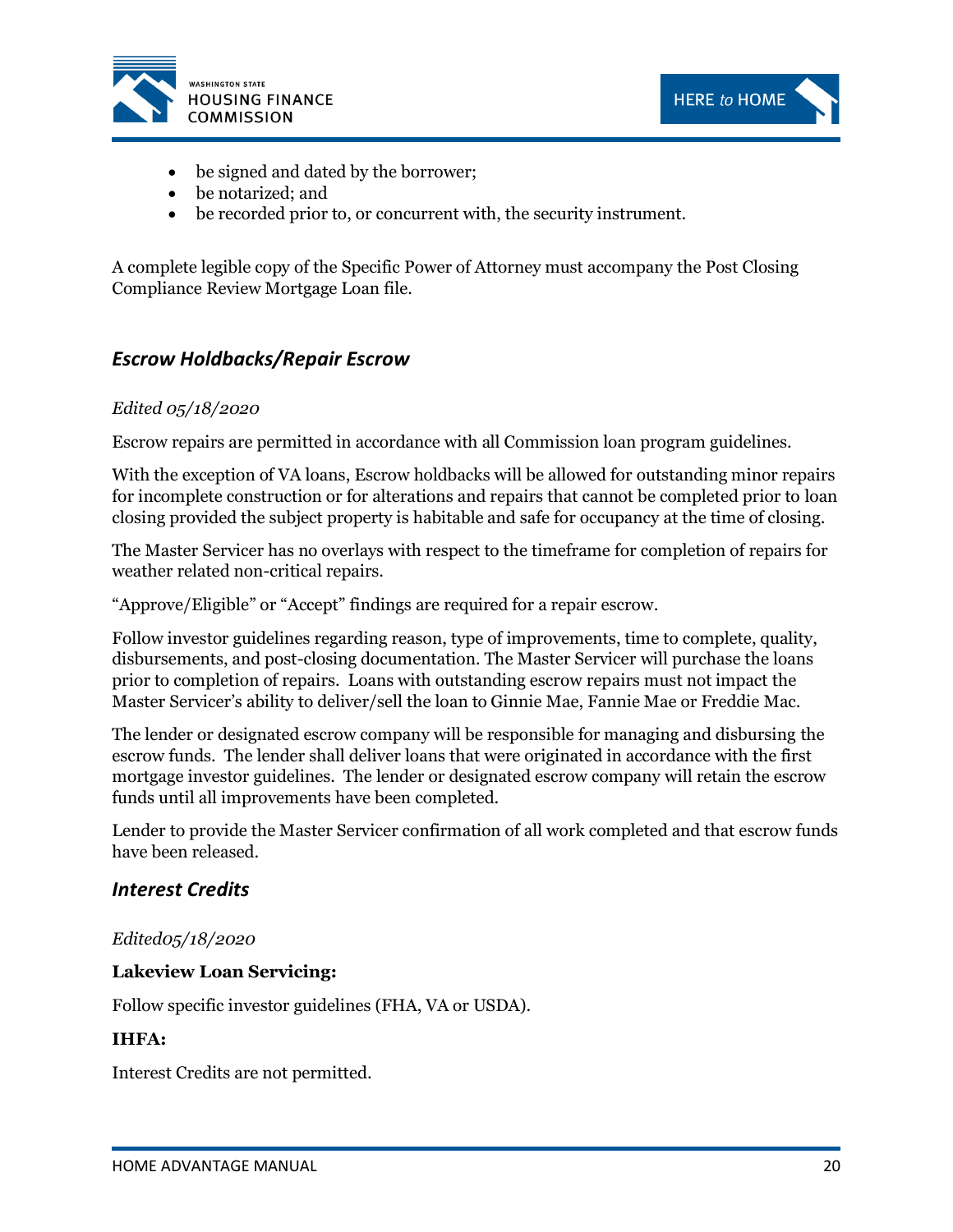



### <span id="page-26-0"></span>*Reserve/Escrow Accounts*

#### *Edited 3/1/2018*

All Mortgage Loans must have a reserve/escrow account for the collection of hazard insurance, taxes, mortgage insurance premiums and/or risk-based premium.

# <span id="page-26-1"></span>*Prepayment Penalty*

#### *Edited 3/1/2018*

Mortgage Loans may be prepaid at any time without a penalty.

# <span id="page-26-2"></span>*Assumptions*

#### *Edited 6/17/2019*

All first Mortgage Loans originated under the Program may be assumed by a qualified Borrower meeting the income requirements in place at the time of the assumption. Such Mortgage Loans must continue to be insured or guaranteed by FHA, VA, or USDA. Please note that conventional fixed rate mortgages are not assumable per Fannie Mae or Freddie Mac guidelines with limited exception.

#### <span id="page-26-3"></span>*Subordinate Financing*

#### *Edited 3/1/2018*

All subordinate financing closed in conjunction with a Home Advantage Mortgage Loan must meet the underwriting guidelines of the first mortgage type. It is the Mortgage Lender's responsibility to review the Program Description, Note and Deed of Trust for community seconds compliance. The underwriter must show the name of the community second program and verify the program is an approved community second program on the 1008 or HUD 92900- LT.

Maximum CLTV is determined by the first mortgage loan type's underwriting guidelines and is subject to mortgage insurance availability as applicable.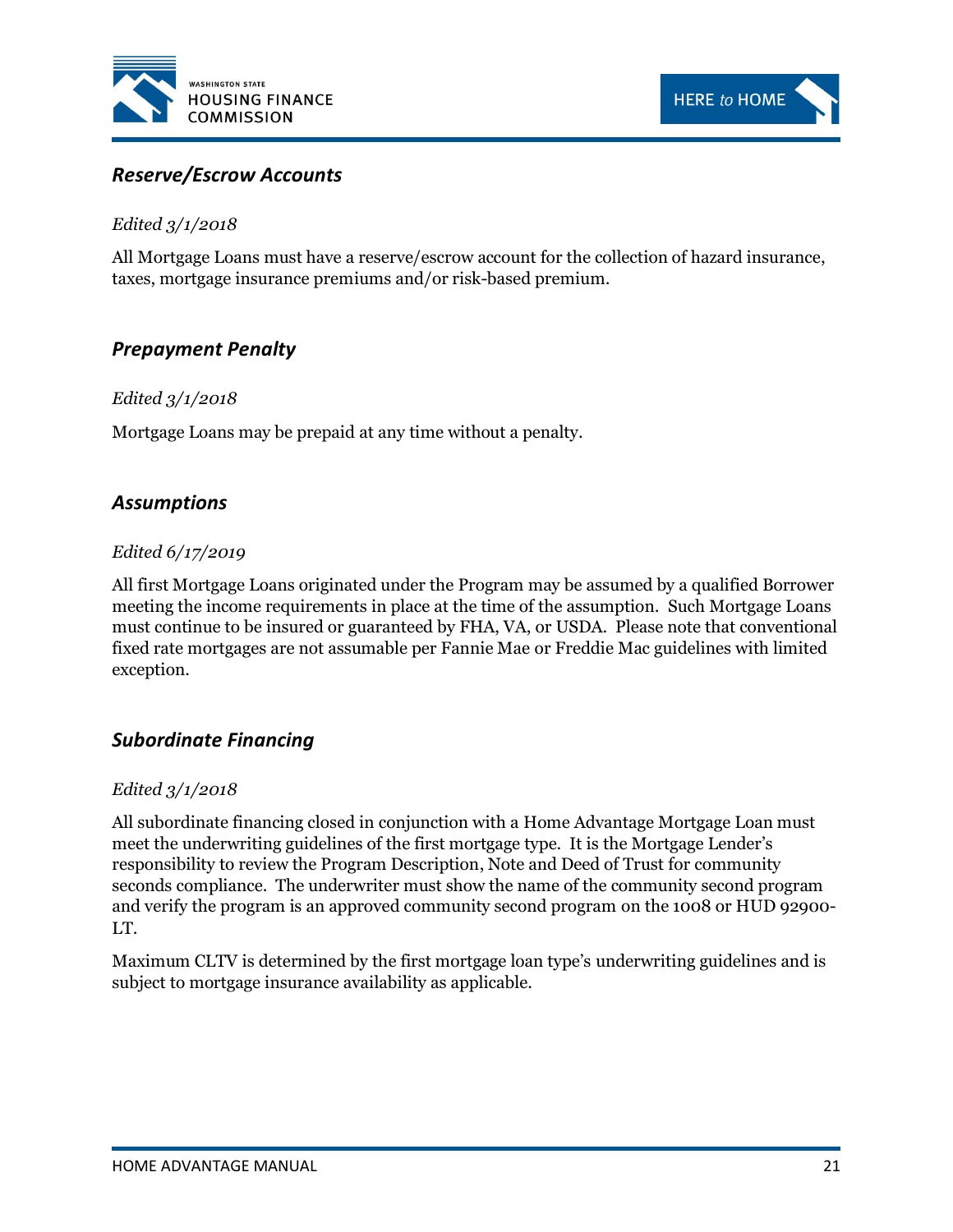



# <span id="page-27-0"></span>*Servicing*

*Edited 3/1/2018*

All Mortgage Loans must be sold servicing released to the appropriate Master Loan Servicer.

# <span id="page-27-1"></span>*Quality Control*

#### *Edited 3/1/2018*

The Commission and the Master Servicer from time to time at their sole discretion may request additional documentation from Mortgage Lenders. The Commission will monitor Mortgage Lenders for timely cancellation of reservations, total production levels, length of time to close and deliver eligible Mortgage Loans, participation in Homebuyer Education, level of Borrower complaints, compliance with Program Guidelines and other factors the Commission, at its sole discretion, considers necessary to evaluate effective Program participation.

# <span id="page-27-2"></span>*Repeat Program Users*

#### *Edited 3/1/2018*

#### **Borrowers who have previously benefitted from Commission programs:**

If the Borrower wishes to use Commission programs (Home Advantage, MCC, or House Key) and has an outstanding Home Advantage or House Key loan, the Borrower must pay off the first and second mortgage in full prior to using another Commission program loan.

If the Borrower has an outstanding MCC and wishes to use Home Advantage or House Key, the Borrower is no longer eligible for the MCC credit and must sign a notarized affidavit stating the Borrower understands that the Borrower is no longer eligible for the MCC credit and agrees to no longer claim the MCC credit.

If a Borrower's current or prior home was financed through a Commission program loan and is/was subject to a short sale, foreclosure, bankruptcy or deed in lieu, and the Commission suffered or expects to suffer a loss, the Borrower is not eligible to obtain another Home Advantage, House Key or MCC Commission program loan until the down payment assistance obligation and any unpaid amount, regardless of whether such amount was discharged, is repaid to the Commission, and all other program requirements have been met.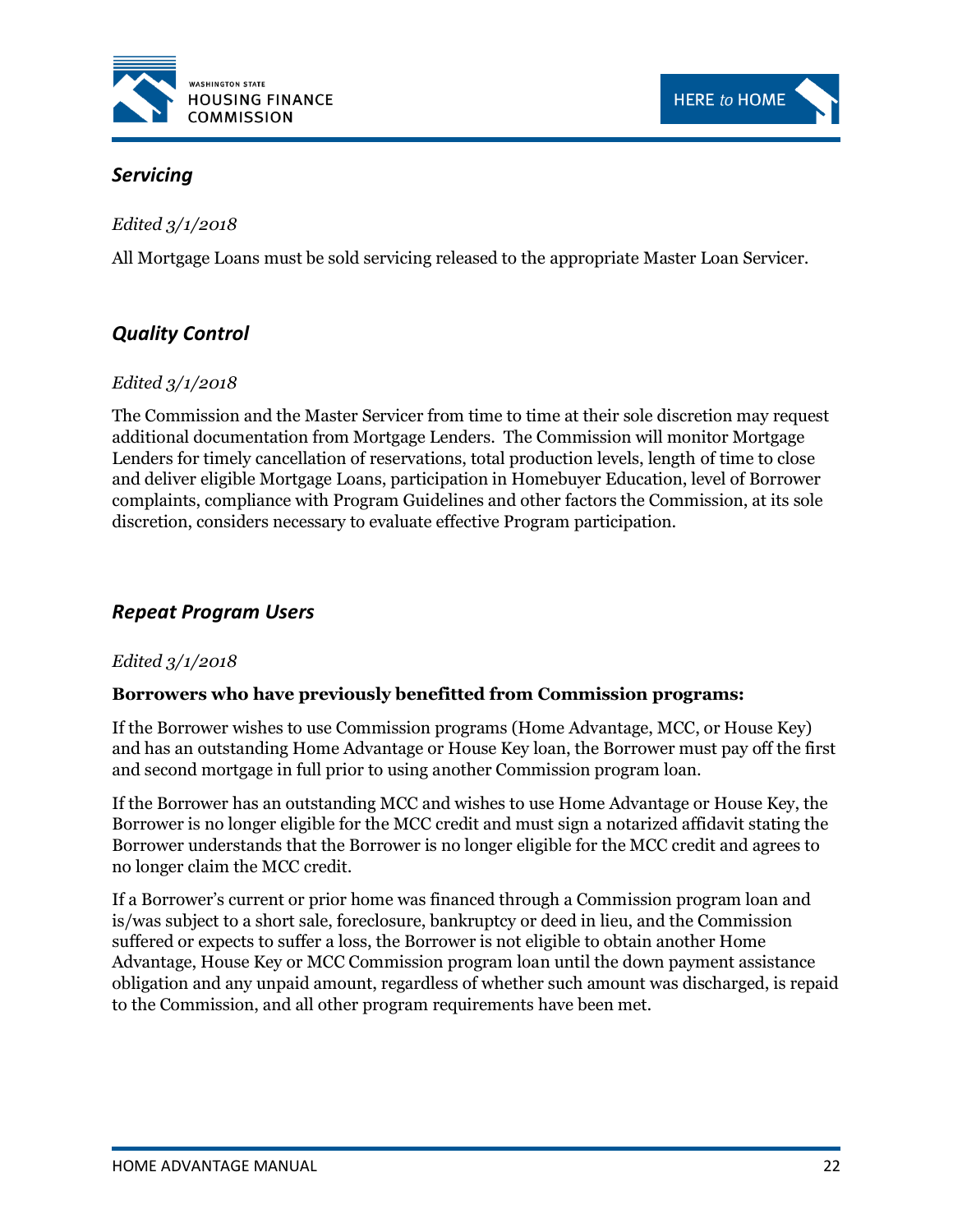



# <span id="page-28-0"></span>3 - ELIGIBLE BORROWERS

*Edited 03/01/2018*

# <span id="page-28-1"></span>*Non Discrimination*

#### *Edited 3/1/2018*

All applicants must be considered irrespective of age, race, color, religion, national origin, sex, marital status or physical handicap.

# <span id="page-28-2"></span>*Residency Type Requirements*

*Edited 02/04/2021*

Eligible borrowers are either U.S Citizens or Non-U.S. Citizens as follows:

#### • **U.S. Citizen:**

The borrower must have a valid social security number and be a citizen of the United States or of a U.S. Possession or Territory. Borrower(s) photo identification documents must also be provided to review and ensure identity and compliance with the US Patriot Act.

#### • **Non-U.S. Citizen:**

Non-U.S. Citizens must be lawfully present in the United States (or otherwise meet the requirements shown below under deferred action). The term "lawfully present" includes those who have "qualified alien" status. A "qualified alien" is defined as an alien who, at the time the alien applies for, receives, or attempts to receive a Federal public benefit, per section 101(a) of the Immigration and Nationality Act {8 U.S.C. 1101 (a)}. The classifications of Non-United States Citizens are described below:

- *Permanent Resident Qualified Alien*: An alien who is lawfully admitted for permanent residence under the Immigration and Nationality Act, also known as a "permanent resident." Document legal residency and eligibility to work in the United States with one of the following:
	- A valid and current Permanent Resident Card (form I-551); **or**
	- A passport stamped "processed for I-551," "temporary evidence of lawful admission for permanent residence," "valid through \_\_\_, "and "employment authorized." Passport must be valid and not expired. This evidences that the holder has been approved for, but not issued, a Permanent Resident card (form I-551).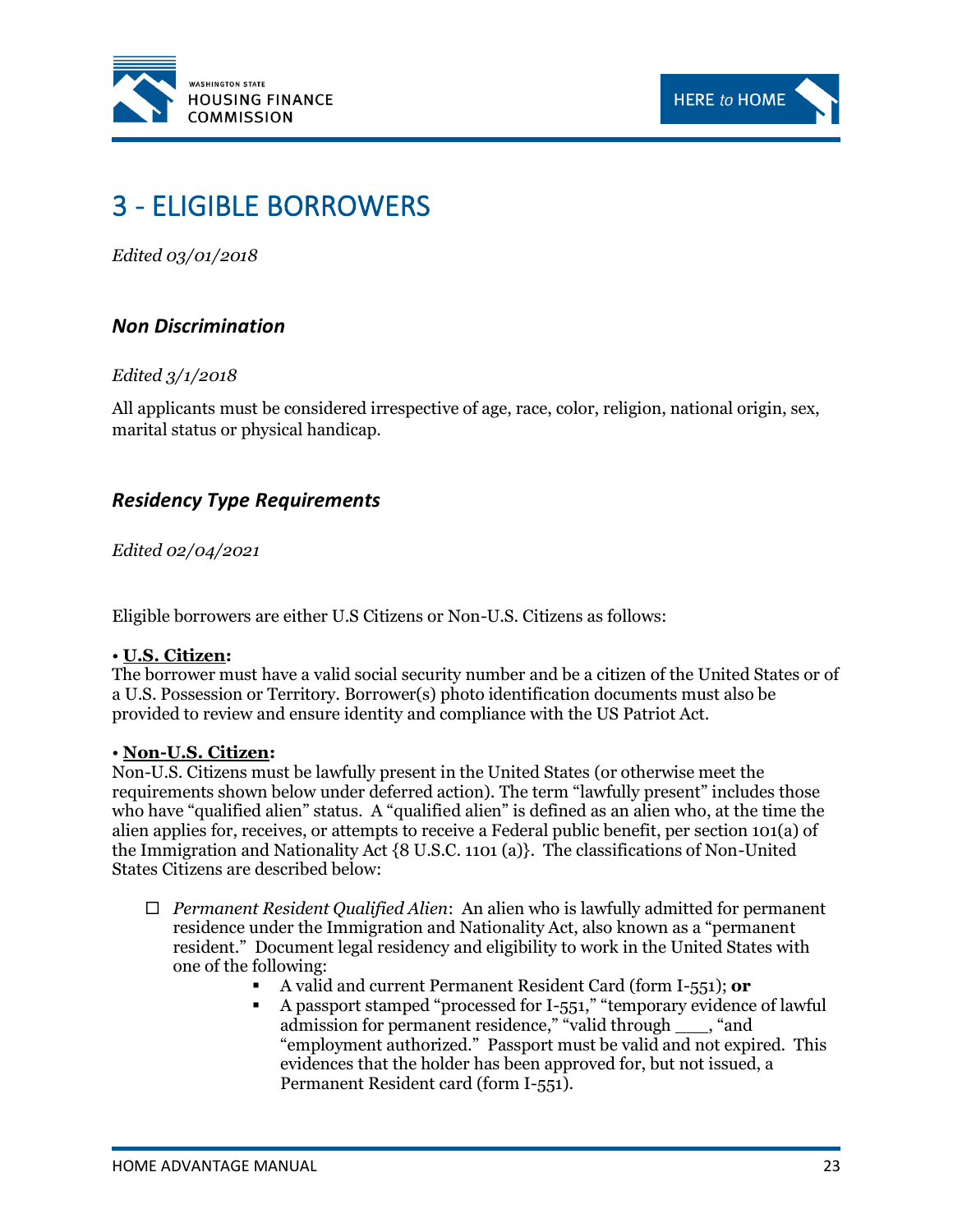



#### OR

- *Non-Permanent Resident Qualified Aliens:*
	- An alien who is granted asylum under section 208 of the Immigration and Nationality Act. Document legal residency and eligibility to work in the United States with the following:
		- o A valid I-94 with class of Admission as 208 and stamped as "asylum granted" (or a signed, stamped court decision indicating the immigration judge has granted the asylum if the stamp on the I-94 has not yet occurred); **and**
		- o A current, valid Employment Authorization Document (EAD) with a category code A05 or a valid social security card.
	- A refugee who is admitted to the United States under section 207 of the Immigration and Nationality Act. Document legal residency and eligibility to work in the United States with the following:
		- o A valid I-94 with Class of Admission as 207 and a refugee admission stamp; **and**
		- o A current, valid EAD with category code A03.
	- An alien who is granted conditional entry pursuant to section 203 of the Immigration and Nationality Act. Document legal residency and eligibility to work in the United States with the following:
		- o A current, valid family based, employment based or diversity visa (as defined in Lawful Non-Permanent Qualified Resident chart); **and**
		- o For family based visa borrowers or spouses/children of employer sponsored visa borrowers (as defined in Lawful Non-Permanent Qualified Resident chart), a current, valid EAD.
	- An alien who is a Cuban and Haitian entrant (as defined in section 501(e) of the Refugee Education Assistance Act of 1980). These individuals are paroled into the United States. Document legal residency and eligibility to work in the United States with the following:
		- o I-94 with stamp showing Cuban/Haitian entrant (Status Pending); **and**
		- o A current, valid EAD A04 or C11.
	- An alien who has been battered or subjected to extreme cruelty under section 431 of the Immigration and Nationality Act. Document legal residency and eligibility to work in the United States with the following:
		- o A current, valid U1-4 or T1-4 visa; **and**
		- o A current, valid EAD.
	- An alien who entered the United States unlawfully as a child but has since been granted "deferred action" (AKA DACA) which defers removal action against the individual for a period of time. This status is permitted only i[n FHA,](https://www.hud.gov/sites/dfiles/SFH/documents/SFH_FHA_INFO_21-04.pdf) VA and [Fannie Mae](https://singlefamily.fanniemae.com/media/7181/display) programs, per agency guidelines. Document legal residency and eligibility to work in the United States with the following:
		- o A current, completed I-797 form showing approval DACA status; **and**
		- o A current, valid EAD card with code C33.

Lender is responsible to document legal residency and eligibility to work in the United States with the required documentation in post package file to appropriate loan servicer, per investor guidelines. If documentation is not acceptable loan may be subject to repurchase by the lender.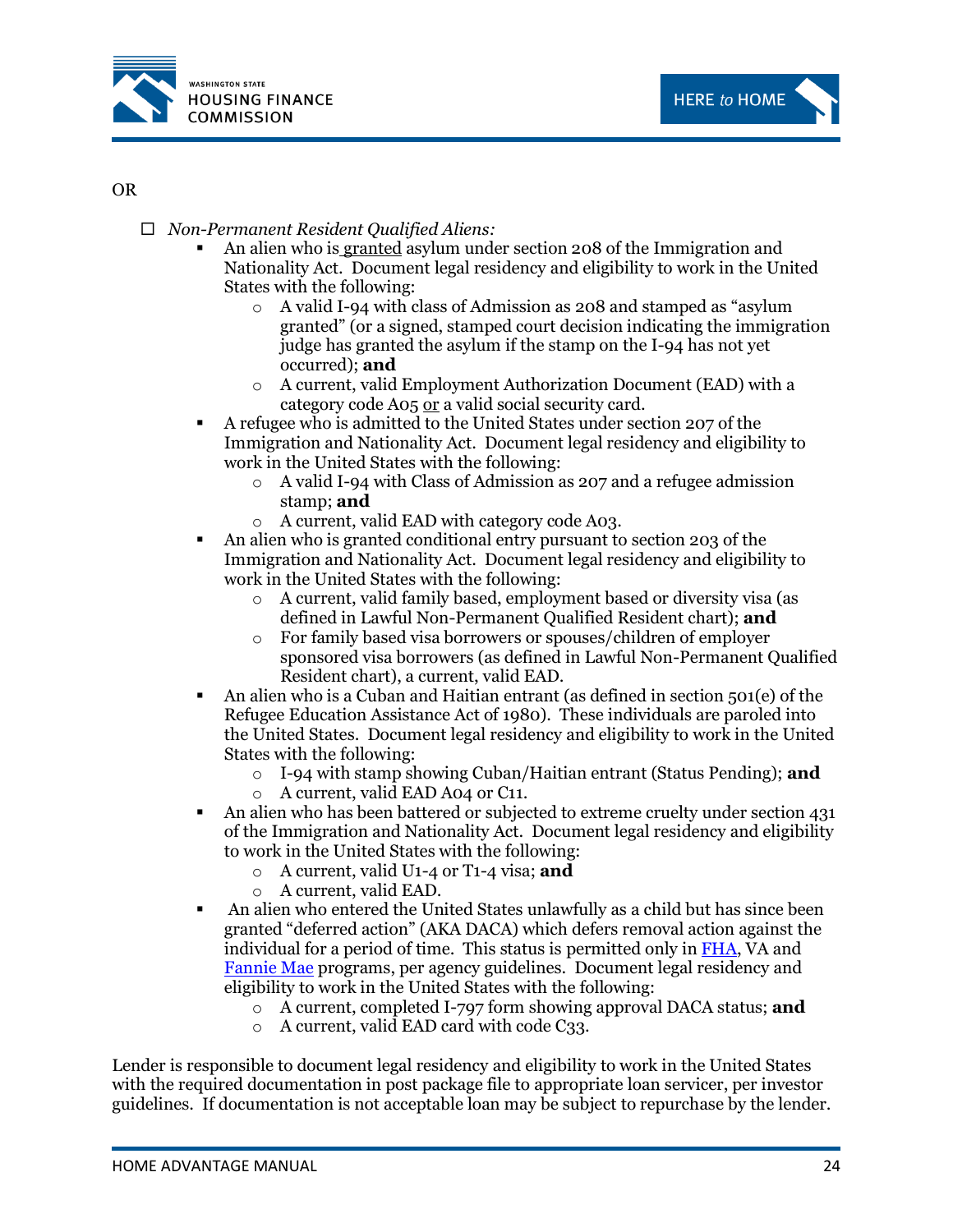



You may find Residency and Eligibility guide [here.](http://www.wshfc.org/sf/ReferencesCitizenship1.pdf) If the authorization documentation (visa, I-94, I-551, passport or EAD, as applicable), will expire within one year from the loan closing date and a prior of renewals exist, continuation may be assumed.

"Pending" status for asylum or refugee are not permitted.

DACA status borrowers are not eligible for USDA and Freddie Mac HFA Advantage loans.

# <span id="page-30-0"></span>*Occupancy Requirement*

#### *Edited 3/1/2018*

All Occupant Borrowers must occupy the Single-Family Residence as their personal principal residence within 60 days from the date the Mortgage Loan is closed.

# <span id="page-30-1"></span>*First-Time Homebuyer Requirement*

#### *Edited 3/1/2018*

The Borrower(s) does not need to be a First-Time Homebuyer unless used in conjunction with the Mortgage Credit Certificate Program or a Commission downpayment assistance program that further restricts.

# <span id="page-30-2"></span>*Calculation of Credit Underwriting Income*

#### *Edited 3/1/2018*

When using credit underwriting income, income is calculated according to the investor's (FNMA, Freddie Mac, FHA, VA or USDA) underwriting guidelines. The lender should then refer to the Maximum Income Limit in the Program Manual to determine if the borrower is at or below the income limit.

A copy of the underwriter's final loan approval reflecting final income figures must be included in the Pre-Closing Compliance Review File.

#### <span id="page-30-3"></span>*Maximum Total Annual Income*

#### *Edited 7/02/2021*

To be eligible for a Program loan, an applicant's Credit Underwriting Income must not exceed the following Program income limits at the time of loan closing:

Statewide: \$160,000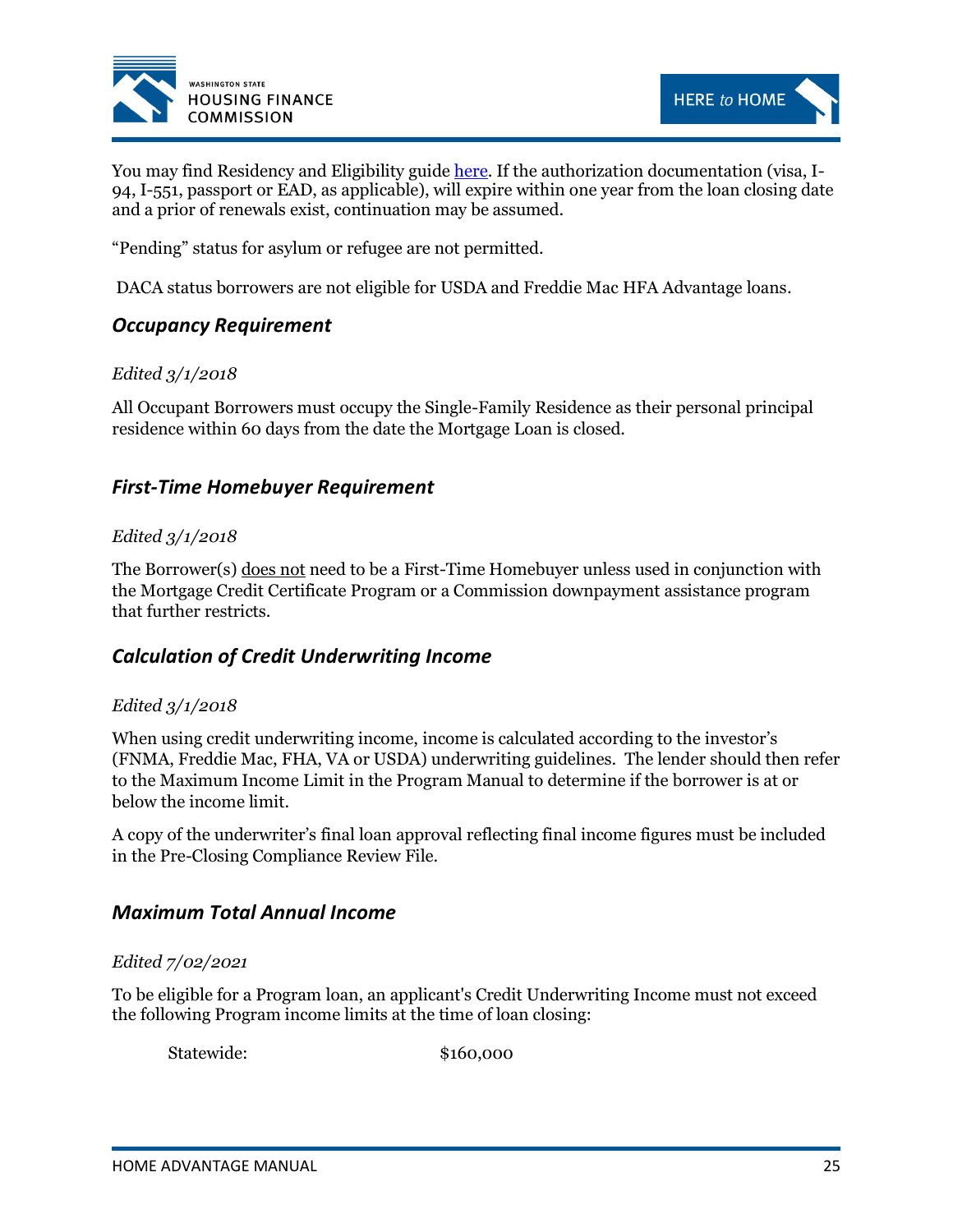



# <span id="page-31-0"></span>*Co-Signer/Guarantor*

*Edited 3/7/2022*

The Commission defines a co-signer as a person who signs the Note, may or may not take title to the property, and is only responsible for payments if the primary Borrower does not make the payments. The Commission **will** accept a non-occupant co-signer or a non-occupant co-borrower, if permitted by the agency. Follow agency guidelines for LTV/CLTV. Nonoccupant co-borrowers and non-occupant co-signers are not permitted for Freddie Mac HFA Advantage.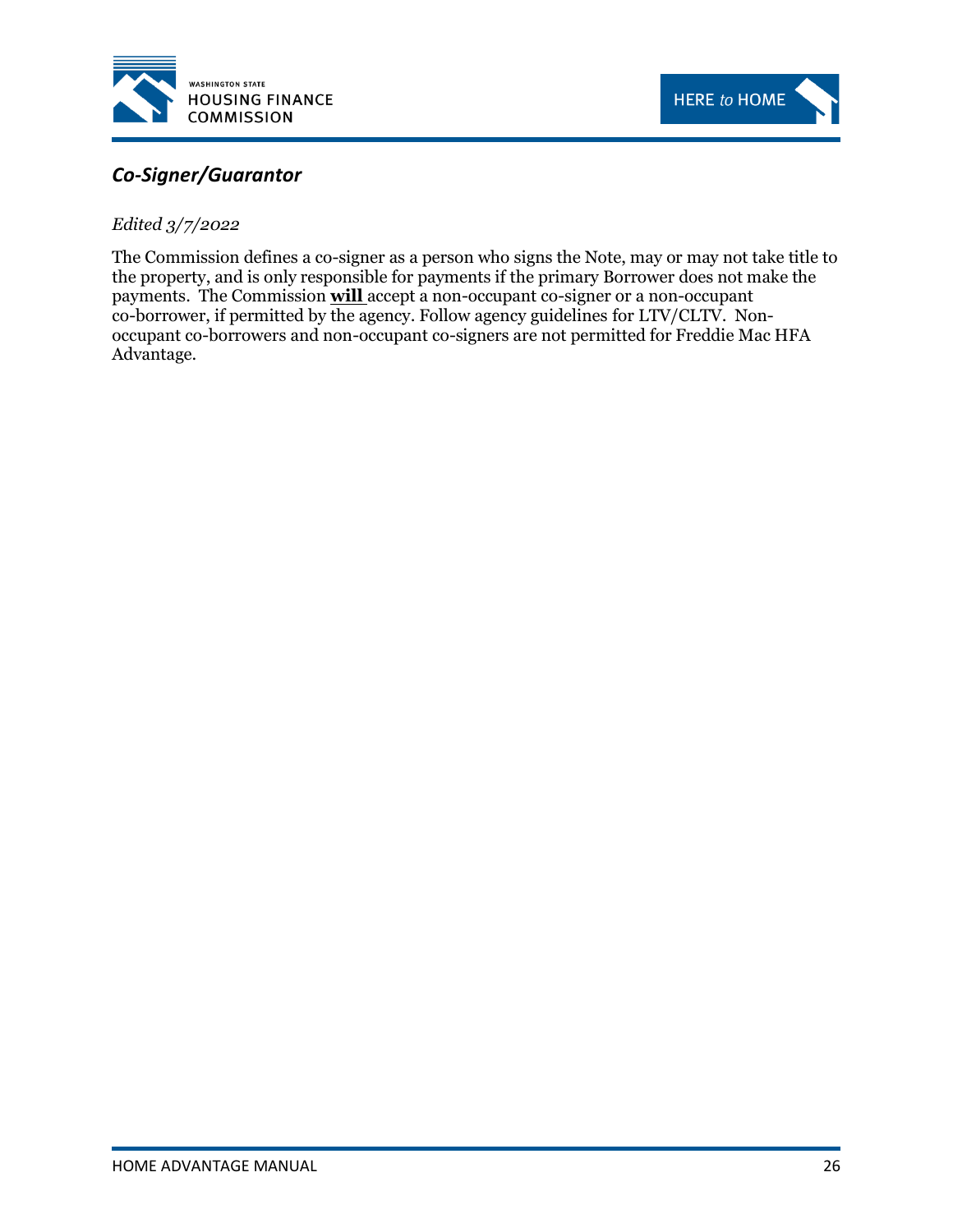



# <span id="page-32-0"></span>4 - PROPERTY REQUIREMENTS

*Edited 03/01/2018*

<span id="page-32-1"></span>*In* 

# *General*

*Edited 3/1/2018*

Only one-unit Single-Family Residences located in the state of Washington may be financed under the Home Advantage Program.

# <span id="page-32-2"></span>*Qualifying Single-Family Residences*

#### *Edited 06/05/2020*

One-unit single-family detached, attached, condos, and PUD's that are acceptable to Fannie Mae, Freddie Mac, FHA, VA, or USDA Rural Development requirements and the approved Fannie Mae or Freddie Mac PMI provider, as applicable, are acceptable under the Program.

For FHA: Single-unit condominium project approval is not permitted under the program.

Double-wide or larger manufactured homes are eligible for FHA and USDA only. For Fannie Mae HFA Preferred manufactured homes or [MH Advantage](https://www.fanniemae.com/singlefamily/manufactured-homes#!) manufactured homes, follow Fannie Mae guidelines. Borrower contribution not required. A copy of the appraisal must be in the Pre-Closing Compliance file.

Manufactured homes and homes in Community Land Trusts (CLTs) are not eligible under the Freddie Mac HFA Advantage program.

Duplexes, Triplexes, etc are not permitted under the program.

# <span id="page-32-3"></span>*Appraisals*

#### *Edited 6/17/2019*

Appraisals must be in compliance with FHA, VA, Fannie Mae, Freddie Mac or USDA Rural Development guidelines. Appraisals must have interior and exterior inspections.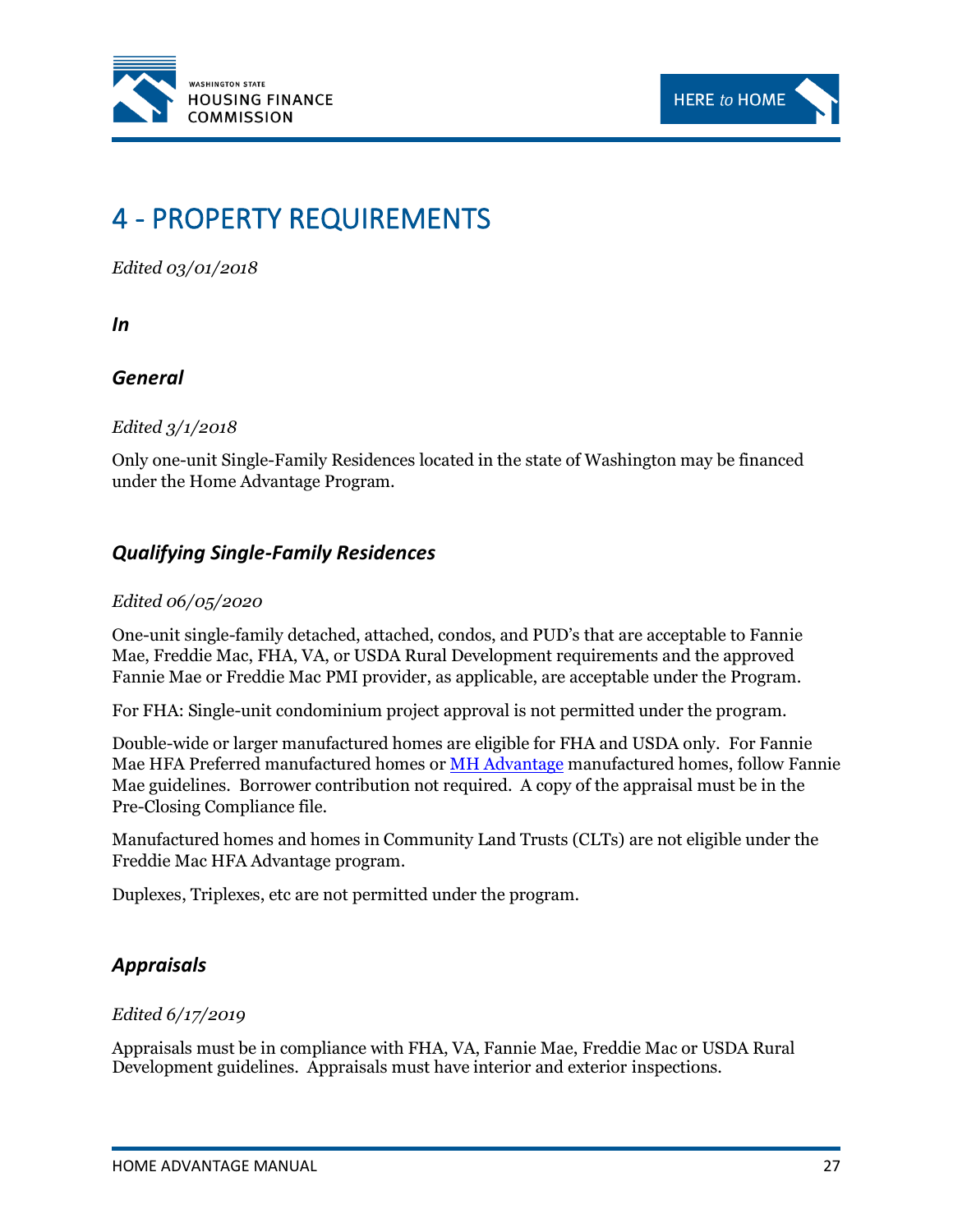



# <span id="page-33-0"></span>*Property(Home) Inspections*

#### *Edited 1/11/2019*

All properties must have an inspection unless a 1 year home warranty is provided by the builder. The property must have a property inspection within the most recent 6 months.

The purpose of the inspection is to inform the Borrower of the existing condition of the property so they may properly budget for future possible upgrades and/or replacement of noted deficiencies.

The inspection must be completed by a licensed Washington State Home Inspector. Pest and appraiser inspections cannot be used in lieu of property inspections.

Inspections must cover the entire home and any attached or detached structures on the property which are given value by the appraiser. The full written inspection must itemize all areas inspected and the results of the review.

A paid receipt of the inspection or similar documentation referencing the property address, borrower(s) name and date of the inspection must be in the loan Pre-Closing Compliance file. A copy of the full written inspection for the file is not necessary.

Verbal inspections are not acceptable under the program.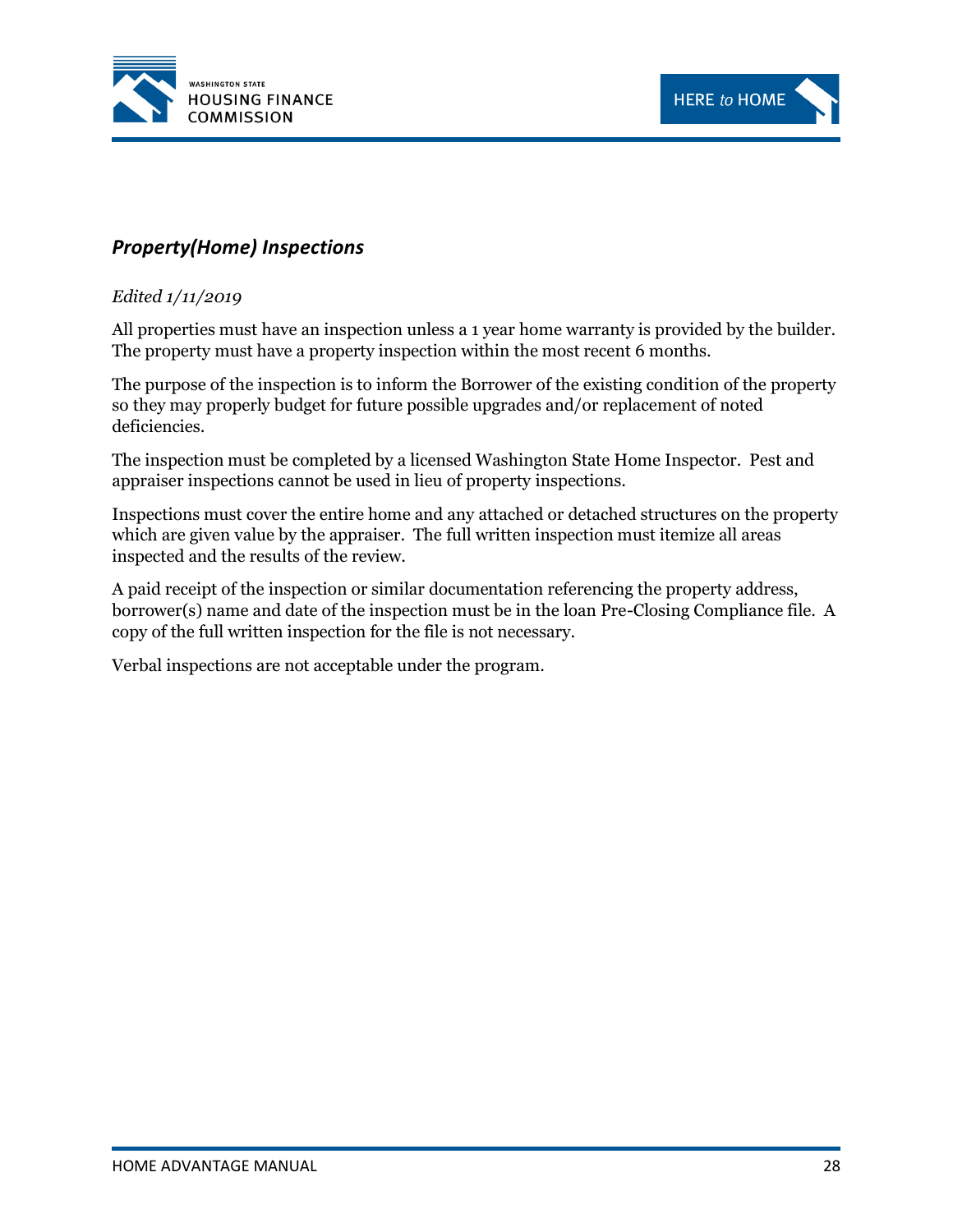



# <span id="page-34-0"></span>5 – THIS SECTION INTENTIONALLY LEFT BLANK

*Edited 03/01/2018*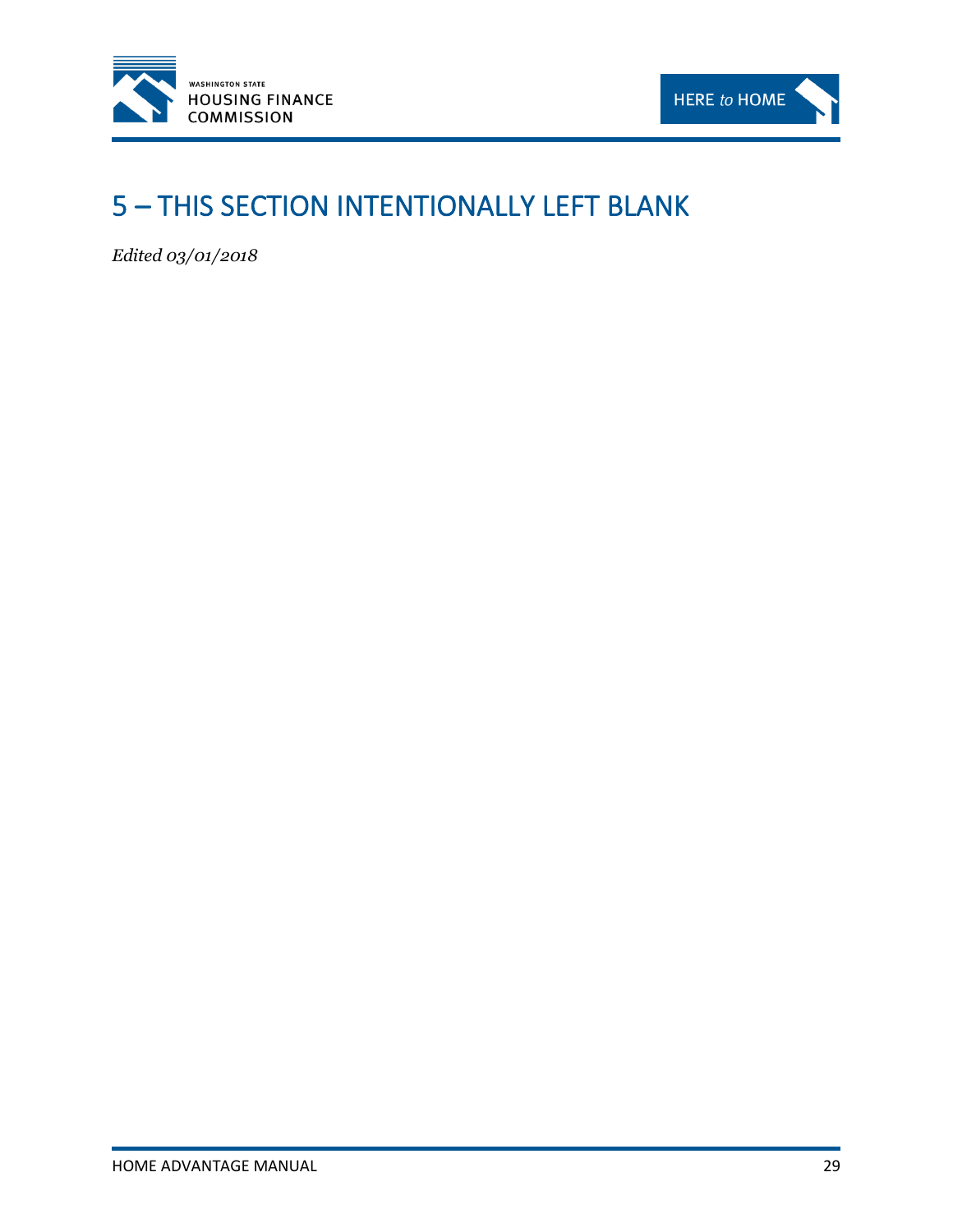



# <span id="page-35-0"></span>6 - HOMEBUYER EDUCATION

*Edited 11/15/2021*

# <span id="page-35-1"></span>*Policy*

#### *Edited 4/19/2019*

All Borrowers listed on the Note and Deed of Trust need to complete a Homebuyer Education Seminar registered through the Commission that meets the standards stated in this section. Potential homebuyers must each have their own individual Completion Certificate before reservation of funds for Commission Programs. If a reservation of funds is made before the borrower(s) take a Commission sponsored homebuyer education course, the current reservation will be considered invalid and will be subject to worse case pricing. No Exceptions.

Completion Certificates remain valid for two years and if lost one can be re-issued so long as the Commission's database of seminar participants confirms attendance. Instructors will be limited to teaching no more than 2 classes per week and no more than 1 class per day. Both instructors are required to stay for the entire class time.

#### <span id="page-35-2"></span>*Seminar Instructors*

#### *Edited 3/7/2022*

All seminar instructors must complete the Commission's Program and Homebuyer Education Instructor training. Additionally, it is recommended that seminar instructors have a minimum of two years residential mortgage lending experience. All seminars must be co-instructed by a lending professional and a real estate professional who have attended the Commission's Home Loan Program and Homebuyer Education Instructor training. Two exceptions exist:

- In outlying areas where there are no real estate professionals, real estate professionals who have not attended training may be invited as guest speakers only. Advanced approval by the Commission is required.
- Nonprofit 501(c) 3 organizations conducting seminars are highly encouraged to include Commission trained real estate professionals, but are not required to include them.

To remain eligible to teach our seminars, real estate professionals and nonprofit 501(c) 3 organizations need to annually co-instruct at least one Commission sponsored seminar. Mortgage loan originators need to annually close and have purchased by the Commission a minimum of one Commission Program loan.

Seminar instructors have the option of teaching an in-person or virtual seminar. Hybrid classes are not permitted.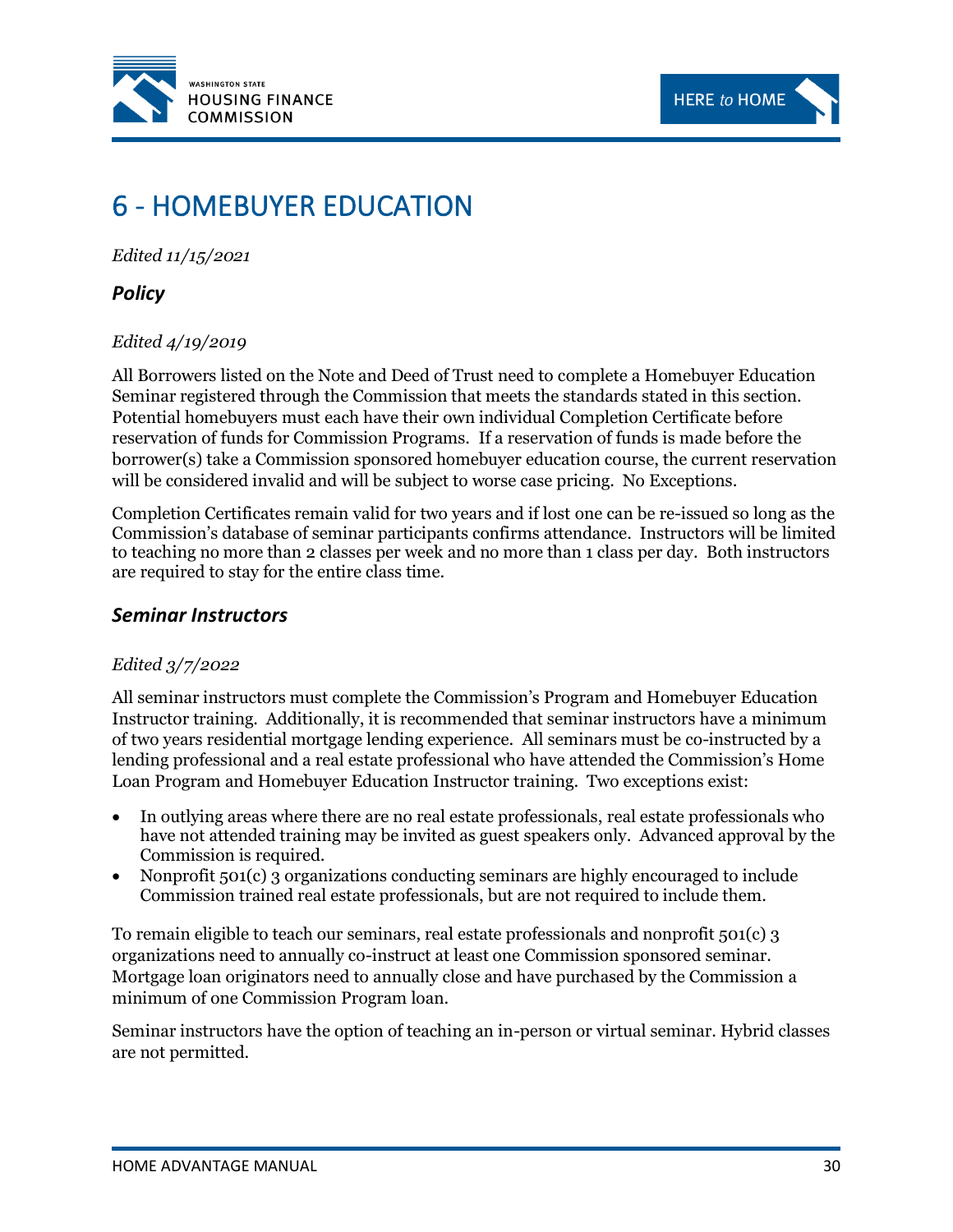



**Prior** to registering your first homebuyer education seminar, **each** instructor will need to do the following:

- **In-Person Class:** Due to the COVID-19 environment **each** instructor must complete and submit an [in-person attestation form and provide proof of COVID-19 vaccination,](https://www.jotform.com/build/211946366088061) **prior** to registering in-person homebuyer education classes.
- **Virtual Class:** Before you use Zoom (or another virtual classroom platform) the first time for your classes, **each** instructor will need to email [Corinna Obar](mailto:corinna.obar@wshfc.org) and explain in writing:
	- 1. How you will gather contact and demographic information for each attendee to be forwarded to us after the class;
	- 2. How you will ensure that each attendee is present for the full 5 hours;
	- 3. How you will ensure that each attendee receives their certificate.

Hybrid homebuyer education classes are not permitted.

## *Instructors Who No Longer Work for a Participating Lender*

#### *Edited 3/1/2018*

Previously Commission trained lending instructors who move to Non-Participating Home Advantage lending institutions may temporarily continue to teach homebuyer education until their new company is approved as a participating lender. If new lending institution is not eligible to participate, you cannot teach our seminars. The instructor must receive permission from the Commission in advance and must teach with a Commission trained real estate professional or nonprofit. The Commission may not be able to publicize these seminars on our Website.

## *Seminar Format*

#### *Edited 3/1/2018*

The Commission requires all seminars offered contain the following elements:

- free of charge
- open to the public.
- a total minimum seminar time of five hours, plus applicable breaks
- unbiased format
- effective coverage of **ALL** subjects listed under "Seminar Curriculum" located in this section of the Program Manual.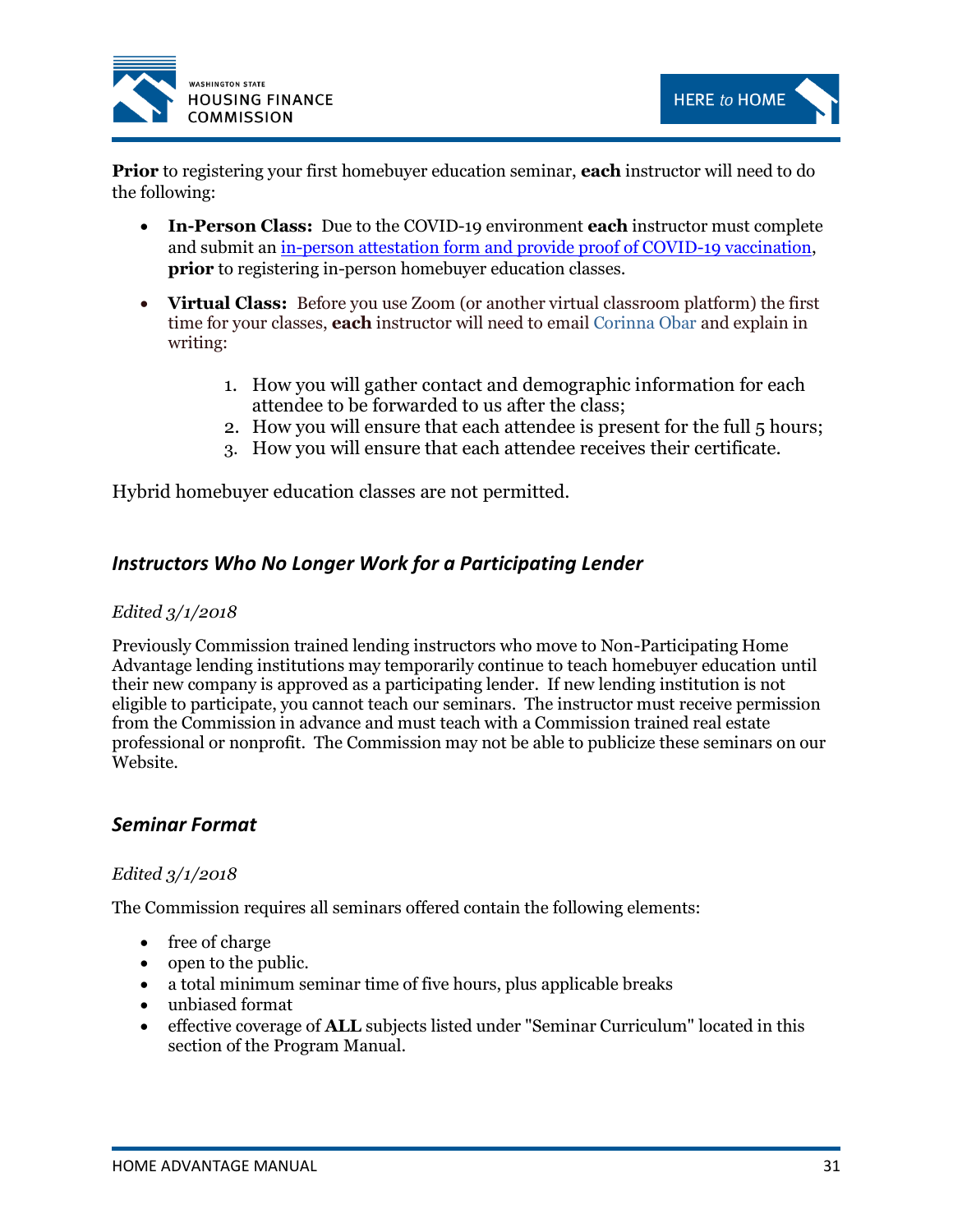



Seminar instructors may coordinate guest speakers to present specific topics such as credit, property (home) inspections, etc. The purpose of the seminars is to present information in an unbiased learning environment.

Instructors may place business cards in a central location, as applicable. **Sales presentations are prohibited**.

# *Seminar Curriculum*

#### *Edited 4/28/2021*

The Commission developed and utilizes homebuyer education minimum benchmark standards as outlined in th[e National Industry Standards](https://www.homeownershipstandards.org/Uploads/National%20Industry%20Standards%20booklet.pdf#page=8) for Homeownership Education to ensure all participants receive the necessary information to become informed homeowners. The below standards apply to all Commission-sponsored Homebuyer Education seminars.

- 1. Advantages/Disadvantages of Owning a Home
- 2. Steps to Homeownership
- 3. The Players in the Homebuying Process
- 4. The Benefits of Getting Loan Pre-Qualified & Pre-Approved Before Searching for a Home
- 5. Shopping for a Lender
- 6. How Much Can You Afford? Risk Layering and Compensating Factors
- 7. Identifying Credit Issues and How to Address Them
- 8. How Much Money Will You Need?
- 9. Selecting a Loan Program and How Downpayment and Past Credit Affect Loan Choices
- 10. Secondary Market Explanation
- 11. Budgeting/Saving for the Downpayment and Closing Costs
- 12. How to Shop for a Real Estate Professional Understanding Agency Representation
- 13. Selecting a Home and Negotiating a Purchase Price
- 14. The Importance of a Home Inspection
- 15. Commission program overview including Home Advantage, downpayment assistance options, House Key program – Recapture Tax, Occupancy and Property Restrictions
- 16. The Loan Closing What to Expect, Review Sample Loan Documents
- 17. Foreclosure Prevention and Early Delinquency Intervention
- 18. Home Maintenance
- 19. Consumer Protection Resources
- 20. Community Resources for Further Counseling or Other Assistance.
- 21. Fair Housing
- 22. Predatory Lending
- 23. How Going Green Saves Money

#### *Interpreters*

*Edited 3/1/2018*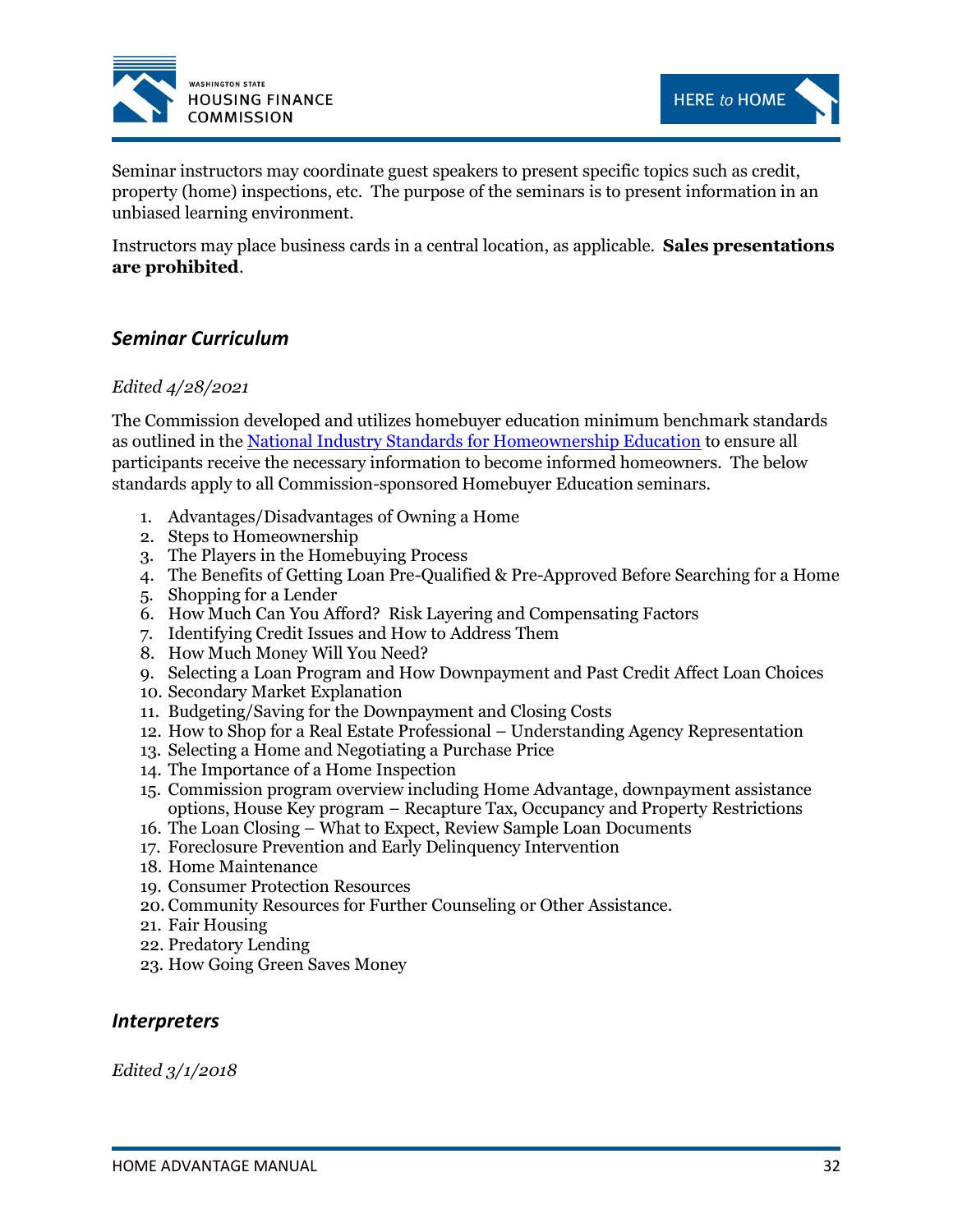



The Commission pays for the use of ASL interpreters if sufficient notice is given (6-8 weeks), subject to cost and availability of funds.

# *Seminar Workbooks*

## *Edited 3/1/2018*

The Department of Financial Institutions (DFI) provides free participant workbooks. Instructors must coordinate directly with the DFI for delivery of seminar workbooks. DFI will only ship to Washington state addresses. Here is the link to order or download the books: [http://www.dfi.wa.gov/consumers/publications/home\\_loans.htm.](http://www.dfi.wa.gov/consumers/publications/home_loans.htm)

# *Commission Provided Materials*

#### *Edited 3/1/2018*

The Commission's Participant Registration Forms, evaluation forms, Completion Certificate and brochure are required for use in all approved registered seminars. These documents are provided by the Commission. When the instructors registered seminar is approved, the certificate, registration and evaluation forms will be emailed to the instructors shortly after receiving class approval. The instructor is responsible for providing the required participant registration and evaluation forms and certificate to each attendee. The certificates must be signed by both instructors.

The instructors are responsible for having all required forms from the Commission in advance of the seminar.

Additional handouts on a variety of homebuying topics as well as the Commission's programs are available upon request or on the Web site.

## *Seminar Arrangements*

#### *Edited 11/5/2020*

Please see our *instructor information page* with links to class registration form. Please register each seminar online at the Commission website at least **six** weeks in advance. Instructors are allowed to register classes up to 90 days in advance. It is the instructor's responsibility to register and have their seminar approved in advance with the Commission. The Commission cannot retroactively sponsor a class, no exceptions. It is the instructor's responsibility to check the Commission's Website approximately one week after registration approval to make sure all information is correct.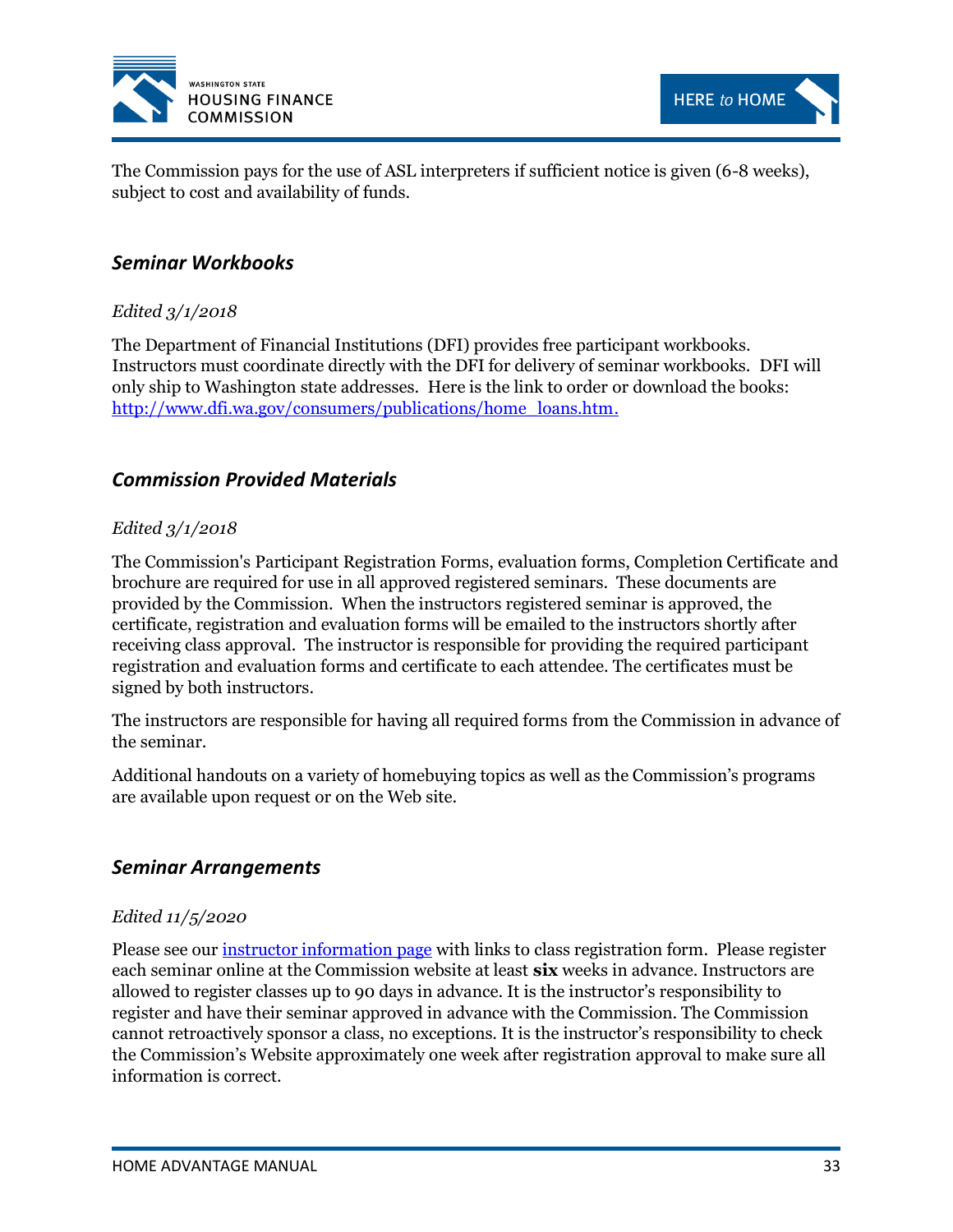



When a seminar's date or location change, please cancel the first seminar and submit a new online registration with the new information using the links under "Homebuyer Education Seminar Set-Up for Instructors." A new class number will be assigned to the new registration. If the class has a time change or an instructor change, please submit a registration using the "UPDATE" button.

At the seminar, please make sure all participants **complete** all questions on the Participant Registration Form. If the seminar is an in-person seminar, please make sure all participants write legibly with a ballpoint pen prior to issuing a completion certificate. Blue or black ballpoint ink is recommended. Be sure the class control number and seminar date are correct.

At the end of the seminar, ask participants to complete the evaluation form. Return the routing slip, completed evaluation forms and Participant Registration Forms to the Commission after class via regular mail or email to  $semsetup@wshfc.org$ .

Seminar participants are **not** to be contacted after the seminar unless you have written permission from the participant to do so. Instructors should not be interfering with any existing working relationships.

Issue a separate, signed and completed Completion Certificate to each individual participant who completes the Participant Registration Form and finishes the 5 hours of classroom instruction. Discard leftover Completion Certificates and evaluations. Seminar instructors should inform participants of their need to provide a copy of their Completion Certificate to their loan officer for Home Advantage or other Community Homebuyer type loans.

For additional help, please see the [Seminar checklist](#page-41-0) at the end of this section when setting up a homebuyer education seminar.

# *Publicity*

#### *Edited 3/1/2018*

The Commission maintains a Homebuyer Education Seminar Schedule and makes it available to the general public. All seminars are posted to the seminar schedule on our Web site within 60 days of the seminar unless special circumstances exist and are pre-approved by the Commission.

Instructors are encouraged to also publicize seminars on their own. **Usage of the Commission's logo is prohibited.** A homebuyer education icon and mandatory disclaimer have been developed for use by instructors. Please contact the Homeownership Manager for further information on name and icon usage. Any advertising using our name and showing the language "seminar sponsored by the Washington State Housing Finance Commission," must be approved by the Homeownership Manager prior to use.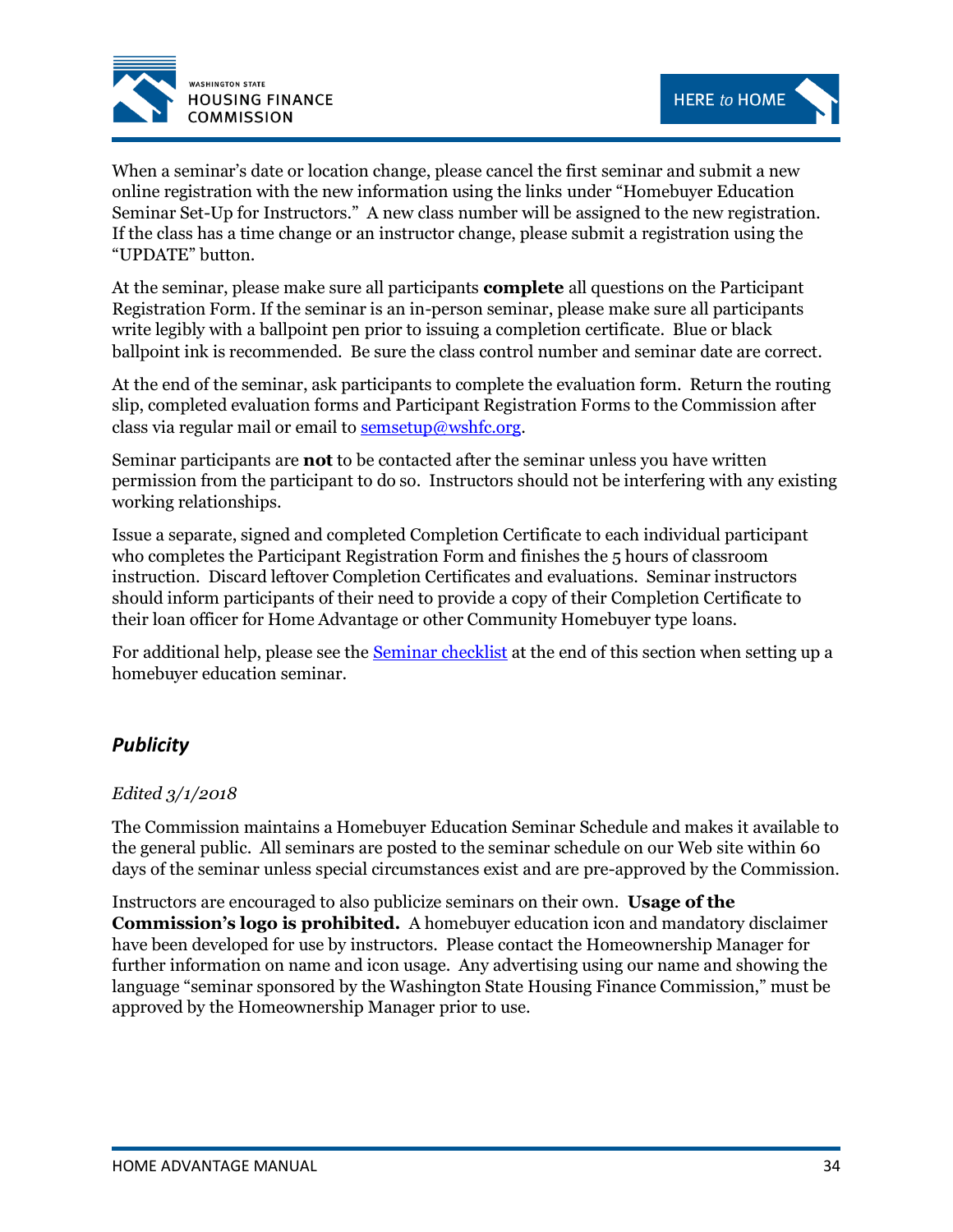



# *Online Homebuyer Education Policy*

### *Edited 9/01/2021*

The homebuyer is highly encouraged to take a free virtual seminar as listed on our Website. If the homebuyer is unable to take a virtual class, they can also take the online self-study course offered on the Commission's website. The loan officer will direct their homebuyer to the on-line website at [www.ehomeamerica.org/wshfc.](http://www.ehomeamerica.org/wshfc) Each homebuyer will log into the course individually by creating their own username and password. Upon successful completion of the course, each homebuyer can print out a Certificate of Completion. The cost is \$50.00 per person and the course will take approximately 6-8 hours to complete. The loan officer will enter the certificate number(s) into the reservation system. This course linked to our website is an online course accepted by the Commission.

On-line eHomeAmerica Certificate of Completion issued by HomeSight, Community Frameworks, NeighborWorks of Grays Harbor County or Homestead Community Land Trust are acceptable by the Commission, provided each borrower has their own separate certificate with a separate certificate number. These on-line courses may be at a higher cost and additional requirements may be needed. The Commission does not accept any other certificates including those from mortgage insurance companies, Framework and CreditSmart. There are no exceptions to this policy.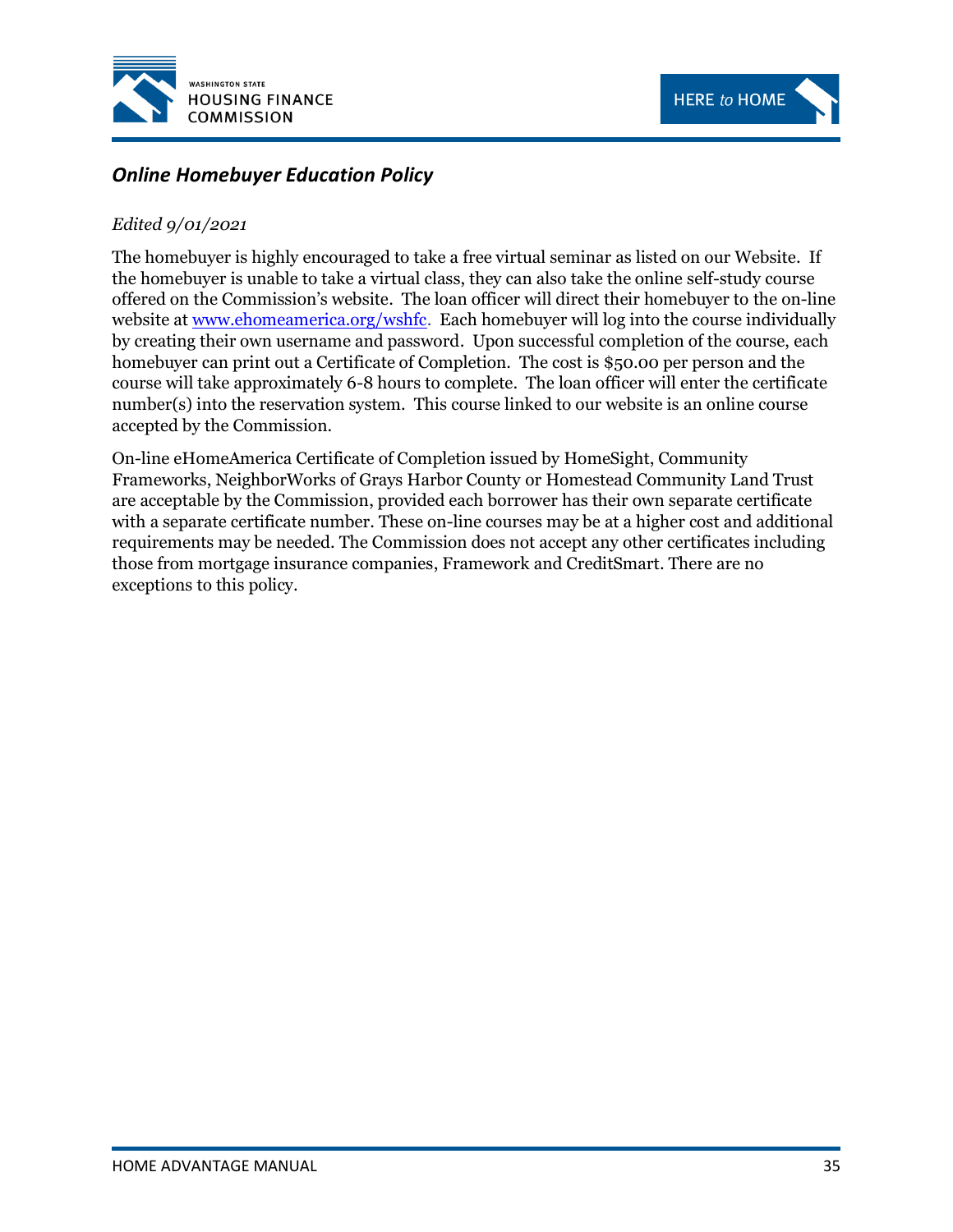



# *Disciplinary Action*

## *Edited 3/1/2018*

All Instructors have signed and agreed to the Commission's "Standards of Performance" at training. Instructors not following our "Standards of Performance," ethical standards, policies, and format will not be eligible to teach Commission sponsored homebuyer education seminars. At the Commission's sole discretion, we reserve the right at any time to permanently discontinue sponsorship of a particular instructor's seminar or to deny an instructor access to Commission training programs based on their lack of adherence to our guidelines.

# <span id="page-41-0"></span>*Seminar Checklist*

## **6-8 WEEKS MIMINUM BEFORE SEMINAR**

- D Determine Seminar Location
- Schedule Seminar Date & Time
- $\Box$  Initiate Marketing Plan to Advertise Seminars.
- $\Box$  Forward marketing materials to Commission prior to distribution for approval when using our name in advertising
- □ Select & Review Curriculum
- Determine Guest Speakers
- **Register Seminar with the Commission on-line at <http://www.wshfc.org/sf/SemSetUp.html>**
- **Check for Seminar Approval Email**
- $\square$  Check Commission Website within one week of registration for accuracy and notify Commission of any changes to seminar
- **Arrange for ASL Interpreters with Commission (if needed)**

#### **4-5 WEEKS BEFORE SEMINAR**

- $\Box$  Order Your Workbooks from DFI (minimum 4 weeks in advance)
- Start Your Agenda
- □ Practice Your Presentation
- $\square$  Set up Internal Procedure to Register Participants
- □ Send Guest Speaker Confirmation Letter

#### **1-3 WEEKS BEFORE SEMINAR**

- $\square$  Finish Seminar Agenda
- $\square$  Follow up with Commission if you have not received your Commission provided materials or download materials
- $\square$  Prepare Additional Seminar Materials
- □ Arrange For Refreshments, if applicable
- Confirm Guest Speaker
- $\Box$  Confirm Room Arrangements, as applicable
- $\square$  Follow Up With DFI if books have not been received or download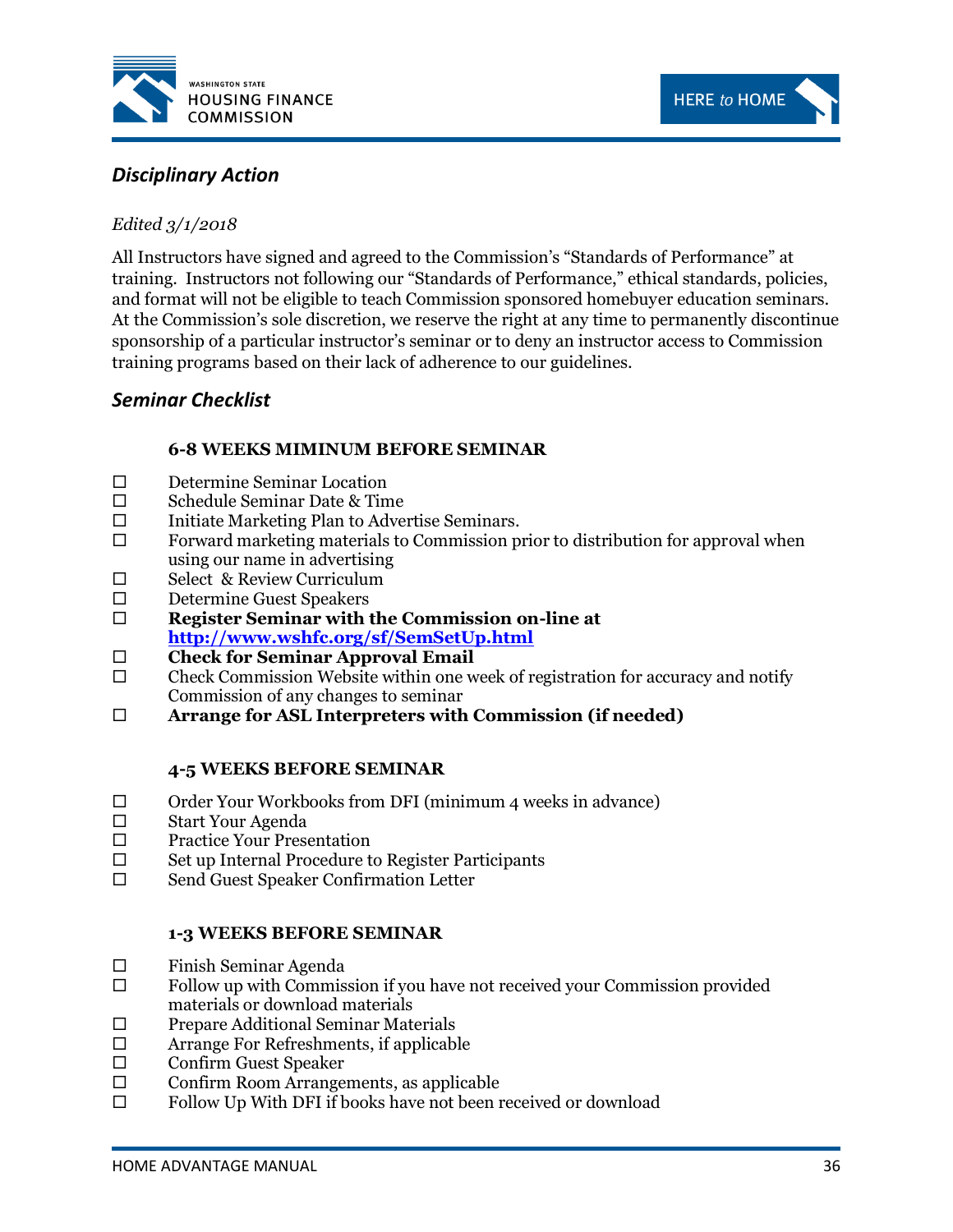



#### **THE DAY OF THE SEMINAR**

- $\square$  Set up virtual equipment or the room, if applicable  $\square$  Check Your Audio Visual Aids
- Check Your Audio Visual Aids
- $\square$  Set Up Refreshments, if applicable
- □ Set Out or email Participant Registration Forms
- $\square$  Set Out or email Seminar Materials
- $\square$  Bring "Care Package", if applicable
- $\square$  Set Out Business Cards, if applicable

#### **AT THE SEMINAR**

- Make Sure All Participants **complete** the Participant Registration Form
- $\square$  Leave Time for Questions
- $\square$  Make Participants Complete Evaluations
- $\square$  Issue Completion Certificates when you receive a complete Participant Registration Form
- $\Box$  Have Fun!

#### **AFTER THE SEMINAR**

- $\Box$  Follow Through with Any Questions or Requests for Information
- □ Send Thank You Notes to Guest Speakers
- $\square$  Review Evaluation Forms and Make Modifications as Needed
- **Return Evaluation Forms and Participant Registration Forms with Routing Slip to the Commission via email tao [semsetup@wshfc.org](mailto:semsetup@wshfc.org) or by mail.**
- **Discard Leftover Completion Certificates and Evaluations**
- **Originate Home Advantage loans**
- □ Plan Next Seminar.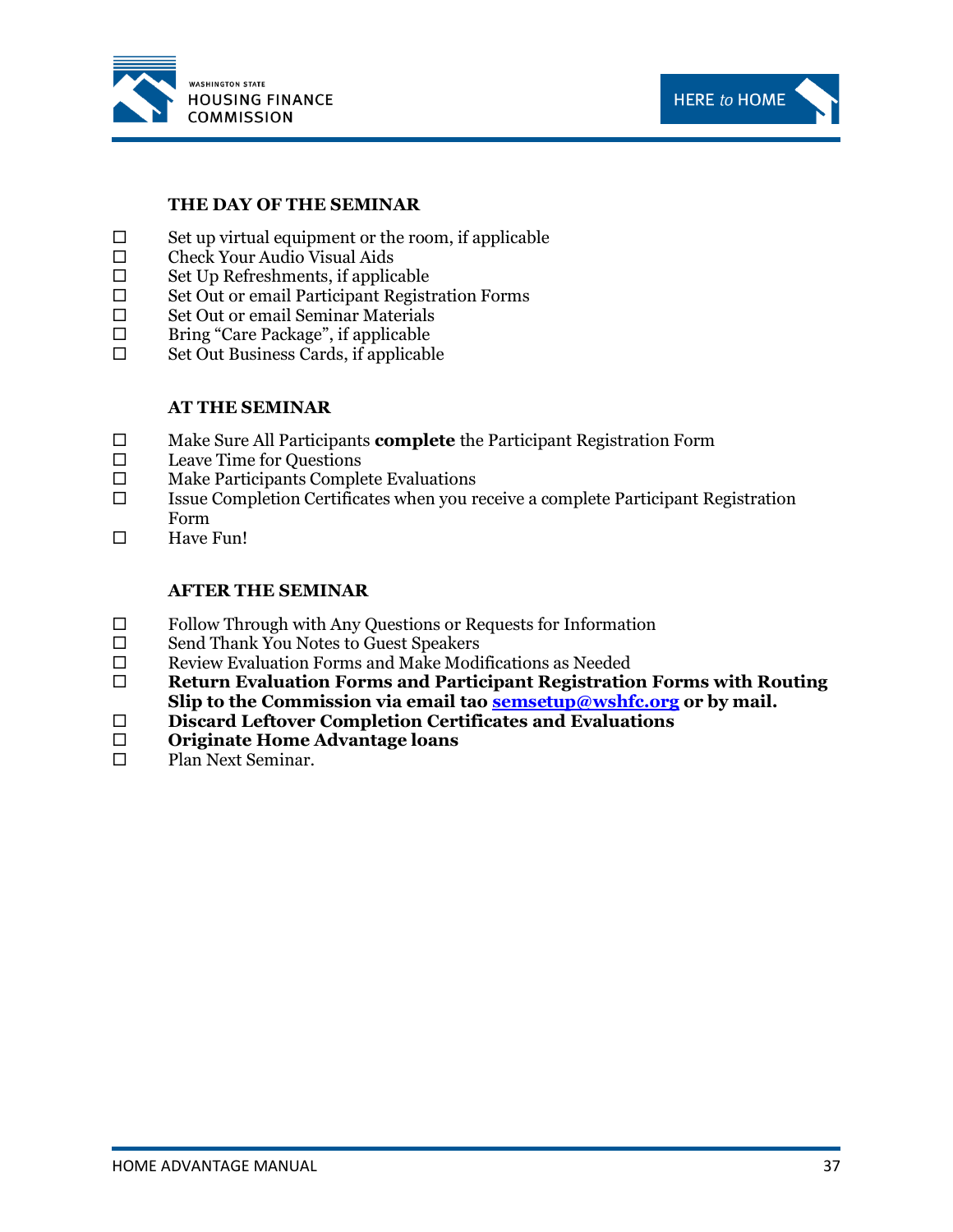



# 7 - RESERVATION PROCESS

*Edited 03/01/2018*

## *In General*

#### *Edited 3/1/2018*

Program funds may be reserved using a first-come, first-served reservation system.Funds may be reserved once an individual has a fully executed (signed by both buyer and seller) Purchase and Sale Agreement, all borrowers has demonstrated completion of a Commission sponsored Homebuyer Education seminar, has completed a loan application with a Commission trained Mortgage Lender, and appears to meet Program compliance.

# *Making a Reservation*

#### *Edited 9/12/2018*

The Mortgage Lender can reserve funds using the On-line Reservation System described in the following pages of this section. Rate locks on a reservation may be made from 9:00 am  $-$  4:00 pm Prevailing Pacific Time Monday through Friday excluding holidays.

The loan originator reserving funds must match the name of the loan originator on the borrower(s) loan application.

## *Mandatory Delivery Dates*

#### *Edited 1/11/2019*

Lenders will have 10 days from the date of loan closing to deliver loan to the appropriate master loan servicer. Loans must not be aged more than 45 days from the loan closing date until the time the loan is delivered for purchase. This includes the date the credit and closing file is received and the loan is eligible for purchase. All loans must be delivered to the appropriate master loan servicer within 60 days of the note date. If a file is not delivered within 60 days from the date of loan closing, original Notes will be returned to the lender and the loan(s) will not be purchased. Lenders not meeting mandatory delivery dates will pay extension fees as described below. Lenders not meeting mandatory delivery dates on a regular basis are subject to removal from the Program at the sole discretion of the Commission.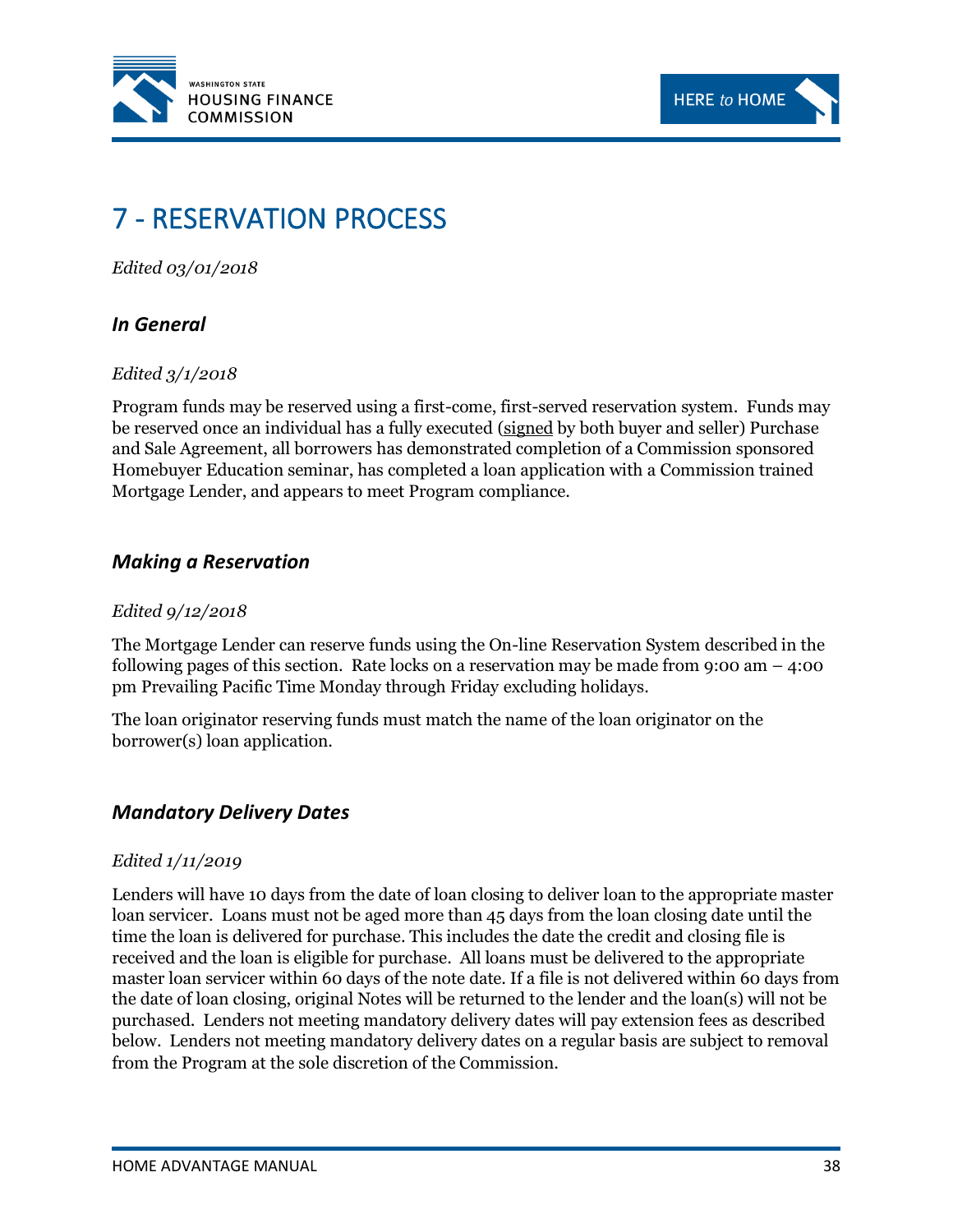



# *Extensions to Reservations*

#### *Edited 2/19/2021*

An extension (either 7, 15, 22, 30, 45 or 60 days) to a reservation must be made electronically in writing by 4:00 pm, prevailing Pacific Time, **prior** to the expiration of the lock and sent to [lockdesk@wshfc.org](mailto:lockdesk@wshfc.org) for approval using the Rate Lock Extension Form provided on our Website at [http://www.wshfc.org/sf/HAforms.html.](http://www.wshfc.org/sf/HAforms.html) Extension fees are netted out at loan purchase.

Extensions will **not** be accepted via telephone, fax, or through an email to an individual employee of the Commission. An extension will require approval by the Commission and will be subject to market conditions. A fee of .09375% of the loan amount will be applied to 7 day extensions. A fee of .18750% of the loan amount will be applied to 15 day extensions. A fee of .28125% of the loan amount will be applied to 22 day extensions. A fee of .37500% of the loan amount will be applied to 30 day extensions. A fee of .56250% of the loan amount will be applied to 45 day extensions. A fee of .7500% of the loan amount will be applied to 60 day extensions. Fees may be higher depending on market conditions. An acknowledgement of the received email and approval will be sent back to the Lender on the same business day for all extensions made prior to 4:00 pm PT and a condition with the appropriate fees will be posted to the reservation system.

If the Lender fails to extend the lock prior to expiration of the reservation, the Commission will automatically extend the lock and fees netted out at time of loan purchase. The Commission is not obligated to purchase the loan if the lender fails to extend the lock prior to expiration of the reservation.

# *Changes to a Reservation*

#### *Edited 3/1/2018*

Changes to a loan reservation can be made by completing and submitting the "Reservation Change Request" form found on our website to **lockdesk@wshfc.org**. Changes can be made for the following reasons:

- 1. Increasing or decreasing the loan amount
- 2. Increasing or decreasing the purchase price
- 3. Adding or deleting Borrower
- 4. Changing the amount of Downpayment Assistance
- 5. Switching from Home Advantage Gov't to Home Advantage Conventional, or vice versa.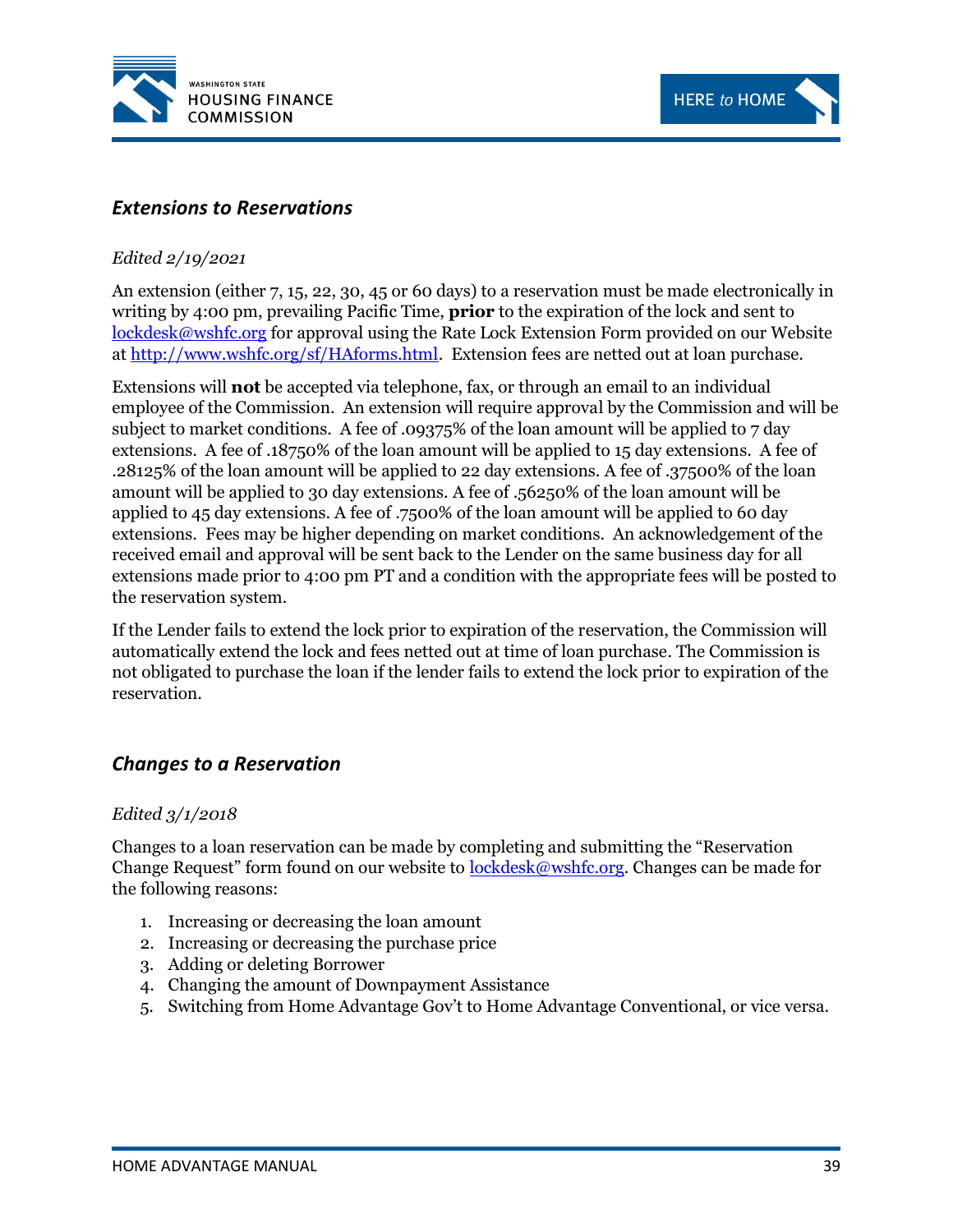



# *Expired Reservations and Changes in Property*

### *Edited 7/18/2018*

The Commission's loan reservation policy authorizes the Lender to make a reservation for funds on behalf of the borrower(s) for a set period of time (lock period). After completing the reservation, the Lender may not cancel and re-reserve funds to obtain a lower interest rate or transfer to a House Key loan. This policy applies to both existing and expired loan reservations. Extensions to existing or expired reservations are at the sole discretion of the Commission and fees will apply.

Extensions to an expired reservation will be based on:

- 1. Original rate lock price plus appropriate extension to bring the reservation current. Extension fees will apply.
- 2. In the event the purchase and sale contract is terminated and **the lock has expired**, if the borrower subsequently enters into a contract for a different property, the Lender must cancel the old reservation and may complete a new reservation for funds at current rates.

In the event the purchase and sale contract is terminated and the Borrower subsequently enters into a contract for a different property **within the lock period**, the Lender must provide to the Commission the new property address and loan amount. The Lender will be expected to deliver the loan within the lock period, or the old reservation may be cancelled and a new reservation made at current rates.

Duplicate reservations are not allowed.

## *Cancelled Reservations*

#### *Edited 3/1/2018*

Lenders can cancel their reservation on-line until a file is submitted for pre-closing compliance review and then afterwards by emailing [lockdesk@wshfc.org.](mailto:lockdesk@wshfc.org)

If the lender cancels a reservation lender cannot re-reserve for the same property until at least 60 days has lapsed from the day the reservation was cancelled or the original lock will be reinstated and loan must be delivered within the original lock period or extensions fees will apply.

# *Reservation Transfer*

*Edited 3/1/2018*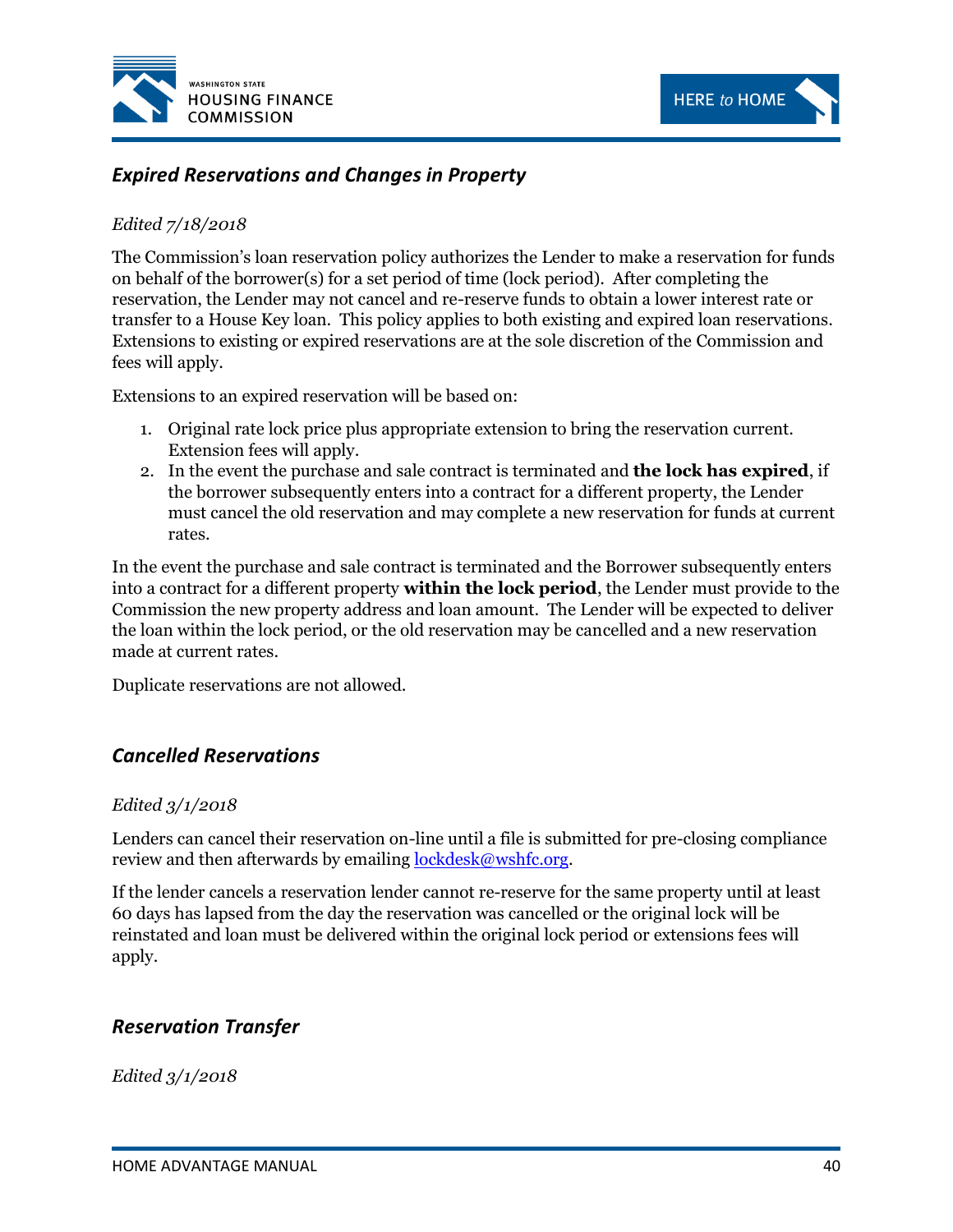



At the Borrower's option, a Mortgage Lender may request that a reservation be transferred to the requesting Mortgage Lender from the Mortgage Lender who made the original reservation. The new Lender will be expected to deliver the loan within the lock period and pay extension fees as applicable. This can be done by submitting a letter or email from the Borrower to the Commission. The requesting Mortgage Lender must include a cover letter that outlines the situation and includes a letter or email from the Borrower requesting the transfer. This must be done prior to the original Mortgage Lender canceling the reservation. Only one transfer per Borrower is allowed. A Borrower may not have more than one reservation at any one time.

# *Status of Loans*

## *Edited 3/1/2018*

Mortgage Lenders can review status of loans on-line on a regular basis. See the **Loan Tracking Status** section of this chapter for further information and instructions.

# *On-Line Reservation System*

### *Edited 3/1/2018*

To access the On-line Reservation System, type in the following Internet address:

#### <https://lenders.wshfc.org/Bin/Display.exe/ShowSection>

Following are step-by-step instructions for entering data onto each screen of the On-line Reservation system:

#### **Loan Originator Login Screen**

#### **1. System Login**

#### **2. User Name and Password**

All loan originators registered with the Commission will receive a User Name and Password from the Commission prior to being authorized to enter new reservations. All other personnel, unless authorized in writing by the Mortgage Lender's contact will receive a User Name and Password to view the pipeline status of loans. For security purposes, if prompted to change your password, the new password must be a minimum of 3 characters with upper and lower case letters and numbers.

#### **3. Login**

If all of the information you have entered on the System Login Screen is correct, click the Login button.

## **4. Clear**

If the information you have entered on the User Name or Password is incorrect, move back to the appropriate field, clear and re-input the data.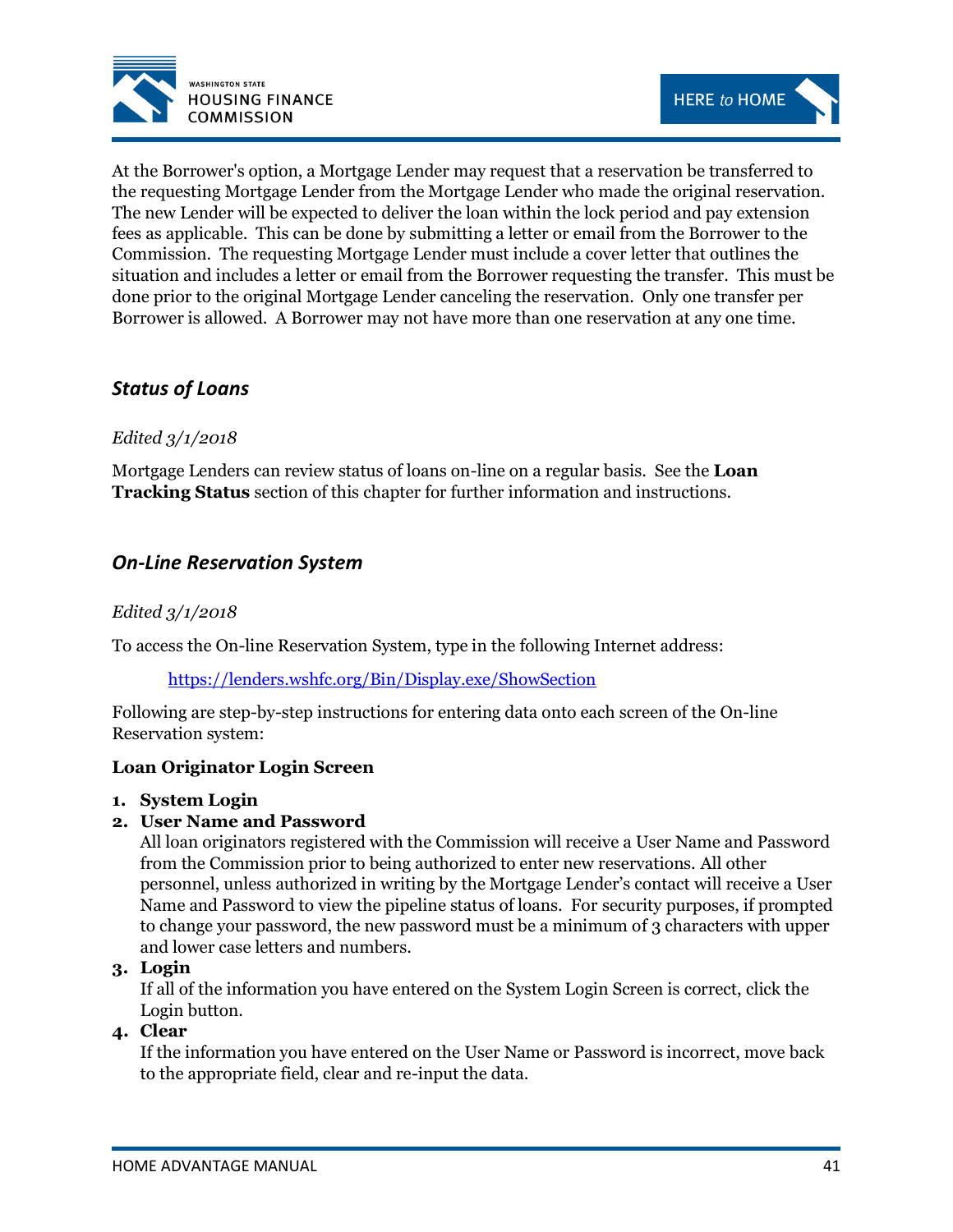



On the next screen displayed, select the **New Reservation** tab to bring up program options screen.

## **Available 1st Mortgage Options**

- 1. Select a 1<sup>st</sup> Mortgage Program by clicking on the  $+$  sign to expand available options.
- 2. Click on the appropriate  $1<sup>st</sup>$  mortgage program option
- 3. Once you have selected your  $1<sup>st</sup>$  mortgage loan type, you will be prompted to choose a  $2<sup>nd</sup>$ mortgage. If there is no 2nd click on "Continue **Without** Additional Mortgage(s) to continue reserving only a 1<sup>st</sup> mortgage.
- 4. Click on the radio dial next to the applicable 2nd mortgage program then click "Continue **with** Additional Mortgage(s).

#### **Loan Information Screen**

All data for both  $1^{st}$  and  $2^{nd}$  loan reservations are entered on one screen.

Fields marked with an \* are required.

#### **First Mortgage Section:**

- Lender Loan Number
- Loan Type (select appropriate entry from the drop down box)
- Loan Amount (use whole dollars only)
- Loan Term (360 months only option from drop down box)
- Interest Rate (will correspond with current day lock rates in drop down box)
- Second Mortgage Section, if applicable:
	- Loan Amount (rounded down to nearest dollar)

#### **Borrower Section**:

- First Name, Middle Initial and Last Name (IN ALL CAPS)
- Borrower Social Security Number (No dashes)
- $Sex-M/F$
- Ethnicity
- Marital Status
- Homebuyer Education Certificate Number(s)

Current Address Section: This section is optional.

If you have a co-borrower or co-signor check the appropriate box and complete required fields.

When all of the information is keyed, click on the **Submit** button at the bottom of the screen.

If information entered is incorrect there are two possible error codes you may receive:

– Reservation is DENIED for the following reason(s)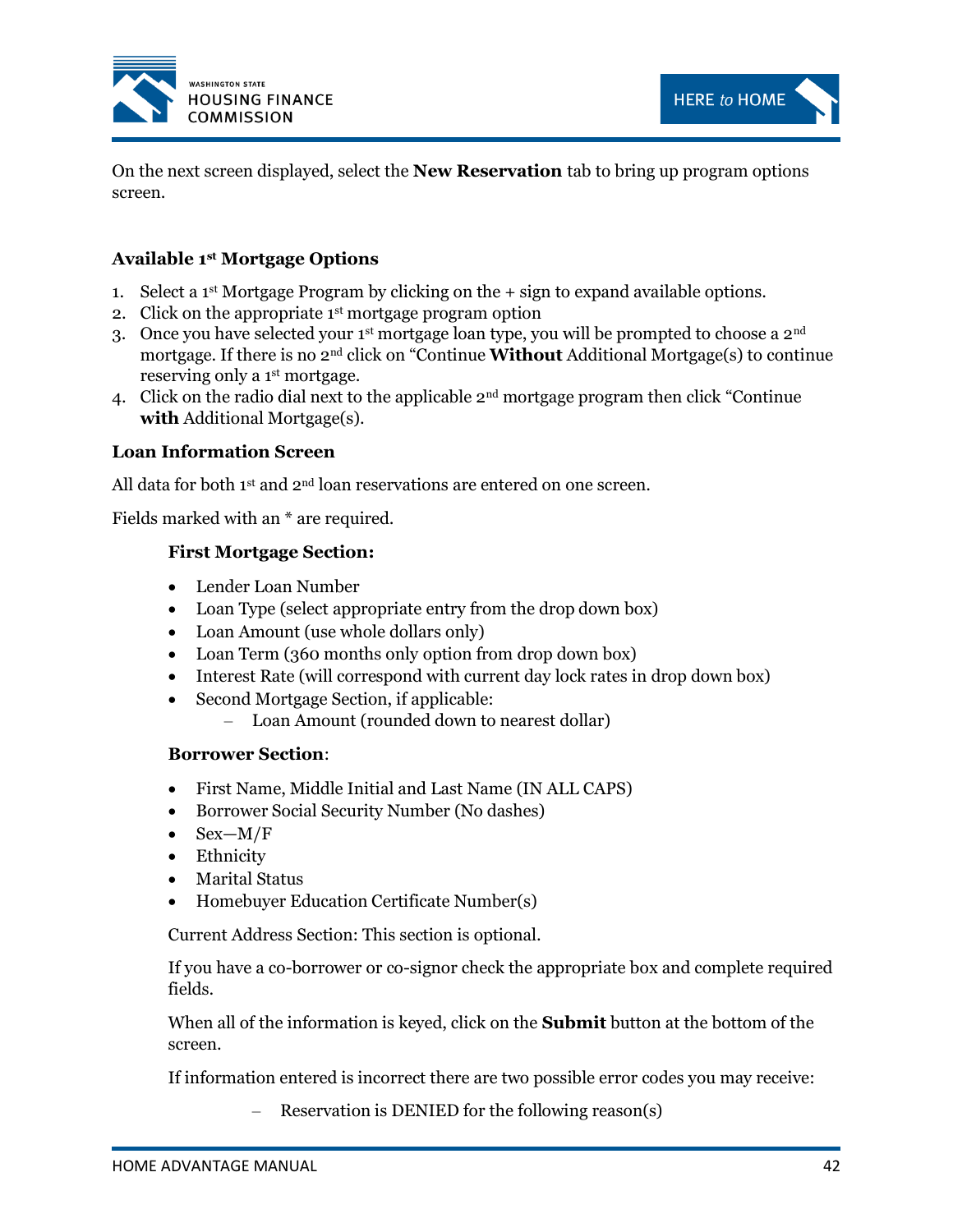



– Or if a required field (\*) is missing data

#### **Confirmation of On-Line Reservation**

Upon completion and submission of the reservation, the lender will receive a Reservation Accepted confirmation. You may view or print the lock reservation.

#### **Tracking Loan Status**

All loans can be reviewed on line using individual Originator codes/passwords or by using back office codes/passwords assigned to each Lender personnel.

Lenders may check the status of a loan. Choose the "Loan Status" tab from the menu bar. You may search for the loan by using the WSHFC loan number, Lender Loan number, Borrower name or social security number.

Once the loan have been found, choose the appropriate action from the **Actions Menu.**

- **View** This will provide you the loan details including loan terms, current status, outstanding conditions and name of Commission file reviewer.
- **Reprint** This will allow lender to save or re-print the reservation confirmation
- **PDF Docs** Access all of the PDF documents available for the file. You may generate the pre-closing checklist, FHA DPA Award and DPA Commitment Letters, 2<sup>nd</sup> mortgage Notes and Deed of Trust or program documents pertaining to the file. Check the appropriate box of item to print and click "Generate Documents" tab.
- **eDocs** Section to upload files and conditions.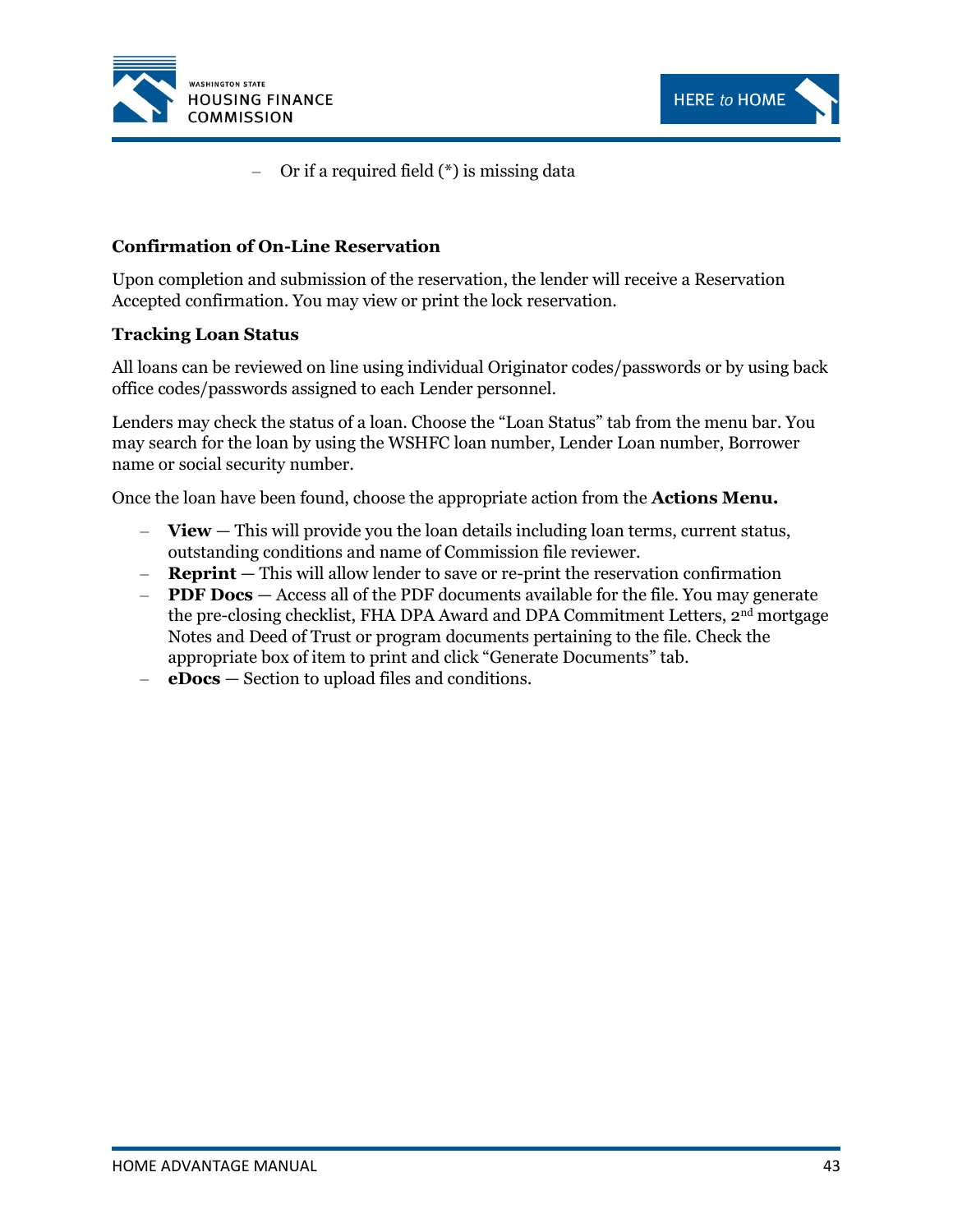



# 8 - LOAN ORIGINATION & PROCESSING

*Edited 09/13/2018*

The documents discussed below must be provided or received from the applicant at loan origination in addition to any documents, forms and disclosures required by state or federal law.

# *Documents Submitted for a Home Advantage Loan*

- ❑ Copy of Residential Loan Application (1003).
- ❑ Copy of Automated Loan Approval.
- ❑ Copy of Signed and Dated Loan Transmittal.
- ❑ Copy of Fully Executed Purchase and Sale Agreement, including all addendums.
- ❑ Copy of the Homebuyer Education Certificate for each borrower that will be on the note and deed of trust.
- Copy of inspection receipt or 1 year home warranty provided by the builder for new construction
- ❑ Copy of appraisal, if manufactured home.

## *Processing a Home Advantage Loan*

#### *Edited 9/23/2019*

A Home Advantage loan is processed and underwritten in accordance with standard first mortgage guidelines by the Mortgage Lender. The following sections address compliance items reviewed by the Mortgage Lender during Origination and Processing prior to submitting a preclosing compliance file. Please review the Home Advantage Program Manual. The following sections are meant as a general guide to processing a Home Advantage loan and may not be allinclusive. Further requirements apply if Borrower is using an MCC, if applicable or a specialty downpayment assistance program. Commission EIN#: 91-1874730

#### **RESIDENTIAL LOAN APPLICATION (FORM 1003)**

❑ Verify information including borrower's social security number, family size, income, and assets are consistent with reservation and loan approval.

#### **COPY OF AUTOMATED LOAN APPROVAL.**

- ❑ Verify borrower(s) has a minimum 620 credit score, unless other restrictions apply.
- ❑ Verify total debt to income (DTI) ratio does not exceed 50.00%, unless other restrictions apply.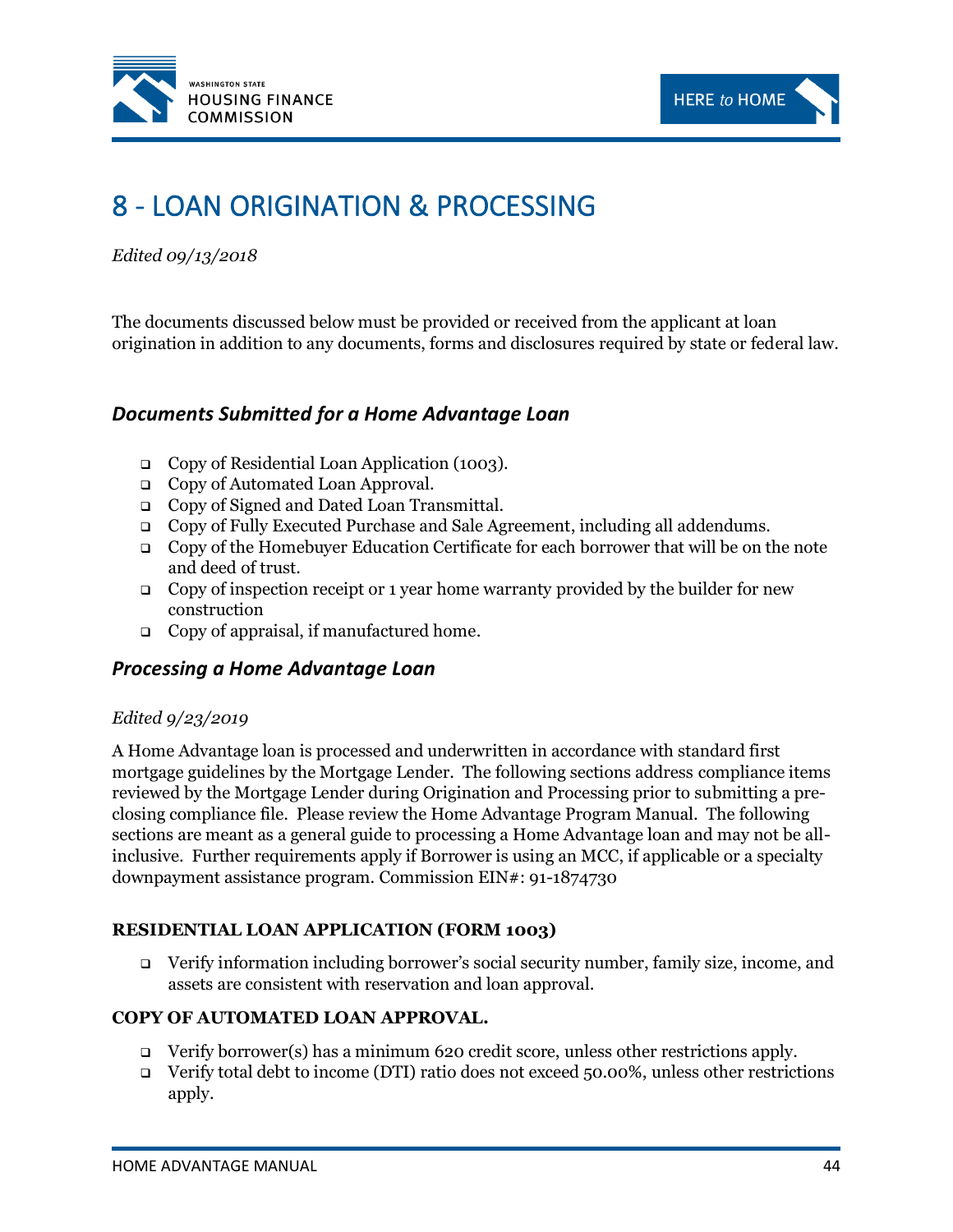



❑ Verify income is under the income limits.

#### **COPY OF LOAN TRANSMITTAL**

❑ Verify that loan transmittal was signed and dated by the underwriter.

#### **APPRAISAL**

❑ Verify that subject property is a one-unit single family residence. Provide copy if manufactured home.

#### **REAL ESTATE PURCHASE AND SALE AGREEMENT**

- ❑ Verify that the Agreement was signed and dated by Borrower(s) and Seller(s) prior to the reservation of funds.
- ❑ Verify all addendums have been included in the pre-closing compliance package.

#### **HOMEBUYER EDUCATION CERTIFICATE**

- ❑ Required for all borrowers who will be listed on the Note and Deed of Trust.
- ❑ Verify that the certificate is a WSHFC issued certificate, signed by the instructors.
- ❑ Verify certificate issued within the last two years.
- ❑ Verify seminar completed prior to the reservation of funds.

(**Note:** If an applicant indicates they have lost their Certificate, the Commission can reissue one if attendance can be confirmed.).

#### **COPY OF INSPECTION RECEIPT OR 1 YEAR WARRANTY FOR NEW CONSTRUCTION**

- ❑ Verify inspection report is less than 6 months old.
- ❑ Verify property address, borrower(s) name and inspection date are on documentation submitted.

#### **HOME ADVANTAGE DOWNPAYMENT ASSISTANCE**

- ❑ Verify loan amount does not exceed 3%, 4% or 5% (5% DPA option available for conventional or FHA only) of loan amount, rounded down to nearest dollar.
- ❑ Verify amount of assistance needed matches loan reservation.
- ❑ Verify Borrower does not receive cash back at loan closing.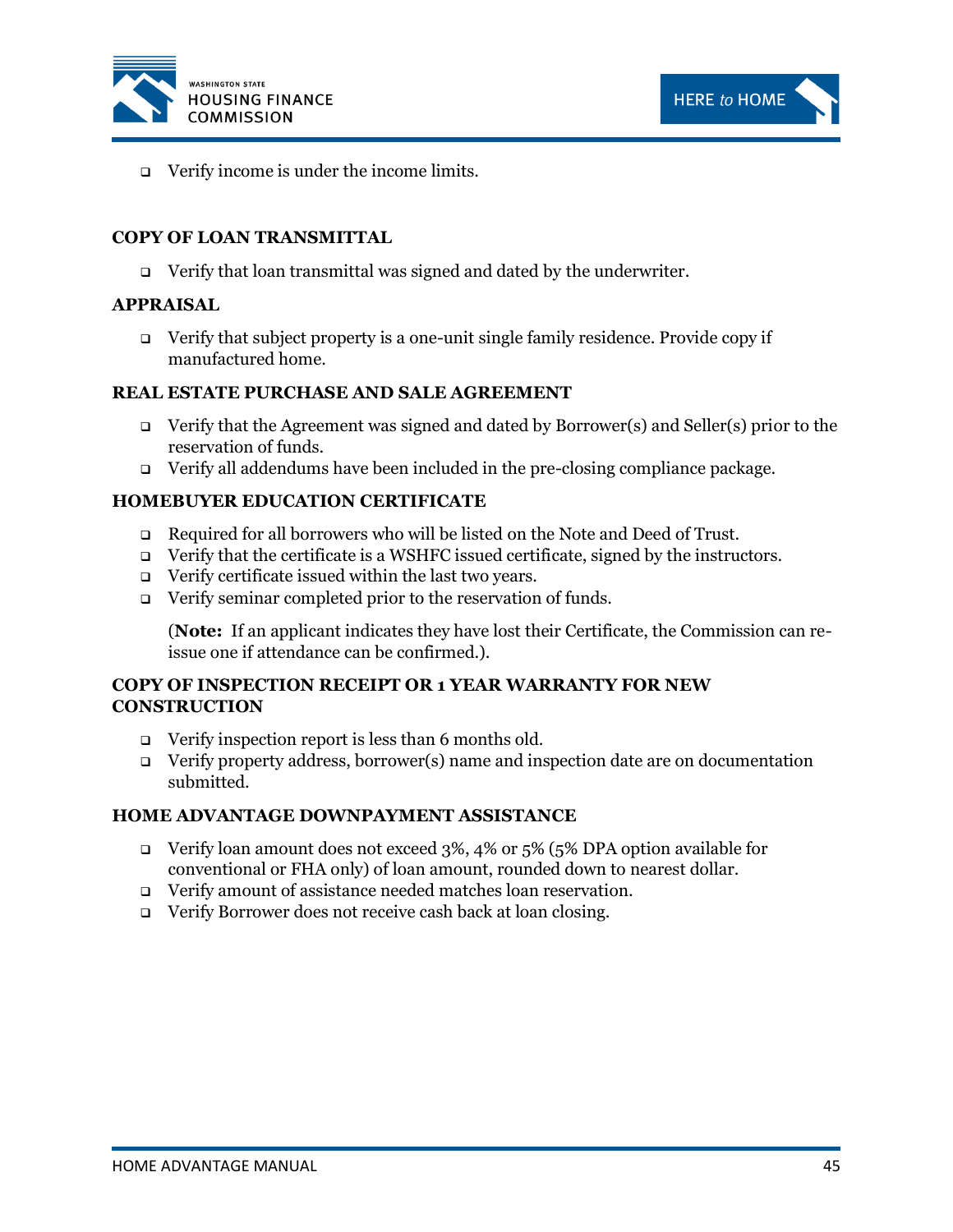



# 9 - PRE-CLOSING COMPLIANCE REVIEW & APPROVAL

*Edited 03/01/2018*

# *Purpose of Pre-Closing Compliance Review*

#### *Edited 3/1/2018*

One of the principal reasons for the pre-closing compliance review process is to provide Mortgage Lenders a level of assurance that, given no changes in the basic conditions of the transaction, the Mortgage Loan is qualified for purchase by the Master Servicer.

This pre-closing review process is in place only as a service to Mortgage Lenders and does not automatically guarantee that loans will be purchased. Additionally, if a loan is purchased and is subsequently found not to meet Program requirements, the Commission has the authority to request that the Mortgage Lender repurchase the Mortgage Loan.

Following is the procedure for Mortgage Lenders to use when submitting a Mortgage Loan for approval to close:

## *Submission of Loan File*

#### *Edited 3/1/2018*

Once the Mortgage Lender obtains all items as listed on page 15.13.1 of the Pre-Closing Compliance Review Checklist Mortgage, the Mortgage Lender is strongly encouraged to submit the file early in the process to the Commission for review. If using downpayment assistance other than Home Advantage 0% downpayment assistance, all items on page 15.13.2 are needed prior to final compliance approval.

Files must be submitted in the order specified on the Pre-Closing Compliance Review Checklist (Form 15.13). This Checklist is located in the Forms section of this Program Manual.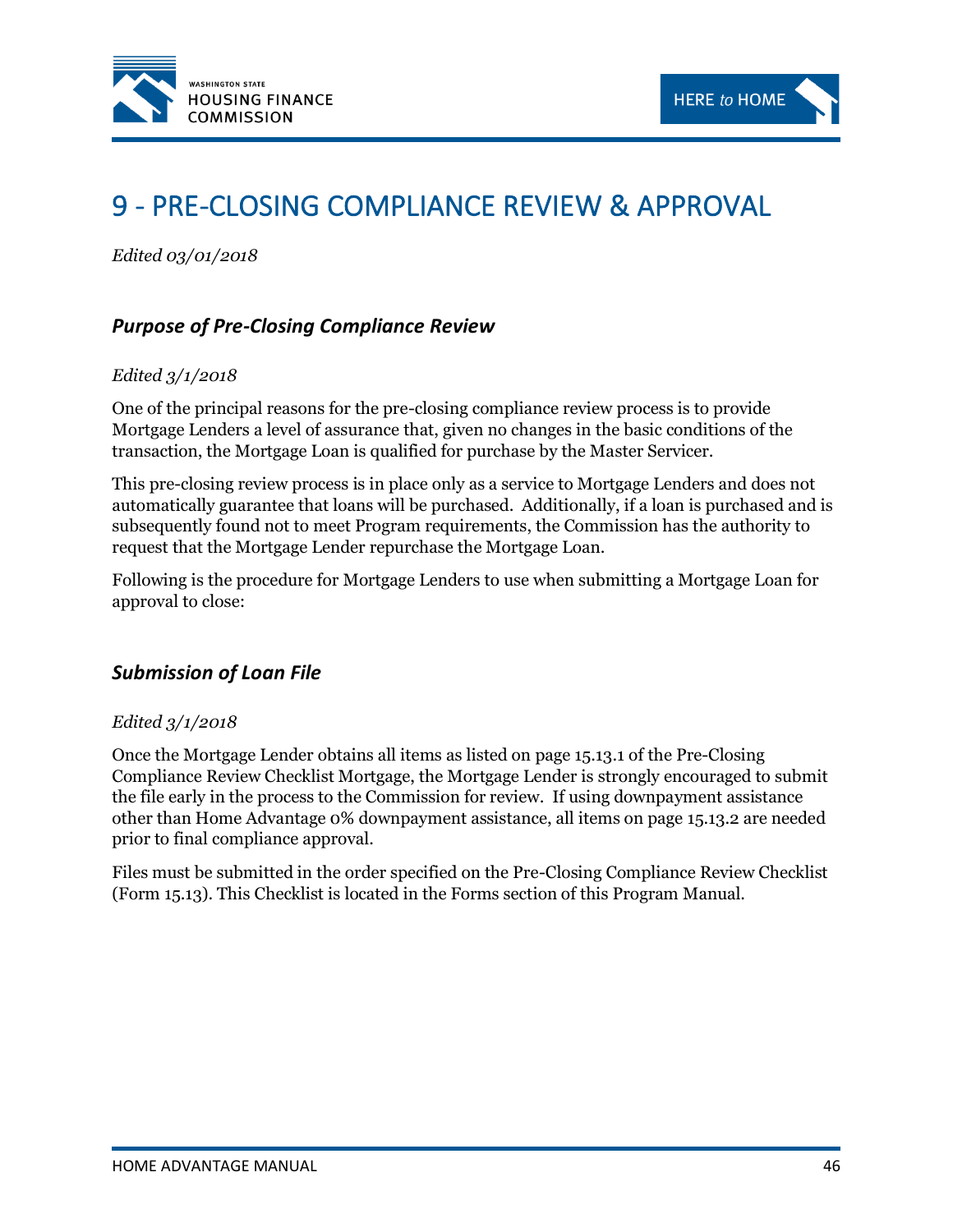



# *Where to Submit Files*

*Edited 2/19/2021*

Please upload Mortgage Loan file prior to closing electronically to Emphasys.

**Please note:** The Commission does not accept electronic "secured" files requiring passwords.

# *Review Procedure*

## *Edited 3/1/2018*

Each Mortgage Loan file will be reviewed approximately within two business days of receipt by Commission staff for compliance with Program requirements. The results of the review will be posted on the Internet Web site a[t https://lenders.wshfc.org/Bin/Display.exe/ShowSection.](https://lenders.wshfc.org/Bin/Display.exe/ShowSection)

If a file is suspended, the loan stage will be updated to show as "Pre-Review/Incomplete" and the suspense conditions will be posted on our on-line system. When the file is approved to close the loan stage is updated to "Committed" and the Mortgage Lender can review and print our loan approval and conditions from on-line system. The Commission's on-line system interfaces with the Master Servicer's system eliminating the need for Mortgage Lenders to provide them a copy of the approval.

Following acknowledgment of loan "Committed" authorized on the Pre-Closing Compliance Review File Checklist, Mortgage Lenders may close the Mortgage Loan.

The Commission reserves the right to return any file submitted for approval to close that lacks adequate documentation or does not meet Program requirements.

# *Checking Mortgage Loan Status*

#### *Edited 3/1/2018*

Mortgage Lenders can access Mortgage Loan information using the On-line Loan Tracking System Web site 24-hours a day a[t https://lenders.wshfc.org/Bin/Display.exe/ShowSection.](https://lenders.wshfc.org/Bin/Display.exe/ShowSection)

The Commission may assign log ins for back office staff to use for viewing and printing file status and conditions.

Lenders may check the status of a loan. Choose the "Loan Status" tab from the menu bar. You may search for the loan by using the WSHFC loan number, Lender Loan number, Borrower name or social security number.

Once the loan have been found, choose the appropriate action from the **Actions Menu.**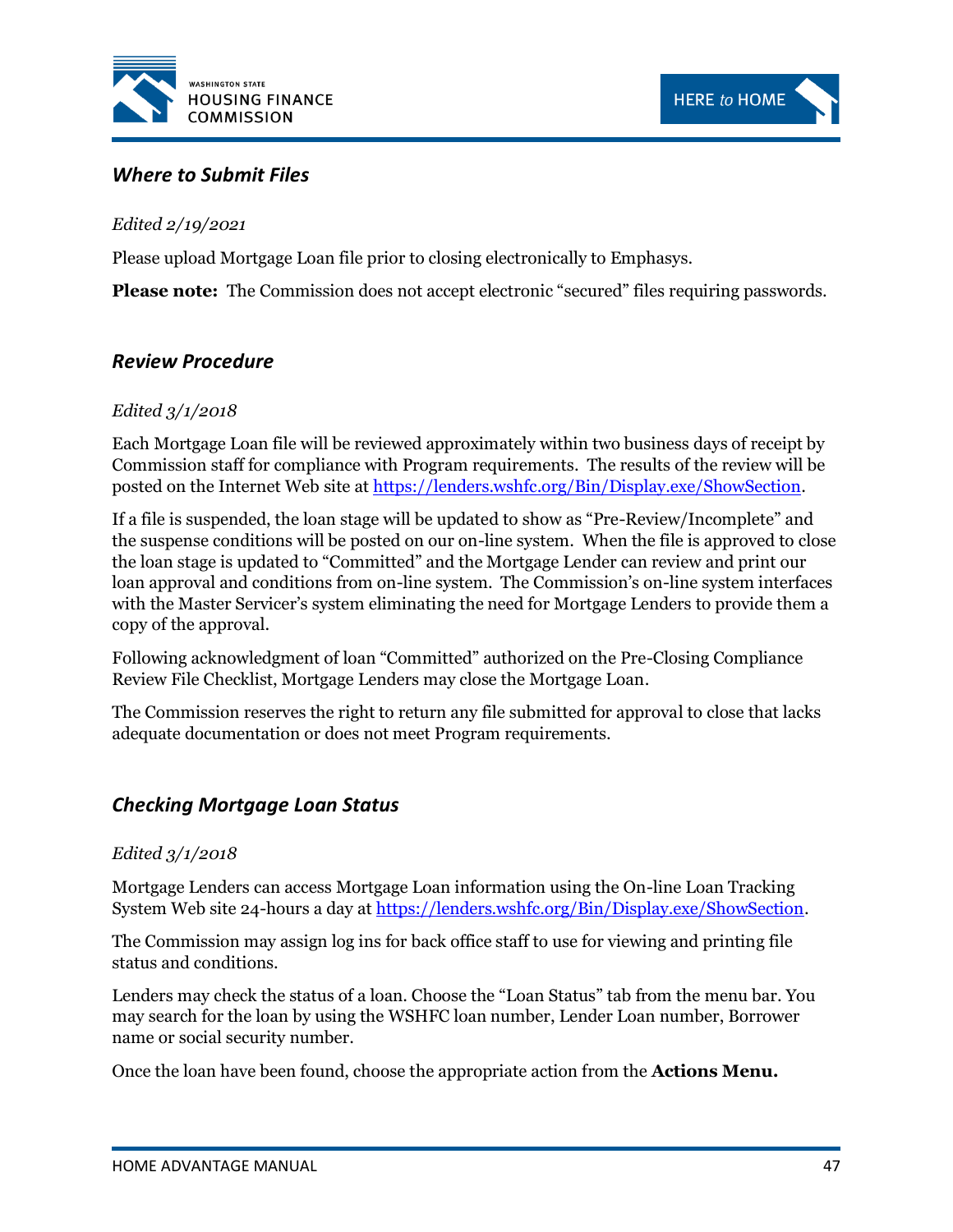



- **View** This will provide you the loan details including loan terms, current status, outstanding conditions and name of Commission file reviewer.
- **Reprint** This will allow lender to save or re-print the reservation confirmation
- **PDF Docs** Access all of the PDF documents available for the file. You may generate the pre-closing checklist, FHA DPA Award and DPA Commitment Letters, 2<sup>nd</sup> mortgage Notes and Deed of Trust or program documents pertaining to the file. Check the appropriate box of item to print and click "Generate Documents" tab.
- **eDocs** Section to upload files and conditions.

All conditions pertaining to both the first and second mortgage loans will be posted on the first mortgage loan approval.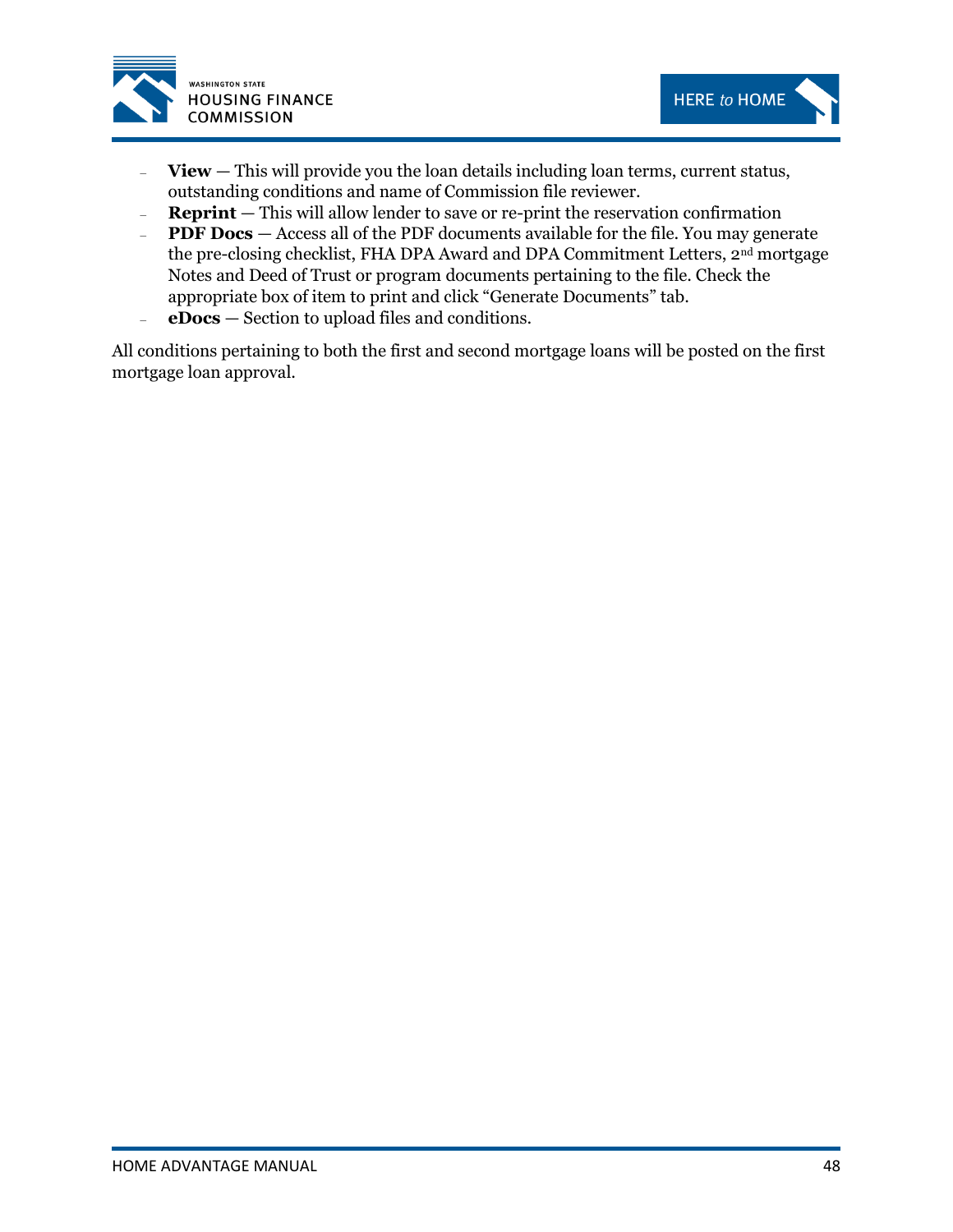



# 10 - LOAN CLOSING

*Edited 10/01/2020*

# *Compliance Approval*

#### *Edited 4/11/2022*

Once the Commission approves the Mortgage Loan for compliance, the Mortgage Lender may close the loan.

**Home Advantage FHA/VA/USDA loans with up to max DTI of 45.00% must be delivered to Lakeview Loan Servicing, LLC.** 

**Home Advantage FHA/VA/USDA loans with DTI 45.01%-50.00% must be delivered to Idaho Housing and Finance Association.**

**All Home Advantage Fannie Mae or Freddie Mac Conventional loans must be delivered to Idaho Housing and Finance Association.**

**Each Loan must satisfy the following terms and conditions:**

# *Closing Documents*

#### *Edited 6/17/2019*

In general, the Mortgage Lender must insure that **all** documents are properly executed and notarized where necessary. To make a correction to a recordable document, the Mortgage Lender must upload a letter to the correct loan servicer stating the correction that is to be made, to which document(s), and the Mortgage Lender's intent to re-record. Lenders will upload to the applicable Master Servicer lender portal.

Additional information is provided below to assist the Mortgage Lender in the proper manner in which to complete documents and forms.

#### ❑ **NOTES AND SECURITY INSTRUMENTS**

#### **In General:**

All mortgage loans must be closed using the most recent 1-4 family FHA, VA, Fannie Mae or Freddie Mac instruments at the time of closing. Please review Deed of Trust for completeness and accuracy. If not executed properly, this document will be returned to the Mortgage Lender for re-recording.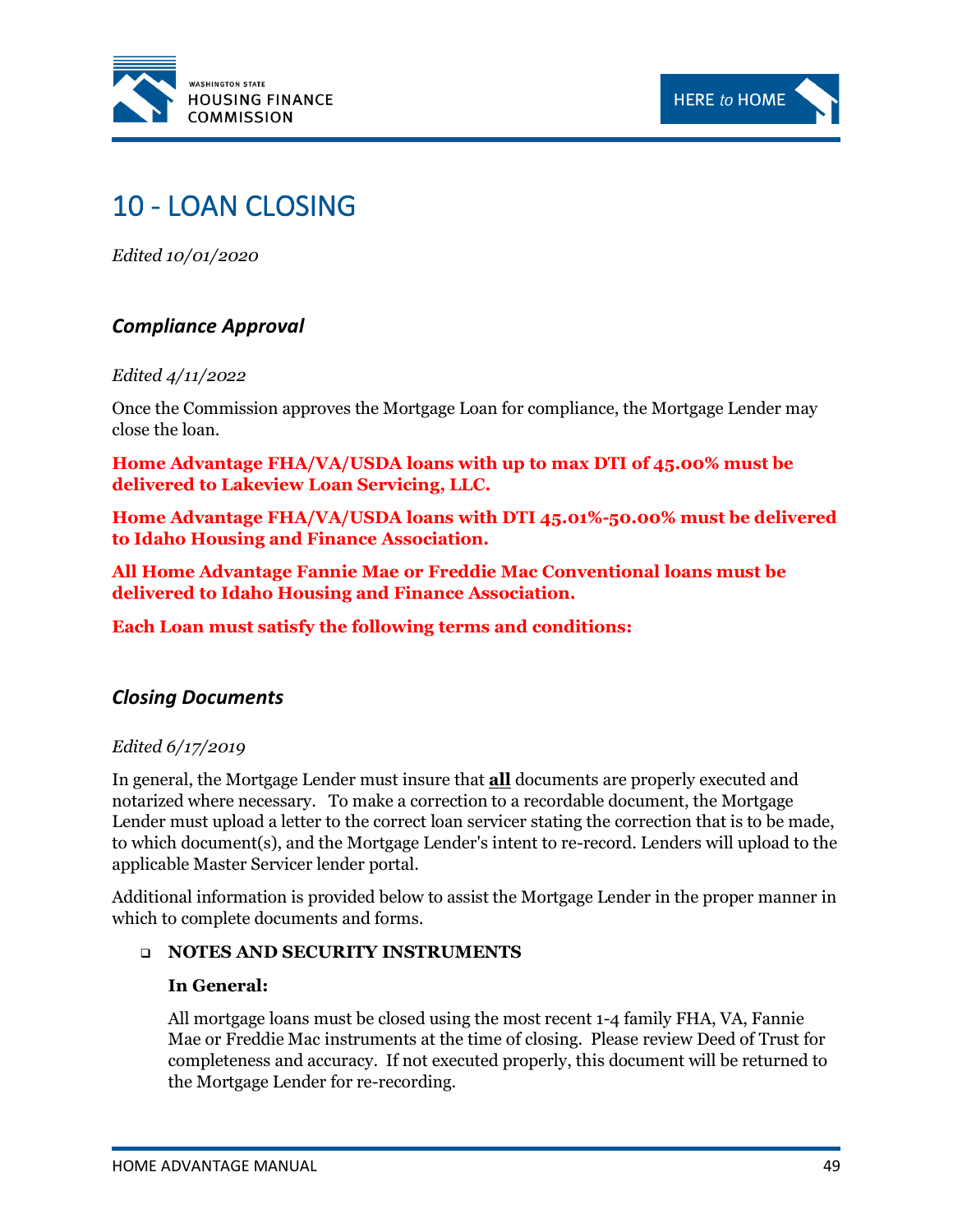



#### **USDA Rural Development Loans:**

USDA Rural Development loans are to be closed using the most current FHA documents with a 4% late charge or the most current conventional documents with a 5% late charge.

#### **Document Endorsement:**

#### *Edited 10/01/2020*

The original First Mortgage Note for **Home Advantage FHA/VA/USDA with 45.00% max DTI** must be endorsed on the back side as shown below allowing space for additional endorsements:

*Pay to the Order of Lakeview Loan Servicing, LLC without recourse (Your Company Name) (Signature of Authorized Person) (Typed Name and Title)*

The original First Mortgage Note for **Home Advantage FHA/VA/USDA with 45.01% -50.00% DTI** and **all Fannie Mae or Freddie Mac Conventional** must be endorsed on the back side as shown below allowing space for additional endorsements:

*Pay to the Order of Idaho Housing and Finance Association without recourse Lender Name (as it appears on the Note) (Signature of Authorized Person) Signatory's Typed Name and Title*

#### **Return of Original Note:**

If the original Note needs to be returned for any reason, it will be sent by overnight mail at the Mortgage Lender's expense. After being corrected, it is to be returned by overnight mail to the appropriate Master Servicer.

#### ❑ **DEED OF TRUST**

The loan file must include a copy of the Deed of Trust. The copy must be certified as a true and correct copy of the original, and must include a copy of any appropriate, completely executed riders. Copies with live signatures or conformed copies are not acceptable. Loans with secondary financing must also include a copy of the Deed of Trust from the subordinate lien.

All corrections, additions, and deletions pertaining to loan items must be initialed by the borrowers. If the Deed of Trust has already been sent for recording, the Mortgage Lender may provide a good faith letter for correction.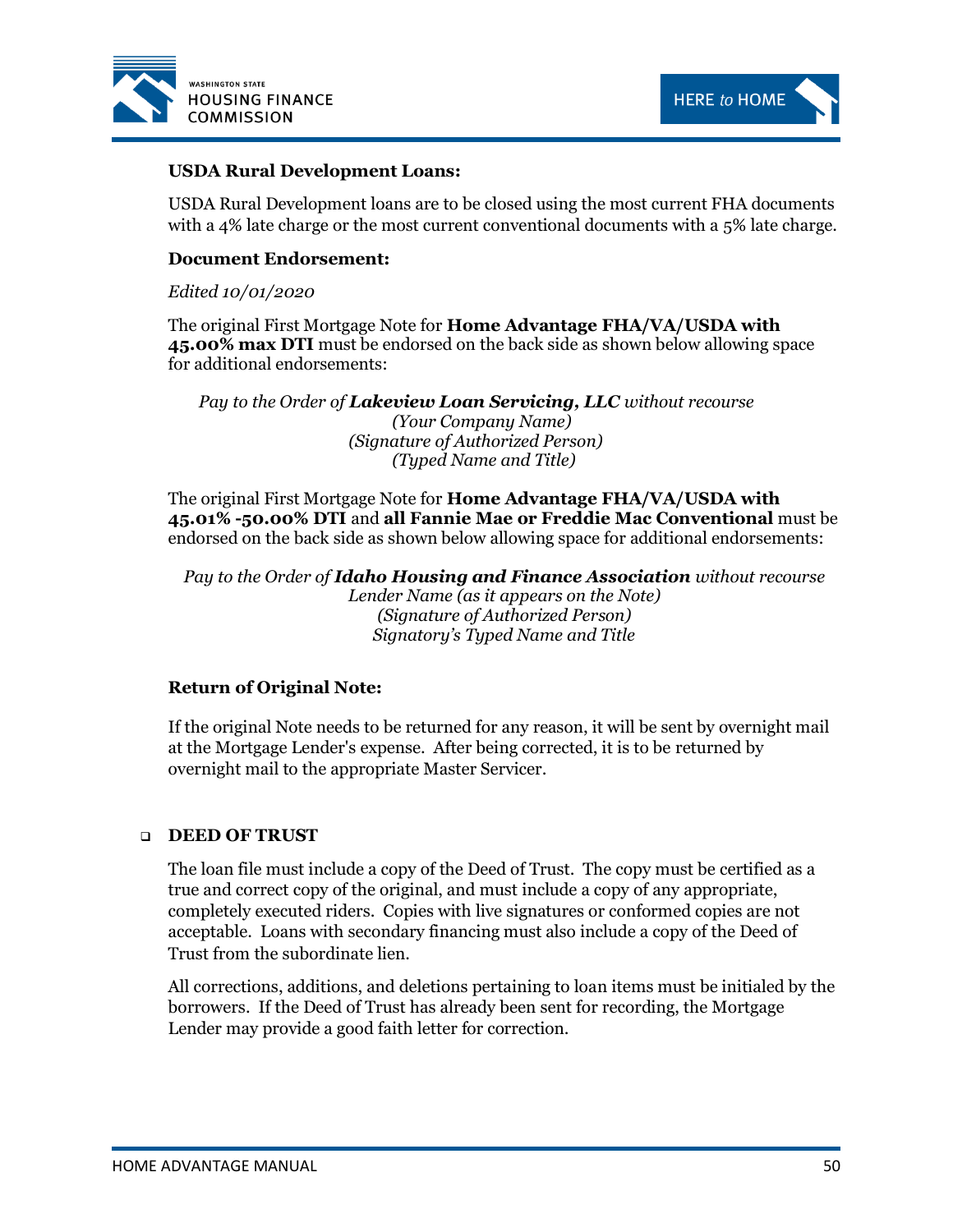



#### ❑ **ASSIGNMENT OF DEED OF TRUST**

#### *Edited 10/01/2020*

All 1st Mortgage loans must be registered via the Mortgage Electronic Registration System (MERS) in lieu of a standard Assignment of Mortgage.

For Home Advantage FHA/VA/USDA loans with 45.00% max DTI:

Transfer to MERS using the following MERS Org IDs: Investor : 1010298 Lakeview Loan Servicing Servicer: 1010298 Lakeview Loan Servicing Subservicer: 1000723 LoanCare, LLC

For Home Advantage Fannie Mae HFA Preferred, Freddie Mac HFA Advantage and Home Advantage FHA/VA/USDA with 45.01%-50.00% DTI:

Transfer to MERS using the following MERS org IDs:

Idaho MERS ID: 1009670

#### ❑ **POWER OF ATTORNEY**

Both Master Servicers will accept a Specific Power of Attorney that references the property, and authorizes the attorney-in-fact to enter into a real estate transaction and to mortgage the property. The Power of Attorney must:

- indicate clearly that the mortgagor is appointing an attorney-in-fact;
- precisely identify who is being appointed;
- be signed and dated by the borrower;
- be notarized; and
- be recorded prior to, or concurrent with, the security instrument.

#### ❑ **CLOSING DISCLOSURE OR SETTLEMENT STATEMENT (HUD-1, IF APPLICABLE)**

A copy of all Closing Disclosures or HUD-1 Settlement Statements (if applicable) with executed addendums and copy of the final stamped Closing Disclosure or HUD-1 Settlements Statement (if applicable) for both the first and second mortgages must be included with every loan file submitted to the appropriate Master Servicer for purchase to confirm that the loan has closed. The Closing Disclosure or HUD-1(if applicable) must contain the following:

- The box corresponding to the appropriate loan type should be checked.
- Names of borrowers that match the names on all legal documents.
- Name of property sellers and borrowers, as identified on the Title Policy.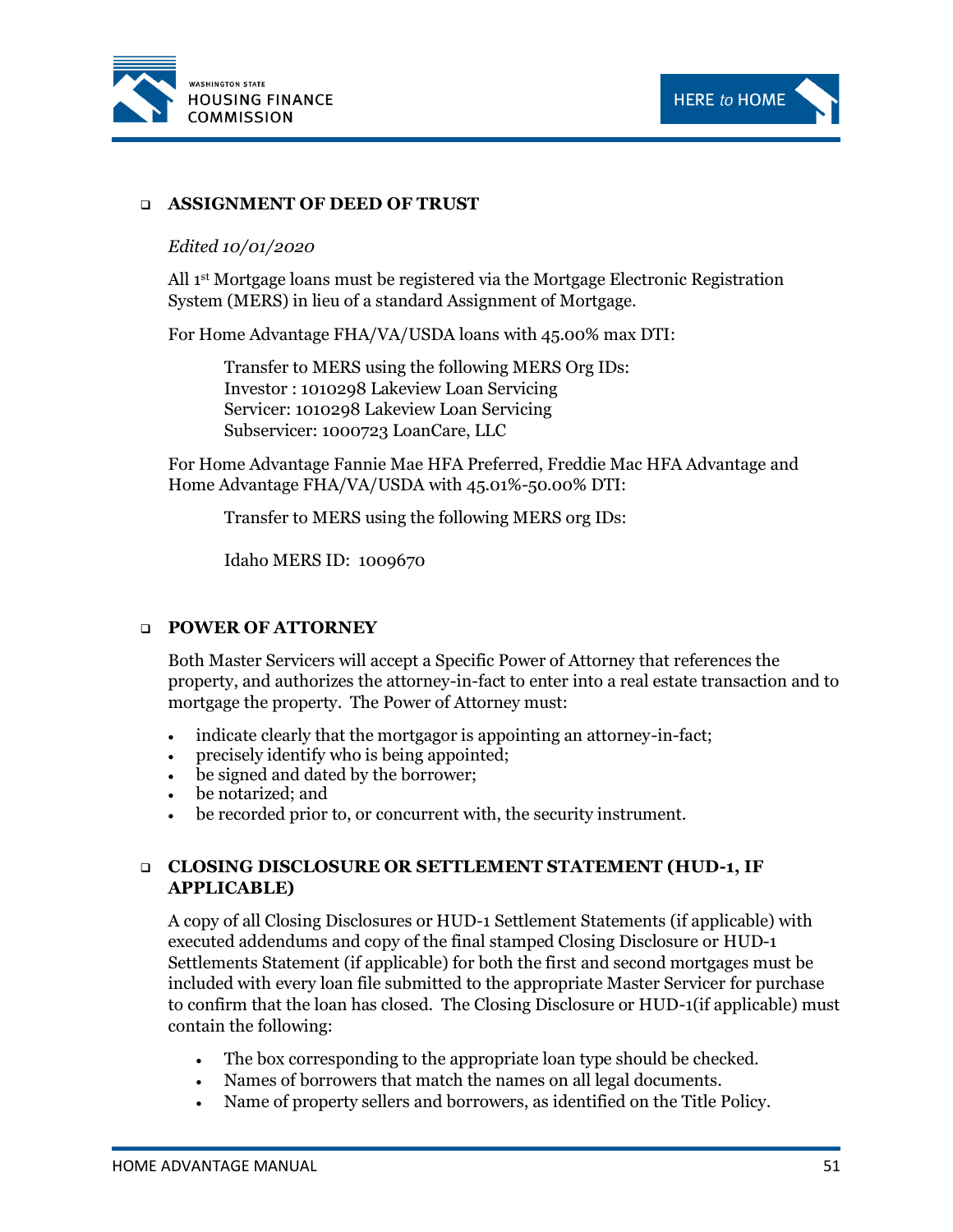



- Property location that matches the Note, Deed of Trust, appraisal, and application.
- Settlement date. This date may or may not be the same as on the Deed of Trust.
- Valid COC's along with proof of receipt of all CD's.

## ❑ **AGGREGATE ESCROW DISCLOSURE STATEMENT**

All Mortgage Loans must be closed following the Real Estate Settlement Procedures Act (RESPA) guidelines. RESPA regulates the amounts which Mortgage Lenders may hold in impound/escrow accounts established for the payment of real estate taxes and insurance. RESPA requires impound/escrow accounts to be established using the aggregate analysis method.

With the aggregate analysis method, the total disbursements of all items impounded (such as property insurance, mortgage insurance, and property taxes) is calculated, and then divided into 12 equal installments. The Mortgage Lender must also include an additional 2 month reserve for all escrow items with the exception of MI.

When an escrow account is established at the time of loan closing, the Mortgage Lender must provide the borrowers a disclosure, detailing the anticipated disbursements from the impound/escrow account for the 12 months following the loan closing. The disclosure also states the amount of the monthly impound/escrow payment that will be made by the borrowers. If the exact amounts of the disbursements are not known at the time of loan closing, the statement is to be prepared using the Mortgage Lender's best estimates. Although Mortgage Lenders have the option of analyzing the impound/escrow account at closing or within 45 days of settlement the appropriate Master Servicer requires a copy of the initial escrow account statement.

#### ❑ **LOAN APPLICATION (1003)**

Both Master Servicers require a typed, signed Final 1003 in all purchase files.

#### ❑ **LOAN DISCLOSURE NOTICES**

Loan disclosure notices must be provided, as applicable. A Notice of Assignment, Sale or Transfer of Servicing (good-bye letter), and a First Payment Notification are required for all Mortgage Loans. An interest rate disclosure is required for all VA Mortgage Loans.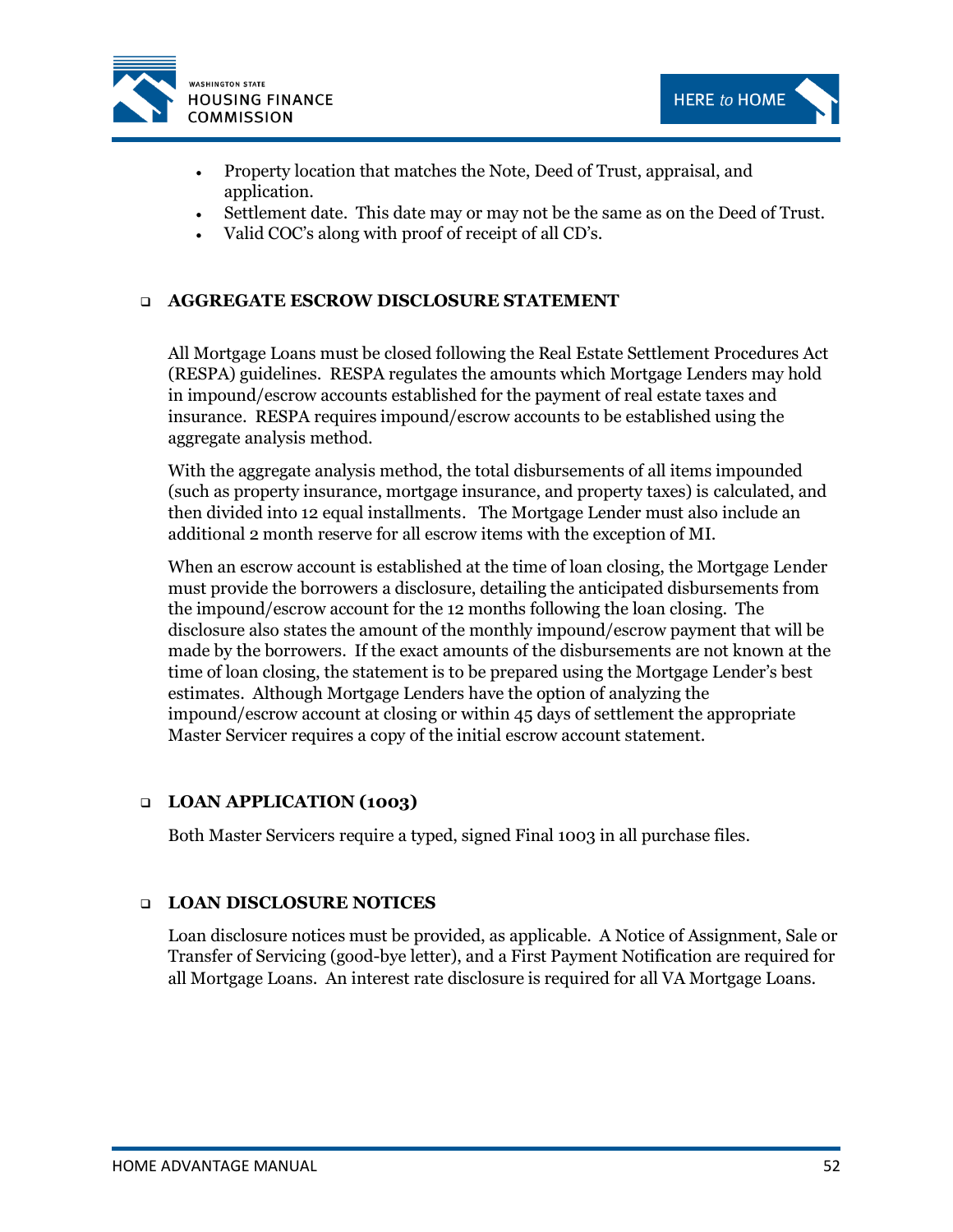



# *Closing Documents (Commission Second Mortgages)*

#### *Edited 1/11/2019*

## ❑ **DOCUMENTS REQUIRED ON OF ALL COMMISSION DOWN PAYMENT ASSISTANCE AND SUBSIDY MORTGAGES**

The Mortgage Lender must submit the following closed loan documents to the appropriate Master Servicer:

- Original second mortgage Note closed in the name of the Washington State Housing Finance Commission
- $\bullet$  2<sup>nd</sup> Loan Deed of Trust, also in the name of the Washington State Housing Finance Commission
- Loan Estimate and Closing Disclosure

MERS is not permitted for Commission second mortgages.

# *Rate Lock Extension Fees*

#### *Edited 3/1/2018*

Rate lock extension fees are netted out at time of loan purchase.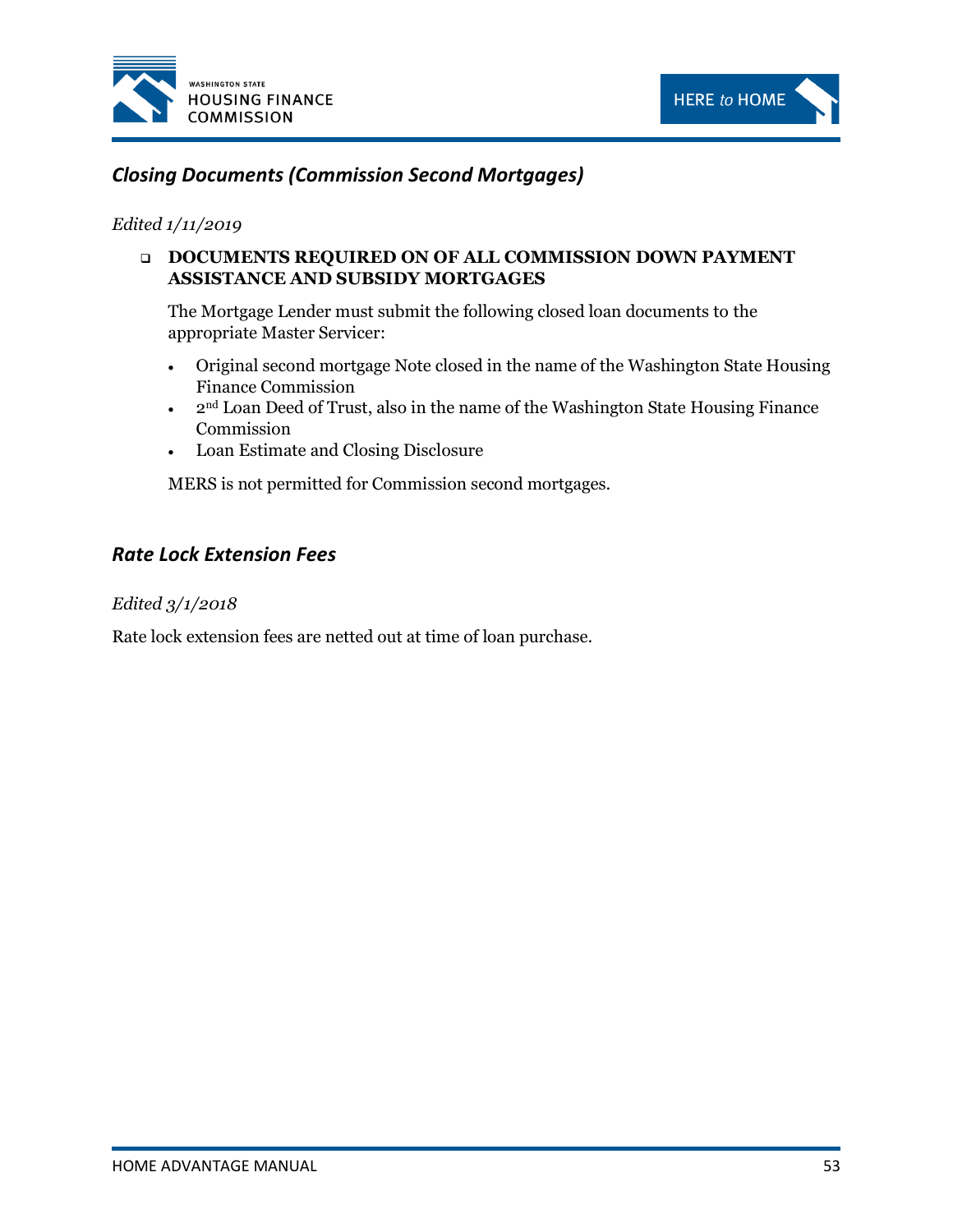



# 11 - POST CLOSING COMPLIANCE REVIEW & APPROVAL

*Edited 03/01/2018*

# *Submission of Mortgage Loan File*

#### *Edited 3/1/2018*

After closing, and within the reservation period, Mortgage Lenders must submit the complete Post Closing Compliance Review Mortgage Loan file to the Commission for final review and approval for purchase by the appropriate master loan servicer.

## *Items Needed at Post Closing Compliance*

#### *Edited 02/19/2021*

- **1. A Copy of the Home Advantage Post-Closing Compliance Review File Checklist (15.20.01)**
- **2. A Copy of the Final Closing Disclosure for First and Second (as applicable)**
	- ❑ Verify Closing Disclosure(s) is marked as "Final."
	- ❑ Verify borrower did not receive cash back beyond what they have put into the transaction and beyond allowed reserves requirement (if applicable).
	- ❑ Verify loan amounts for first and second match loan reservation system.
	- ❑ Verify appropriate master loan servicer fees have been collected.
	- ❑ Verify Program Application Downpayment Assistance fee is collected on Closing Disclosure for second mortgage (as applicable)
- **3. A Copy of the Executed Note for Commission Downpayment Assistance Program, as applicable.**
	- ❑ Verify Correct Commission Downpayment Assistance Program Note used.
	- ❑ Verify signing date and Maturity Date match 1st Mortgage Note
- **4. A Copy of the Executed Deed of Trust for Commission Downpayment Assistance Program, as applicable.**
	- ❑ Verify Correct Commission Downpayment Assistance Deed of Trust used.
	- ❑ Verify signing and Maturity Date match
	- ❑ Verify borrower(s), trustee and legal description match 1st Mortgage DOT.
- **5. A Copy of the Executed Note for 1 st Mortgage.**
- **6. A Copy of the Executed DOT for the 1st Mortgage.**
- **7. A Copy of the Final Loan Application(s) signed & dated by borrower(s) and interviewer.**
- **8. Copies of Pre-Closing Compliance Approval Conditions, as applicable.**
	- ❑ Copy of ACH for high balance add-on fee to the Commission, as applicable.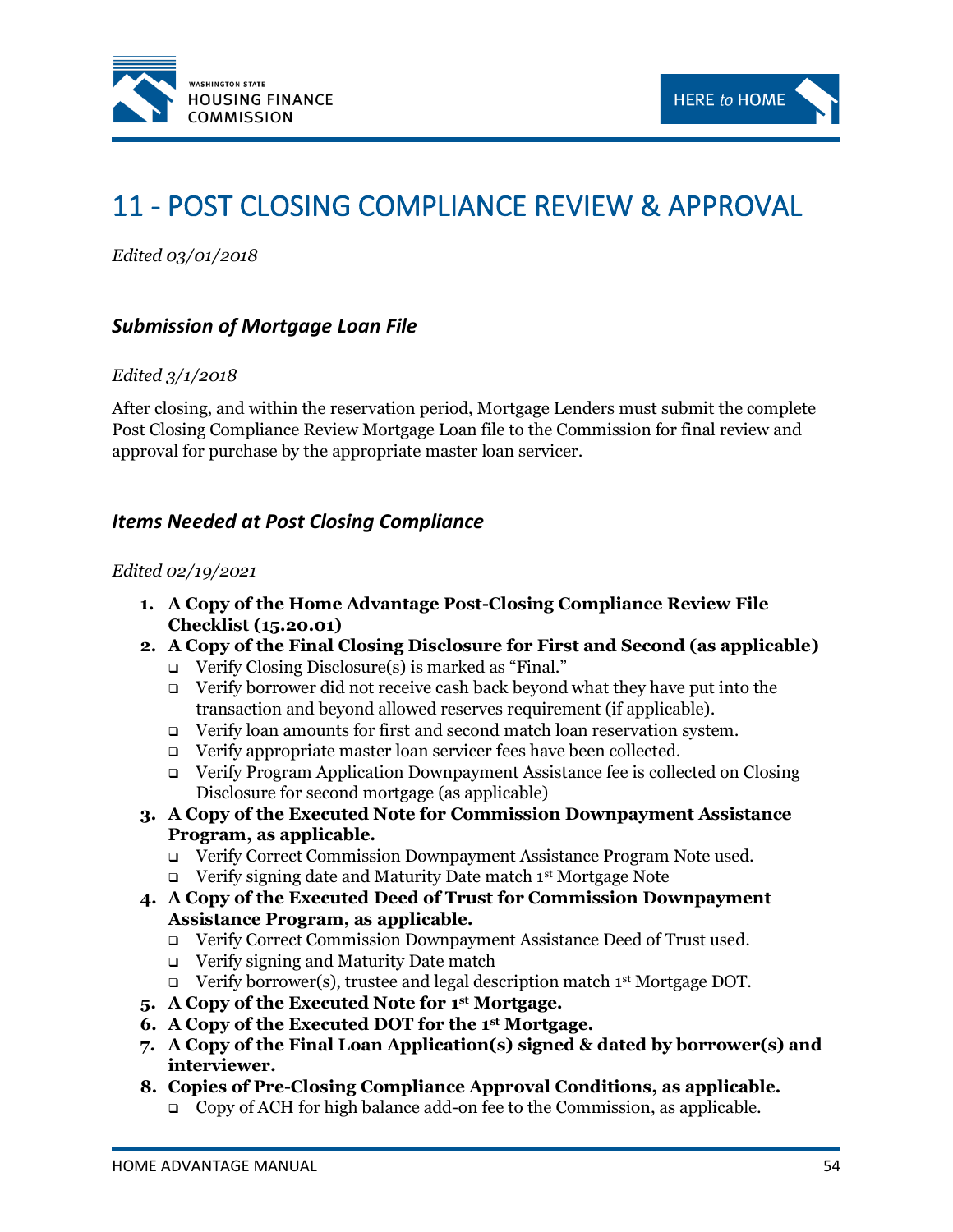



# 9. **Original Signature for HOME Recapture Agreement on ARCH, Tacoma, Pierce County and Bellingham, mailed to the Commission.**

#### **10.EnergySpark**

❑ A copy of the Post-Closing Energy Audit (Documenting 10% Improvement).

## *Where to Submit Files*

#### *Edited 3/1/2018*

After closing, electronically upload the Post-Closing Compliance Review Checklist (Form 15.21) file to Emphasys.

The Mortgage Lender may simultaneously deliver the Mortgage Loan package for purchase to the appropriate Master Servicer when the Post Closing Compliance Mortgage Loan file is delivered to the Commission.

## *Review Procedure*

#### *Edited 3/1/2018*

Each Mortgage Loan file will be reviewed within two business days of receipt by Commission staff for compliance with Program requirements. The results of the review will be posted on the Internet Web site at [https://lenders.wshfc.org/Bin/Display.exe/ShowSection.](https://lenders.wshfc.org/Bin/Display.exe/ShowSection) The Commission's On-line Loan Tracking System interfaces with the appropriate Master Servicer eliminating the need for Mortgage Lenders to provide them a copy of the approval to purchase.

## *Checking Mortgage Loan Status*

#### *Edited 3/1/2018*

Mortgage Lenders may log on to the Internet Web site at

[https://lenders.wshfc.org/Bin/Display.exe/ShowSection.](https://lenders.wshfc.org/Bin/Display.exe/ShowSection) The Web site location is available 24 hours a day. Lenders may check the status of a loan. Choose the "Loan Status" tab from the menu bar. You may search for the loan by using the WSHFC loan number, Lender Loan number, Borrower name or social security number.

Once the loan have been found, choose the appropriate action from the **Actions Menu**.

- **View** This will provide you the loan details including loan terms, current status, outstanding conditions and name of Commission file reviewer.
- **Reprint** This will allow lender to save or re-print the reservation confirmation
- **PDF Docs**  Access all of the PDF documents available for the file. You may generate the pre-closing checklist, FHA DPA Award and DPA Commitment Letters, 2nd mortgage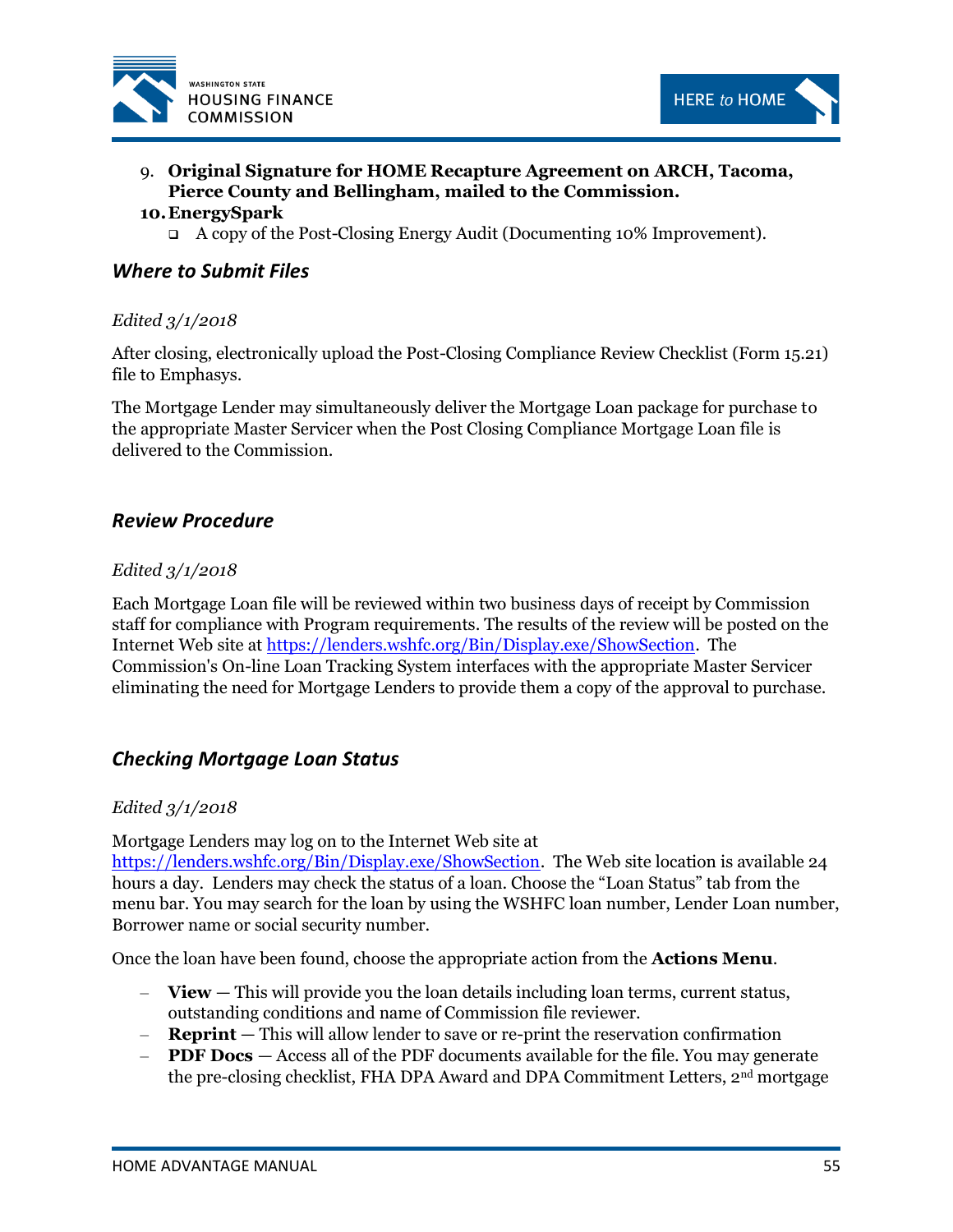



Notes and Deed of Trust or program documents pertaining to the file. Check the appropriate box of item to print and click "Generate Documents" tab.

– **eDocs** — Section to upload files and conditions.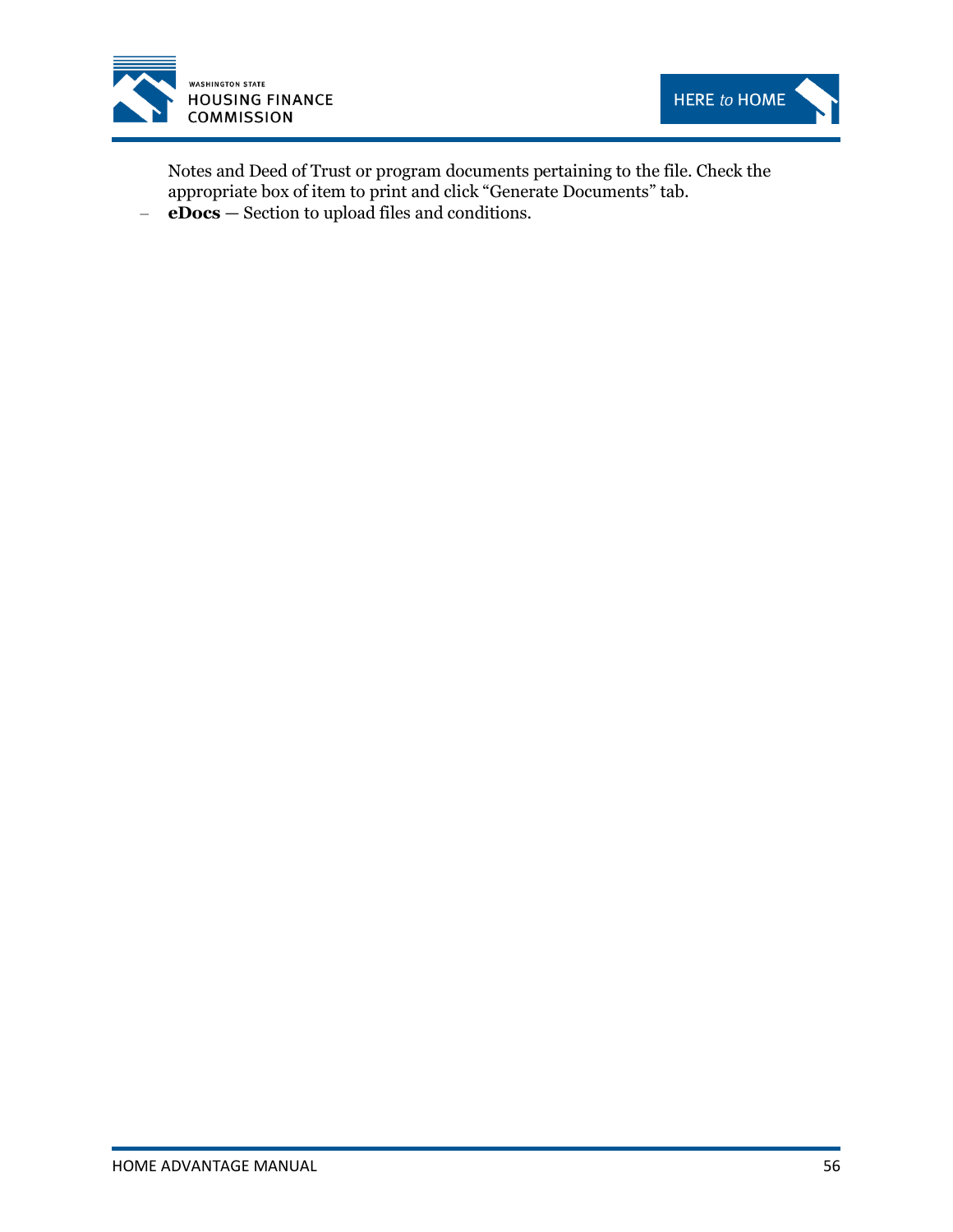



# 12 - LOAN PURCHASE & DELIVERY

## *Edited 03/01/2018*

*Relevant Search Terms: SRP, service release premium, DPA*

# *In General*

#### *Edited 3/1/2018*

The entire closed Mortgage Loan package should be reviewed for completeness and accuracy before shipping to the appropriate Master Servicer for purchase. The loan must be purchased by the appropriate Master Servicer within 60 days of reservation.

# *Amortized Loan Balance*

#### *Edited 3/1/2018*

When Mortgage Loans are purchased, the loan servicer will determine the principal balance and current escrow reserves, based on an amortized balance. The Master Servicer will purchase loans on a non-delinquent, normal payment, normal escrow disbursement status.

# *Timing and Delivery of Closed Loans*

#### *Edited 3/1/2018*

The closed mortgage loan package is to be received by the loan servicer within 10 days of loan closing.

- 1. Lenders must check the closed loan package to confirm all items listed on the Funding Checklist are included in the package. Loans will not be funded if any of the items on the checklist are missing or incorrect.
- 2. All First Mortgage loans purchased by the appropriate Master Servicer will require mandatory registration with MERS. No assignments will be accepted for first or second mortgages. Lenders must transfer all applicable rights in MERS to the appropriate Master Servicer immediately after purchase.
- 3. Utilize the applicable Delivery File Checklist(s) for the appropriate Master Servicer as found on the Commission's Website at <http://www.wshfc.org/sf/HAforms.html>

Upon completion of the closed loan file compliance review, the mortgage loan(s) will be funded if the file is complete and is in compliance with all requirements. Closed loan packages will not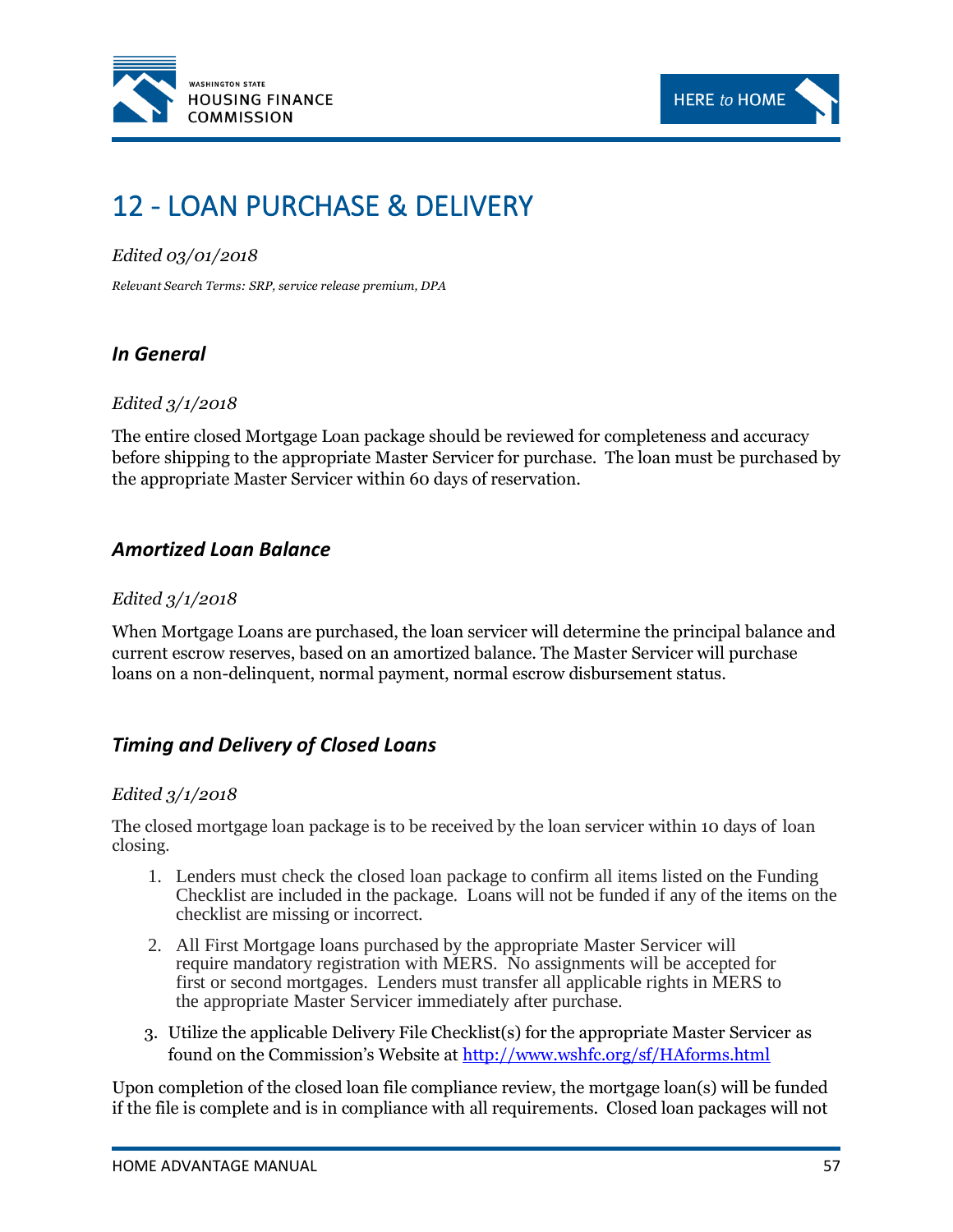



be funded until all required fundable documentation has been received and all compliance issues cleared.

# *Penalties Withheld From Funding*

## *Edited 3/1/2018*

Lenders must deliver the complete closed loan package to the appropriate Master Servicer as soon as possible after loan closing. A loan is considered to be in a fundable condition when a complete closed loan package is delivered without errors or missing documents. Also, loans with delinquent payments will not be purchased.

All loans must be purchased by the appropriate Master Servicer within 60 days of the note date. Original notes will be returned to the lender's warehouse bank as requested by the lender for loans that will not be purchased.

**Lakeview Loan Servicing** require loans must not be aged more than 45 days from the loan closing date until the time the loan is delivered to Lakeview for purchase. This includes the date the credit and closing file is received and the loan is eligible for purchase.

**Lakeview Loan Servicing** will apply an "Aged Collateral" price adjustment of -0.25 on all loans not purchased within 75 days of the Note Date. Exceptions may be granted with prior approval from Lakeview Loan Servicing, or in the event of a FEMA Declared Disaster.

# *Delivery Address*

#### *Edited 4/11/2022*

**For Home Advantage FHA/VA/USDA at 45.00% or less DTI**, Loan packages can be delivered electronically at [www.lakeviewcorrespondent.com,](http://www.lakeviewcorrespondent.com/) Seller Portal or mailed to:

Lakeview Loan Servicing, LLC 507 Prudential Rd Mail Stop S142 Horsham, PA 19044 Attn: Lakeview Correspondent

**For Home Advantage Fannie Mae HFA Preferred, Freddie Mac HFA Advantage and Home Advantage FHA/VA/USDA at 45.01%-50% DTI,** Loan packages must be electronically delivered to IHFA a[t www.lenderwa.com,](http://www.lenderwa.com/) Seller portal. Please Do Not mail loan packages.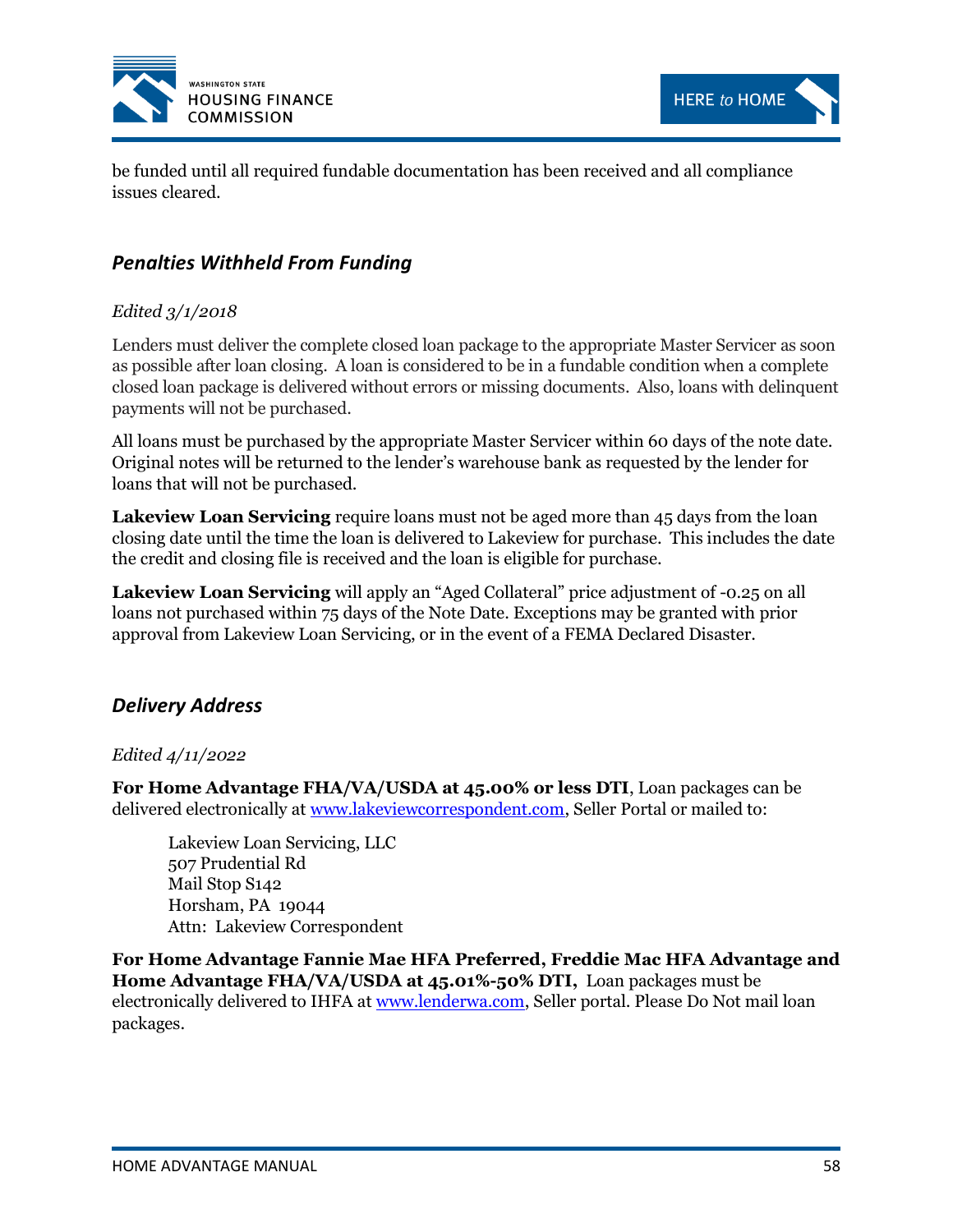



# *Wire/ACH Transfer Instructions*

*Edited 3/1/2018*

### **Lakeview Loan Servicing:**

Lakeview Loan Servicing will wire to the lender's warehouse bank according to the instructions provided by the warehouse bank on the Bailee Letter received with the original note.

Wire instructions will be required in lieu of the Bailee Letter on the following approved exceptions:

- Sellers with Tri-Party agreements
- Sellers with a Master Bailee
- Sellers with a Regulated Financial Institution parent
- Warehouse Banks not issuing Bailee Letters

In these cases, Wire Instructions should be delivered with the Original Note.

Original Notes for the first and second (if applicable) mortgages and either the Bailee Letter or Wire Instructions should be delivered to the following address by the expiration date:

Lakeview Loan Servicing, LLC 507 Prudential Rd Mail Stop S142 Horsham, PA 19044 Attn: Lakeview Correspondent

#### **Idaho Housing and Finance Association:**

Original Notes for the first and second (if applicable) mortgages must be delivered to the following address by the expiration date:

Idaho Housing and Finance Association Attn: Document Center 565 W Myrtle St. Boise, ID 83702

Signature/Name Affidavit Required.

IHFA will wire all funds to the lender's warehouse bank according to the wire instructions provided by the lender. Please use one warehouse bank per lender. If a second warehouse bank is needed, please contact IHFA prior to loan purchase. Accommodations will be considered on a case by case basis.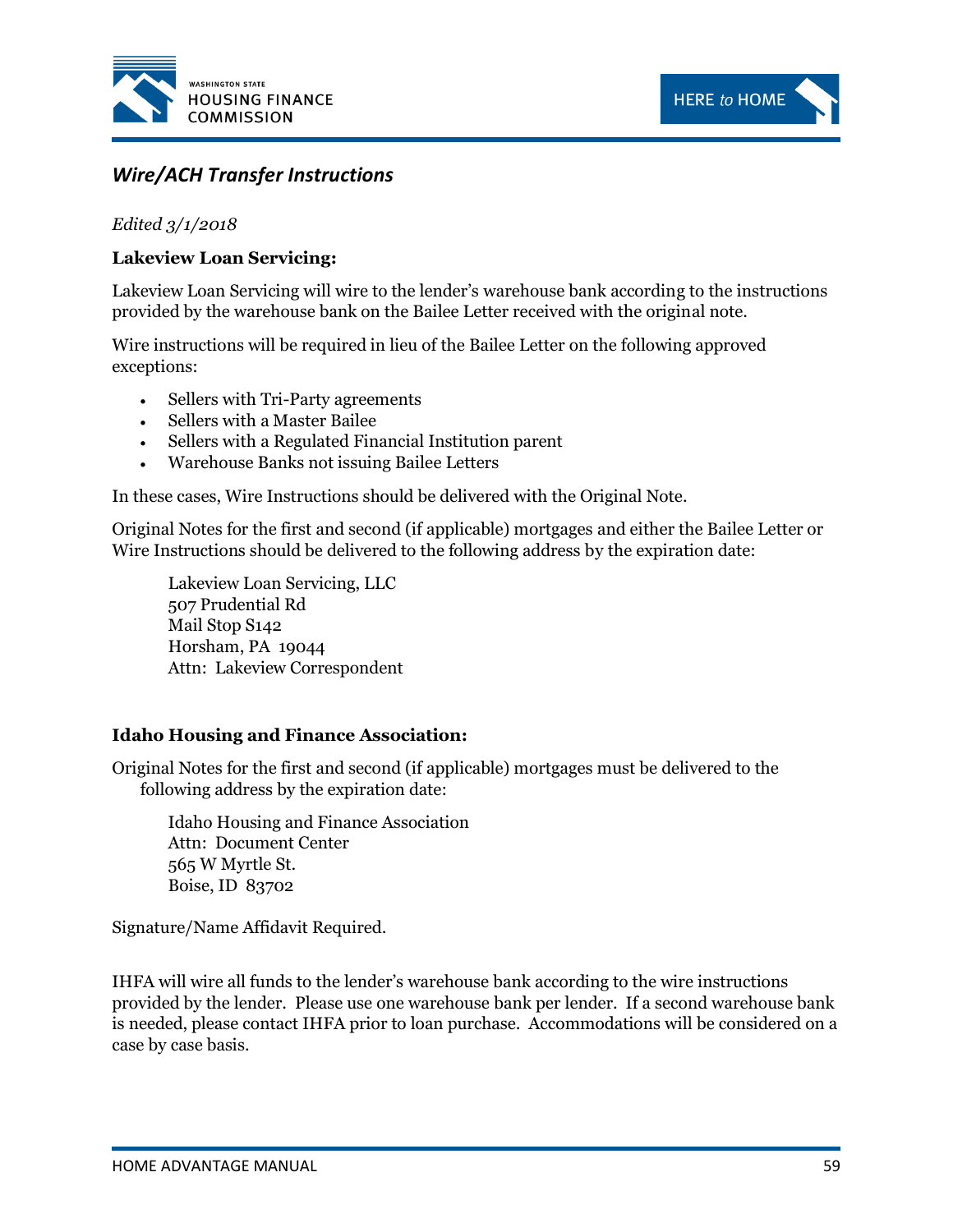



# *Loan Purchase Schedule/Funding*

#### *Edited 3/1/2018*

## **Lakeview Loan Servicing, LLC:**

Lakeview Loan Servicing, LLC will purchase loans every day except on federal holidays. A purchase advice is generated for each loan. Lenders can view the Purchase Advice at [www.lakeviewcorrespondent.com](http://www.lakeviewcorrespondent.com/) on the day of funding. The Purchase Advice will itemize the payments in the funding wire. Any fees due to Lakeview Loan Servicing will be netted from the wired funds (i.e. Funding fee, Flood Transfer Fee, Tax Service Fee, or interest charges).

#### **IHFA:**

IHFA will purchase loans every day except on federal holidays. A purchase advice is generated for each loan. Lenders can view the Purchase Advice at [www.lenderwa.com](http://www.lenderwa.com/) on the day of funding. The Purchase Advice will itemize the payments in the funding wire. Any fees due to IHFA will be netted from the wired funds.

# *Purchase Prices (Lender SRP)*

#### *Edited 3/1/2018*

| <b>Borrower Points</b> | <b>Loan Sale by Lender</b><br>to Servicer | <b>Net Compensation</b><br>to Lender |
|------------------------|-------------------------------------------|--------------------------------------|
| 1.00                   | 101.25%                                   | 2.25%                                |
| 0.00                   | 102.25%                                   | 2.25%                                |

Amounts to be deducted from funding will consist of:

- 1. \$85.00 Tax Service Fee
- 2. \$10.00 Flood Certification Transfer Fee
- 3. \$40.00 Electronic Upload Fee
- 4. \$40.00 Program Application Fee for second mortgage (as applicable)
- 5. Extension fees assessed (as applicable).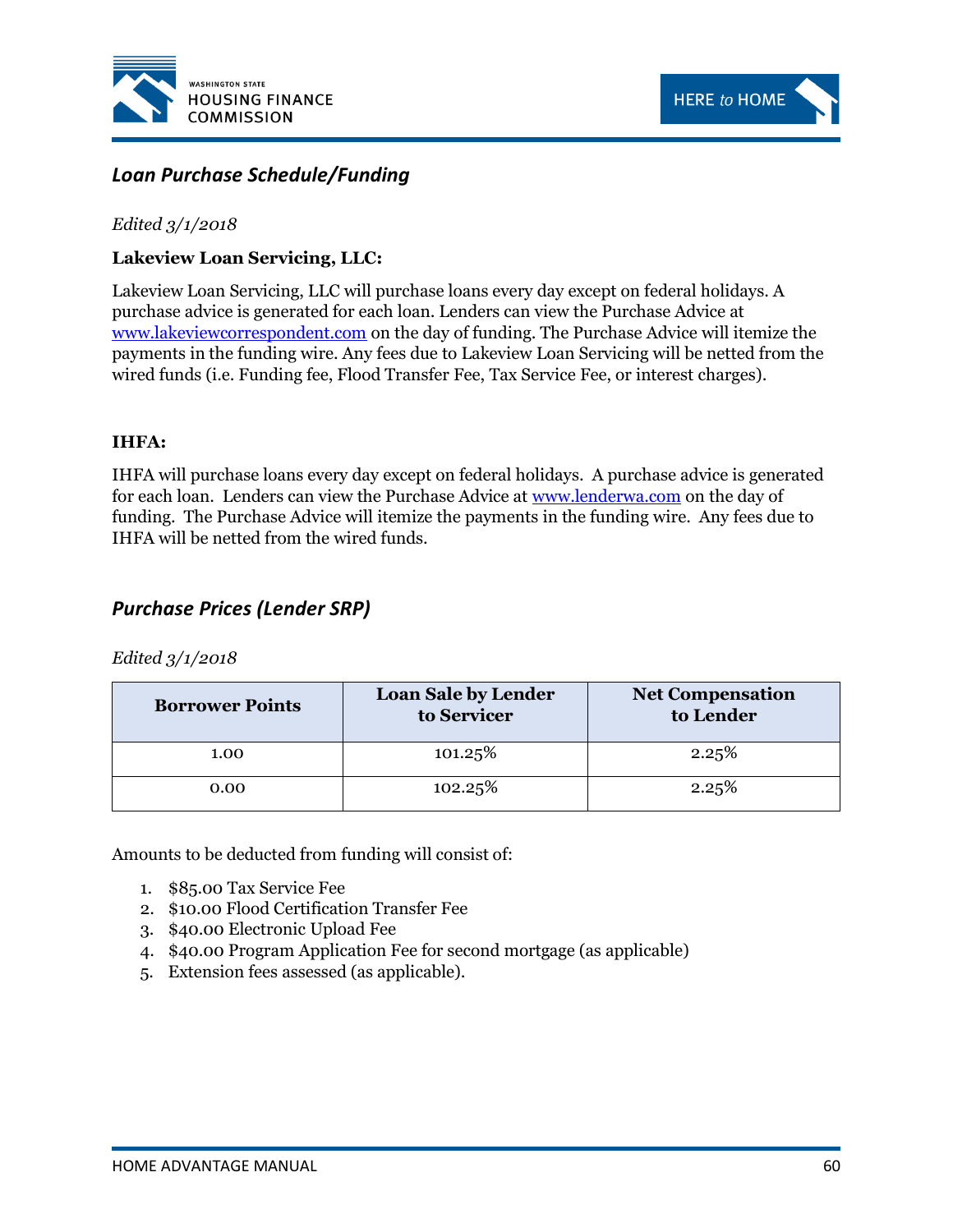



# *Loan Suspensions (Curatives)*

### *Edited 3/1/2018*

After a closed file review is done, suspense conditions are posted via the appropriate Master Servicer Lender Portal. The suspense conditions will list any documents needed to complete the file or any corrections that need to be made to documents before the loan may be purchased.

> Conditions required prior to loan purchase or separate follow up documentation must be clearly identified with the appropriate Master Servicer's loan number and the Mortgage Lender loan number.

The most common curatives occur for: a missing note; incorrect endorsement to the note; incomplete copy of the Deed of Trust, missing Closing Disclosures; missing or incomplete hazard policy/declaration page, tax, mortgage insurance, or flood information.

# *First Payment/Notice of Assignment*

#### *Edited 3/1/2018*

Lenders are responsible for servicing the loan until purchased by the loan servicer to include the payment of all required escrow disbursements for each loan during the period from closing to purchase.

The originating lender retains the loan servicing rights and benefits until the loan servicer purchases the loan. The originating lender will perform all servicing duties until that time.

Servicing and benefits rights transfers to the loan servicer at the time of loan purchase.

#### **Lakeview Loan Servicing:**

Lender will be sent a reminder along with the purchase payment advice to send out their goodbye letter to the borrower. LoanCare, LLC will send the borrowers a Notice of Sale, Assignment or Transfer and two temporary payment coupons at the time of loan purchase.

#### **IHFA:**

IHFA will send the borrowers a welcome letter with payment instructions at the time of loan purchase.

The appropriate Master Servicer assumes Seller will collect scheduled payments that have already become due. For Loans purchased fewer than 15 days prior to the next payment due, the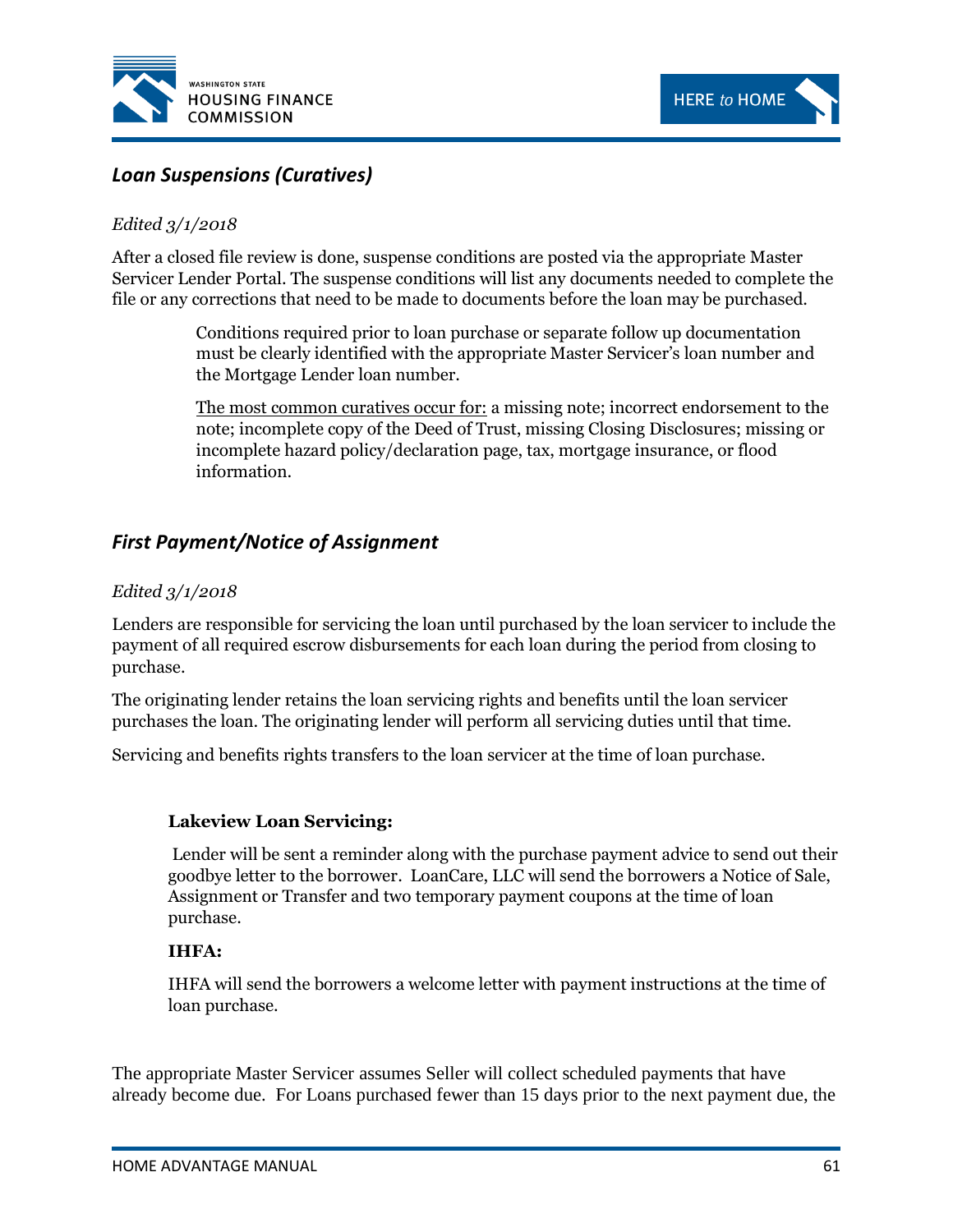



appropriate Master Servicer will amortize down one more payment so the scheduled purchase balance is lower than the current unpaid principal balance. A pay history is required after two payments.

For scheduled balance Loans funded between the 1st and 15th day of the month, the Effective Date of Transfer is the 1st day of the following month. For Loans funded after the 15th day of the month, the Effective Date of Transfer is the 1st day of the second month following the Sale Date. It is Seller's responsibility to continue servicing the loan and collecting payments up to the Effective Date of Transfer and to forward all curtailments received during this time.

## *Hazard Insurance Premium*

#### *Edited 3/1/2018*

A copy of the Declaration Page showing the first annual premium is paid in full should be included with the Loan Closing Package. The appropriate Master Servicer will also accept a copy of the binder with the policy number and paid receipt.

## *Flood Insurance*

*Edited 3/1/2018*

Please see [Section 2](#page-13-0) for additional information.

## *FHA Monthly Insurance Premium*

#### *Edited 5/18/2020*

Lakeview Loan Servicing and Idaho Housing Finance and Association (IHFA) requires the lender to be responsible for all monthly MIP payments for the months the lender is collecting the payment. The appropriate master servicer will be responsible for making the monthly insurance payment for loans purchased when the first payment due date on the Note is also the first payment due to the appropriate master servicer.

## *Conventional Mortgage Insurance Premiums*

#### *Edited 3/1/2018*

The first monthly mortgage insurance premium on a conventional loan is due at the time the loan closes. Mortgage Lenders are responsible for the initial monthly premium.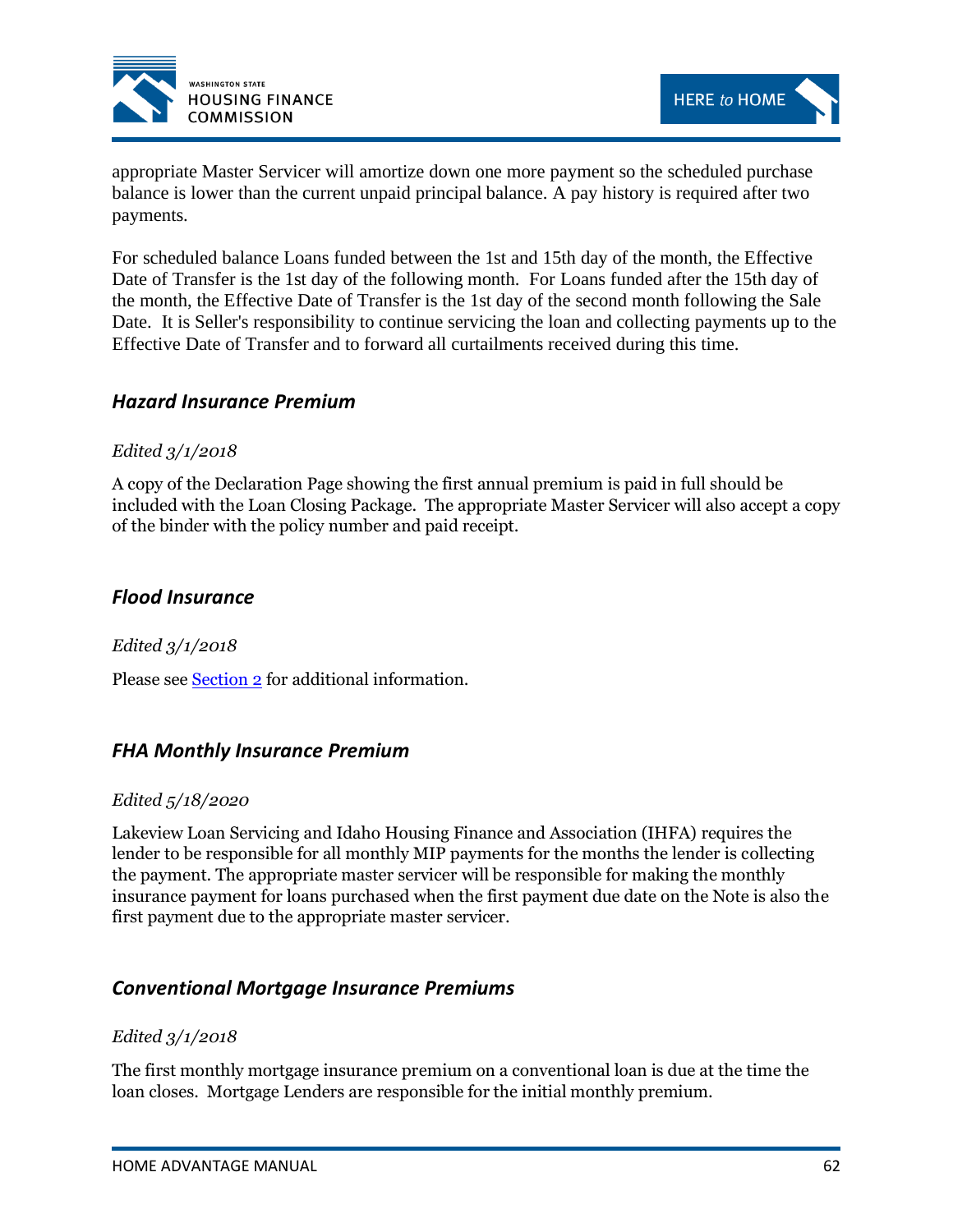



# *Post-Closing Details of Origination Charges: Items Payable in Connection with Loan*

## *Edited 3/1/2018*

The Mortgage Lender must provide a breakout of all items payable by the buyer and seller as shown on the Post Closing Review Checklist (15.20.1) and in the Delivery File Checklist(s) provided by the appropriate Master Servicer.

# *Final Documents*

## *Edited 10/01/2020*

## **Home Advantage FHA/VA/USDA with up to 45.00% max DTI deliver to Lakeview Loan Servicing, LLC:**

The lender is to submit the final mortgage loan documentation consisting of the original recorded first mortgage Deed of Trust, recorded assignment to MERS, recorded Power of Attorney and final title policy to Lakeview Loan Servicing within 120 days of closing. The recorded Deed of Trust for the Down Payment Assistance Program is also to be delivered to Lakeview Loan Servicing also within 120 days of closing of the second mortgage loan. See Lakeview Loan Servicing Correspondent Lending Quick Reference Guide for servicer ID numbers via Lakeview's lender portal.

#### **Send Final Documents to:**

Indecomm Global Services FD-BV-9902 1427 Energy Park Drive St Paul, MN 55108

The trailing documents consisting of FHA Mortgage Insurance Certificate (MIC), VA Loan Guarantee Certificate (LGC) or USDA Loan Note Guarantee can be uploaded to Lakeview Loan Servicing lender portal.

## **Home Advantage Fannie Mae HFA Preferred, Freddie Mac HFA Advantage and Home Advantage FHA/VA/USDA with 45.01%-50.00% DTI deliver to IHFA:**

The lender is to submit the final mortgage loan documentation consisting of the original recorded first mortgage, title policy, MIC, etc., to IHFA within 90 days of loan purchase. The Final Title Policy and MIC can be uploaded through Lender Connection at [https://www.lenderwa.com.](https://www.lenderwa.com/) The recorded Deed of Trust for the first mortgage and the Down Payment Assistance Program is to be delivered to IHFA also within 90 days of loan purchase. IHFA Fannie Mae ID #223310001. IHFA Freddie Mac ID #177061.

#### **Send Final Documents to:**

Idaho Housing and Finance Association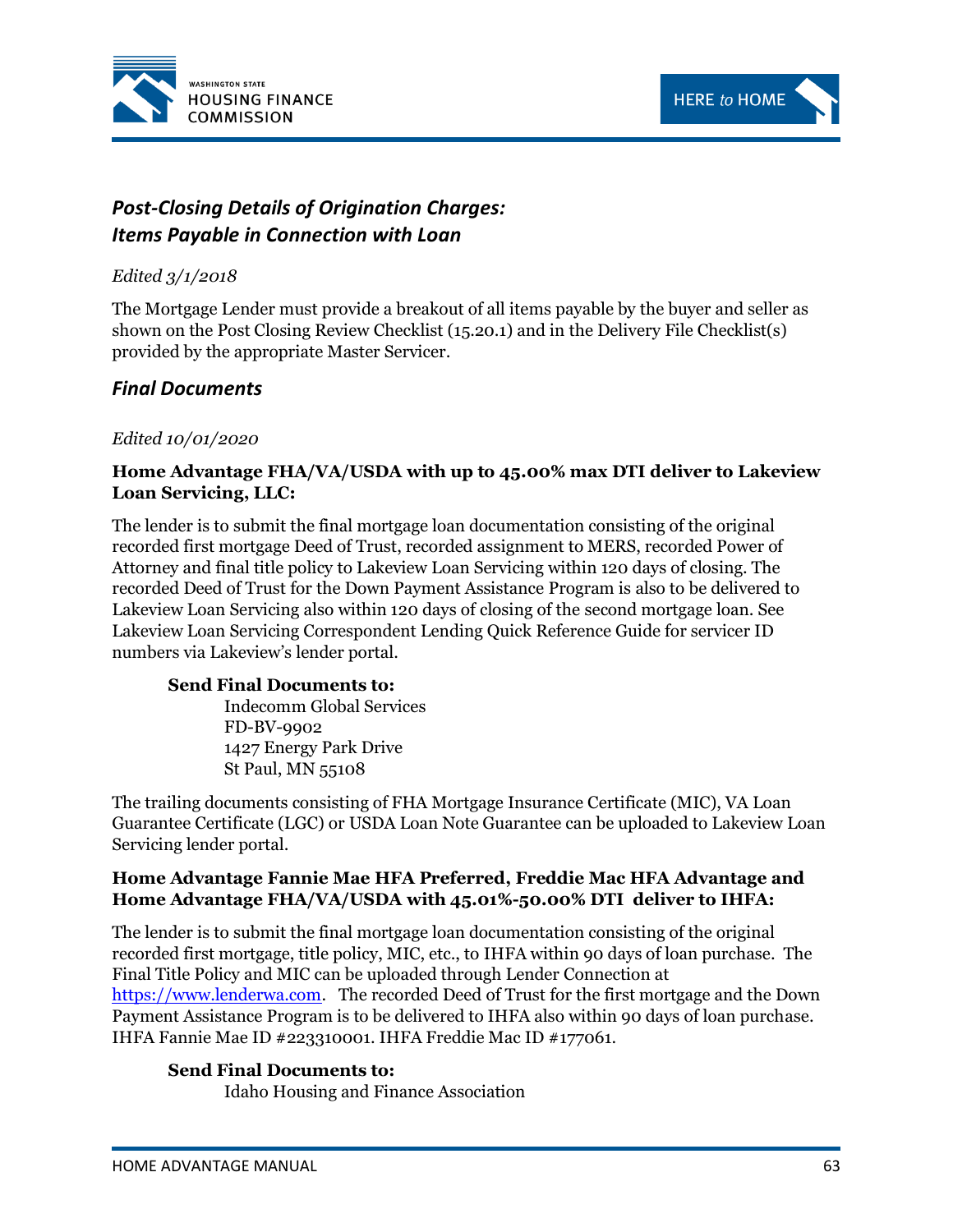



Attn: Document Center 565 W. Myrtle Street Boise, ID 83702

## *Common Exceptions that Delay Purchase*

#### *Edited 08/18/2021*

- 1. The Borrower's name must be typed under their signatures on the Note and Deed of Trust. This includes 2nd mortgages.
- 2. Incomplete packages are not acceptable. The Master Servicer cannot purchase Mortgage Loans that are incomplete. Please review the applicable checklist and ship a complete file. Incomplete files slow up the purchase process.
- 3. 1 st Mortgage Loans Note must be endorsed and assigned to the appropriate Master Servicer as applicable.
- 4.  $2<sup>nd</sup>$  Mortgage Loans must be closed in the name of the Washington State Housing Finance Commission. Do not endorse 2nd lien Notes to the Master Servicer. Do not transfer 2nd mortgage Deed of Trust to MERS.
- 5. When recorded documents require a correction, fax a letter of intent to re-record or upload a letter of intent to re-record to the appropriate Master Servicer that includes the correction being made and to which documents. Do not wait for the original document to be returned.
- 6. Marital status needs to be indicated on the Deed of Trust for both the 1st and  $2<sup>nd</sup>$ mortgages.
- 7. Separate Closing Disclosures are required for the 1<sup>st</sup> and  $2<sup>nd</sup>$  mortgages.
- 8. HUD Letter, FHA Award letter and WSHFC legal opinion letter are required in the file.
- 9. WA Right to Choose Insurance Provider and Borrower Consent to the use of Tax Information must be in the file. Engineer Foundation Report/Structural Certification, as applicable, must be in the file.
- 10. FHA Appraisal Logging Screen; Case Query, Informed Consumer Choice Disclosure; Notice of Homebuyer; For Your Protection Get a Home Inspection and HUD 92900-LT, must in the file.
- 11. Appropriate "federal tax classification" box on W-9 checked.
- 12. AUS Red flag, UCDP SSR report, spouse's credit report; include documentation verifying balances.
- 13. FHA Clear CAIVRS
- 14. DPA documentation;  $2<sup>nd</sup>$  lien notes and award letters. Verify maturity dates, property address are correct including zip codes, all match on the  $1<sup>st</sup>$  and  $2<sup>nd</sup>$  Notes and DOTs.
- 15. Document evidence of down payment.
- 16. Provide copies of 2nd lien Note and DOT.
- 17. 2 nd lien Note and Deed of Trust sent to incorrect servicer.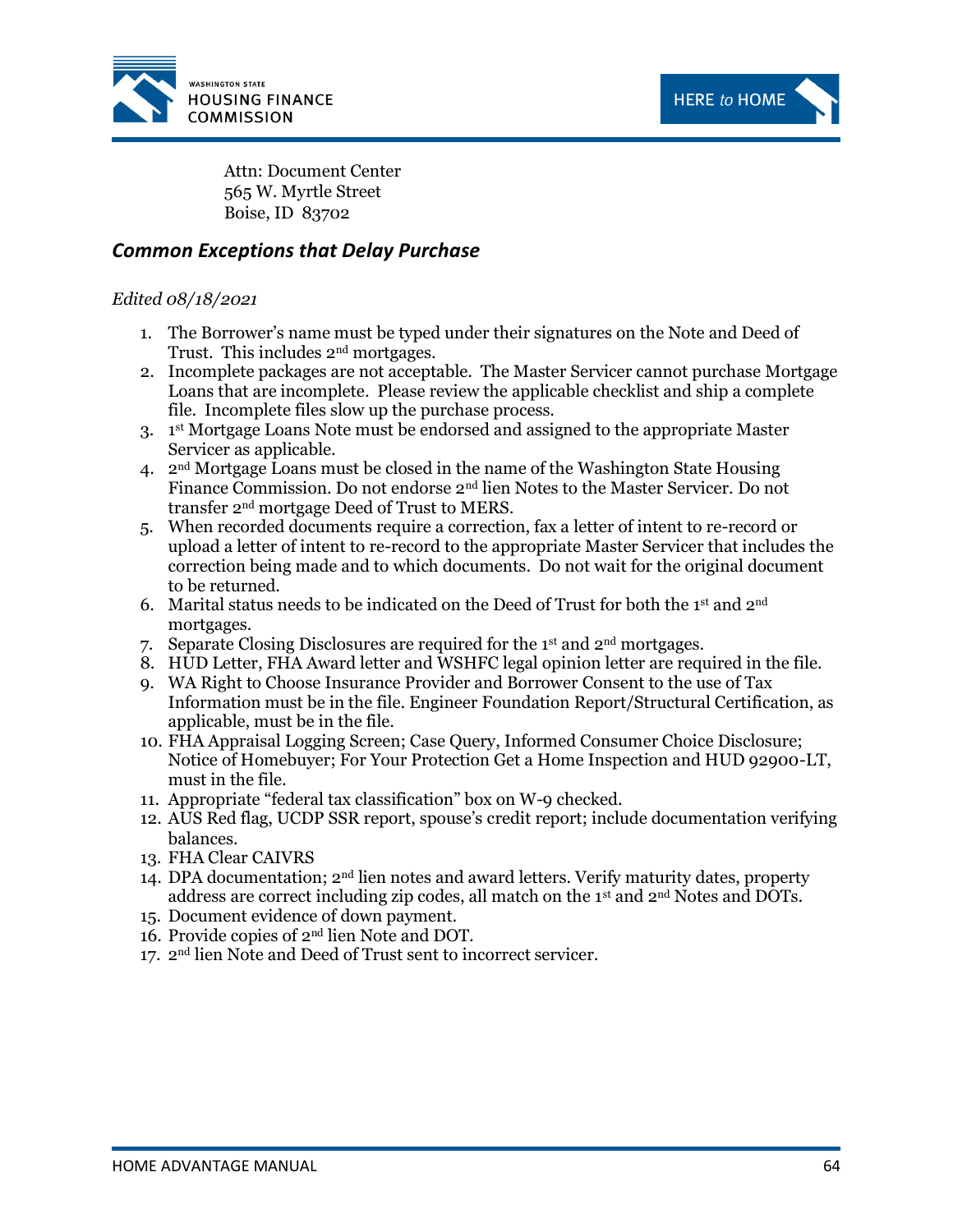



# 13 - DOWNPAYMENT PROGRAMS

## *Edited 03/01/2018*

*Relevant Search Terms: down payment assistance, downpayment assistance, DPA*

# *Downpayment Assistance Programs*

#### *Edited 3/1/2018*

## **These guidelines apply to all downpayment assistance loans offered at the Commission**

Details for Home Advantage 0% Downpayment Assistance Program can be foun[d here.](#page-79-0)

# *Program Description*

#### *Edited 3/1/2018*

All downpayment assistance programs offered at the Washington State Housing Finance Commission are community second mortgages and must be used in conjunction with a Commission first mortgage program. Each Downpayment Assistance program offered at the Commission receives funding from different sources including, but not limited to federal funds (HOME, CDBG), state funds, city funds (housing levy) and the Commission's Program Related Investment.

*Additional guidelines per the individual program manuals also apply and are required as per the source of funds for the downpayment assistance program.*

## *Maximum Income Limit, Loan Amount & Mortgage Details*

#### *Edited 3/1/2018*

Please refer to the individual downpayment assistance manual for terms.

Downpayment assistance program loans are not assumable.

Minimum Loan amount of assistance is \$1,000.

When the borrower is required to make payments, the late charge is 4%.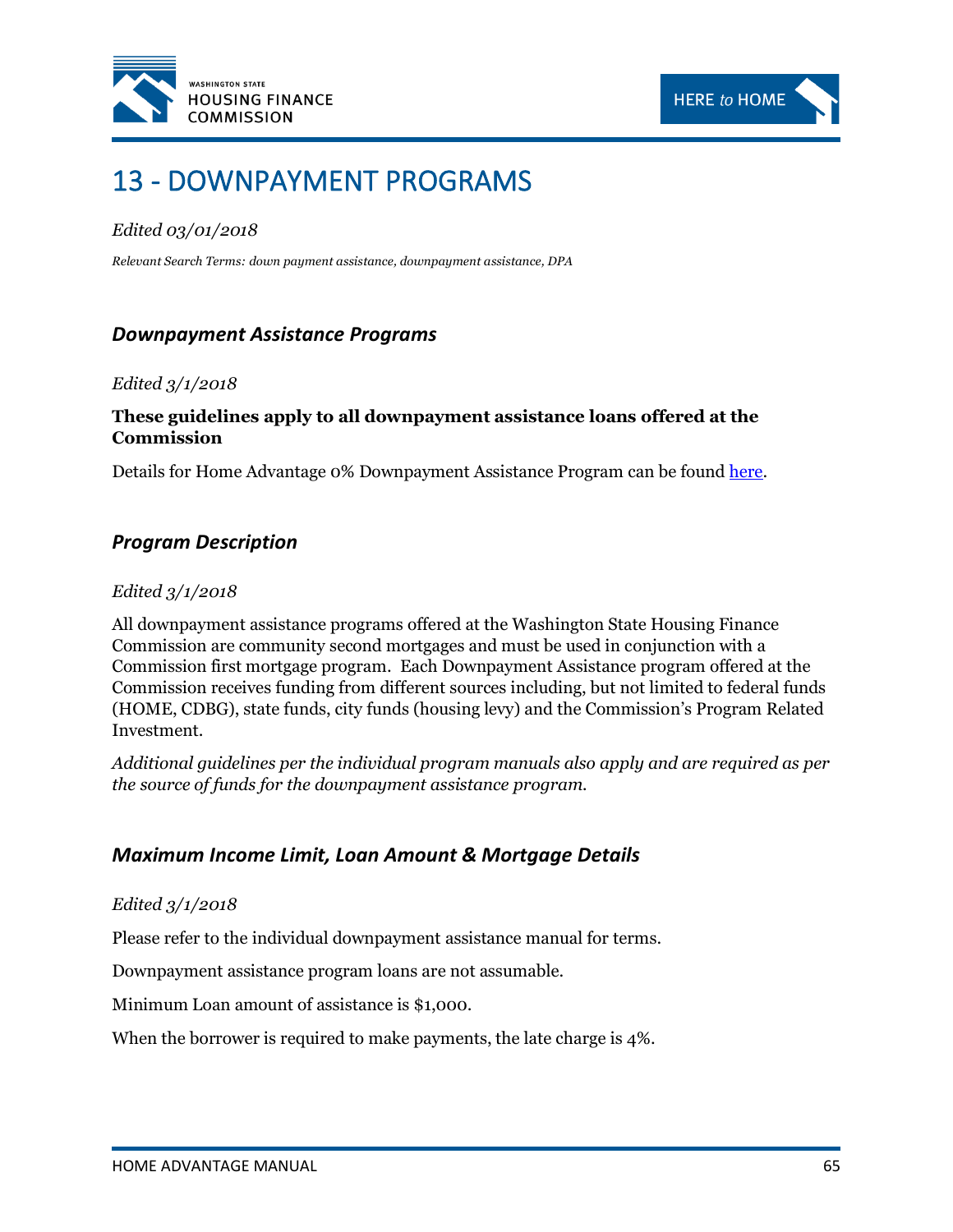



# *Program Eligibility*

#### *Edited 06/17/2019*

- 1. First Mortgage must be a Home Advantage or House Key FHA, Fannie Mae HFA Preferred, Freddie Mac HFA Advantage, USDA Rural Development, VA, or HUD 184 Loan.
- 2. Income levels must meet the downpayment assistance programs' requirements (see limits in each manual); Please note: Income limits for the 1<sup>st</sup> mortgage can be different. The Borrowers must meet both 1<sup>st</sup> and 2<sup>nd</sup> and income limit guidelines.
- 3. With the exception of both options for the Home Advantage DPA program, the Borrowers must be a first time homebuyer (have not owned and occupied in the past 3 years) or purchase in a Targeted area of the state, lender to provide previous 3 years tax returns, Affidavit Addendum to Loan Application and current credit report for all borrowers.
- 4. The Borrowers must demonstrate a need for assistance with the exception of the Home Advantage DPA program at 0% interest.

# *Combined Loan to Value (CLTV) and Total Loan to Value (TLTV)*

#### *Edited 06/17/2019*

**FHA, HUD 184 –** Cannot exceed 100% of FHA's acquisition cost. FHA's acquisition cost does not include 2nd mortgage fees.

## **Fannie Mae HFA Preferred or Freddie Mac HFA Advantage –** CLTV up to 105%.

**VA –** Cannot exceed 100% of the lesser of sales price or Notice of Value, plus eligible closing cost.

**USDA Rural Development –** Maximum LTV as per current USDA guidelines.

## *Reserves (Not Applicable to the Home Advantage DPA Program at 0% Interest)*

#### *Edited 3/1/2018*

The Borrower(s) may keep, but are not required to have up to 6 months PITI (including the projected payment on the downpayment assistance loan if applicable) or \$10,000 (whichever is greater) in liquid checking and savings account after loan closing.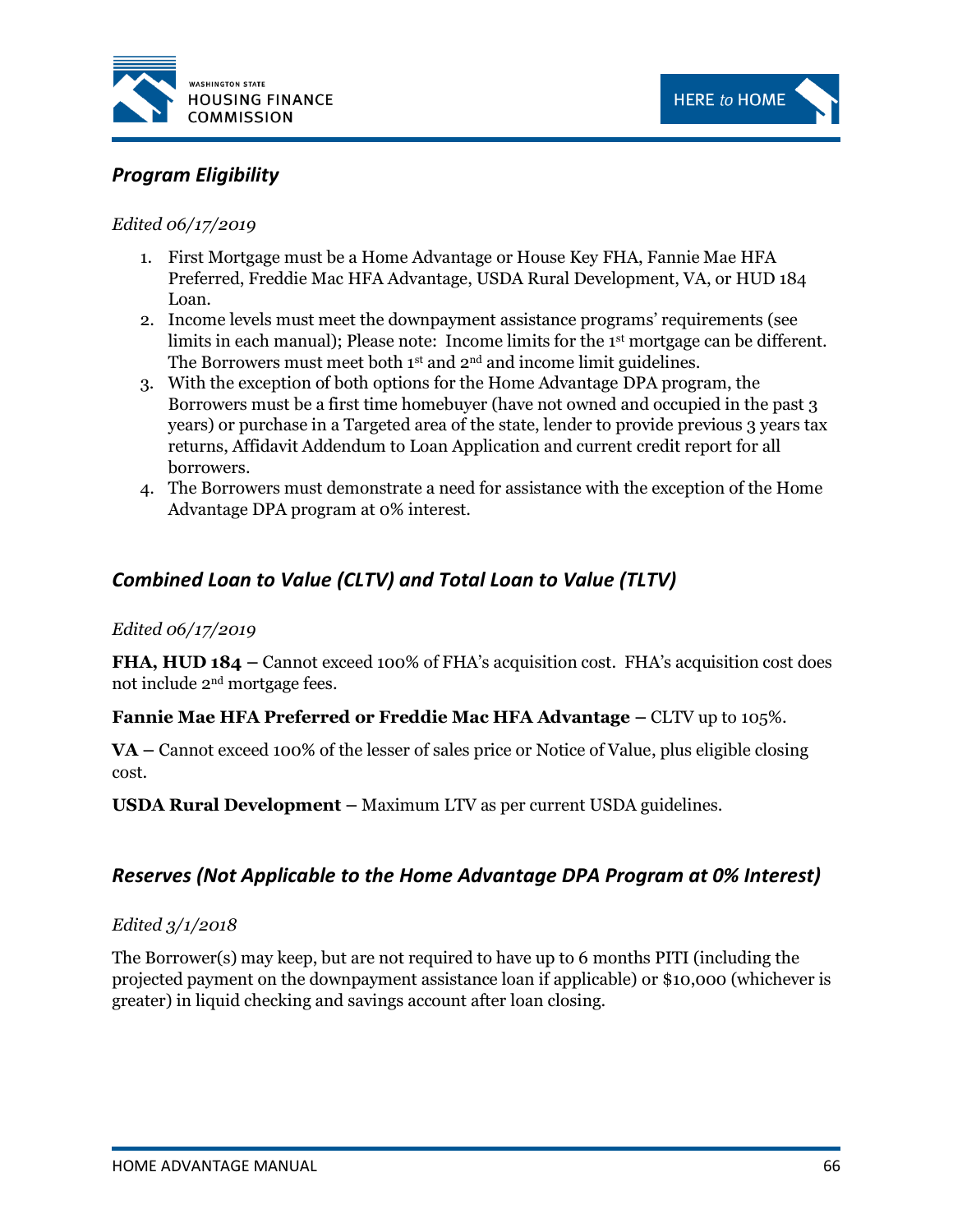



## *Edited 3/1/2018*

Lenders may not offer rates lower than the ones published on our Website and reserved on the Emphasys system. Further buydowns are not allowed.

**HERE to HOME** 

# *Reservations*

### *Edited 3/1/2018*

Reservations for downpayment assistance loans are usually made on the Emphasys system at the same time as the first mortgage loan reservation. Funds are reserved on a first-come, firstserved basis. Loan originators may reserve the maximum allowable amount per the program guidelines for their borrower since cash to close cannot be exactly determined at loan reservation. A reservation for downpayment assistance can be made on-line at any time prior to submission of a pre-closing compliance package. Increases in the reservation amount are subject to the availability of funds. If funds are not available, our Website will indicate if we are taking a wait list.

# <span id="page-72-0"></span>*Income Calculation*

### *Edited 6/17/2019*

The source of funding determines how income is calculated for the program. Please refer to the correct downpayment assistance manual for the type of income used for the program.

### **Compliance Income**

Please refer to the individual downpayment assistance manual to see if the downpayment assistance program uses compliance income.

Current downpayment assistance programs using compliance income include Seattle, ARCH, Tacoma, Pierce County, and Bellingham DPA.

The calculation used to determine compliance income is the same as the calculation used to determine compliance income for the Mortgage Credit Certificate Program and the House Key first mortgage as shown in Section 3 of the House Key Manual which uses future anticipated income for all household members 18 years of age or over. Please contact the Commission if you need assistance calculating compliance income.

After the applicant's income for the Second Mortgage has been calculated, refer to the Maximum Income Limits chart in the individual downpayment assistance manual to determine if the applicant is at or below the income limit.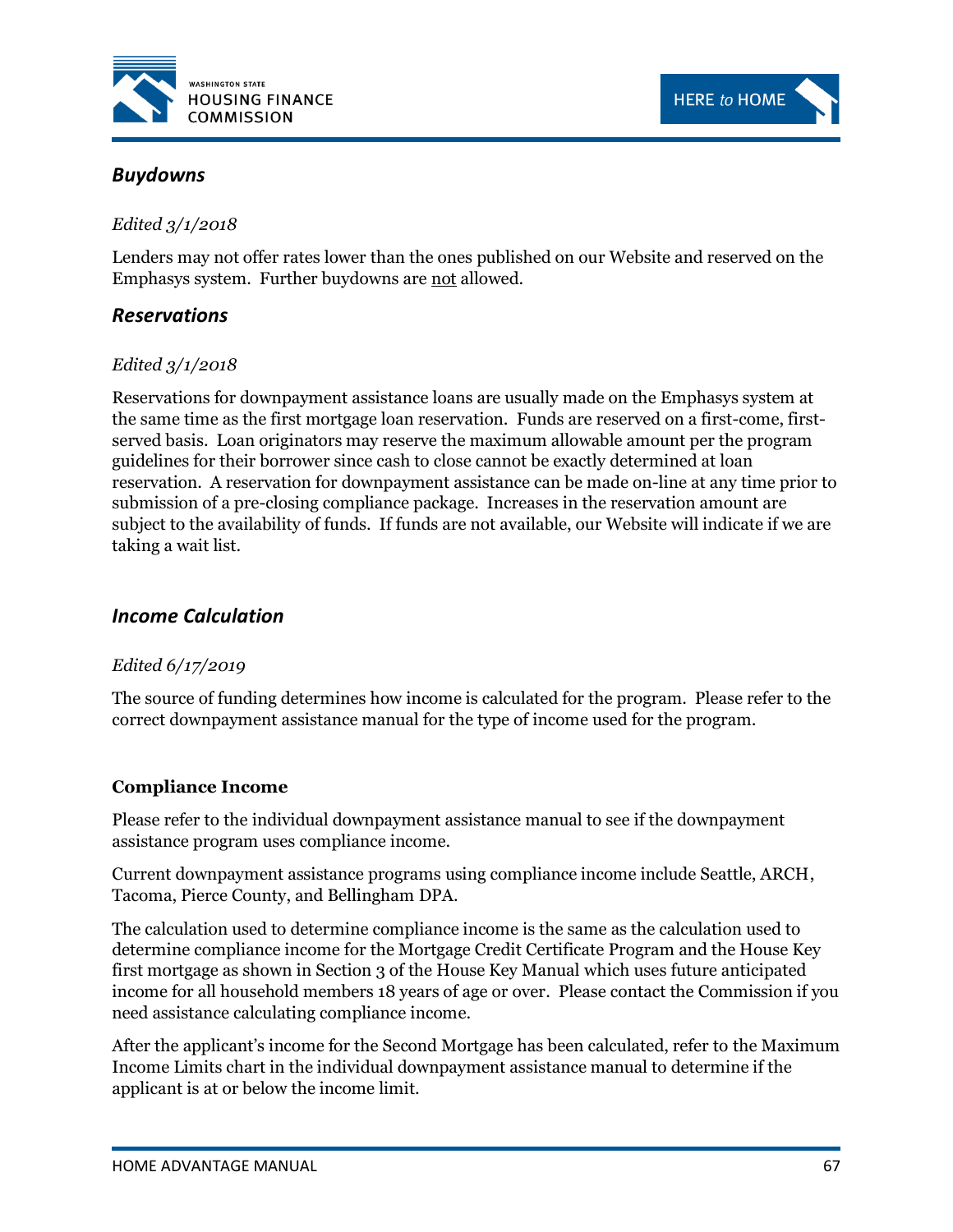



# **Credit Underwriting Income**

Please refer to the individual downpayment assistance manual to see if the downpayment assistance program uses credit underwriting income.

Current downpayment assistance programs using credit underwriting income include both options of the Home Advantage DPA, HomeChoice, Veterans, and Opportunity DPA.

When using Credit Underwriting Income, the income for the downpayment assistance program is different than the income used to determine income for the Mortgage Credit Certificate program which uses household "Compliance" income as shown in Section 3 of the MCC and House Key Manual. For downpayment assistance mortgages using Credit Underwriting Income only, income is calculated according to the investor's (FNMA, Freddie Mac, FHA, VA) underwriting guidelines. The lender should then refer to the Maximum Income Limit in the manual to determine if the borrower is at or below the income limit.

A copy of the underwriter's signed income worksheet or loan approval reflecting final income figures must be included in the Pre-Closing Compliance Review File.

# *Calculating Downpayment Assistance Loan Amount*

## *Edited 09/01/2021*

For the **Home Advantage 0% downpayment assistance** loan, the loan amount cannot exceed 3%, 4% or 5% (5% DPA option available on Conventional or FHA only) of the total gross loan amount of first mortgage, rounded down to the nearest dollar. No Needs Assessment form is required.

For all other Commission second mortgage programs including Home Advantage 1% Needs Based Option up to \$10,000:

### **The downpayment assistance loan amount is the lesser of:**

- 1. Amount of need as established by the Needs Assessment Form (based on maximum financing or based on gap financing) calculated by the underwriter; or
- 2. Maximum loan amount per program.

# *Needs Assessment Form (Not Applicable to Home Advantage Downpayment Assistance Program at 0% Interest)*

### *Edited 03/01/2019*

The underwriter will calculate the Needs Assessment Form located in the Forms section of the Downpayment Assistance Manuals at underwriting approval to determine the exact amount of funds needed. The Needs Assessment Form should be completed using a **current** VOD or bank statements and should be adjusted as the borrower's situation changes.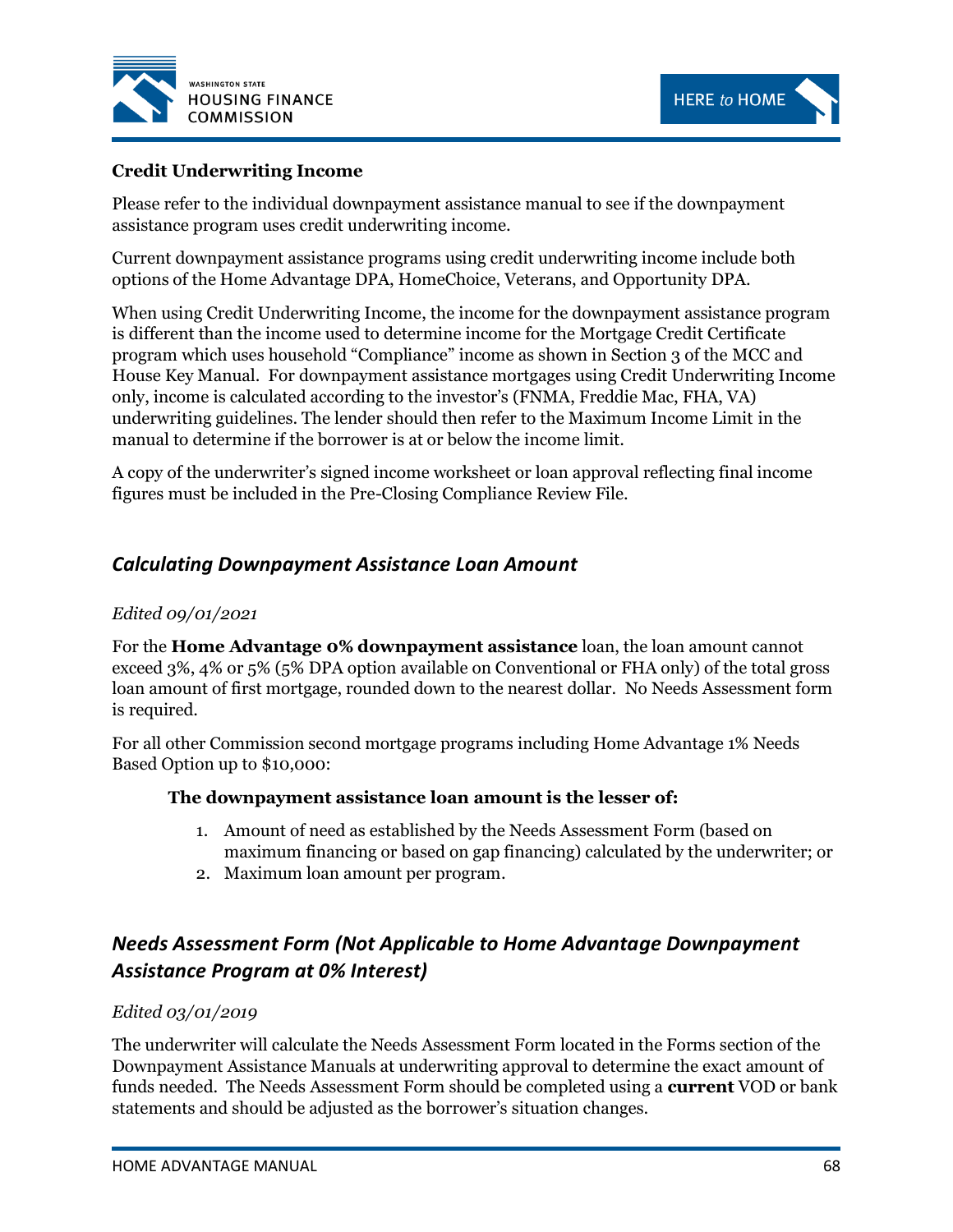



The underwriter will determine the down payment, closings costs, additional costs, and prepaids as shown on Needs Assessment Form. These figures should match 1003 and underwriter's loan approval. The underwriter determines the amount of cash required by the Borrower to close the transaction. Stocks, bonds, IRA's, 401(k)s, mutual funds, life insurance policies, annuities liquid assets, and any other type of account causing a penalty in order to access are not included in the calculation.

The Mortgage Lender will then subtract out seller and Mortgage Lender contributions. The Mortgage Lender then determines liquid assets available to borrower in checking/savings accounts. The Mortgage Lender will list out separately gift letters if gift has not already been verified in checking account. The earnest money, lender deposits and paid out of closings should be listed separately if the money has cleared the bank based on VOD or bank statement. These figures should match the 1003 and underwriter's loan approval.

Subtract the allowed liquid reserves from the total amount of verified assets available at underwriting approval. If the amount is less than or equal to 0 enter "0" on Line F of Needs Assessment Form.

The underwriter calculates the shortage of cash to close based on the total cash required to close (Line E of Needs Assessment Form) from Total Assets Available to Close minus up to 6 months PITI or \$10,000 whichever is greater (Line F of Needs Assessment Form).

# *Eligible Uses of Downpayment Assistance Funds*

### *Edited 03/01/2019*

- Downpayment Assistance funds are used for downpayment, closing costs, and pre-paids.
- Downpayment Assistance funds cannot be used to buy either the first or second loan down.
- Downpayment Assistance funds cannot be used to pay off bills or liens of the borrower. If the borrower is required by underwriting to pay off bills in order to qualify, these items must be paid by the borrower. Please provide a copy of the loan approval with the total of the bills to be paid by the borrower as required by underwriting. This amount must match the amount on the Closing Disclosure.
- Downpayment Assistance funds cannot be used to replenish the Borrower's bank account if they do not have reserves in the bank after closing.
- Downpayment Assistance funds cannot be used to pay for repairs to property. Furthermore, if Borrower chooses to pay for repairs from their own funds, escrow holdbacks must be for an exact bid from contractor. In order to avoid cash back, escrow cannot over collect borrower funds (i.e.  $1\frac{1}{2}$  times). Please refer to **Escrow Holdbacks** and [Acquisition Cost.](#page-17-0)
- Downpayment Assistance funds cannot be used to pay the difference between the sales price and the appraised value.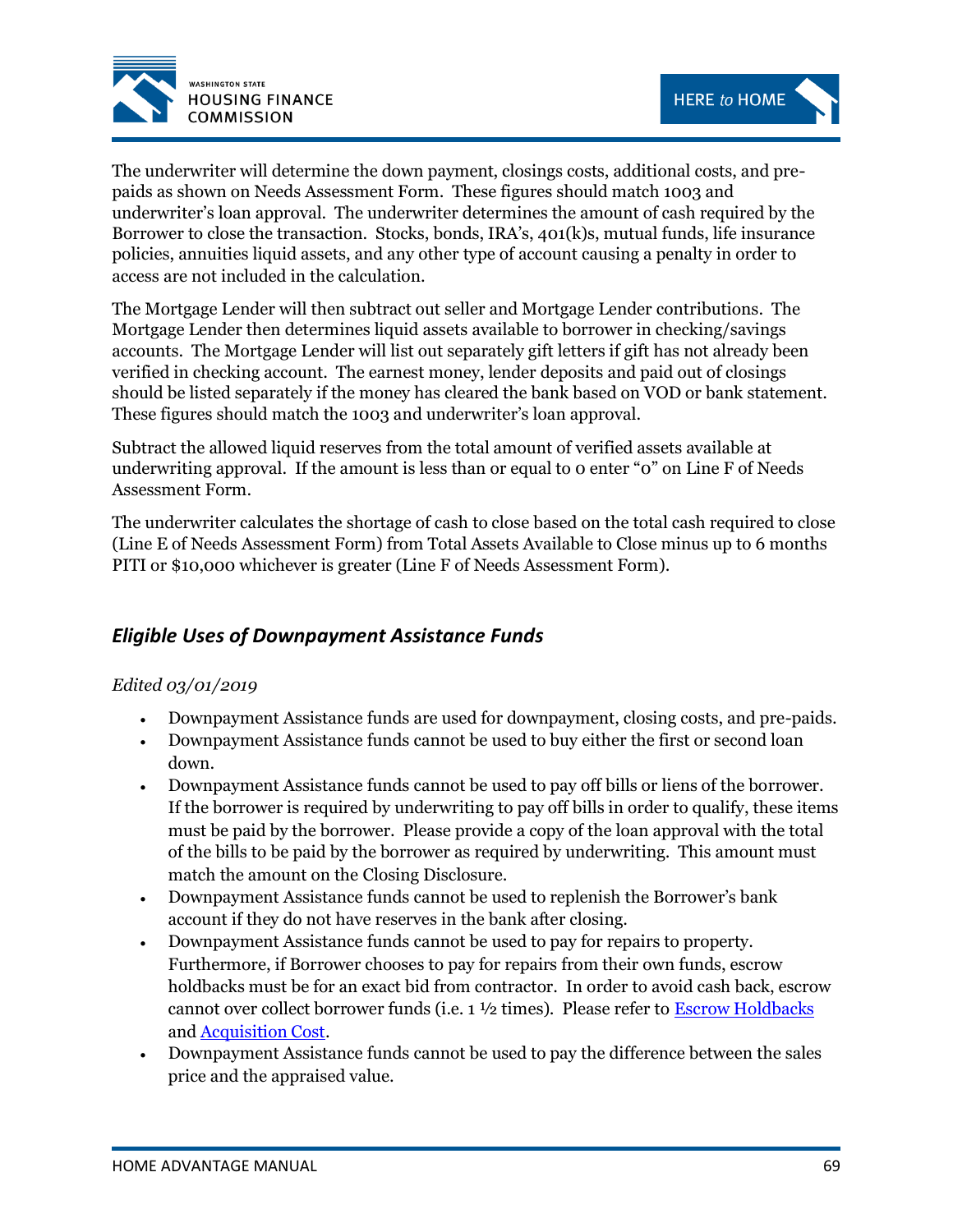



• Downpayment Assistance funds cannot be used to pay for short sale negotiation fees, attorney fees or any other similar fees.

In order to avoid cash back issues at closing, the Mortgage Lender should re-calculate the Needs Assessment Form where applicable after receiving an estimated closing statement. Adjustments should be made to the loan amount if necessary **prior** to releasing loan documents. If in doubt, it is always a good idea to reduce the loan amount slightly than risk the chance of the borrower receiving cash back.

On the **Needs Assessment Form**, if the borrower's front-end ratio (PITI/Income) is less than 25% based on the appropriate income for the downpayment assistance program, the underwriter will decrease amount of subsidy to bring up the front-end ratio to acceptable assistance base levels for gap financing. The Borrower must qualify with the 25% ratio test in order to be eligible for gap financing. If the borrower fails to meet the ratio test, then the underwriter must proceed using the appropriate maximum loan-to-value (LTV) allowed by the first mortgage type. In other words, on an FHA loan, the minimum downpayment is 3.5%.

The Needs assessment does not apply to the Home Advantage 0% Downpayment Assistance Program.

# *Cash Back*

# *Edited 9/1/2020*

The intent of the Downpayment Assistance Loan is to provide the funds necessary to close the transaction and not to provide cash back to the borrower.

In no event will downpayment assistance funds result in cash back to the Borrower. Mortgage Lender should advise Borrower upfront that if a check is presented to them at closing when using a downpayment assistance mortgage funds, and the check exceeds the amount(s) that they originally paid in to the transaction via required earnest money and lender deposits, that they should refuse the check. With the exception of the Home Advantage DPA program at 0% Interest, the Borrower should also refuse the check if the amount of the total refund plus their current liquid assets in the bank will result in more than 6 months PITI or \$10,000 whichever is greater in reserves

In the event that there is a refund to the borrower at closing and the refund plus the Borrower's remaining liquid assets exceed 6 months PITI or \$10,000 whichever is greater, the Lender may apply the *refund* amount towards the principal balance of the 2<sup>nd</sup> mortgage or lower the amount of assistance and redraw the loan documents. If it is then determined that cash back was given to the Borrower, the refund amount will need to come from the borrower, not the lender. The appropriate master loan servicer will not purchase the Mortgage Loan unless the second mortgage note is lowered accordingly and within the allotted time frames.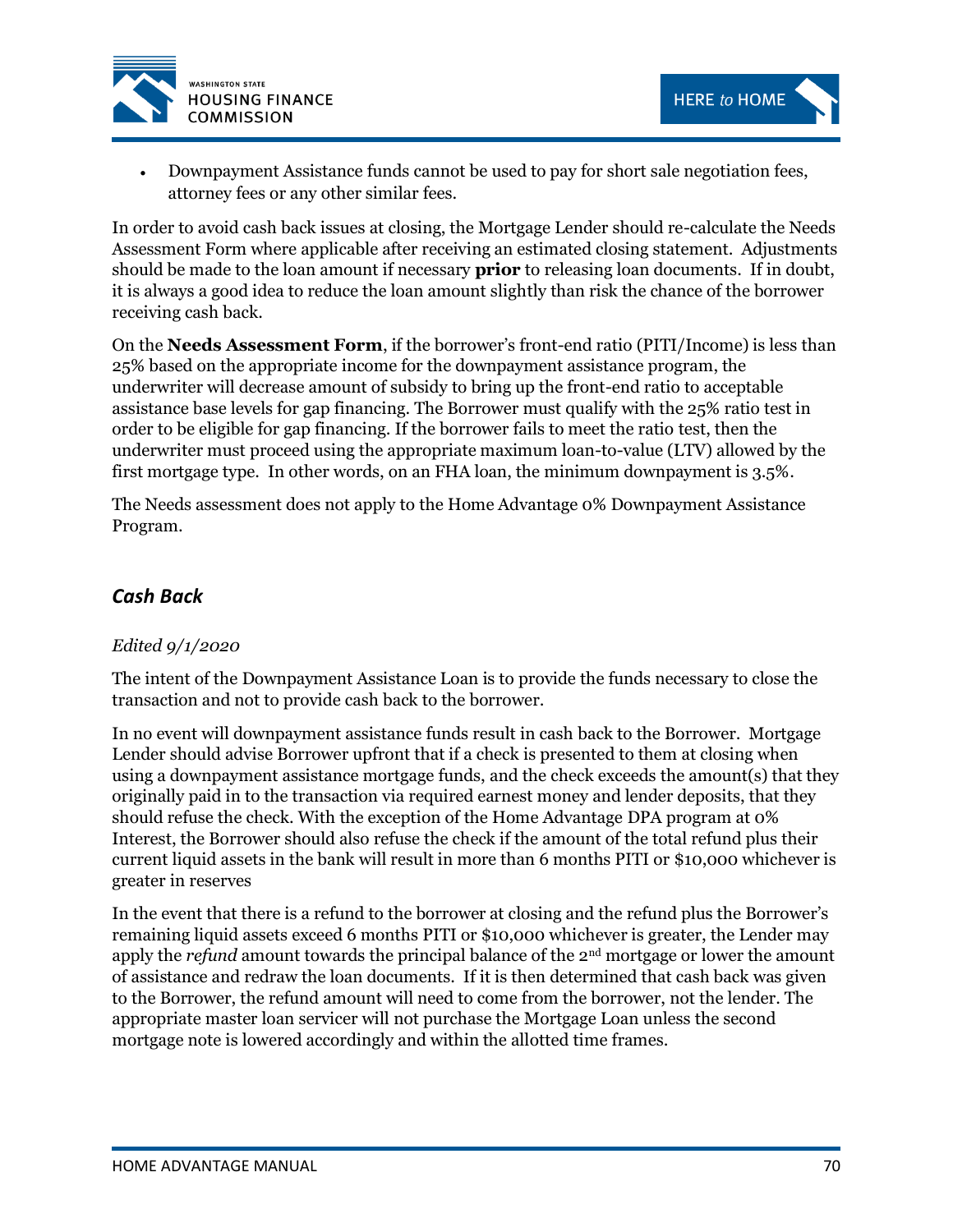

If using ARCH, Tacoma, Pierce County or Bellingham downpayment assistance, the borrower may not receive ANY cash back at closing, including earnest money or funds paid in, as per HOME fund rules, excess funds must be used to pay down the DPA loan.

# *Closing and Delivering the Loan*

# *Edited 5/18/2020*

# **Program Application Fee**

There is a \$40.00 program application fee for all downpayment assistance loans. This amount will be subtracted from amount reimbursed to the Mortgage Lender. This fee must be disclosed on the second mortgage documents.

# **Funding and Delivery**

Participating lenders fund the second mortgage at loan closing. The funding and delivery procedures are as follows:

- 1. Second mortgage Notes and Deeds of Trust are originated under the Commission's name;
- 2. The appropriate master loan servicer will purchase loans with a copy of the Deed of Trust with the original recorded copies to follow.
- 3. No interim interest is collected on the second mortgage at closing.

# *HUD Commitment Letter for FHA Loans*

### *Edited 4/24/2019*

Per HUD ML #2013-14 dated May 9, 2013, the Washington State Housing Finance Commission has, at or before closing, incurred a legally enforceable obligation to provide the funds for the Borrower's required Minimum Cash Investment. A Commitment Letter can be downloaded from Emphasys by the originating Lender in compliance with FHA's insurance requirements applicable to secondary financing transactions. This letter can be downloaded electronically from Emphasys by the Contact Name who reserved the funds in the Emphasys system after the loan is "Committed".

Per HUD ML #19-06 dated April 18, 2019, required language has been added to the HUD Commitment Letter for an FHA loan. You will find the Commission authorizing legislation [here](https://app.leg.wa.gov/rcw/default.aspx?cite=43.180) and find the required [opinion](http://www.wshfc.org/sf/HAforms.html) from the Commission's legal counsel signed and dated within two years of closing the transaction stating they reviewed our downpayment assistance programs and concluded they are consistent with the Mortgagee Letter 19-06.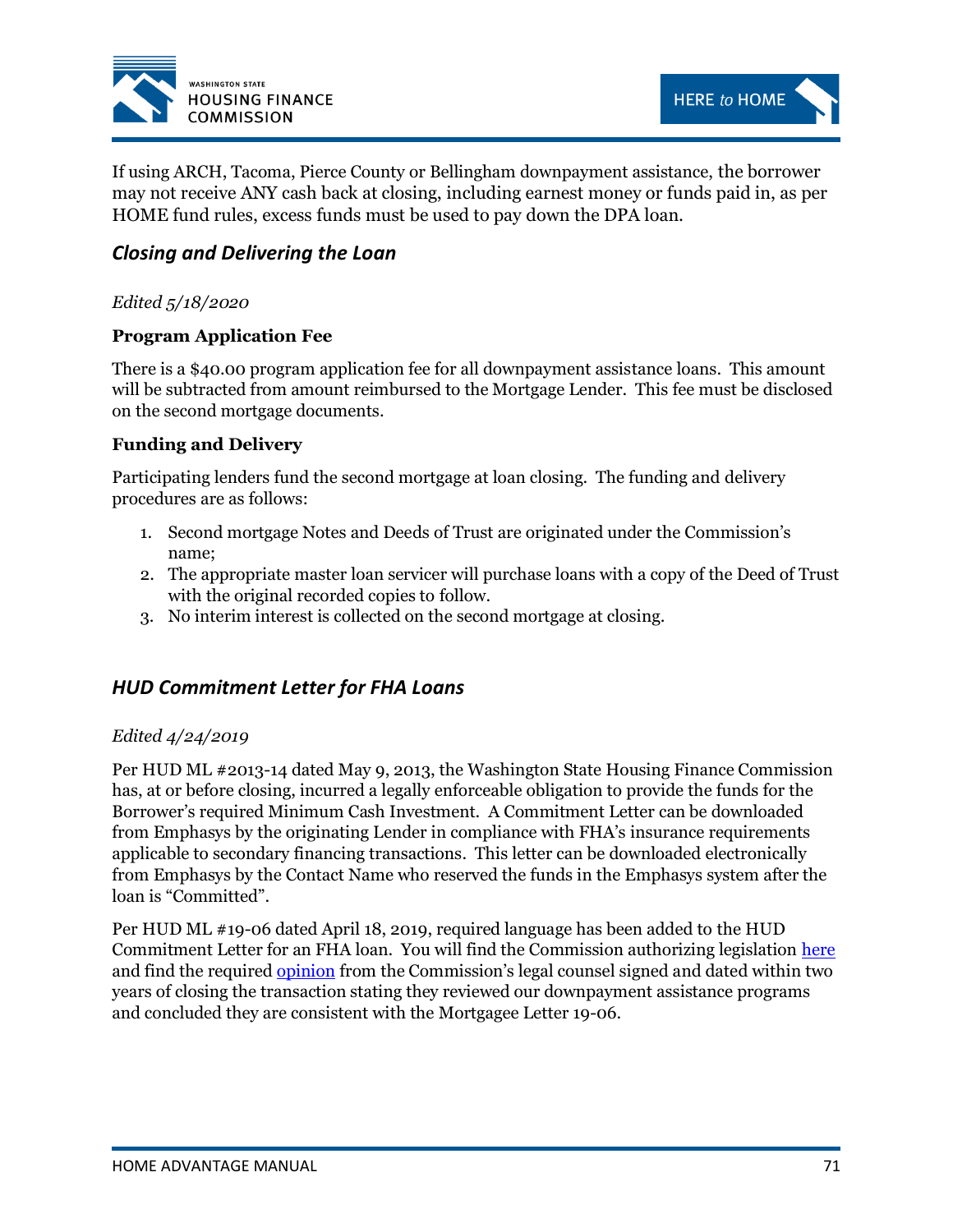



# *FHA Insurance Award Letter*

## *Edited 3/1/2018*

The Commission has agreed to loan to the Borrower a Second Mortgage Loan on the terms as shown on the Emphasys system. An Award Letter to satisfy the requirements of HUD Handbook 4000.1 will be issued to the Borrower(s) by the Commission when the loan is "Committed".

# *Insurance Requirements*

### *Edited 11/28/2018*

#### **Hazard Insurance**

Hazard insurance is required sufficient to cover both the first and second mortgages, or the maximum insurable value of the property whichever is less. The policy must contain a guaranteed replacement cost endorsement. Binder must indicate the first loan be payable to the appropriate loan servicer using the standard Mortgagee clause as written in [Section 2.](http://www.wshfc.org/sf/FINALHAMANUAL1.pdf#page=21)

#### **Title Insurance**

Title insurance coverage is required for the first mortgage only. The second mortgage appears as a lien of record in second position when the policy is issued. As title insurance is not required for the second mortgage, the lender is not allowed to charge a title fee on the second mortgage.

# *Payment Statement*

### *Edited 3/1/2018*

On the second mortgage, the Borrower receives a separate monthly statement from the appropriate master loan servicer.

# *Payoff of Second Mortgage*

### *Edited 3/1/2018*

All second mortgages are due and payable upon sale, refinance, early payoff of the 1<sup>st</sup> mortgage, no longer occupy the property as primary residence or transfer of the property as shown in the note and deed of trust for the downpayment assistance program.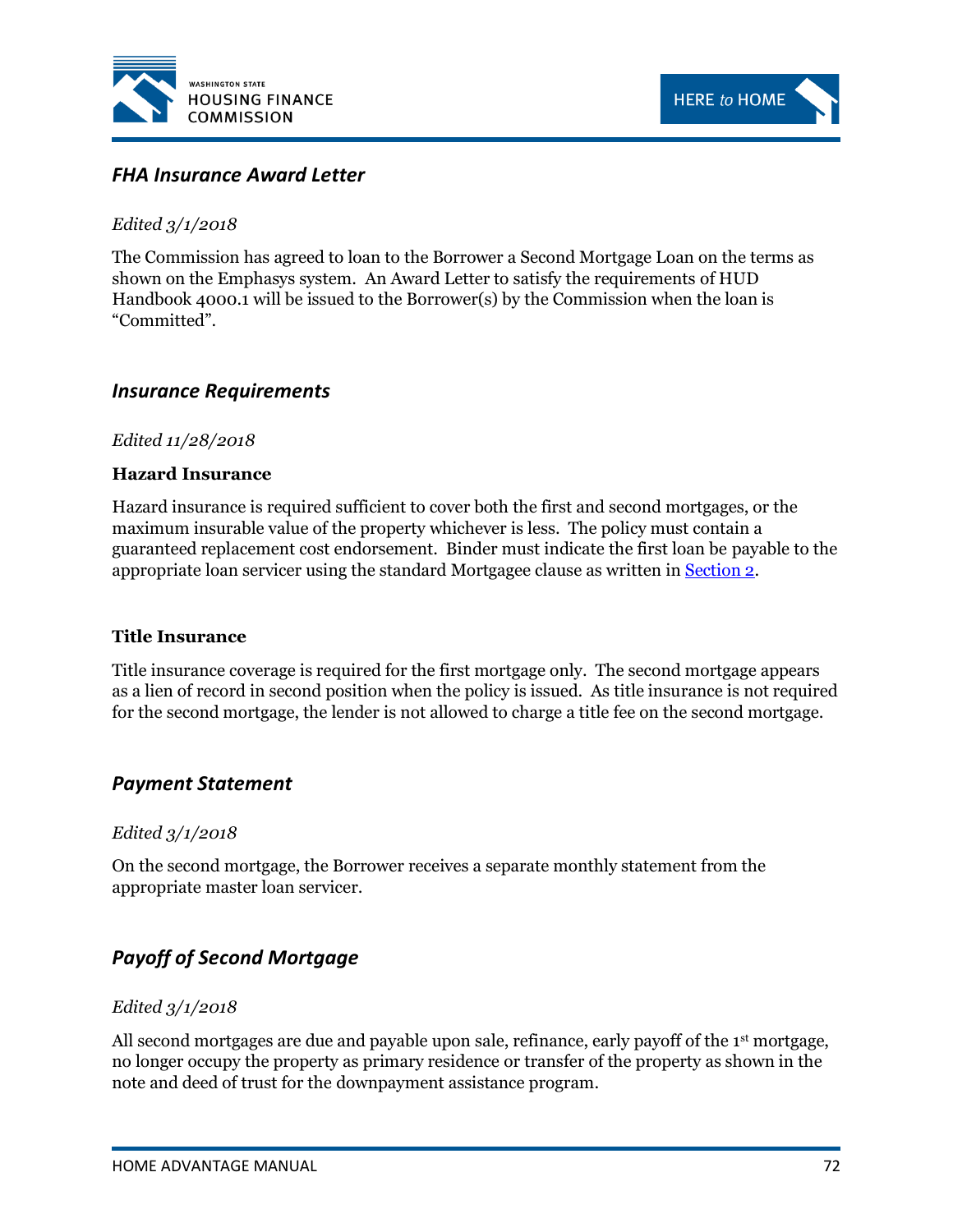



If the Borrower(s) refinances, the second mortgage must be paid off in full. The Commission will only subordinate our second mortgages in conjunction with a Home Advantage first mortgage if program is available.

The Borrower(s) should contact the appropriate master loan servicer on their first mortgage for payoff information on their second mortgage as applicable.

# *TRID Guidance*

### *Edited 10/10/2018*

Please follow your own company's compliance guidelines for TRID and RESPA. The loan is subject to repurchase if the loan is not eligible for pooling or is audited and found to not be in compliance. As a courtesy to our lenders, we have Loan Estimates and Closing Disclosures if your system is unable to generate them. You are also welcome to use your own forms as applicable.

These forms are made available as a courtesy to our lenders to use at lender's own discretion. Please feel free to use these disclosures or those provided by your Lending Institution. The Commission makes no representation regarding the accuracy or compliance of these forms with regulatory requirements. Please check with your own company's compliance department regarding whether these forms satisfy your compliance requirements.

By using these forms, you are agreeing that the Commission and its employees assume no responsibility for, and that you will hold the Commission and its employees harmless from, any claims or expenses that may be related to or arise from any violation of law arising from your use of these forms*.*

In most cases, a Loan Estimate and Closing Disclosure will be required on amortizing loans, loans with deferred interest with an interest rate, and loans with deferred payments at 0%, but that is up to your own company's interpretation of TRID. If the Commission is uncertain regarding the documentation presented we may request a letter from your corporate to verify your loan closing documents meets TRID compliance guideline.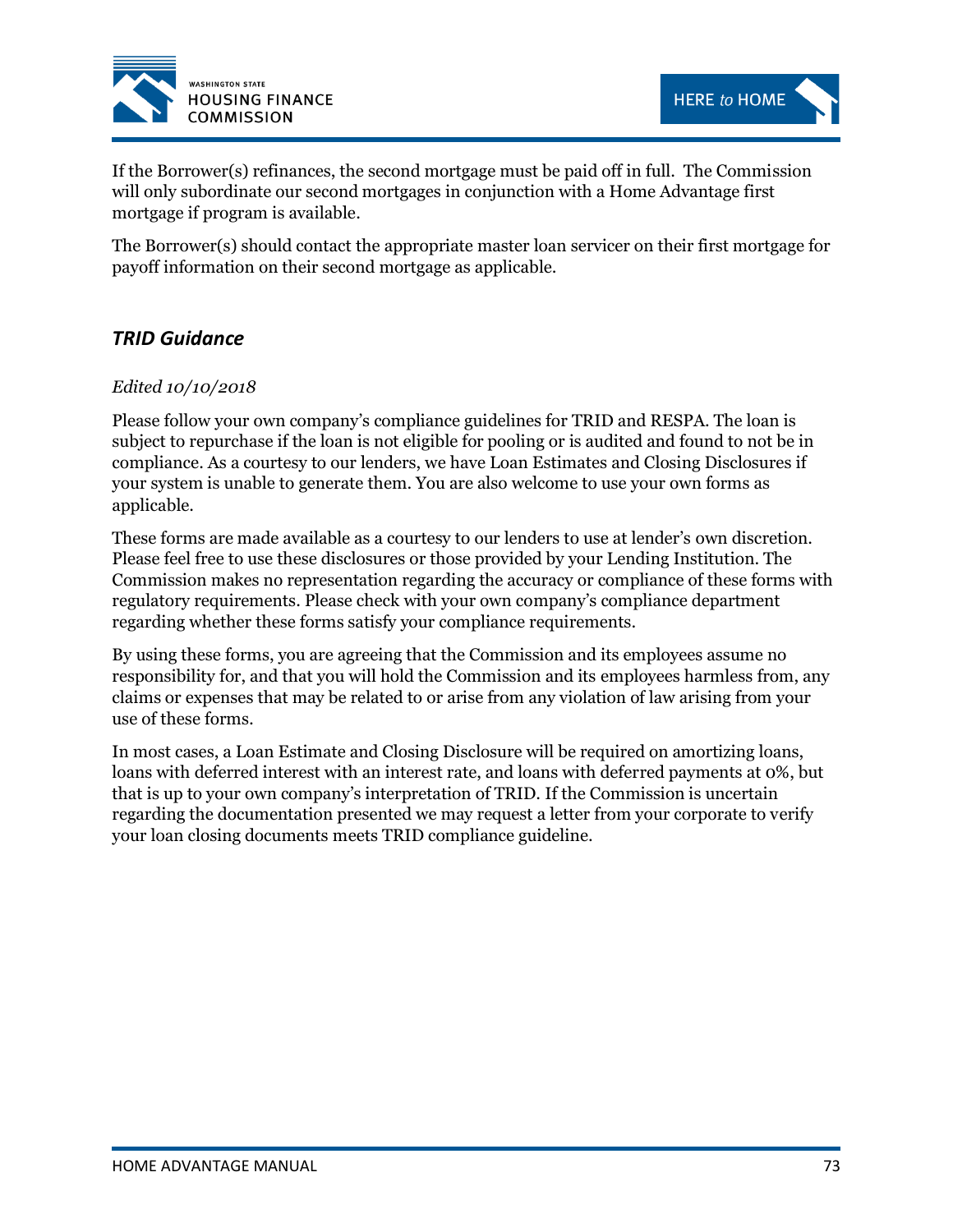



# HOME ADVANTAGE 0% DOWNPAYMENT ASSISTANCE

# *Edited 03/01/2018*

*Relevant Search Terms: downpayment assistance, down payment assistance, DPA*

# *Please see [Section 13: Downpayment Programs](#page-70-0) for all other terms and conditions.*

# *Program Eligibility*

#### *Edited 3/1/2018*

- 1. Eligible Borrowers who purchase within the state of Washington and meet the guidelines below
- 2. No requirement for reserves
- 3. No Needs Assessment or Subsidy Worksheet required

# *Mortgage Details*

#### *Edited 9/01/2021*

- **Interest Rate –** 0% simple interest, payment deferred
- **Loan Term**  $-$  30 years
- **Maximum Loan Amount –** 3%, 4% or 5% (5% DPA option available for Conventional or FHA only) of 1st mortgage total gross loan amount
- **Repayment** Due at the time of sale, transfer, refinance, early payoff of  $1<sup>st</sup>$  mortgage, no longer occupy as primary residence or 30 years (whichever comes first).

Eligible households may qualify for a maximum loan amount of up to 3%, 4% or 5% (5% DPA option available on conventional or FHA Only) of the first mortgage total gross loan amount in all counties towards downpayment and closing costs. Borrower is not required to take the full 3%, 4% or 5% (5% DPA option available on conventional or FHA Only).

# *Income Limits*

#### *Edited 7/02/2021*

To be eligible for a Program loan, an applicant's income must not exceed the following Program Income Limits at the time of loan closing:

Statewide: \$160,000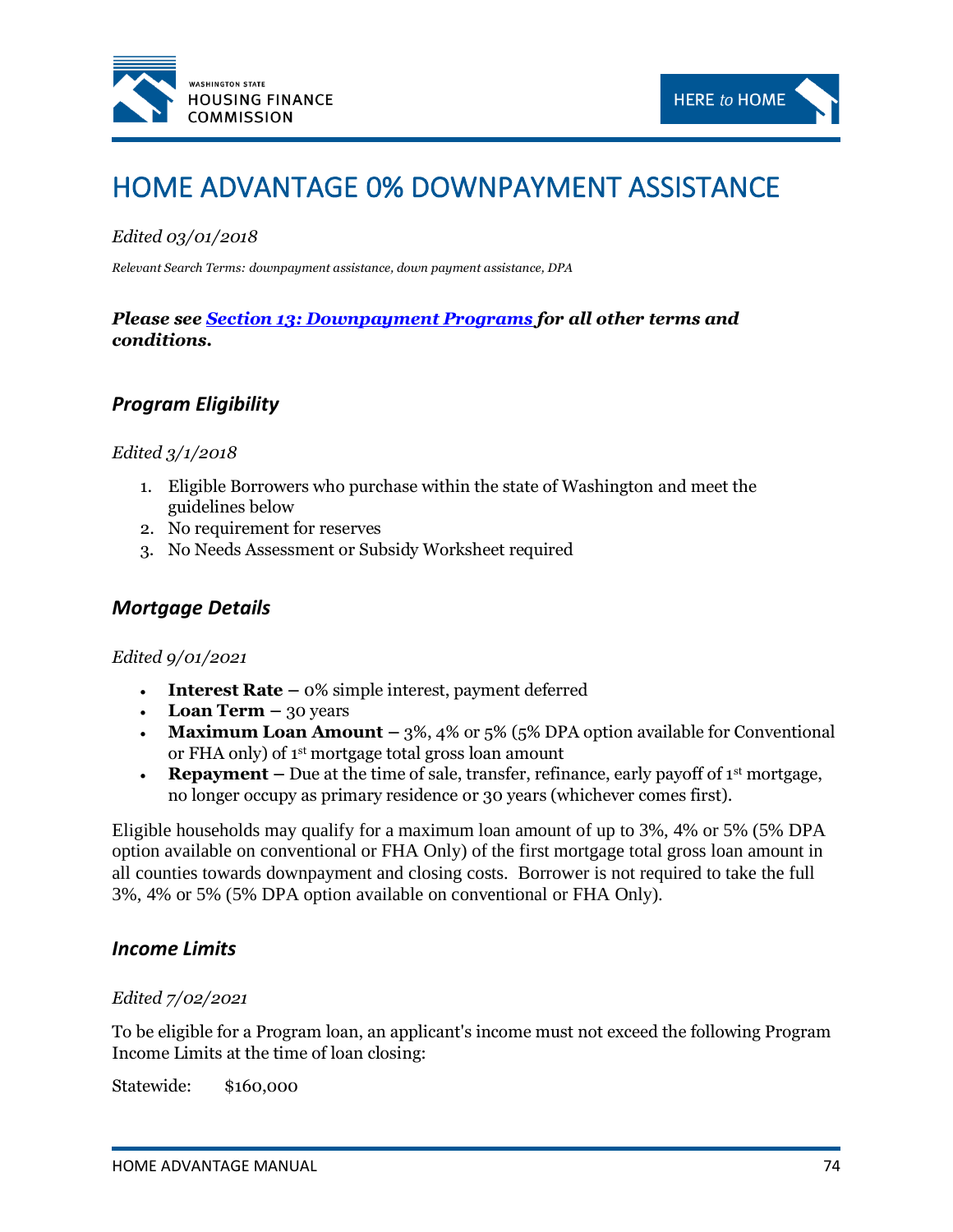



# *Income Calculation*

*Edited 3/1/2018*

# *This downpayment assistance program uses Credit Underwriting Income for the Home Advantage 2nd mortgage. [Please see this section of the manual.](#page-72-0)*

A copy of Automated Underwriting System (AUS) and underwriter's signed & dated 1008/92900-LT/VLA reflecting final income figures must be included in the Pre-Closing Compliance Review File.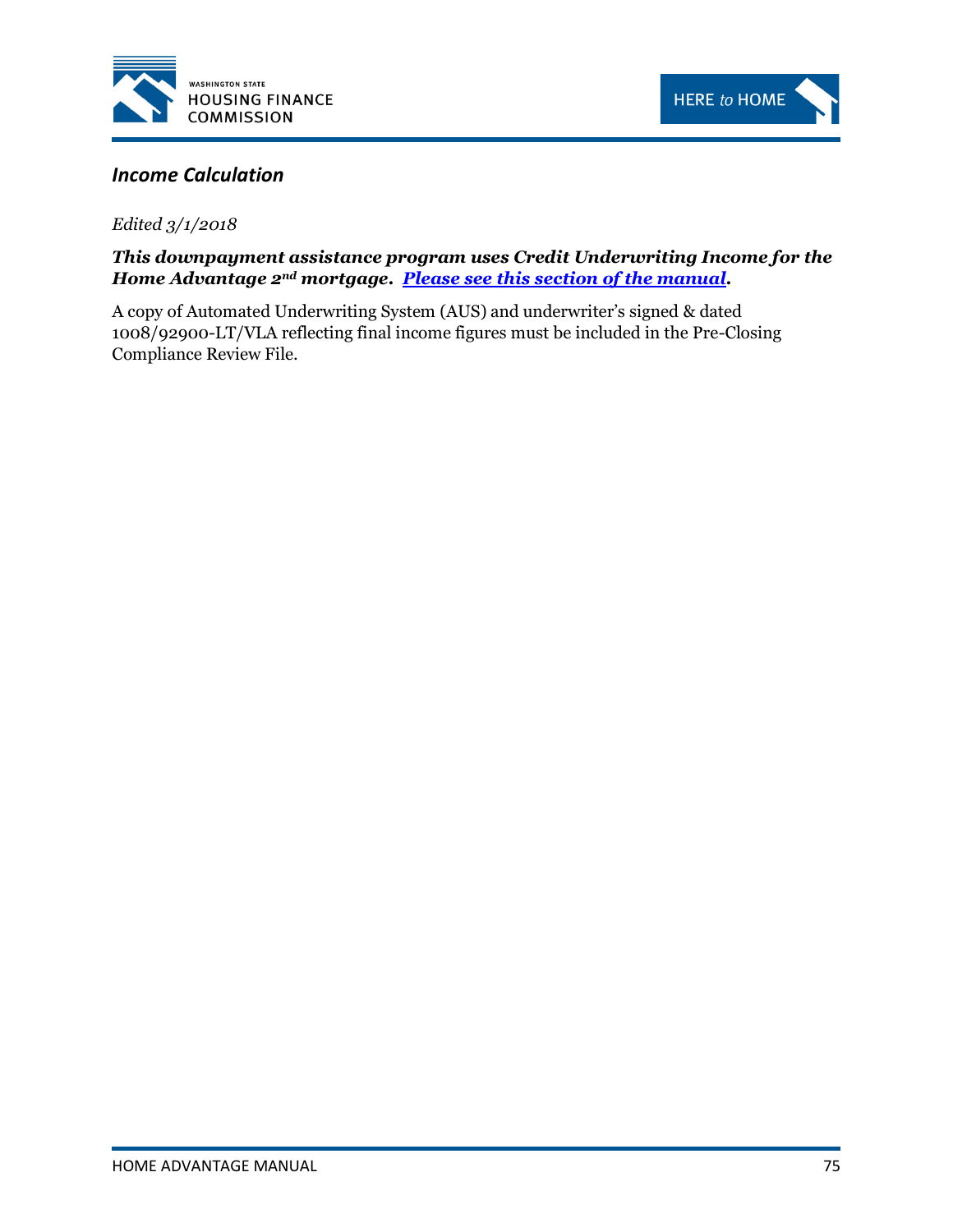



# 14 - SPECIAL PROGRAMS:

*Edited 03/01/2018*

Home Advantage – [Needs Based 1% Option DPA](http://www.wshfc.org/sf/dpaHA1percentOption.htm) [HomeChoice DPA](http://www.wshfc.org/sf/dpaHomeChoice.html) [Veterans DPA](http://www.wshfc.org/sf/dpaVeterans.htm) [Seattle DPA](http://www.wshfc.org/sf/dpaSeattle.html) [ARCH \(East King County\) DPA](http://www.wshfc.org/sf/dpaARCH.html) [Tacoma DPA](http://www.wshfc.org/sf/dpaTacoma.html) [Pierce County DPA](http://www.wshfc.org/sf/dpaPierce.html) [Bellingham DPA](http://www.wshfc.org/sf/dpaBellingham.html)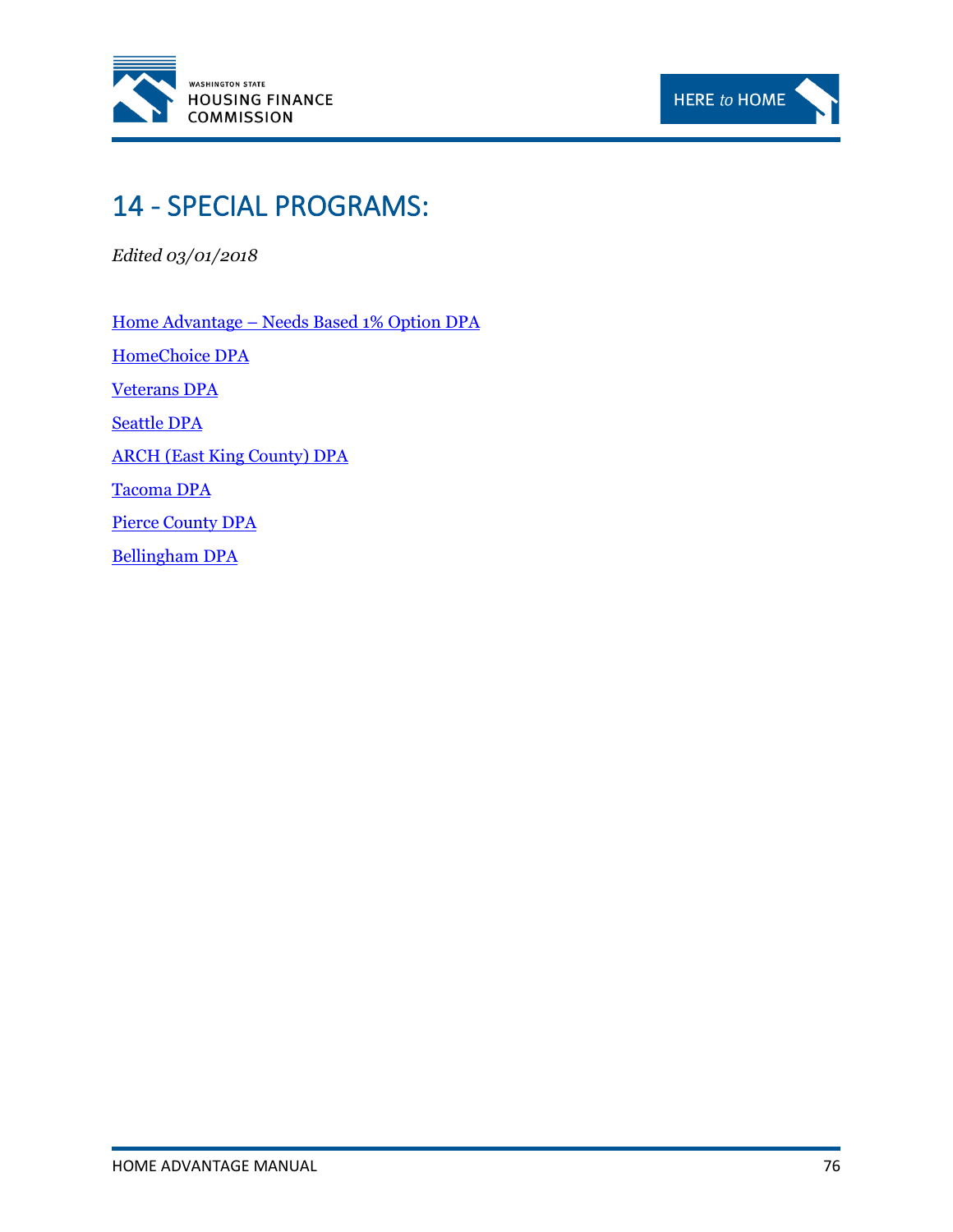



# <span id="page-82-0"></span>15 - FORMS

*Edited 02/01/2022*

# *Home Advantage Program Forms*

### **PRE-CLOSING COMPLIANCE**

| <b>Name of Form</b>                                      | Date of Form | <b>Page Number</b>               |
|----------------------------------------------------------|--------------|----------------------------------|
| <b>Pre-Closing Compliance</b><br><b>Review Checklist</b> | 05/16/22     | 15.13.1-2                        |
| <b>EnergySpark Notification</b>                          | 07/01/17     | 15.37 – EnergySpark loan<br>only |

#### **LOAN CLOSING**

| <b>Name of Form</b>                | Date of Form | <b>Page Number</b> |
|------------------------------------|--------------|--------------------|
| Home Advantage 0% Note             | 02/01/2022   | Pages 1-3          |
| Home Advantage 0% Deed<br>of Trust | 02/01/2022   | Pages 1-10         |

### **POST CLOSING COMPLIANCE**

| <b>Name of Form</b>            | Date of Form | <b>Page Number</b> |
|--------------------------------|--------------|--------------------|
| <b>Post-Closing Compliance</b> | 10/1/20      | 15.20.1            |
| <b>Review Checklist</b>        |              |                    |

#### **PURCHASE & DELIVERY**

# **Lakeview Loan Servicing**

| Name of Form                                           | Date of Form |
|--------------------------------------------------------|--------------|
| Correspondent Delivery Requirement – Credit Documents  | 12/10/18     |
| Correspondent Delivery Requirement – Closing Documents | 0,06/21      |

# **Idaho Housing and Finance Association**

| <b>Name of Form</b>                  | Date of Form |
|--------------------------------------|--------------|
| <b>HFA Lender Delivery Checklist</b> | 01/22/20     |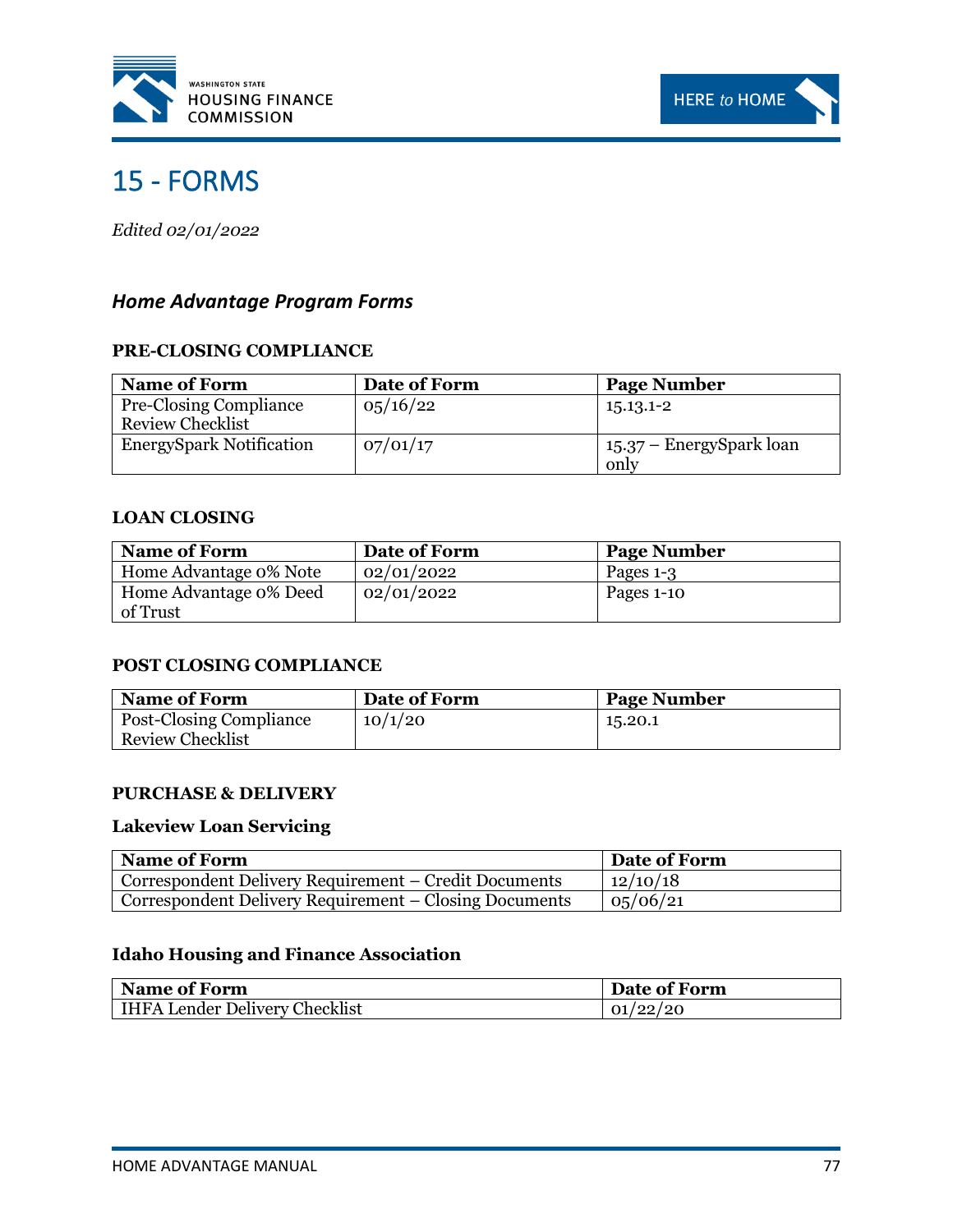



# 16 - [PROGRAM ANNOUNCEMENTS](http://www.wshfc.org/sf/ProgramAnnouncementArchives.html)

*Edited 03/01/2019*

[WSHFC | SF Lender Program Announcement Archive](http://www.wshfc.org/sf/ProgramAnnouncementArchives.html)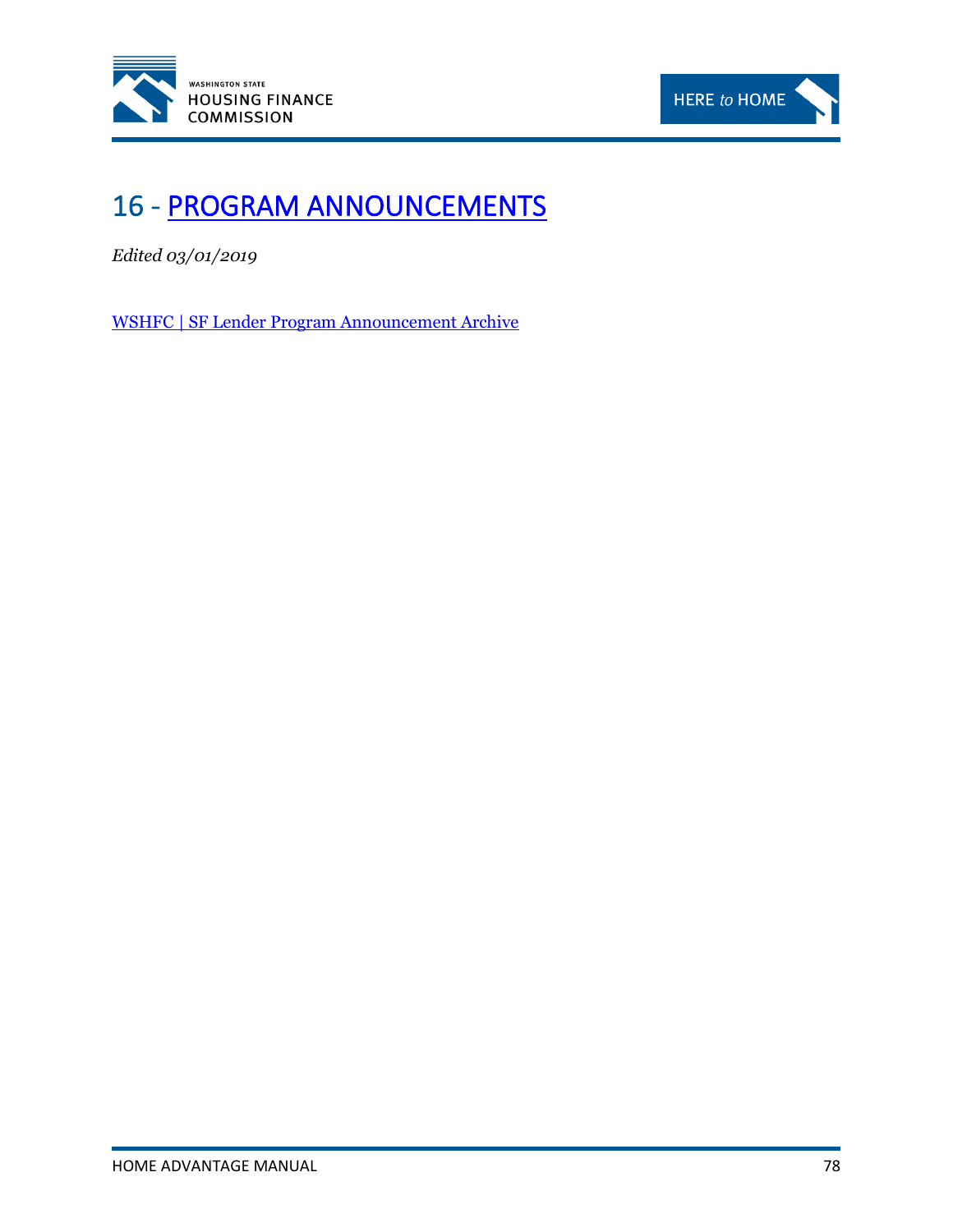



# 18 - APPENDICES

*Edited 6/09/2020*

# *APPENDIX III*

# *Fannie Mae HFA Preferred Product-3/7/2022*

Under **Fannie Mae HFA Preferred**, the following requirements will apply to **all FNMA loans delivered to Fannie Mae**:

- 100% of Fannie Mae's Adverse Market Fee applies as applicable.
- No additional Loan-level price adjustment (LLPA).
- Conforming Maximum Loan to Value (LTV) of 97% in all markets (subject to mortgage insurance availability).
- [MH Advantage manufactured home,](https://www.fanniemae.com/singlefamily/manufactured-homes#!) Maximum Loan to Value (LTV) 97% in all markets (subject to mortgage insurance availability). Follow agency guidelines for MH Advantage.
- A manufactured home, other than MH Advantage, Maximum Loan to Value (LTV) 95% in all markets (subject to mortgage insurance availability).
- Non-occupant co-borrowers or co-signors allowed, maximum LTV up to 95%.
- Jumbo Conforming loans in high cost areas are permitted up to 95% LTV on Home Advantage only. Follow Agency guidelines. (subject to mortgage insurance availability).
- Maximum Combined Loan to Value (CLTV) up to 105% with Community Seconds (subject to mortgage insurance availability).
- Maximum allowable total expense ratio is 50.00%, unless other restrictions apply.
- Minimum credit score is 620 for DU underwritten loans.
- Per Fannie Mae guidelines, Borrowers may own no more than two financed properties, including the subject property. Follow agency guidelines.
- Borrower Paid Monthly MI, Upfront, or Split MI allowed. Seller Paid MI allowed. Financed Single Premium (97% max LTV).

#### **Borrowers with incomes at or below Fannie Mae's 80% AMI**

Charter Minimum coverage are as follows:

- $-18\% 95.01 97\%$  LTV
- $-16\% 90.01 95\%$  LTV
- $-$  12% 85.01 90% LTV
- $-$  6% 80.01 85% LTV

# **Borrowers with incomes greater than Fannie Mae's 80% AMI up to Home Advantage income limit of \$160,000:**

Minimum coverage are as follows:

- $-$  35% 95.01 97% LTV
- $-$  30% 90.01 95% LTV
- $-$  25% 85.01 90% LTV
- $-$  12% 80.01 85% LTV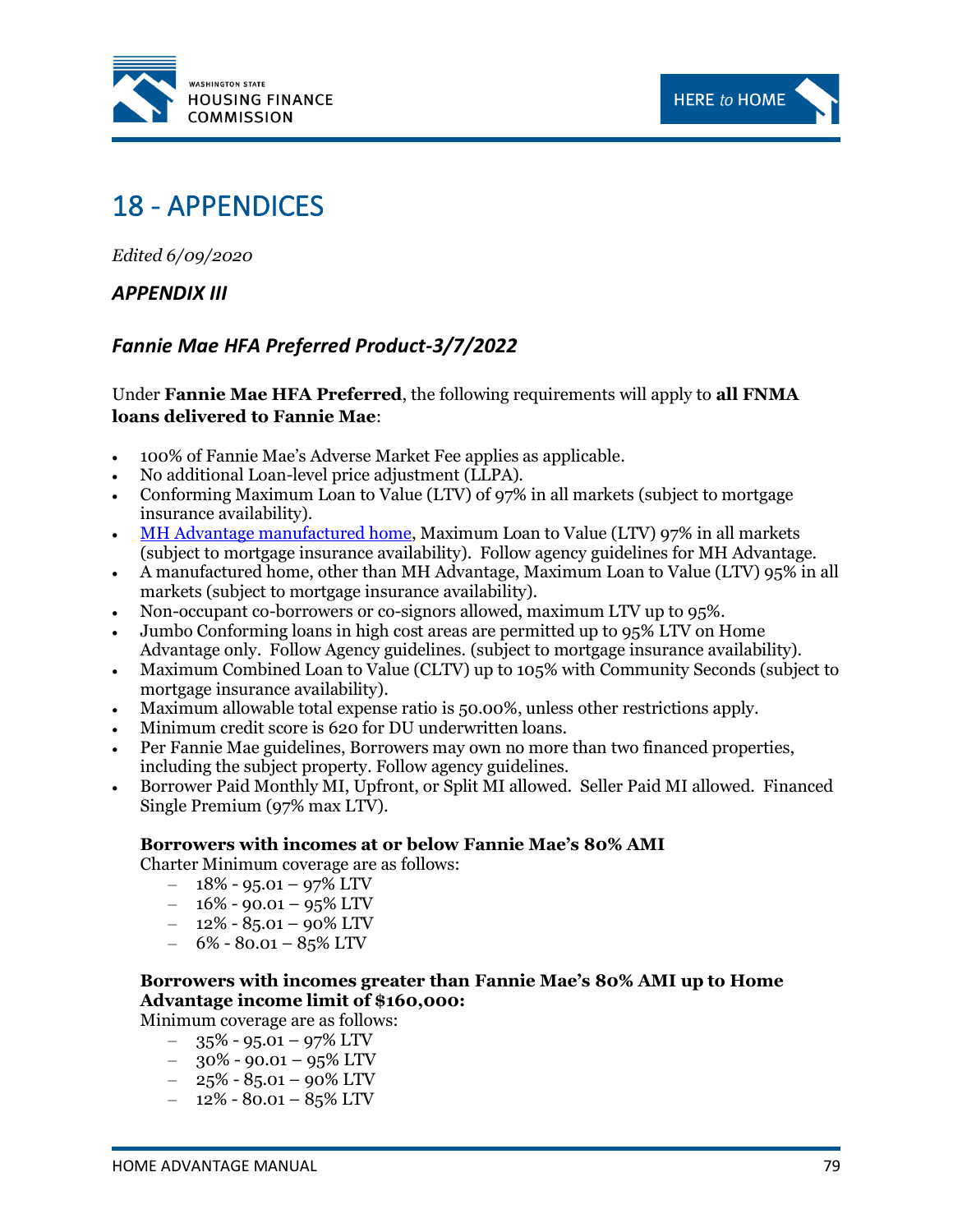



HERE to HOME

- Click **Additional Data** in the navigation bar.
- Locate the **Community Lending Information** section.
- Select **HFA Preferred** (Special Feature Code (SFC)782) in the Community Lending Product field.
- If you are using a Community Seconds mortgage, select **Yes** in the Community Seconds field (Special Feature Code (SFC )118). Otherwise, select **No**.
- Special Feature code (SFC) for manufactured home is 235, if it's a MH Advantage manufactured home Special Feature code (SFC) 859 must also be used.
- If loan amount is a jumbo conforming use Special Feature Code (SFC) 808.
- If you are using a Community Seconds mortgage, you must select the appropriate options from the **Community Seconds Repayment Structure** drop-down list.
- When you are finished entering the necessary data for HFA Preferred (782) and other required fields on the Additional Data page, click **Submit**.

All loans subject to approval as per Mortgage Insurance guidelines as applicable. Please see Fannie Mae Special Feature Codes (SFC) i[n Section 2.](#page-13-0)

# *Freddie Mac HFA Advantage Product-2/12/2020*

Under **Freddie Mac HFA Advantage**, the following requirements will apply to **all Freddie Mac loans delivered to Freddie Mac**:

- Credit fee in yield specific to the HFA community and elimination of credit fees in price for HFAs.
- Conforming Maximum Loan to Value (LTV) of 97% in all markets (subject to mortgage insurance availability).
- Super Conforming loans are not eligible under the program.
- Manufactured homes and homes in Community Land Trusts (CLTs) are not eligible under the Freddie Mac HFA Advantage program.
- Maximum Combined Loan to Value (CLTV) up to 105% with Affordable Seconds (subject to mortgage insurance availability).
- Maximum allowable total expense ratio is 50.00%, unless other restrictions apply.
- Minimum credit score is 620 for LPA underwritten loans, unless other restrictions apply.
- Non-occupant co-borrowers or co-signers are not permitted.
- Per Freddie Mac guidelines, the occupant Borrowers may not own more than two financed residential real estate properties, including subject property as of the Note date.
- Borrower Paid Monthly MI, Upfront, or Split MI allowed. Seller Paid MI allowed. Financed Single Premium (97% max LTV).

### **Borrowers with incomes at or below Freddie Mac's 80% AMI**

Charter Minimum coverage are as follows:

- $-18\% 95.01 97\%$  LTV
- $-16\% 90.01 95\%$  LTV
- $-$  12% 85.01 90% LTV
- $-$  6% 80.01 85% LTV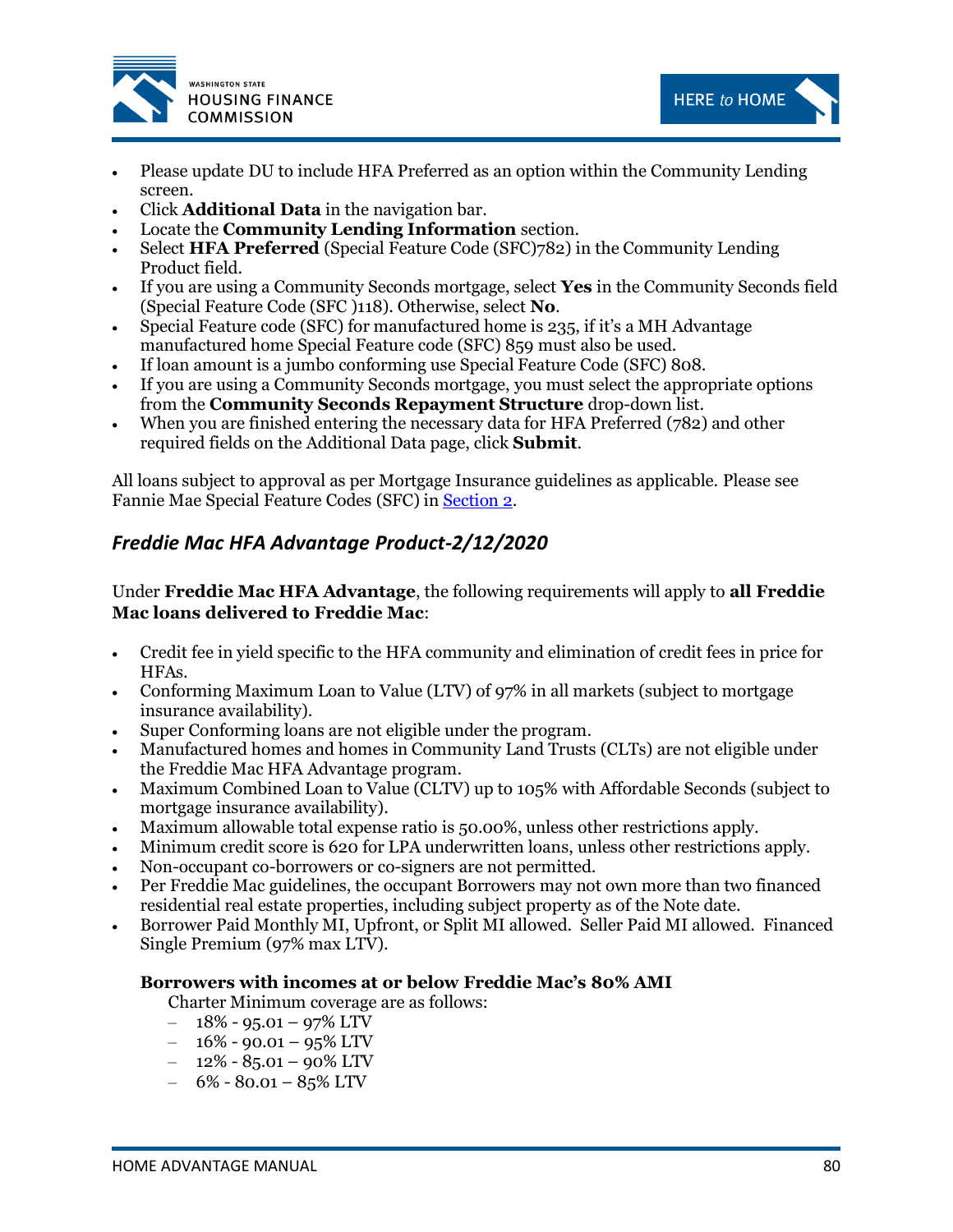



# **Borrowers with incomes greater than Freddie Mac's 80% AMI up to Home Advantage income limit of \$160,000:**

Minimum coverage are as follows:

- $-$  35% 95.01 97% LTV
- $-$  30% 90.01 95% LTV
- $-$  25% 85.01 90% LTV
- $-$  12% 80.01 85% LTV
- The "Offering Identifier" field in Loan Product Advisor (LPA) must show HFA Advantage or Home Possible Advantage for HFA's.
- If you are using an Affordable Second mortgage, you must select the appropriate options for the Affordable Second that does not require a payment within first 60 months can be entered in the "Total Gift Fund" field.
- When you are finished entering the necessary data for HFA Advantage LPA findings must show "Accept".

All loans subject to approval as per Mortgage Insurance guidelines as applicable.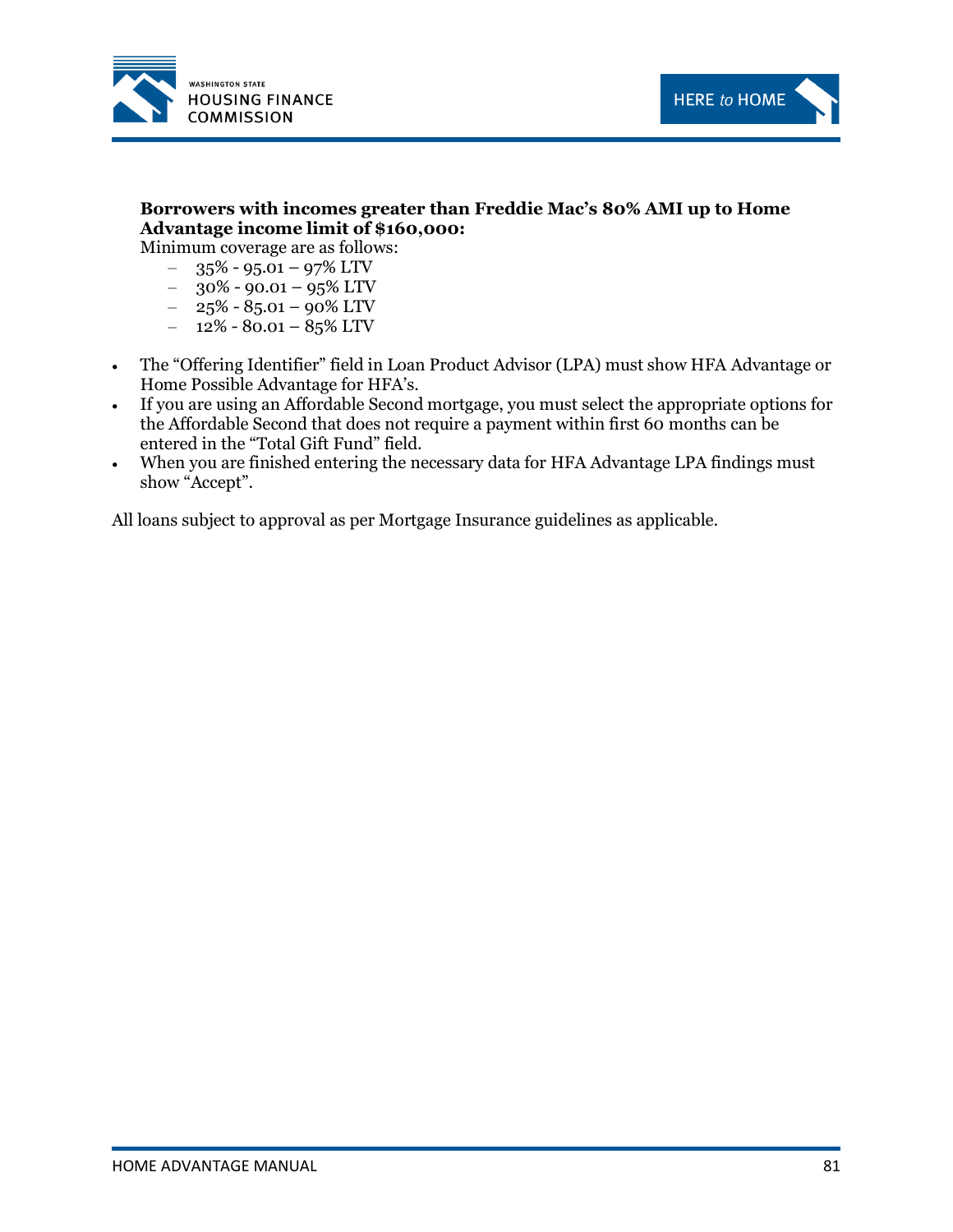



# 19 - FREQUENTLY ASKED QUESTIONS

*Edited 10/01/2020*

# *Terms & Conditions*

# *Q. What is the Total Debt To Income (DTI) ratio allowed under the Program?*

*A.* The Total Debt To Income (DTI) ratio cannot exceed 50.00%, unless other restrictions apply. There are no exceptions to this policy. [See section 2 for details.](#page-13-0)

# *Q. With the Total Debt To Income (DTI) ratio guideline, can the Borrower consider paying off revolving debt accounts to get within the DTI guidelines?*

*A.* Please check with your underwriter to see what will be acceptable under standard underwriting guidelines for the loan type (FHA, VA, USDA, or Conventional).

# *Q. What is the credit score requirement under the program?*

*A.* All borrowers with a credit score must meet the minimum representative credit score, unless other restrictions apply, [see Section 2 for further details.](#page-14-0) A borrower with no credit score may be eligible, follow investor guidelines. Please note: Non-occupant co-borrowers or co-signers are not eligible under Freddie Mac HFA Advantage. [See Section 2 for further details.](#page-13-0)

# *Q. My Borrower owns another property. Can they still utilize the Commission's Home Advantage program?*

*A.* Yes. The Borrower can still use the Home Advantage program if they are going to occupy the new home and if the Borrower meets the underwriting guidelines per the first mortgage type.

# *Q. My AUS findings require a manual downgrade. Is that okay?*

*A.* FHA-manual underwriting is permitted in cases where the loan received an "Approve/Eligible" finding but requires a downgrade due to additional information not considered in the AUS decision that affects the overall insurability or eligibility of the loan **or** "Refer/Eligible" findings. Subject to the following requirements:

- Minimum 660 FICO
- Maximum 43% DTI

FHA Manufactured Homes: Manual Underwriting is not permitted. For the USDA Existing Manufactured Home Pilot program, manual underwrite allowed for this program only, see [Section 2](#page-13-0) for complete details.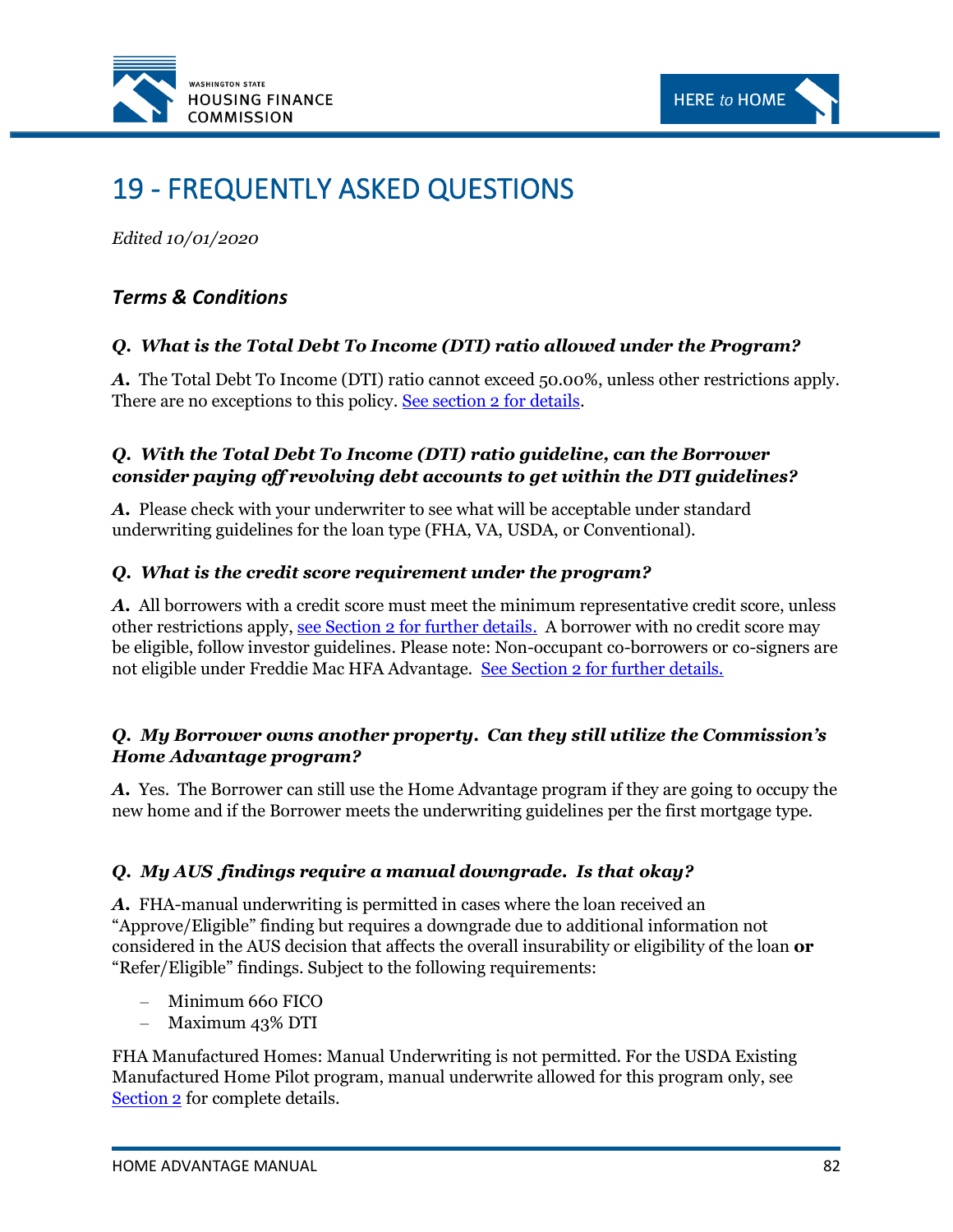



Manual underwriting is permitted with Fannie Mae Conventional loans, except manufactured homes, follow agency guidelines. Manual underwriting is not permitted with Freddie Mac loans. See [Section 2](#page-14-0) for complete details.

# *Q. What Mortgage Insurance Companies approve loans under the HFA Preferred and HFA Advantage programs?*

*A.* Most Mortgage Insurance Companies offer special guidelines for housing finance agencies. Please check directly with them for terms and conditions.

# *Q. My Borrower wants to purchase a home in Whatcom County and use the HFA Preferred or HFA Advantage product. In the open market, the income limit is lower. What is the income limit?*

*A.* Fannie Mae and Freddie Mac allows the housing finance agency to set the income limit for the HFA Preferred and HFA Advantage products. So, the Borrower(s) can make up to \$160,000 regardless of the county and still receive approval for the HFA Preferred or HFA Advantage product.

# *Q. At Loan Closing, can the Lender charge additional points?*

*A.* No. The Lender can only charge up to the maximum origination and points as indicated on your Emphasys loan approval.

# *Q. As a Loan Originator, how much money will I make on a Home Advantage Loan?*

*A.* The Mortgage Lender will make 2.25 points per loan plus other allowable fees if such fees are usual and customary up to a maximum of \$1,500. Since loans are sold service release to the Master Loan Servicer, no additional SRP is paid. Additionally, each Lending Institution will have different compensation splits for their Loan Originators.

# *Q. What if our Lending Institution accidentally charges a non-allowable fee on a Home Advantage loan at loan closing?*

*A.* If a non-allowable fee is charged, the fee must be refunded to the appropriate party prior to purchase of the loan.

# *Q. Can our Lending Institution close a Home Advantage loan with a Single Premium MI Program?*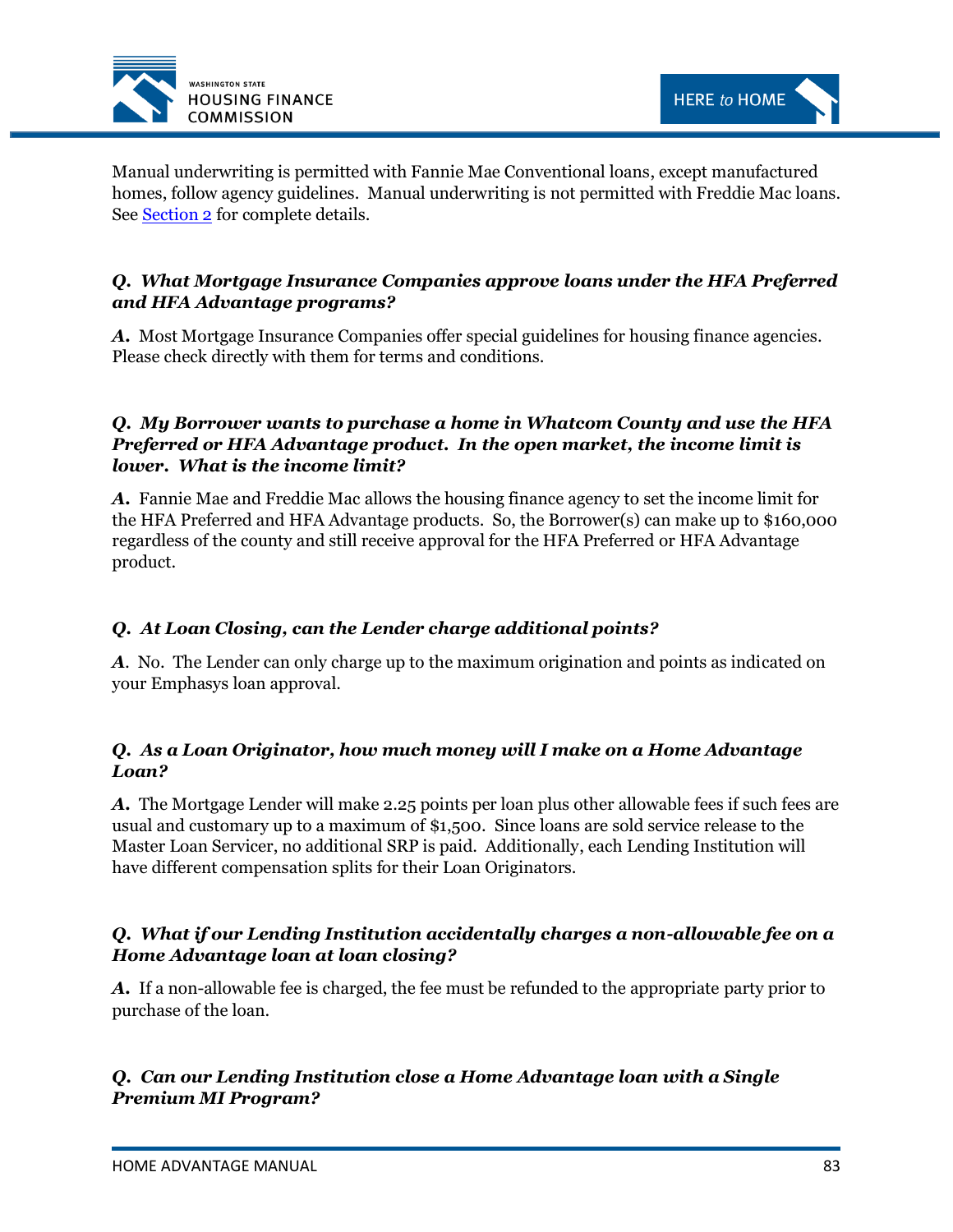

*A.* Yes. The pricing adjustment must be added to the fees in terms of points (not the rate) and disclosed on the Closing Disclosure at closing. The Lender will then pay the mortgage insurance company.

# *Q. Are there any additional disclosures to the Home Advantage loan with a Single Premium MI Program?*

*A.* The Mortgage Insurance Company will require a disclosure for the Borrower's signature. Since the language usually refers to a rate adjustment instead of a fee adjustment, the Lender can add language to the disclosure to say that the loan level pricing adjustment will be added as a fee in the form of points on the Closing Disclosure Statement. The Commission, however, does not have any additional forms that need to be signed by the Borrower for compliance purposes.

# *Q. Is it acceptable to close a Home Advantage first mortgage and with a community second program from a local nonprofit?*

*A.* Yes, if the downpayment assistance program meets community second guidelines per the first mortgage type. It is the Mortgage Lender's responsibility to review the Program Description, Note and Deed of Trust for community seconds compliance. The underwriter must show the name of the community second program and verify the program is an approved community second program on the 1008 or HUD 92900-LT.

# *Q. What is the Commission's EIN#?*

*A.* 91-1874730

# *Eligible Borrowers*

# *Q. Which incomes are included for compliance purposes on the Home Advantage program?*

*A.* We look to your underwriter's loan approval to determine income.

# *Q. Do you "gross up" Social Security, child support, and other sources of nontaxable income for the Home Advantage program?*

*A.* We look to your underwriter's loan approval to determine income.

# *Q. My Borrowers are not first time homebuyers. Are they eligible for the Home Advantage program?*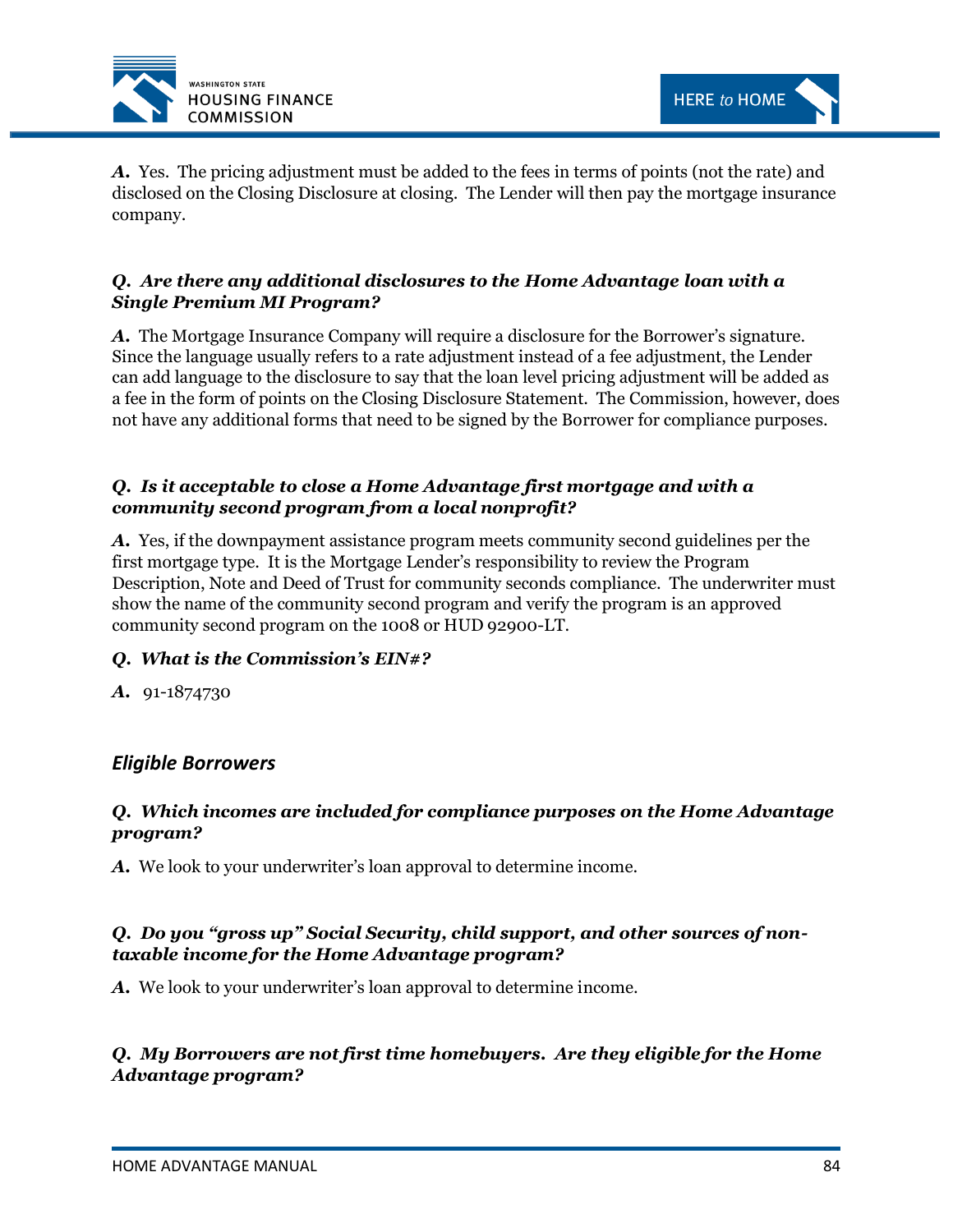

*A.* Yes. Unlike programs using tax exempt financing or the MCC program, this program assists both first time and non-first time homebuyers within Washington State as long as the home is the principal residence. Further restrictions apply when using some of the specialty downpayment assistance programs.

# *Property*

# *Q. Can you finance properties greater than 2 acres or with mother in law quarters within the single family residence using the Home Advantage program?*

*A.* Yes. Unlike programs financed through tax exempt financing or the MCC program, you can finance excess acreage and homes that may have additional features if allowed by the underlying FHA, VA, USDA Rural Development or Conventional loan. The property on the appraisal must show as one-unit.

# *Q. Can you finance manufactured homes under the Home Advantage program?*

*A.* Yes. For Fannie Mae conventional loans, please follow Fannie Mae guidelines which currently allow manufactured homes financed up to 95%LTV/105% CLTV. For Fannie Mae's [MH Advantage](https://www.fanniemae.com/singlefamily/manufactured-homes#!) (manufactured home) up to 97% LTV/105% CLTV. No manual underwriting permitted for Fannie Mae conventional manufactured homes.

Manufactured homes under Freddie Mac HFA Advantage are not eligible under the program.

For FHA and USDA loans, the home must be double-wide or larger with a minimum 640 FICO and Approve/Eligible findings. Non-Traditional credit is not allowed. No manual underwriting. Also for USDA loans, units must not have had ANY alterations or additions since construction in the factory and Community Land Trusts are not eligible.

VA loans are not permitted.

See section 2 of the <u>Home Advantage</u> manual for additional guidelines and details.

# *Homebuyer Education*

# *Q. Can the Borrower take an online homebuyer education seminar? Do I need an exception request or any type of pre-approval from the Commission?*

*A.* If the Borrower cannot attend a virtual or in-person class, they can attend a self-guided online class following the procedures i[n Section 6](#page-35-0) of the Home Advantage manual.

Prior approval from the Commission is not required.

# *Q. My Borrower attended a homebuyer education seminar and received a certificate of completion from the lending institution. Is this sufficient to meet*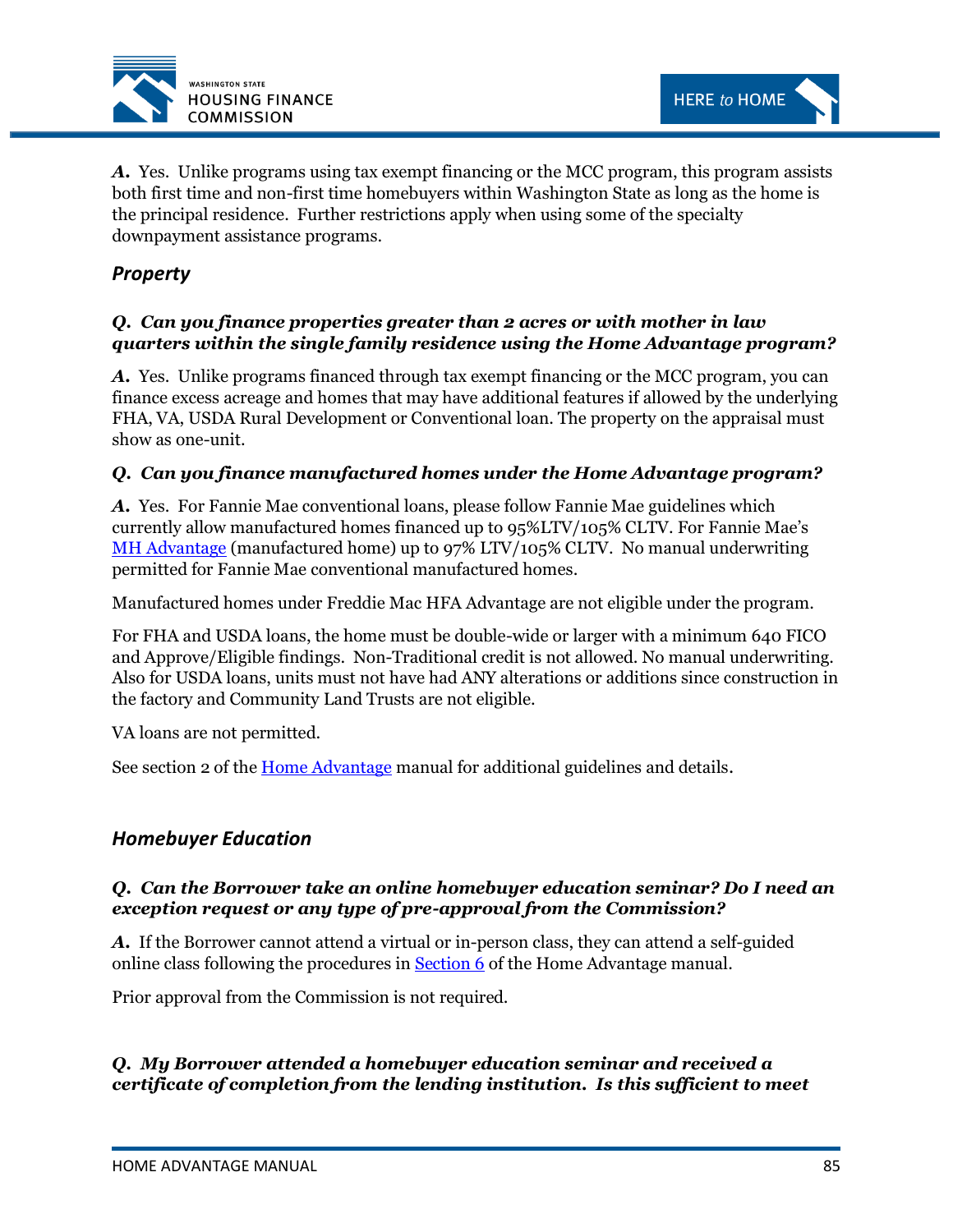



# *the homebuyer education requirements in order to reserve funds for the Home Advantage program?*

*A.* No. The Borrower (s) must attend a homebuyer education seminar sponsored by the Washington State Housing Finance Commission prior to reservation of funds. All eligible seminars are listed on our Website, [heretohome.org.](http://www.heretohome.org/) Participants receive a certificate with an official seminar control number.

# *Reservation Process*

# *Q. I tried to reserve Home Advantage Funds over the weekend and Emphasys gave me an error message. Are you out of funds?*

*A.* Home Advantage accesses the open market and is not dependent on bond proceeds. Please reserve funds Monday – Friday (excluding holidays) from 9:00 am – 4:00 pm Prevailing Pacific Time.

# *Q. I have a Borrower whose property fell through because of the inspection. He found another property. Does the original loan need to be cancelled? Rates have gone up and I am afraid this Borrower will lose out if we have to cancel.*

*A.* If you can fund, deliver and have loan purchased within the timeframes from the old reservation, you will need to update the reservation and do not need to cancel and re-reserve, OR you may cancel the old reservation and reserve for the new property at current rates.

# *Q. I am unable to meet the mandatory deadline for closing. Rates have gone up and I am afraid this Borrower will lose out if we have to cancel.*

*A.* We can extend the reservation; however, it requires approval from the Commission and will be subject to market conditions. Please complete the [Rate Lock Extension Form.](http://www.wshfc.org/sf/HAforms.html) If the reservation has expired, you will need to extend the reservation and extension fees will apply.

# *Q. How do I cancel a loan?*

*A.* You can cancel funds for the first and second mortgage on-line at any time up until receipt of the pre-closing file in our office. Once the loan status has been changed, all cancellations must be completed by our office. Please email any cancellation requests to <u>lockdesk@wshfc.org</u>.

# *Q. Can I add a second mortgage later if the Borrower's parents can't gift them the full amount for closing?*

*A.* Yes. You can add a second mortgage at any time prior to the loan closing. Complete and submit your request electronically via [this form.](https://form.jotformpro.com/71656502553961)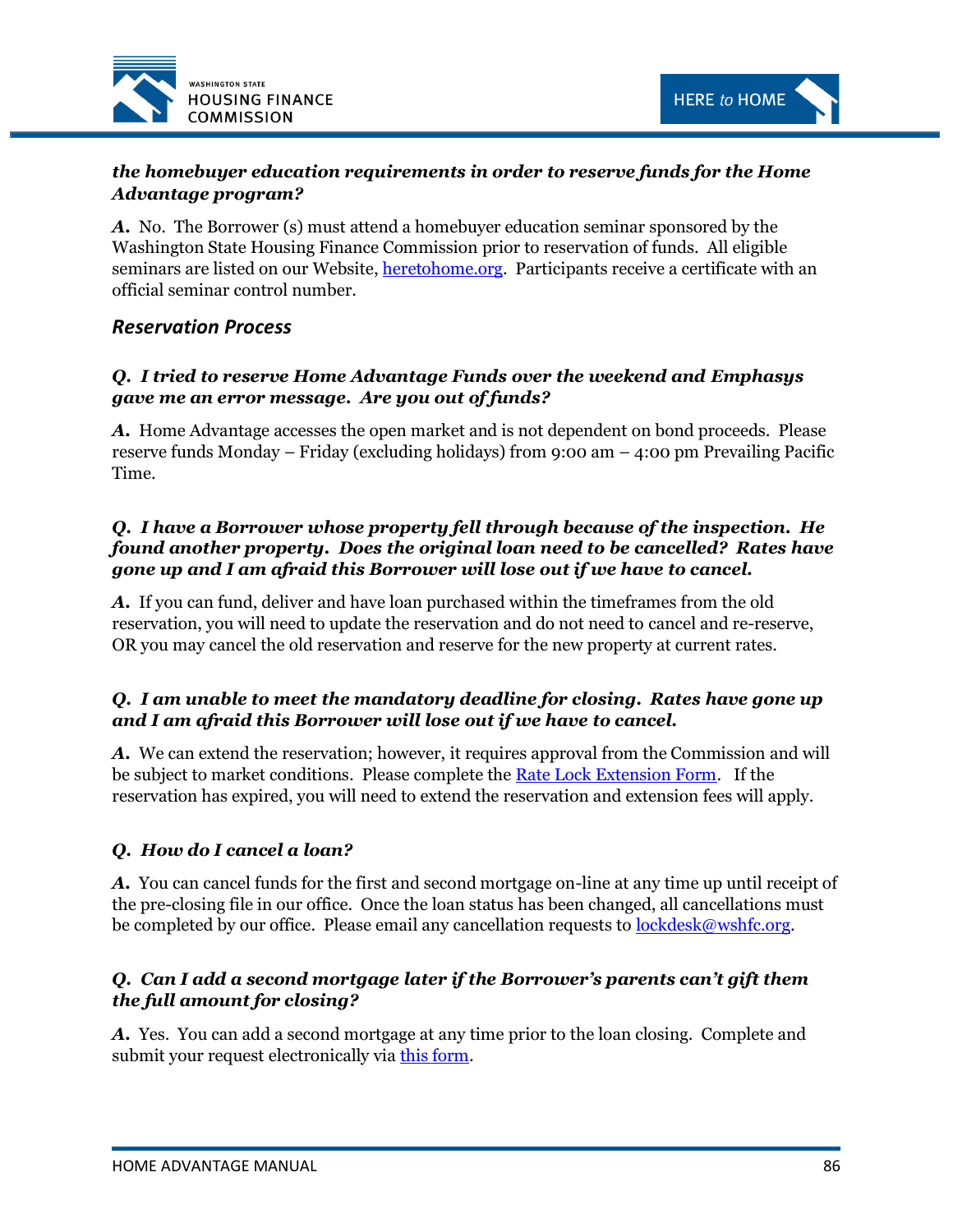



# *Pre-Closing Compliance*

# *Q. How will the Lender know when my file has been approved by the Commission?*

*A.* Lenders can view the stage and status of their pipeline including conditions for closing and purchase any time on the Emphasys system. Staff usually will send an e-mail to let the Mortgage Lender know the file has been reviewed.

# *Q. How long will it take the Commission to review pre-closing files?*

*A.* Staff makes every attempt to review **COMPLETE** files in a timely manner within two business days of receipt or sooner. Files and conditions must be electronically uploaded to Emphasys system.

# *Loan Closing*

### *Q. My company charges a \$95.00 tax service fee. Can I charge this fee?*

*A.* You will need to charge \$85.00 for the tax service fee, which will be netted out at purchase by the loan servicer. You cannot charge an additional tax service fee.

### *Q. On my Closing Disclosure, the 1% origination fee and all other fees are lumped together. Is that okay?*

*A.* When you send the Post-Closing Compliance file, the origination charges should be listed individually in Section A of the Closing Disclosure.

### *Q. What needs to happen before the Lender can close a Home Advantage Loan? Is there anything special that the Lender needs to do?*

*A.* Before closing a Home Advantage loan, the loan needs to be approved for the first mortgage type by the underwriter and also needs to be approved to close for compliance by the Commission. Once both approvals are in place, the loan closes like any other loan in the Lending Institution's pipeline. Please be sure to have the Borrowers sign the appropriate forms in [Section 15](#page-82-0) of the Program Manual at loan closing.

# *Q. The Borrower wants to receive their earnest money deposit back at closing in the amount of \$1,000.00. Is that possible?*

*A.* If the Borrower is receiving a Home Advantage first mortgage, the Borrower can receive the full amount of their earnest money deposit back if they have met their minimum deposit for the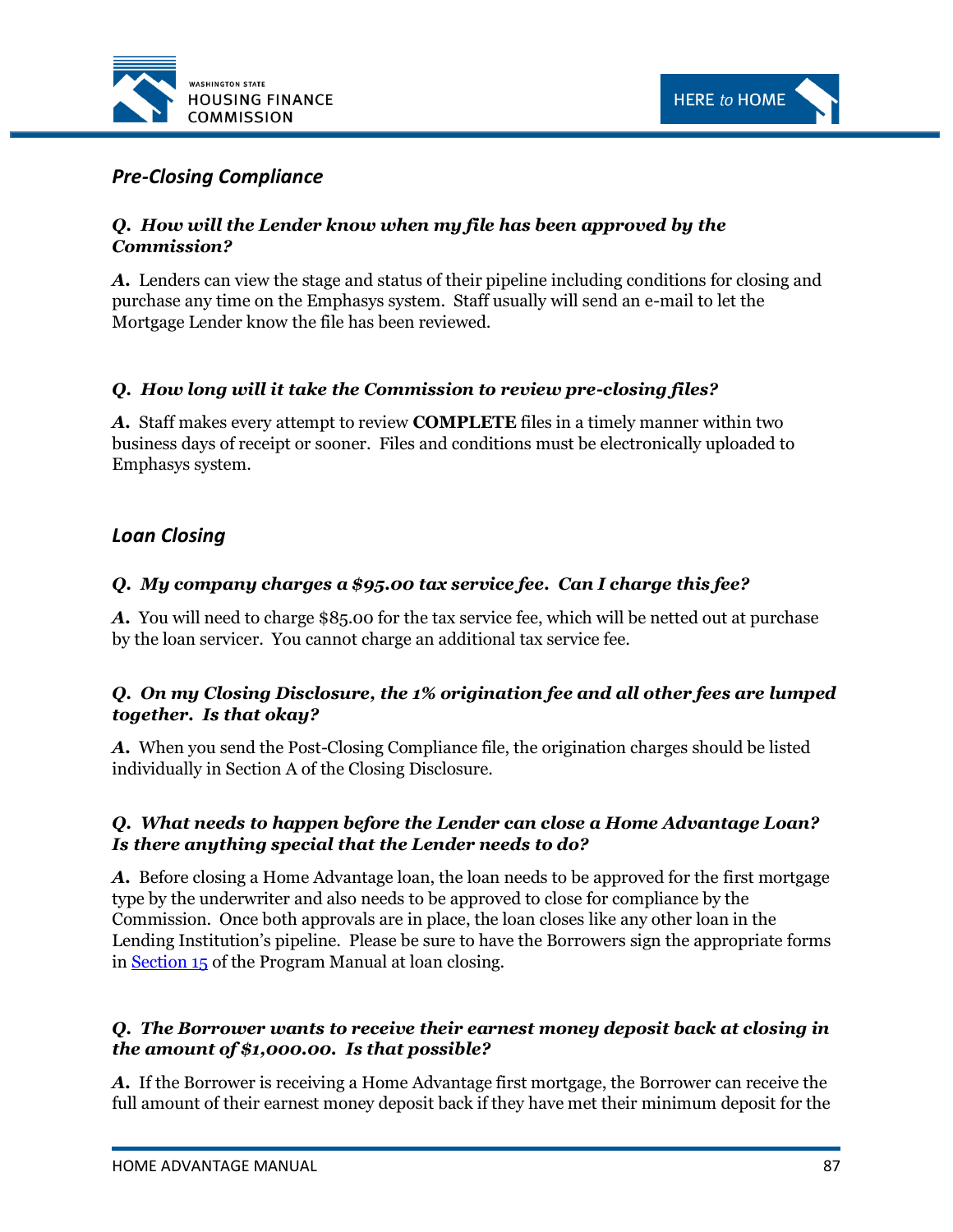



first mortgage type. If the Borrower is receiving a specialty down payment assistance program from the Commission with exception of the Home Advantage 0% DPA program, other restrictions apply, see Downpayment assistance manual.

# *Loan Purchase & Delivery*

# *Q. How soon after loan closing should I deliver the file for loan purchase to avoid penalties?*

*A.* The loan must be received and purchased by the master loan servicer within 10 days of loan closing and prior to the lock expiration. **The 10-day period includes the day of closing, weekends, and holidays.**

# *Q. What is the Loan Servicer's turnaround time for reviewing and funding purchase files?*

*A.* The appropriate master loan servicer will review files within 3-4 business days of receipt. **Complete** loan files are purchased on a daily basis.

# *Q. How should Lenders identify files when sending files to appropriate loan servicer?*

A. Use the appropriate **Purchase & Delivery Form.** 

# *Q. How can Lenders access a suspension (curative) report?*

*A.* The appropriate Master Servicer posts suspense items electronically via their lender correspondent website.

# *Downpayment Assistance*

# *Q. Is a separate Closing Disclosure required for downpayment assistance loans?*

*A.* Yes. A Separate Closing Disclosure is required for all downpayment assistance loans. There are no exceptions to this policy.

# *Q. My Borrower has cash in the bank and wishes to keep this money for future emergencies. Can they still use the Commission's downpayment assistance programs?*